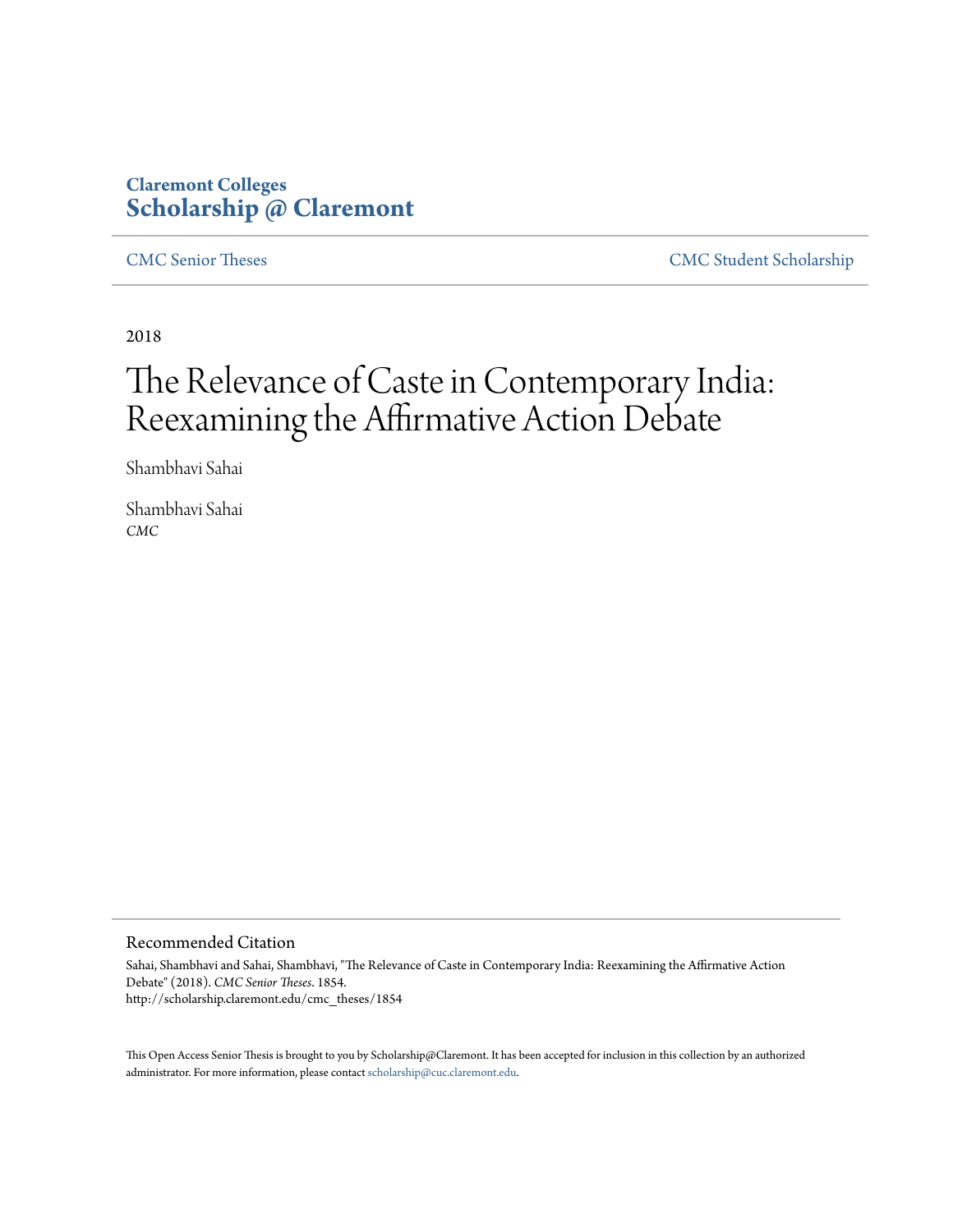Claremont McKenna College

## The Relevcnce of Caste in Contemporary India: Reexamining the **Affirmative Action Debate**

SUBMITTED TO Professor William Ascher

Shambhavi Sahai

for Senior Thesis Spring 2018 April 25, 2018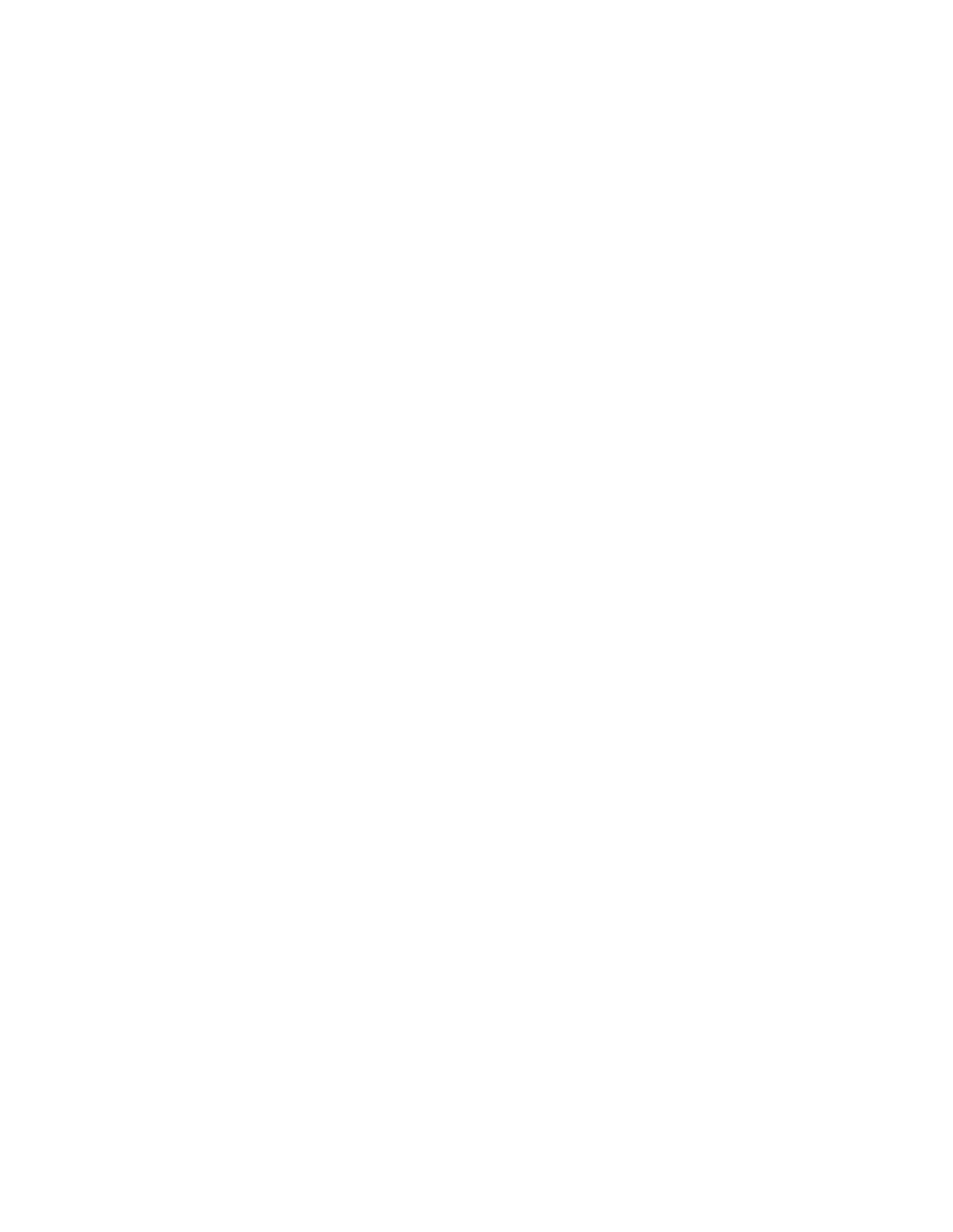## **Table of Contents**

| <b>Chapter 1:</b> |                                                                              |  |
|-------------------|------------------------------------------------------------------------------|--|
|                   |                                                                              |  |
|                   | Chapter 2: Identity and State Building in Post-independence India10          |  |
| I.                |                                                                              |  |
| $H_{\cdot}$       |                                                                              |  |
| Ш.                |                                                                              |  |
|                   |                                                                              |  |
| I.                |                                                                              |  |
| П.                |                                                                              |  |
| Ш.                |                                                                              |  |
| $I\!V$ .          | $Distributions \dots 13$                                                     |  |
|                   | Chapter 4: Politicization of Caste and Implications for Affirmative Action47 |  |
| L                 |                                                                              |  |
| H.                |                                                                              |  |
| Ш.                |                                                                              |  |
|                   |                                                                              |  |
| I.                |                                                                              |  |
| H.                |                                                                              |  |
| Ш.                |                                                                              |  |
|                   |                                                                              |  |
| I.                |                                                                              |  |
| II.               |                                                                              |  |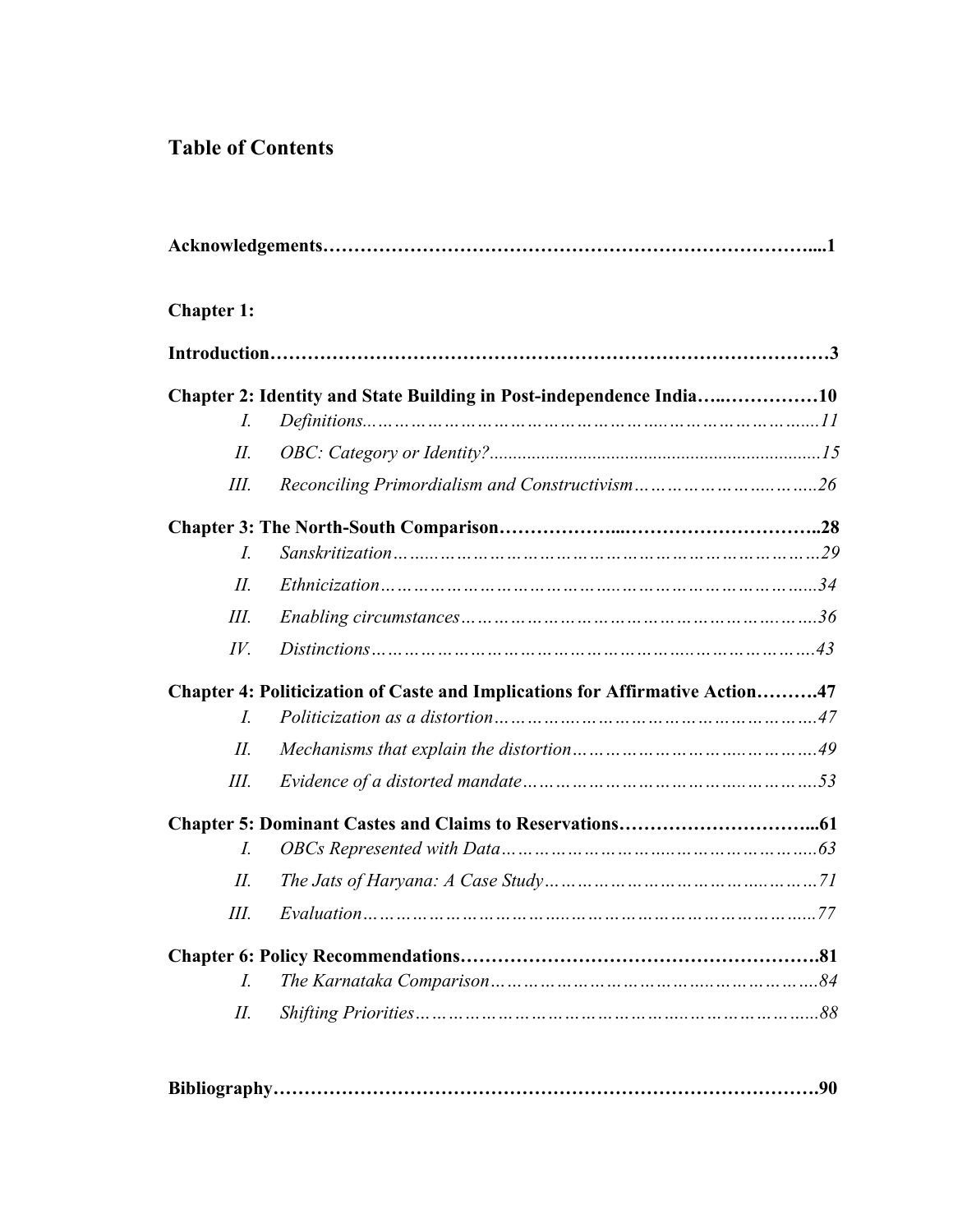### **Acknowledgments**

Several experiences and observations have inspired this thesis. An especially vivid one, that I failed to fully appreciate at the time, took place in a small village in Rajasthan that I visited in 2014, as part of a team with an education focused NGO named IIMPACT. I was part of conducting a three day training workshop for more than 20 teachers of the organization's local learning centers. After noting a recurring pattern of all the teachers collectively refusing to drink the tea served to them, my supervisor addressed the matter by asking the group the reason for the wastage. As a sheltered, urban, seventeen year old, I remained blissfully unaware of this refusal--and its vast implications--and was dumbstruck by their sheepish responses. Their justifications were especially shocking to me, because I had never observed such discrimination so closely, and because my history lessons had assured me that Gandhi had put an end to it. Furthermore, that these biases were held by teachers responsible for educating and destroying regressive values in future generations, forced me to confront the debilitating persistence of prejudice. It is such beliefs that affirmative action has the Herculean task of dismantling. "The *chai wala* is a *Harijan*. We cannot touch the cups" one teacher responded quietly from the corner.

This thesis has provided me with the fulfilling opportunity to deconstruct my long-held beliefs and analyze the roots of internalized biases from a more factual basis that considers the relevant historical context. For this possibility, I would like to express my gratitude towards the Claremont

1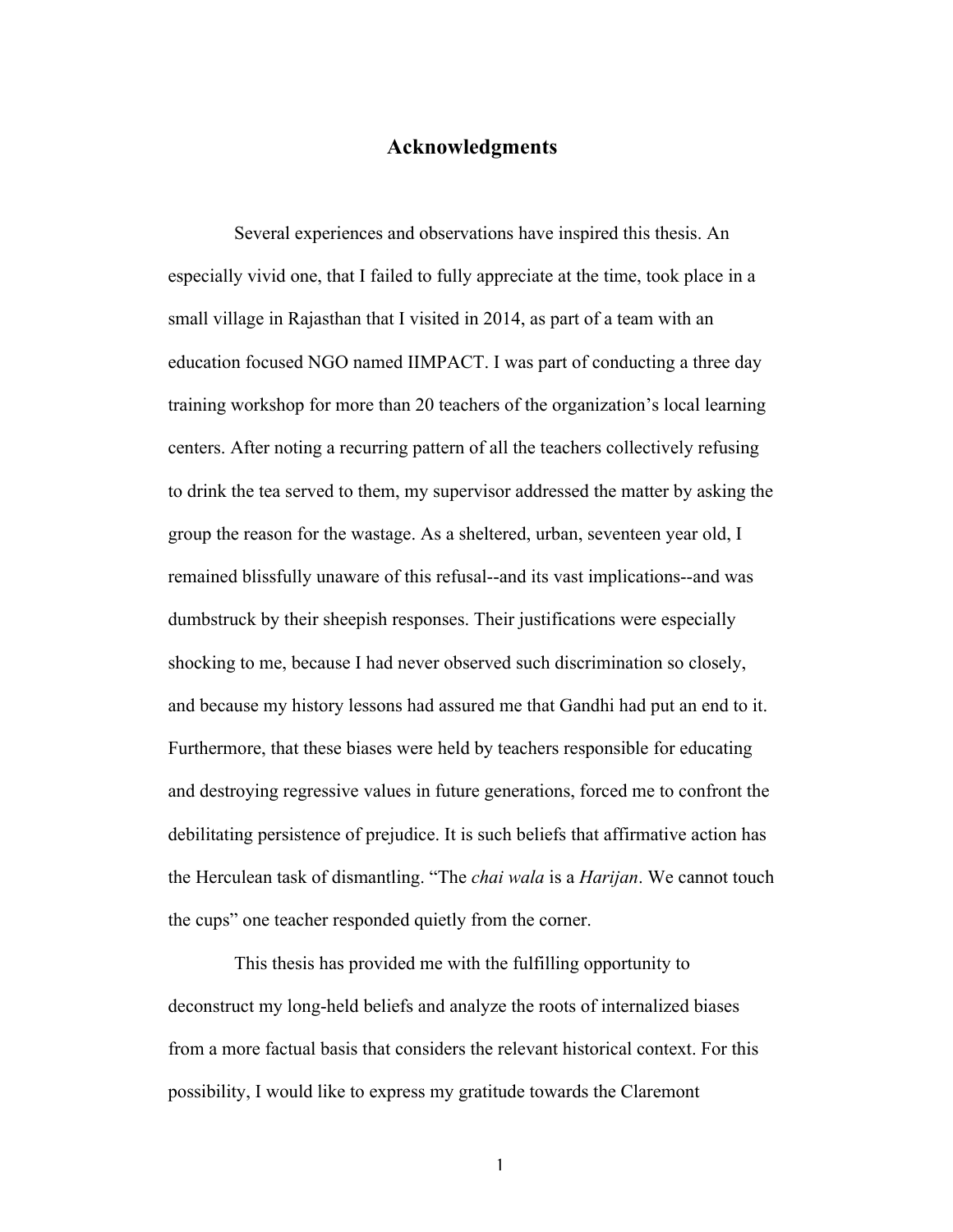McKenna departments of International Relations and Economics, for making it a mandatory exercise, and for equipping me with the analytical skills and theoretical bases to seek objective conclusions and solutions. More specifically, I would like to thank Professor William (Bill) Ascher who undertook the challenging task of guiding and orienting me whenever I lost myself in the exploration of fascinating, yet irrelevant, rabbit holes along my journey. His suggestions and notes rang in my ears at trying times and reassured me of my end goal when I most needed them. I am grateful to Professor Aseema Sinha, who exposed me to the vast body of research and prominent ongoing debates in the literature on South Asia. Professor Mark Schneider and Professor Sumita Pahwa were also instrumental in my understanding of theories on ethnic politics and the dynamics of Indian politics.

I am eternally grateful to my peers and family, who have helped shape my own viewpoints by exposing me to diverse perspectives and provided me opportunities to grasp rich experiential lessons. Without the lively debates I have shared with my grandfather, to whom this thesis is dedicated, I would not have found the motivation to substantiate and inform my arguments with research. In him I find a worthy opposition to my beliefs; willing to respectfully engage, understand, and accept diverse views in order to evolve his own.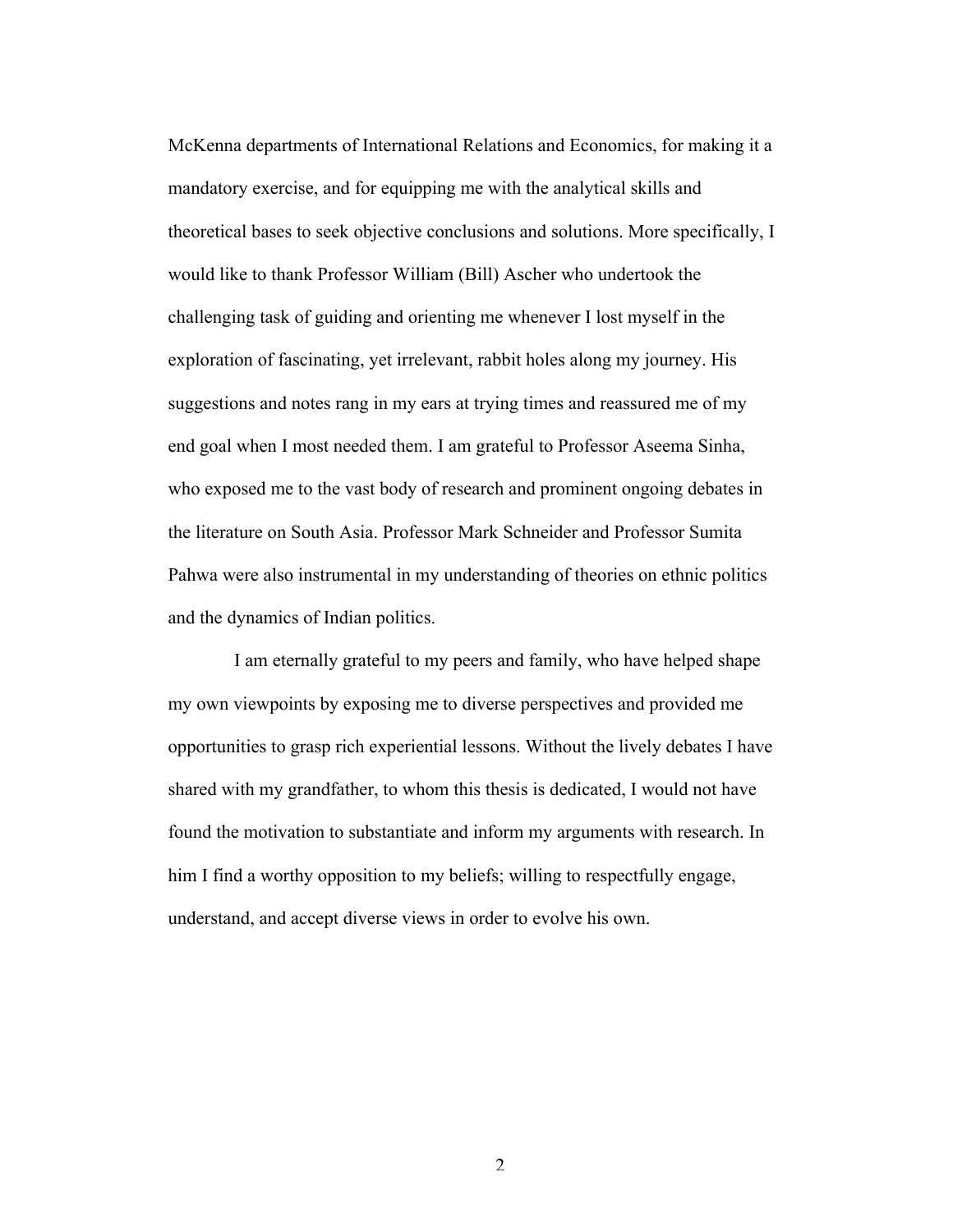### **Chapter 1: Introduction**

Affirmative Action in India is one of the oldest cases of positive discrimination in the world. The struggle with positive discrimination has always been in the tension between the primordial and constructivist worldviews of different castes, religions, and ethnic groupings. With the caste system as the basis for ritual, social and economic gradation since the inception of the Vedic Hinduism, the crafters of the new democratic, secular, and independent India wanted to seek reparations for those who were previously tainted as "outcasts". These "outcasts" were mostly defined as those below the lowest caste, the "Shudras", and later expanded to encompass the Shudras and ostensibly economically weaker groups as well.

These outcasts comprised of groups known today as Scheduled Castes and Scheduled Tribes. Scheduled Castes are considered socio-economically lower than the Shudras on the Varna scale and were known as "Dalits" or "Untouchables". The Scheduled Tribes were "tribals" who were considered indigenous natives outside Hinduism, when it was created during the Vedic period around 1500 BCE. This included the descendants of the ancient Naga tribe, adivasis of Jharkhand, or island inhabitants in the Andaman and Nicobar Islands for example. Twenty three per cent of all government opportunities and positions in public higher educational institutions were reserved for the Scheduled Castes and Tribes (15 per cent of which were for Scheduled Castes and 7.5-8 per cent for Scheduled Tribes) as per the Constitution in 1950, enacted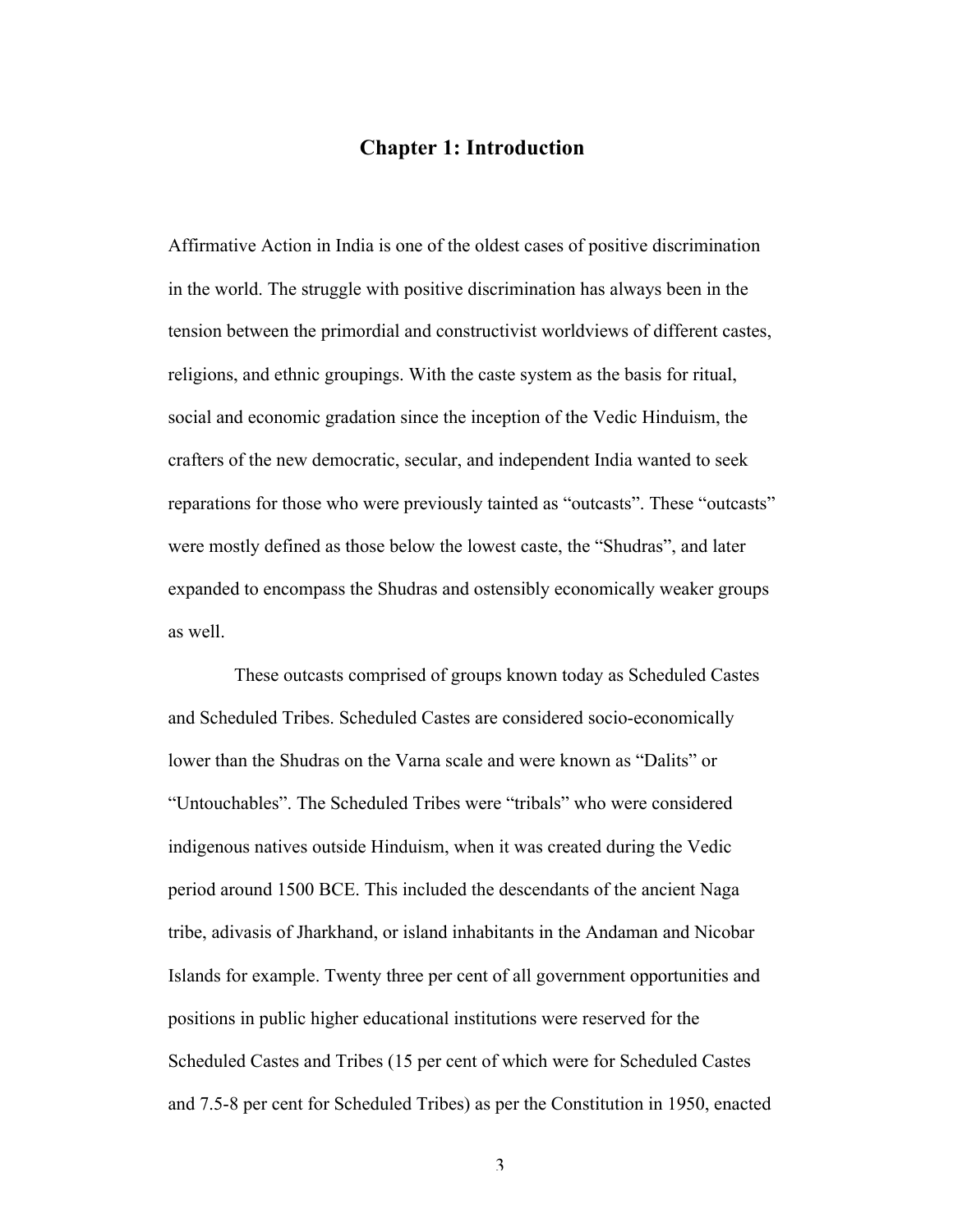three years after independence from the British Empire. With the subsequent practice of the Scheduled Caste and Scheduled Tribe focused "reservations", there remained certain sections of the population that were still disadvantaged. The Scheduled Caste and Scheduled Tribe reservations primarily targeted caste distinctions based on the "outcasts" identified from the Varna system, and the consequent inequality in professional opportunities for these groups. However, inequality in educational opportunities remained, and thus so did literacy levels, based on different financial statuses, gender, and social standings beyond the theoretical Hindu caste system. The First Backward Classes Commission of 1953 identified backwardness along socioeconomic and gender lines, but identified eligible members on the basis of caste. Although the Nehru government did not approve this commission as Constitutional change, it was revised and expanded with the Mandal Commission of 1980.

The crux of the caste system lies in the established distinctions in ritual purity and pollution. The lowest castes are born the most polluted, whereas the twice-born upper castes are born the purest. The lowest castes, for centuries, have been hounded by social stigmas that harden and define the caste lines that exist within the system. Association with the lowest castes implied pollution of the self, and so lower castes were prohibited from temples, and professions occupied by upper castes. Because "Castes historically tended to be occupationally specific and confined to particular regions or even villages", lines of occupation in a given locale were determined at birth on the basis of ascriptive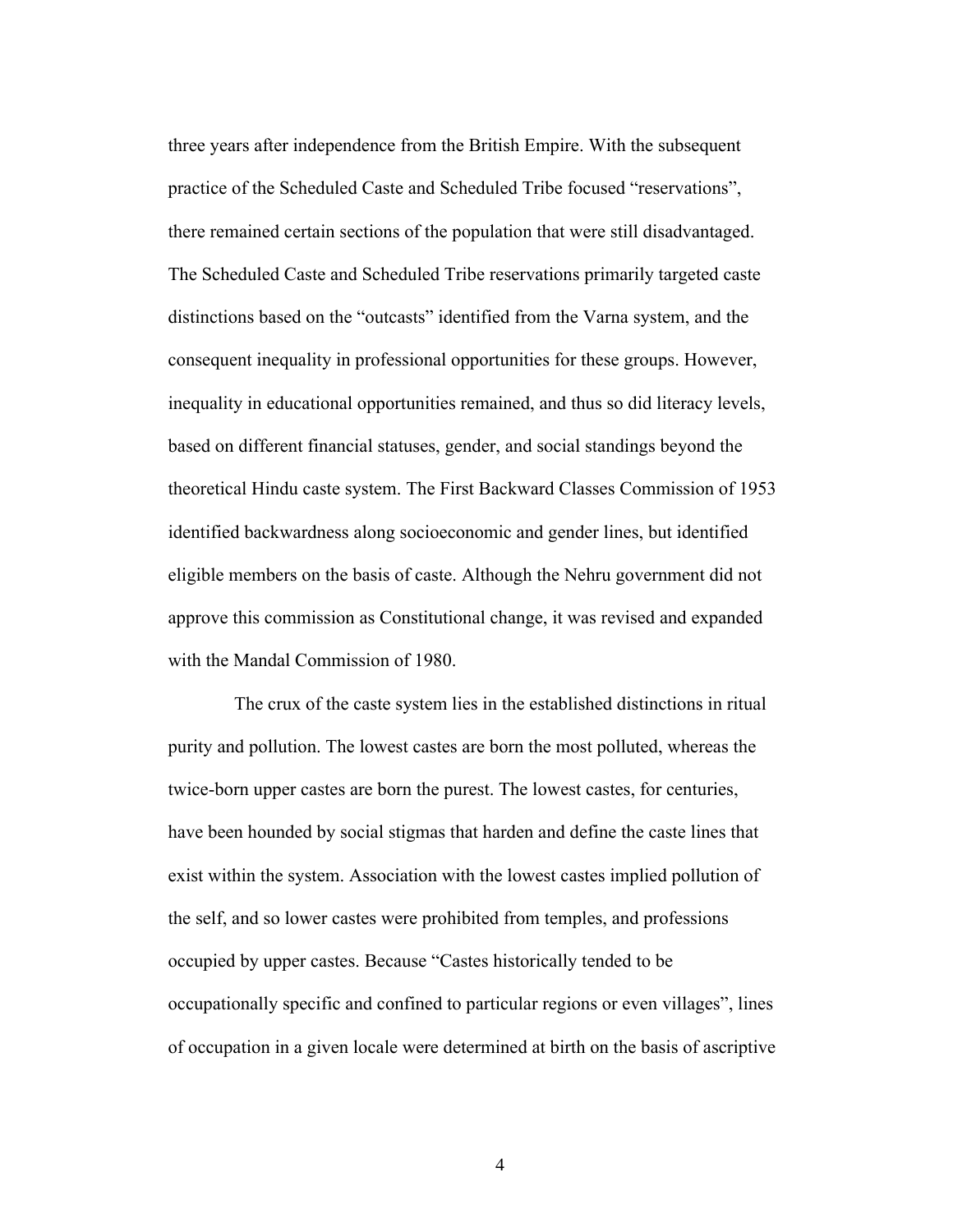ethnic identities and passed down hereditarily<sup>1</sup>. This meant that lower castes were relegated to perform the most demeaning and menial occupations for centuries<sup>2</sup>.

While related, the caste system found in practice is separate from the broader varna hierarchy. Each individual is born into a *jati*, which is assigned to a varna, and "It is the jatis rather than the better-known varnas that form the nuts and bolts of the caste system<sup>33</sup>. In the literature on affirmative action and the politics of the lower castes, and in this thesis, Brahmins, Kshatriyas, and Vaishyas are referred to as forward castes, upper castes or "twice born". In reference to lower castes, "Shudras" on the varna scale roughly translate to Other Backward Classes (OBCs), "Dalits" are referred to as Scheduled Castes (SCs) or Untouchables, and "adivasis" or "tribals" are referred to as Scheduled Tribes (STs). While it is common practice to use caste and sub-caste interchangeably in the literature, this thesis will use caste to refer to varna classifications and subcastes to reference specific *jatis*.

The Mandal Commission of 1980 identified and set aside a "quota" of 27 per cent for Other Backward Classes (OBCs), which extended reservations to more sub-castes, on the stated basis of socio-economically backward communities. From the population of the time of the Mandal Commission (drafted in the 1980s but only put into effect in the 1990s), OBCs were estimated to make up 52 per cent of the population (excluding Scheduled Castes and Tribes) and included

 $^{1}$  Osborne 2001, 662.

 $^{2}$  Jaffrelot 2006, 174.

 $3$  Osborne, 662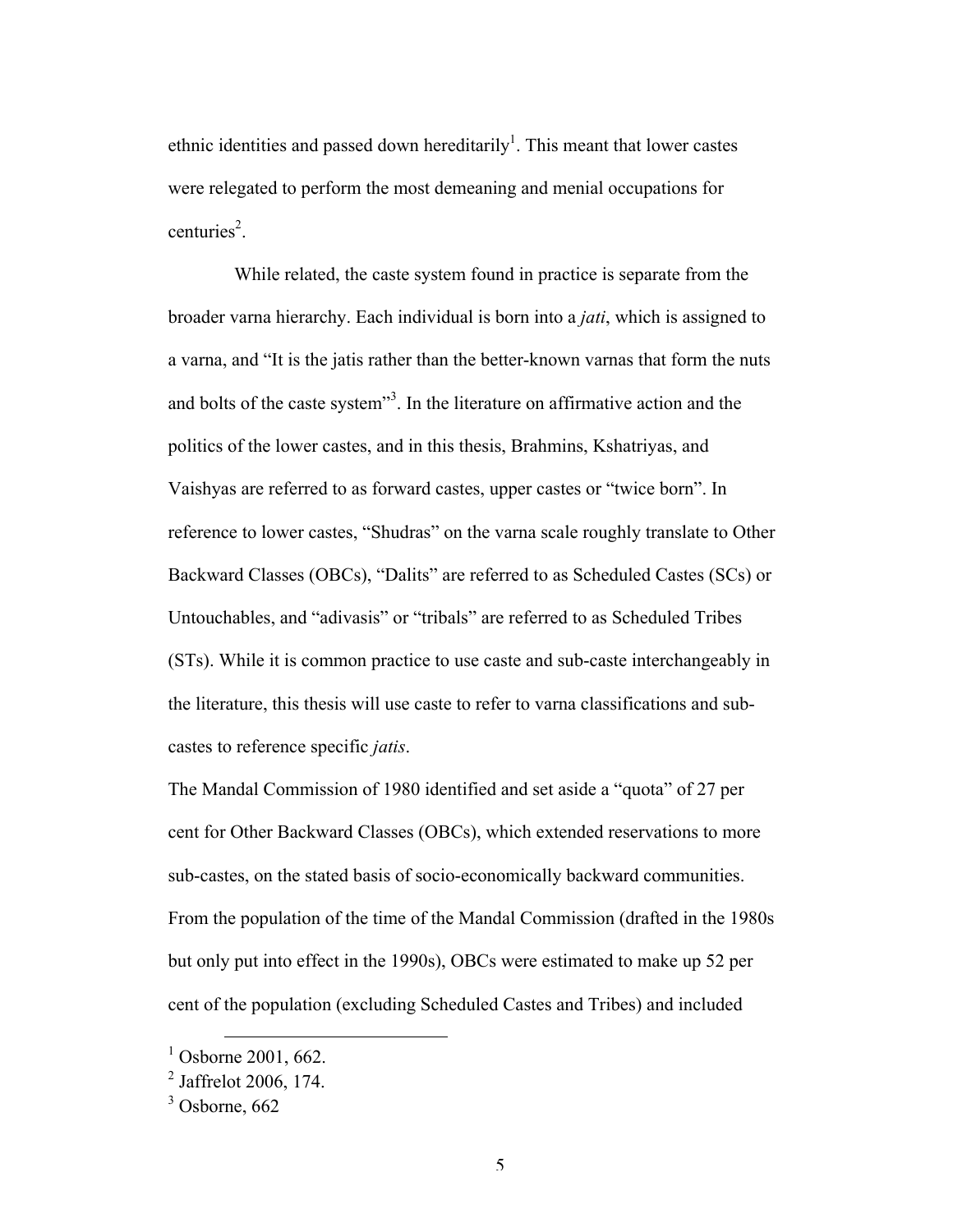occupational sub-castes such as those of sweepers, laundrymen, leather smiths, etc. This category includes some Muslim communities, but largely targets Shudra sub-castes. Further, sub-castes considered OBCs in some states are not necessarily classified as OBCs in other states; for example, Jats are OBCs in Himachal Pradesh but not in Haryana.

One section of these originally identified OBCs was slightly above the socioeconomic level of the reserved groups, and informally considered "intermediate" castes. Intermediate castes would have taken the roles of landlords but not landless farmers, or nomadic dairy farmers but not leathersmiths. They were above the lowest OBCs, but below the upper castes, and not socially discriminated against like the masses of OBCs the Mandal Commission originally wanted to target. These intermediate castes came to occupy the "creamy layer" of the OBC category, which had gained financial power with the changes in the practice of the caste system since the dominance of the British Raj.

While the intentions of the affirmative action policy in India were to achieve the larger Constitutional goal of equality, complexities in the consociational designation of sub-castes led to unintended consequences for the nation as a whole. One criticism is that reservations were intended to mitigate caste differences, but have instead aggravated caste identities by conferring them with increased political salience. Today, reservations have become motivation for political mobilization along caste lines: "when an Indian casts his vote, he too

6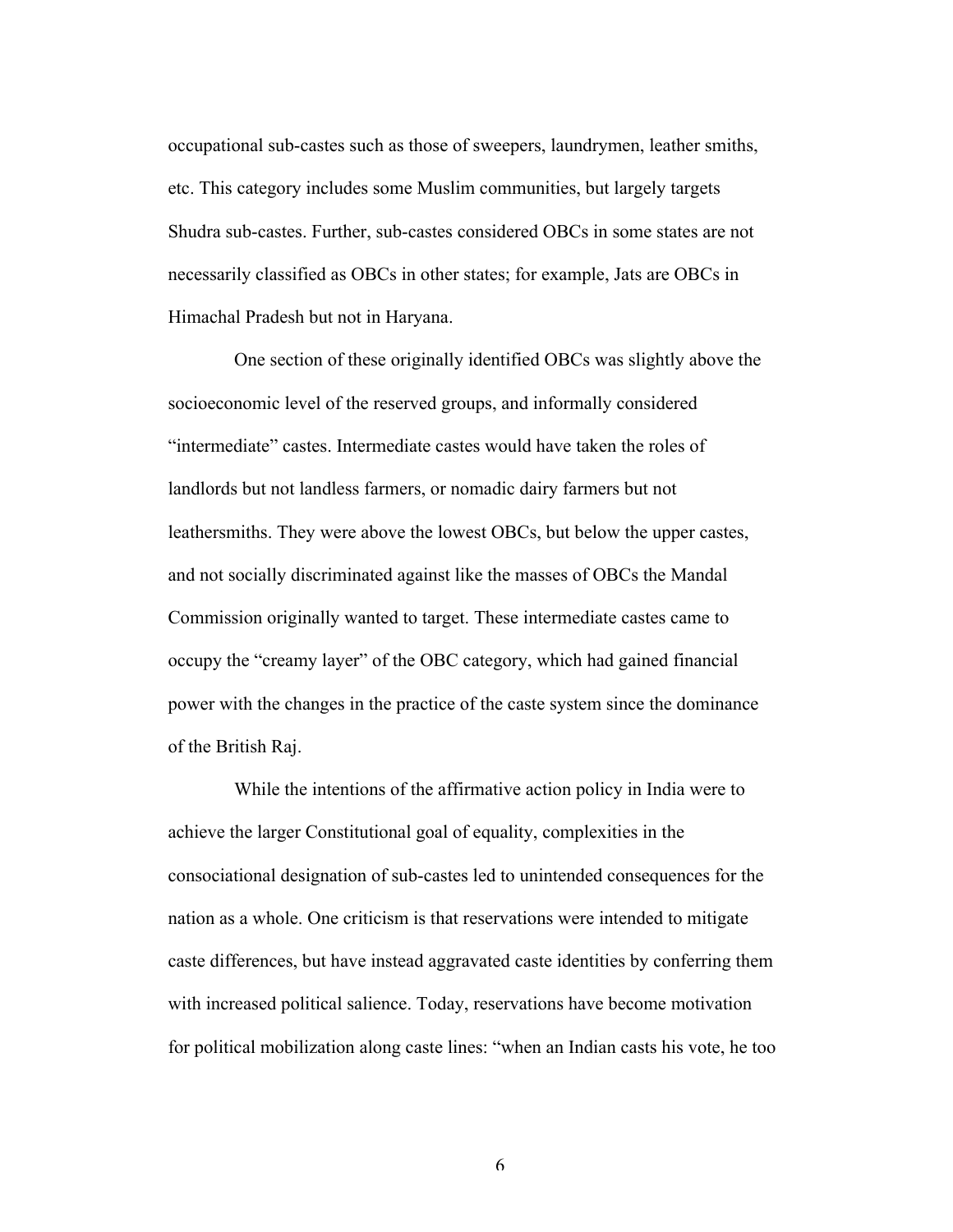often votes his caste<sup>"4</sup>. Some argue that this has deepened communal divisions in India. The mechanism for these exacerbated divisions lies in the animosity between reserved castes and upper castes, the creamy layer and the most backward classes, religious minorities and Hindu nationalists, i.e. the vocal dominant in power and the appropriated groups of marginalized minorities. India's burgeoning population, of which the youth make up a majority, adds to the pressure of competition over reserved seats in elite education institutes and public sector jobs. The Supreme Court has set a maximum limit for all reservations at Central and State levels at 50 per cent of offered positions.

Despite these limits, competition has definitely worsened for those in general categories, but also for those qualifying for reservations. Yet, seats in many colleges reserved for OBCs or Scheduled Castes and Tribes are not always occupied. Furthermore, failure to secure acceptance to education institutes or coveted government positions for general category applicants is often explained by blaming the reserved categories for "taking their seats". This creates a sense of resentment towards backward classes within the forward castes, and casts doubt as to the legitimacy of "merit" in the quota system. Simultaneously, competition among OBCs for government jobs and admission to better universities is compounded by the breadth of the OBC category. Within the OBC group there is financial and regional disparity. With an OBC classification that is too large, the chances of the truly needy OBC members, those not counted as the creamy layer, to benefit from the reservation is limited. The reservation policy,

 $4$  Tharoor, 2015.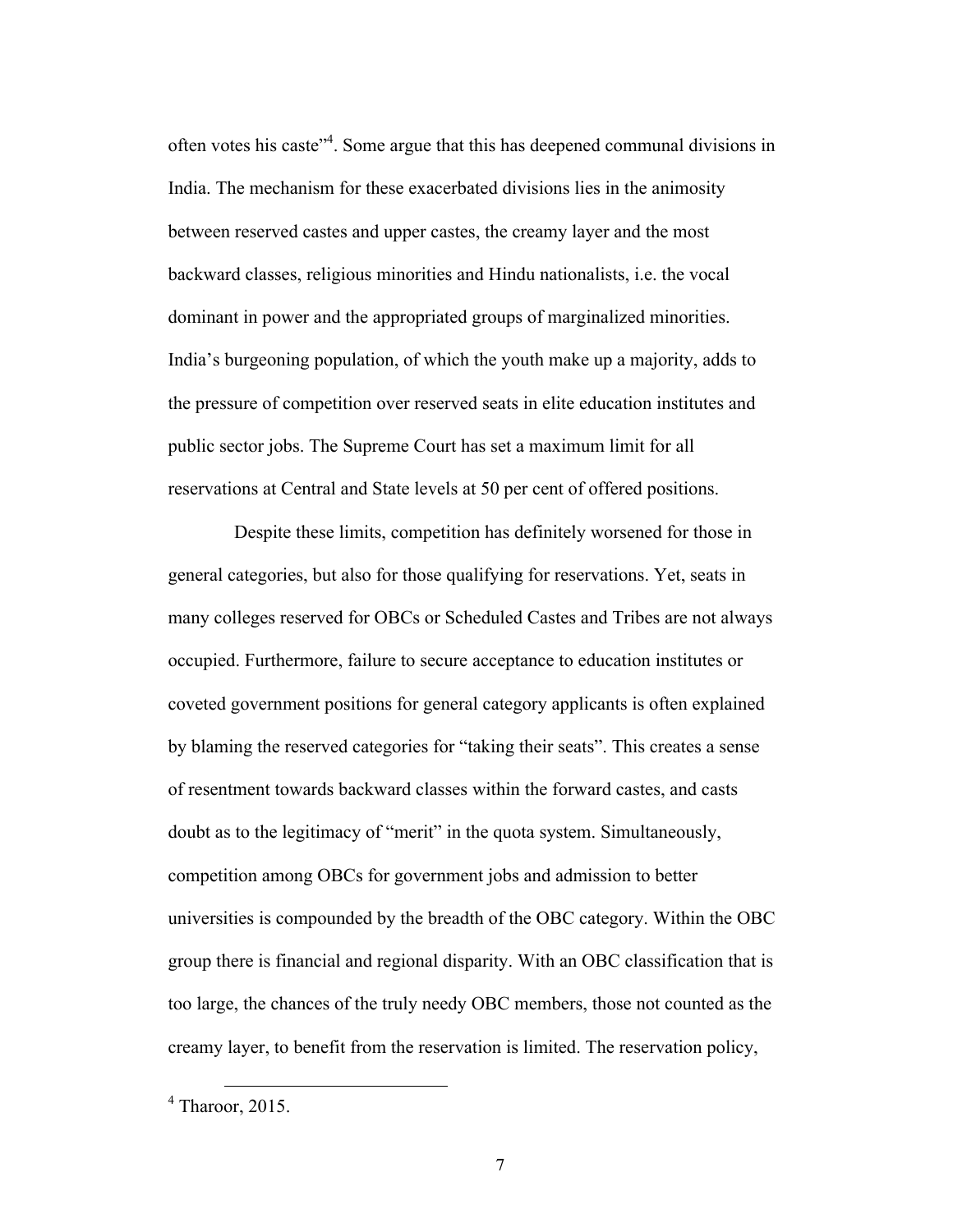as it stands today, must refine the OBC eligibility criteria to benefit more precisely those who most need it.

Since the 1980-90 period, when the Mandal Commission was drafted and enacted, the demographic of these competing groups has shifted and changed. As of the National Sample Survey of 1999-2000, 36 per cent of the population self identified as OBCs. This figure increased to 44 per cent in the 2010-11 survey. When taking the Scheduled Castes and Tribes into account as well, 73 per cent of the population will be eligible for reservations. This demographic shift has also been accompanied with structural economic shifts. Agriculture is no longer a lucrative employer, and government jobs offer more competitive pay and benefits (with the provisions revised in the Seventh Pay Commission). The share of the population living in poverty since the 1990s has shrunk from an estimated 37 per cent to 22 per cent in the 2000s. Further, with greater access to education, the number of claimants for non-farm jobs has increased. Data suggests that the number of opportunities being offered by the government are reducing: "15.3 per cent of men aged 22-39 with education level of class 12 or more had a regular salaried job in the government or public sector, this proportion fell to 11.7 per cent by  $2011 - 12$ <sup>35</sup>. With decreasing public sector opportunities and increasing private sector employment, reservations for public sector jobs are becoming progressively ineffectual for "upliftment". What then explains the claims of backwardness and increasing number of sub-castes on State and National OBC lists?

 $<sup>5</sup>$  Desai, 2006.</sup>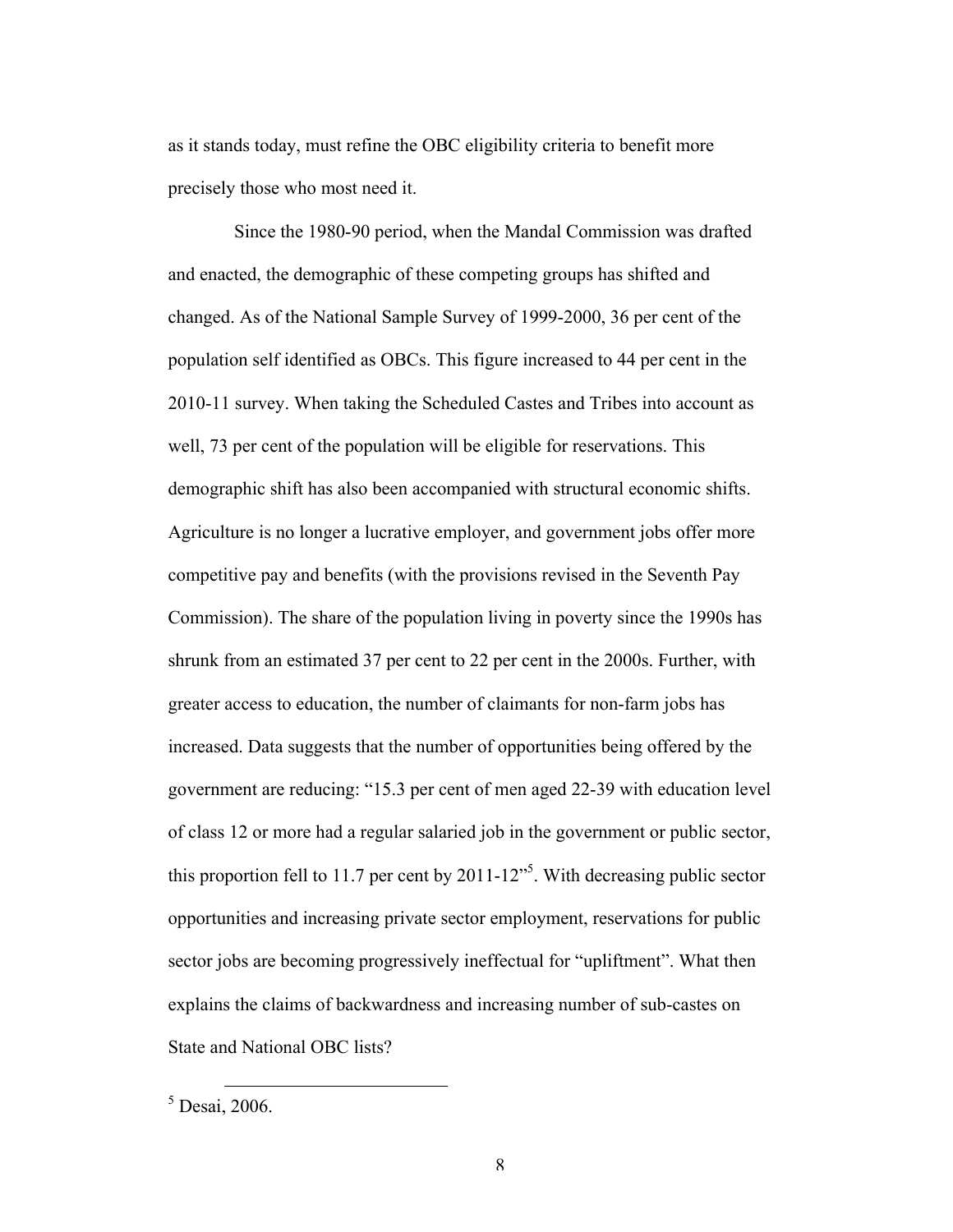Constructivist worldviews on caste based and religious distinctions informed the early Indian Constitution drafters and their preferred means of positive discrimination. While constructivism is granted by the literature to be a more progressive alternative than the obsolete primordialist views, both are closely connected--especially so for affirmative action. The question now, seventy years after India's democratization, remains whether perhaps both are outdone by an ideal of assimilation. The answer to this comparison can be vital in judging and drafting policies in an increasingly nationalist India.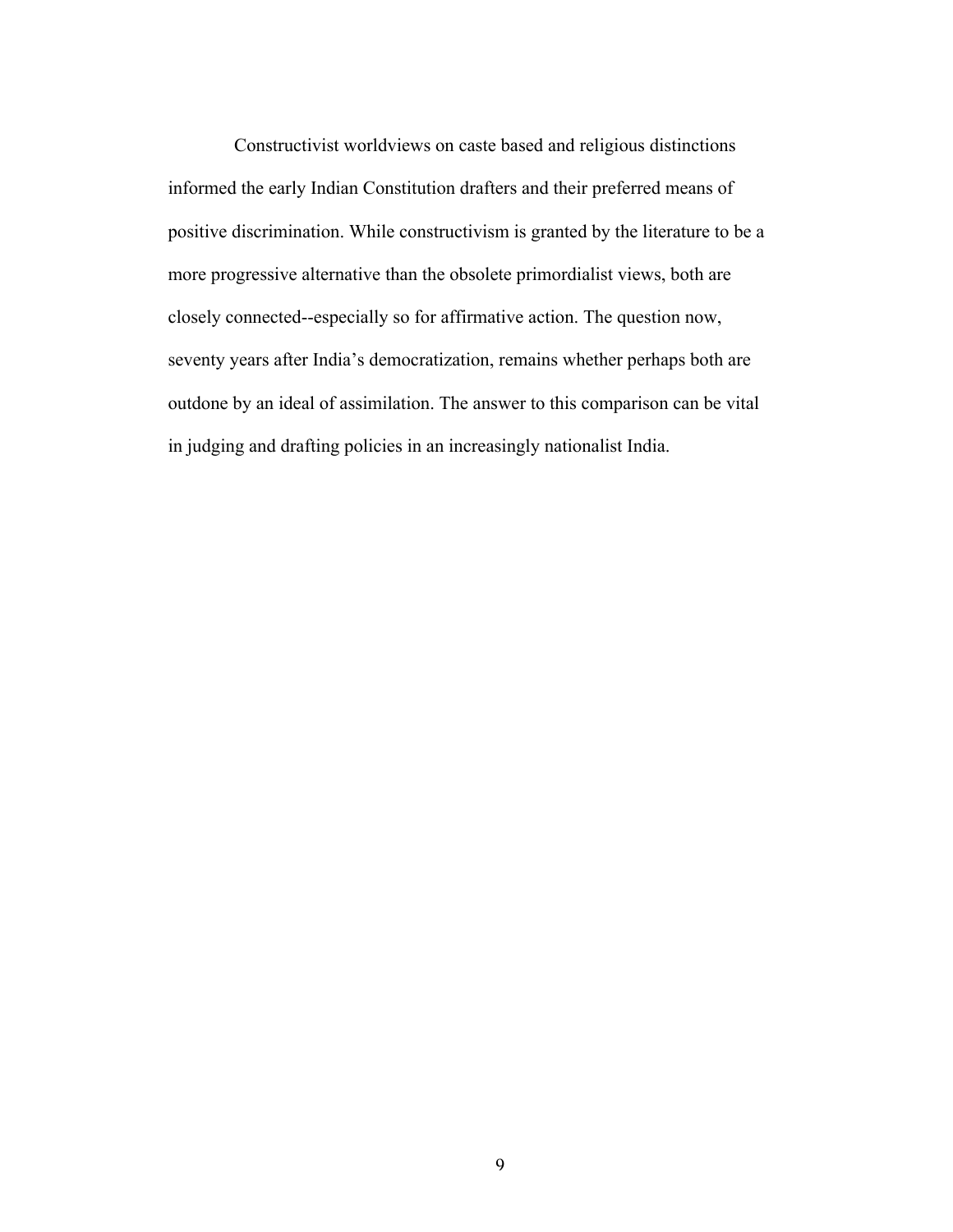## **Chapter 2: Identity and State Building in Post-independence India**

India, at the time of independence, was a diverse nation with various cultures, languages, folk traditions, stories, food, dress, art, lifestyles and people. With the nationalist sentiment used to mobilize a large coalition against the British--these distinctions were diluted as a matter of convenience. Sub-national identities were nested within the peoples' Indian-ness. While this was effective for the functioning of mechanisms such as the "Swadeshi" and "Boycott" movements that defined the independence struggle, along with the symbolic salience of Gandhi's hunger strikes, ancient distinctions along communal lines still survived the independence, modernization, and consequent democratization, of India. Arguably, the most notable distinction was along Hindu-Muslim lines, leading to the division of pre-independence India into modern day Pakistan and India. The Kashmir question too remained pertinent, due to similar debates on state culture and religions role in it, among other geopolitical claims. The division of India and Pakistan also brought to the fore an age-old debate on the relationship between the State and the identity of its citizens.

The role of the State in crafting identities is often looked at by modern scholars as an overreaching national mandate. However, policies that eventually end up prioritising certain identities can be rather difficult to judge a priori, for example, "When the Constitution was framed, it was not as clear as it is today

10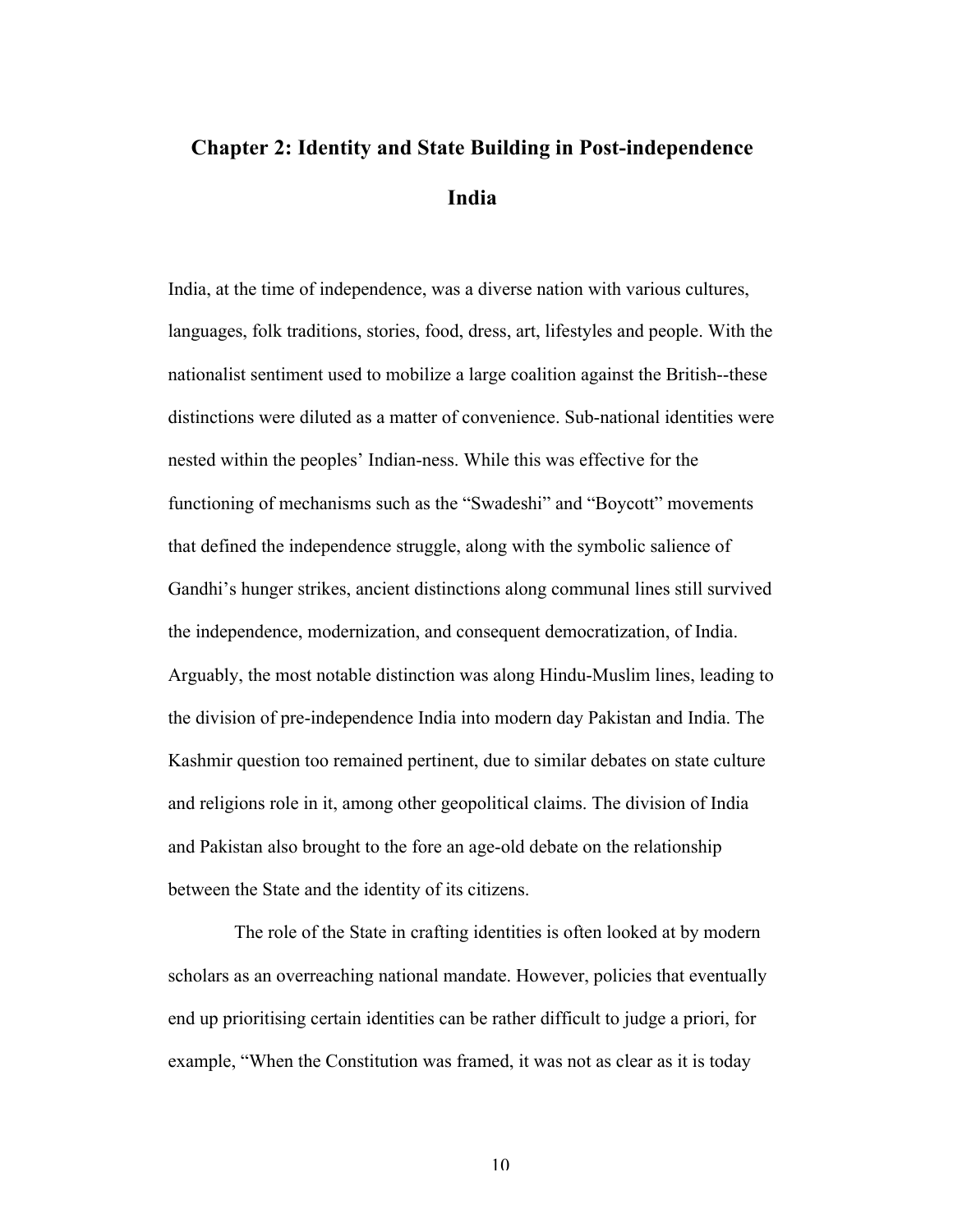that caste would remain the basic unit of affirmative action"6 . Constructivist scholars celebrate the effectiveness of policies in crafting identities--the most common assertion being that the British Census<sup>7</sup> was responsible for designing caste as it is practiced today<sup>8</sup>, and affirmative action for renewing it<sup>9</sup>. These outcomes are especially ironic, considering that the original intentions behind reservations for the framers of the Constitution was to dilute distinctions and do away with caste based discrimination<sup>10</sup>. Although primordial and constructivist thought are considered in opposition, analysis of the logic of affirmative action for OBCs in India can reveal that both depend on the limitations posed by the other.

### **I. Definitions**

The premises upon which any claims about identity lie are defined in their conception of individual attributes. For ethnic identity, these attributes are differentiated to various degrees as hereditary or externally adopted. The natural implications of these attributes are their fixed nature or ability to be transformed. Various theories capture these distinctions, and extrapolate the workings of the individual in interaction with group and national identity or identities. The two schools of thought that bound the spectrum are Primordialism and

Constructivism.

 <sup>6</sup> De Zwart 2000, 244.

<sup>7</sup> More detail in Chapter 3: "A Natural Experiment"

<sup>8</sup> Bhagat 2001, 4353.

<sup>9</sup> Jaffrelot 2006, 174.

<sup>&</sup>lt;sup>10</sup> Rao, Menon, Kashyap, and Iyengar 1968, 185.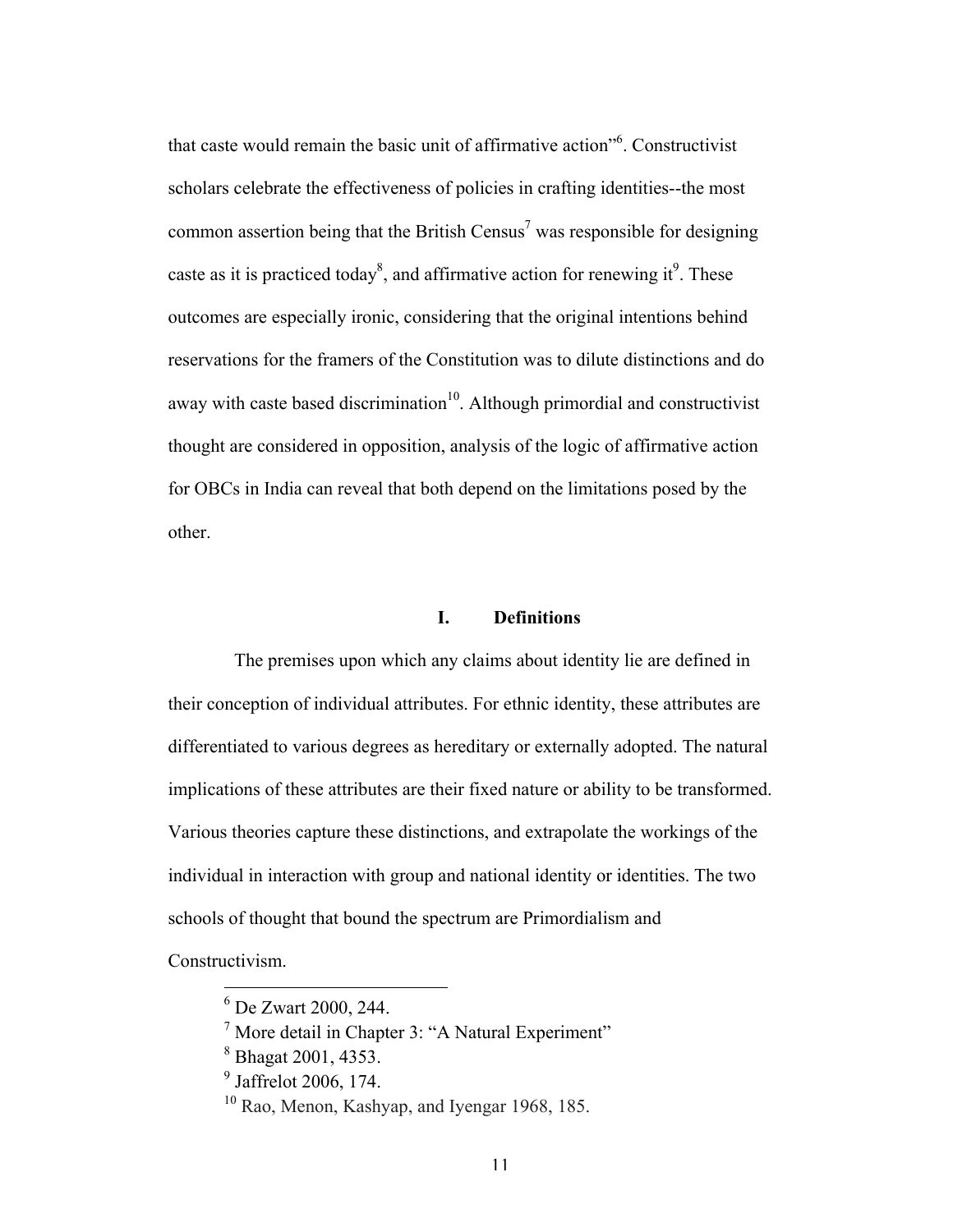In order to understand the unfortunate open-endedness of the category of "Other Backward Classes", one needs to understand how Primordialist and Constructivist interpretations have maintained the vagueness of such categories. Primordialist views are encapsulated in the belief that ethnicity is bound by attributes only transferred to ingroups members via descent<sup>11</sup>. Ethnic identities are fixed and immutable for Primordialists. Furthermore, primordial conceptions view interests of an individual as representative of those of the group, thus creating homogeneous blocs of ethnic interests. Ethnic grouping is perceived as irrational, and interethnic hostility as a definite outcome due to "some unaccountable import attributable to the very tie itself<sup> $12$ </sup> within the ingroup. Horowitz rightly notes that "Primordialism has become the straw man of ethnic studies<sup>"13</sup>, and has been viewed as antiquated, chauvinistic, and almost the equivalent of fundamentalist thought. While these criticisms may be valid, Primordialism does perform the role of providing a starting point from which to view ethnic identities and their political implications. The canon raises pertinent questions at the heart of governance of multi-ethnic societies, albeit pessimistically, and looks to State structure for solutions. Primordialist encasing of caste groups has crafted the implication that these groups have competitive, homogeneous, and observable demands. Unlike the Scheduled Castes and

 $11$  Horrowitz 2004, 73.

 $12$  Geertz 1963, 109.

<sup>&</sup>lt;sup>13</sup> Horowitz 2004, 72.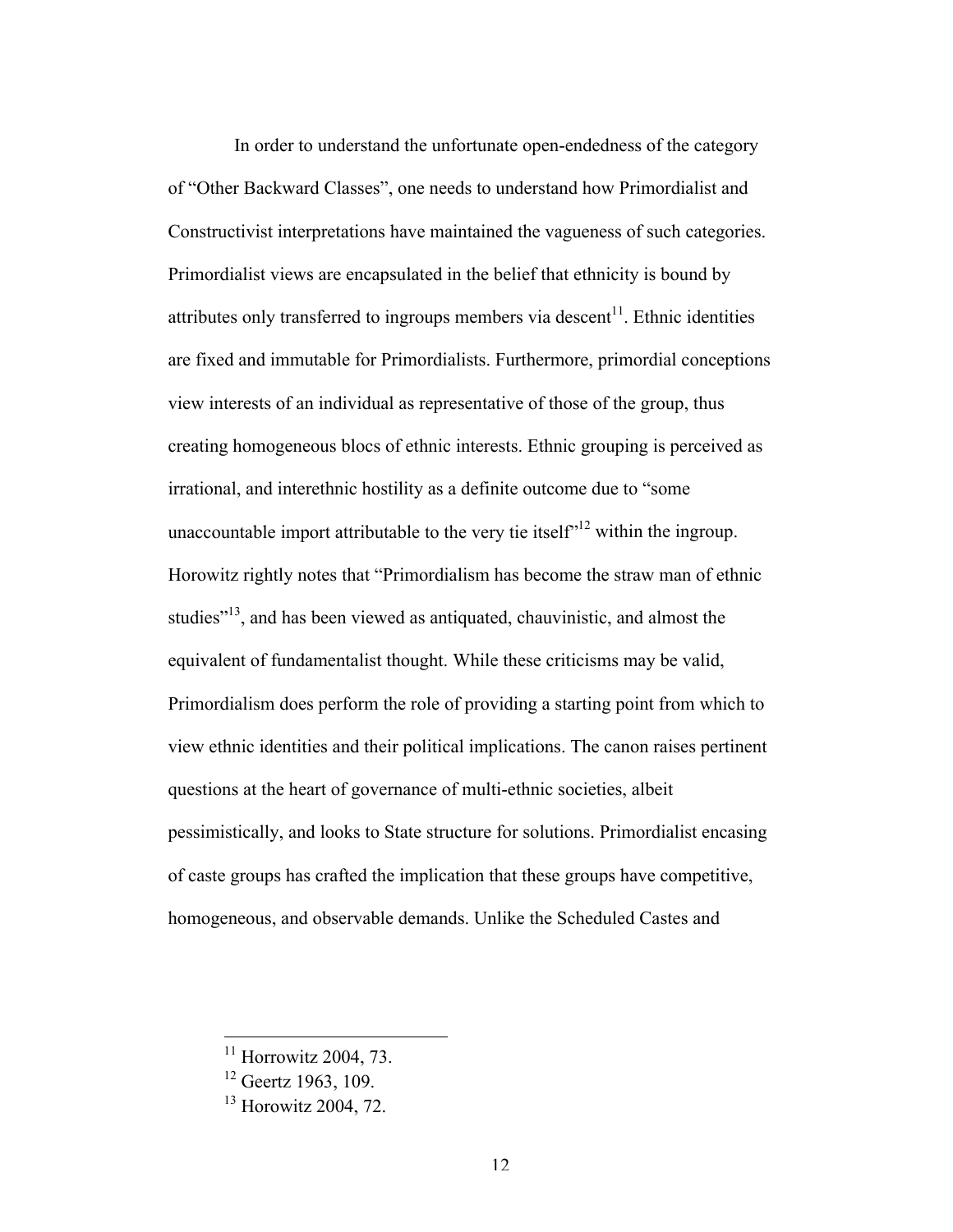Tribes, the OBCs were not a singular caste group, but a classification of eligible  $sub-castes<sup>14</sup>$ , that too one that was routinely revised and contested.

Constructivism views ethnic identities as multifaceted categories that can be created and mutated by their political, economic, geographic, and social contexts. According to Constructivism, the boundaries of ethnicity are actively policed for stable identities or expanded for threatened ones, with rational, competing, heterogenous group interests<sup>15</sup>. Ethnic categories can become more or less salient to out or ingroup individuals, elites, institutions, and societies, and have been theorized "as interests motivated by "the pragmatics of calculated choice and opportunism" (Tambiah 1996: 21, also see Barth 1969), noting their tendency to expand (assimilate) and contract (differentiate) to "fill the political space available for [their] expression" (Horowitz 1975:137)<sup>"16</sup>. Ethnicity, through a Constructivist lens, is burdened by social meanings and motivations about what it means to identify. The four most well-known variants of Constructivism are theories suggesting modernization for identity creation, institutions for salience, rent seeking for ethnic identification, and political entrepreneurship for reconstruction, as the causal link between the existing and outcome "ethnic demographies"17. The *constructivist dilemma<sup>18</sup>* lies in the endogeneity of identity shift in the outcome change<sup>19</sup>, which critics argue makes

 <sup>14</sup> De Zwart 2000, 235.

<sup>&</sup>lt;sup>15</sup> Barth 1998, 10.

<sup>&</sup>lt;sup>16</sup> Reddy 2005, 555.

<sup>&</sup>lt;sup>17</sup> Chandra 2001, 8

<sup>18</sup> Bayar 2009, 1640.

<sup>19</sup> Chandra 2001, 8.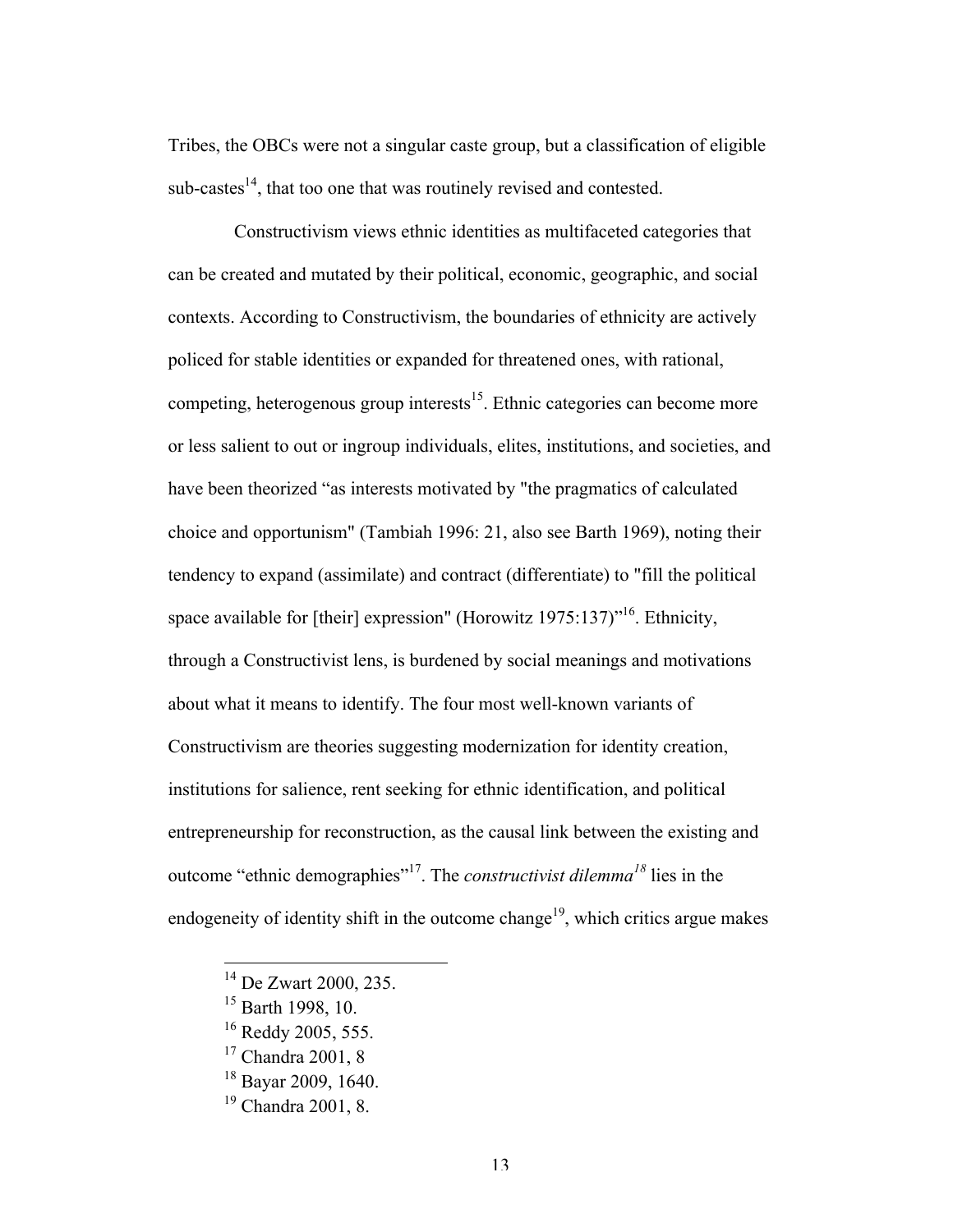Constructivism less parsimonious of a conception for ethnic studies than Primordialism<sup>20</sup>. Caste, most scholars agree, is less of a primordialist ancient fact and more of a constructed social identity in India. Affirmative Action, most obviously the Mandal list of the 1980s, is the instrument that the State used in making the OBC category salient, and identifying as OBC an incentive<sup>21</sup>. The *constructivist dilemma* here lies in the relationship between affirmative action and OBC identification salience. With greater affirmative action offered to OBCs, incentives to identify as OBC also heighten. However, as more groups identify as OBCs, through the mechanism of identity shift, more groups will demand affirmative action. Consequently, identity shift as a result of heightened salience is endogenous to the calculations of institutional incentives.

From a constructivist viewpoint, the effectiveness of affirmative action as a means to reduce caste significance and discrimination seems equally likely as unlikely. During the post-independence era, however, it was viewed by many as a catalyst to the modernization mechanism by which India would divest itself of caste distinctions. Caste based affirmative action works on a combination of primordial beliefs. First, that a group can be identified from a whole, i.e. members of particular castes or sub-caste can be identified distinctly from members of others. Second, this group is homogeneously worse off than others, either materially or historically discriminated against. Third, those who benefit from the affirmative action will represent their group's interests, for example, a

 <sup>20</sup> Bayar 2009, 1640.

<sup>21</sup> De Zwart 2000, 245.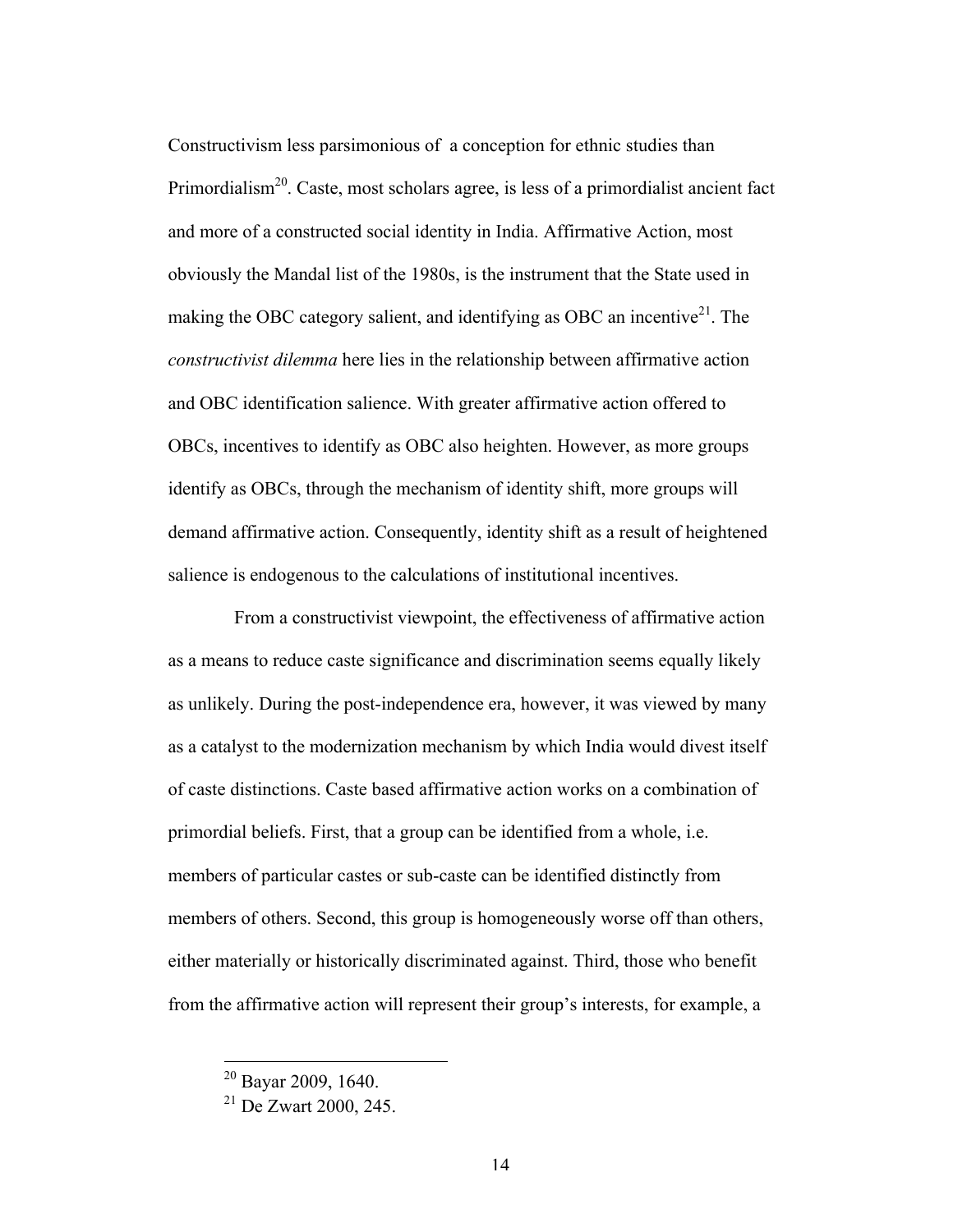legislative member of a particular caste will prioritise the interests of their caste. While the foundation of affirmative action is laid on primordialism, the expected outcomes are largely constructivist. First, caste identities can be mitigated. Second, provisions from preferential treatment can combat and change stereotypes. Third, these identity shifts can be brought about by an institution of the State, in coordination with modernization mechanisms.

The applicability of primordial and constructivist explanations may be debatable but the outcome is definitive. Castes and sub-castes as "forms of stratification where upward mobility is denied $^{22}$  are still in existence in India today. Despite the explicit consensus on the ills of the caste system, and the expressed desires for its demise, the framers of India's Constitution failed to achieve their proposed goal of mitigating the divisions of ancient India. The next section aims to dismantle the conundrum that is "caste identity", and the foundations of its sustained significance. Studying the origins of the Other Backward Classes as a reserved group, especially in contrast to the origins of the Scheduled Castes and Tribes, can be illuminating in this endeavour.

### **II. OBC: Category or Identity?**

The first form of positive discrimination was introduced by the British in 1892, when the administration set up separate schools for students from "Depressed Classes"<sup>23</sup>. Further, they also instated scholarships (1944), and

 <sup>22</sup> Parkin 2013, 77.

 $23$  Jaffrelot 2006, 174.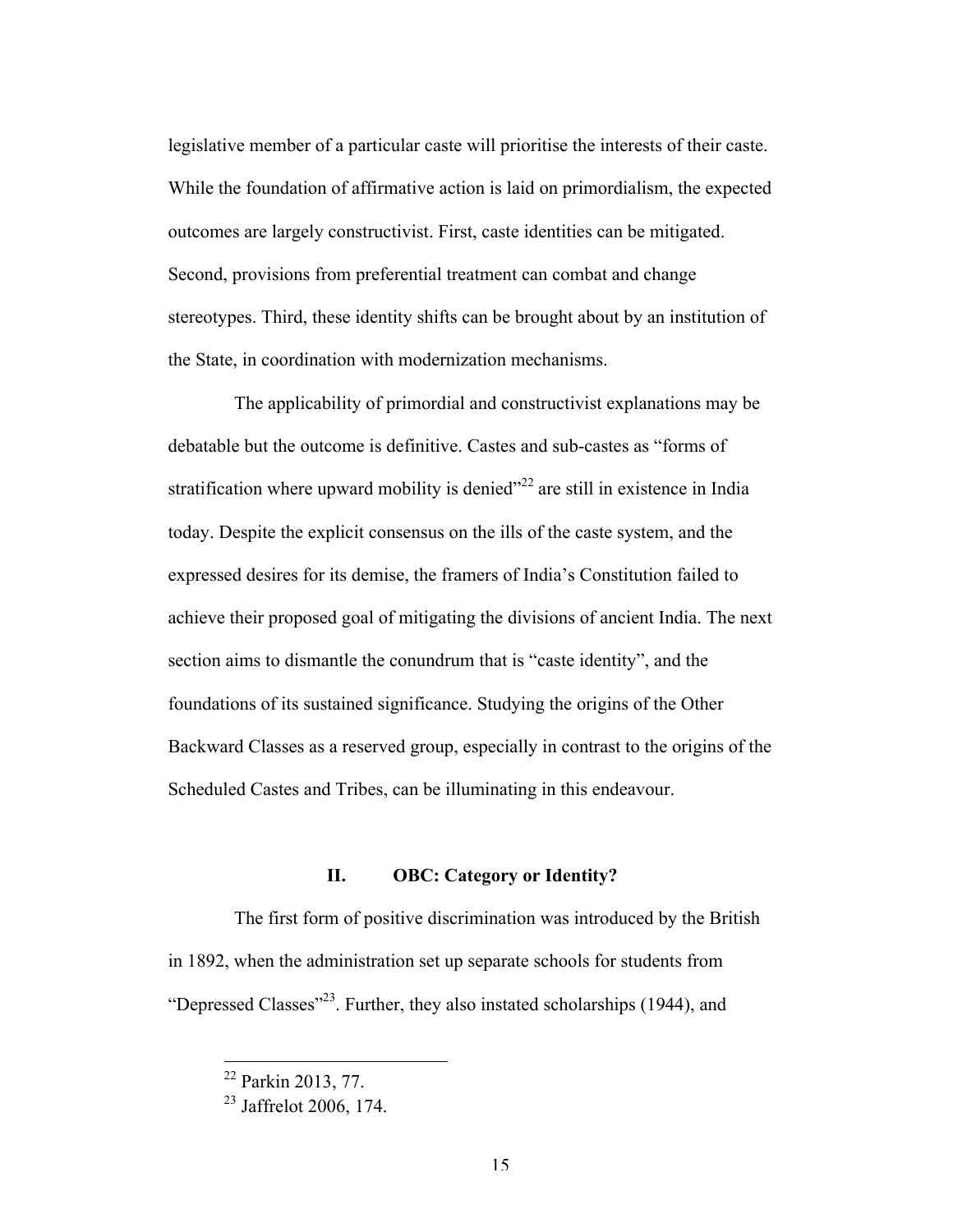positions in the civil service (1934, and then raised in  $1946)^{24}$ . "Backward Class" was first officially used in Mysore (present day Karnataka) in 1918, when the provincial government appointed a commission to investigate Brahmin over representation in the administration. By 1921, the province implemented positive discrimination in administrative recruitment, based on a Backward Class defined as all castes that were not Brahmin<sup>25</sup>. Several other states began to use this classification in the South and West by the mid-1920s, namely Maharashtra and Madras (present day Tamil Nadu, parts of Andhra Pradesh, Kerala and Karnataka). The definition of "backward" was refined in these states and in addition to Brahmins, also excluded "Prabhus, Marwaris, Parsis, Banias, and Christians"<sup>26</sup>.

In the Southern provinces, representation for lower castes in politics was supported in the form of reserved seats in central and provincial legislative councils as early as  $1929^{27}$ . In the North, the evolution of lower-caste representation only took flight after the freedom movement and the democratization of Indian politics, around 1947. Many of India's leaders held rather idealistic expectations of affirmative action at the time of the Constitution's drafting. Ram Manohar Lohia, a Congress leader, argued vehemently for the role of the "Government [in] allocat[ing] jobs to the lower castes, and in particular those jobs traditionally the preserve of the upper castes.

 $24$  Ibid.

<sup>&</sup>lt;sup>25</sup> Irschick 1969, 218.

 $26$  Dirks 2011, 282.

 $27$  Ibid.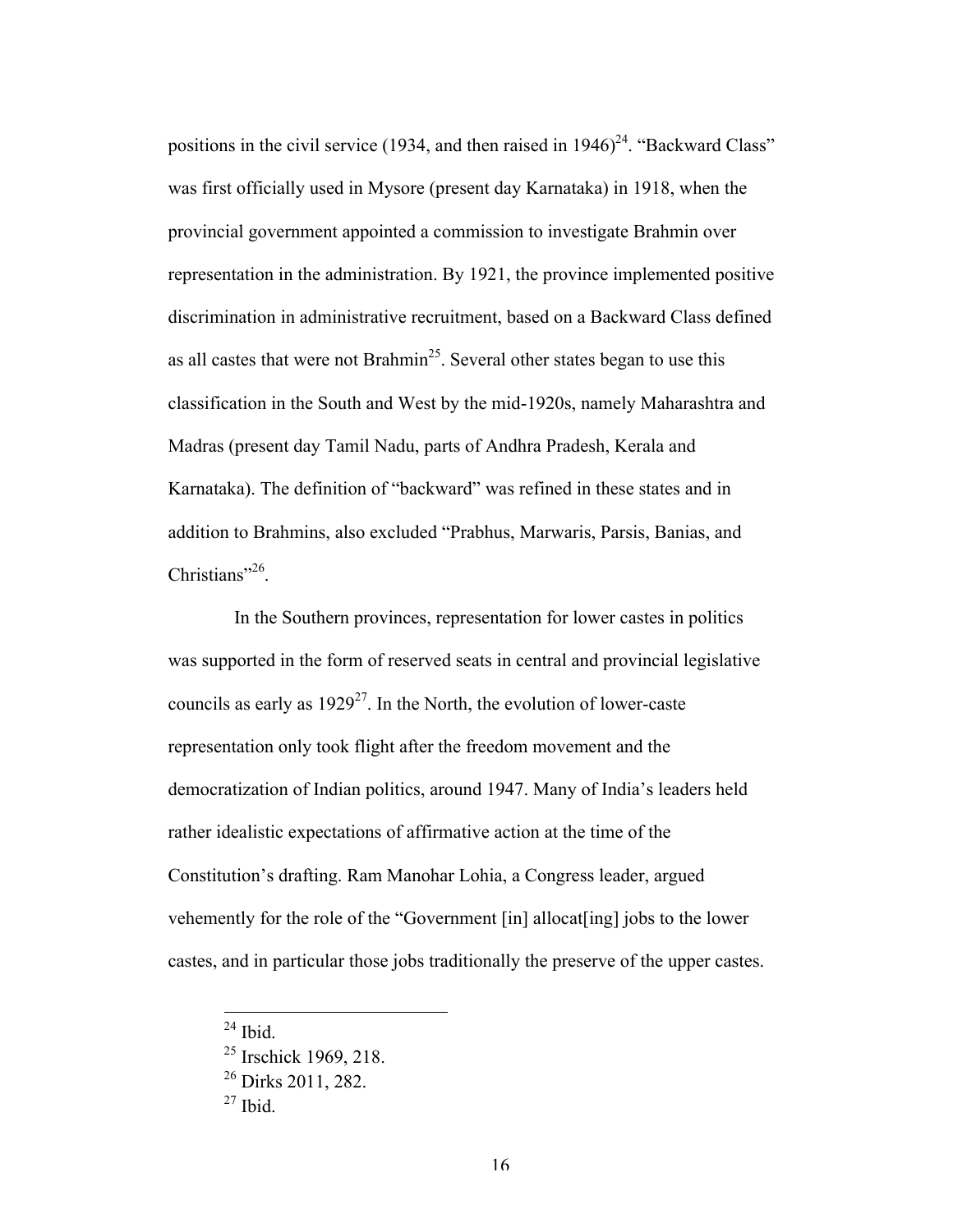Reservations are necessary because the lower castes cannot compete on their own, perhaps for generations"28. He prioritized the need for lower-caste reservations in positions of leadership over education, and demanded quotas in administrative and elected positions<sup>29</sup>. The logic of using affirmative action to reduce the significance of the same distinctions upon which affirmative action is granted seems circular today. However, from Lohia's perspective, attaining political and symbolic empowerment was preferred over remaining marginalized--even if discrimination and implicit biases would still permeate the system.

A prominent Dalit or "Untouchable" leader, Bhim Rao Ambedkar, who served as the Chair of the Constitutional Drafting Committee, believed that the only way caste could be diminished was if lower castes, specifically Scheduled Castes, rejected Hinduism completely. B.R. Ambedkar urged the British government to allow for separate electorates for Untouchables in 1930--as had been granted to Muslims (since  $1909$ )<sup>30</sup>. This demand was hugely contested and resisted by most of the Indian National Congress party members--who conceived of a unified India under the umbrella of the Congress--under Nehru and other upper caste elite progressives.

Unlike Lohia, Ambedkar believed that educational and professional reservations were necessary for socio-economic upliftment, and drafted several provisions in the Constitution to achieve this end. He wanted lower castes to be

 $^{28}$ Lohia 1964, 134.

 $^{29}$ Jaffrelot 2000, 89

 $^{30}$ Dirks 2011, 268.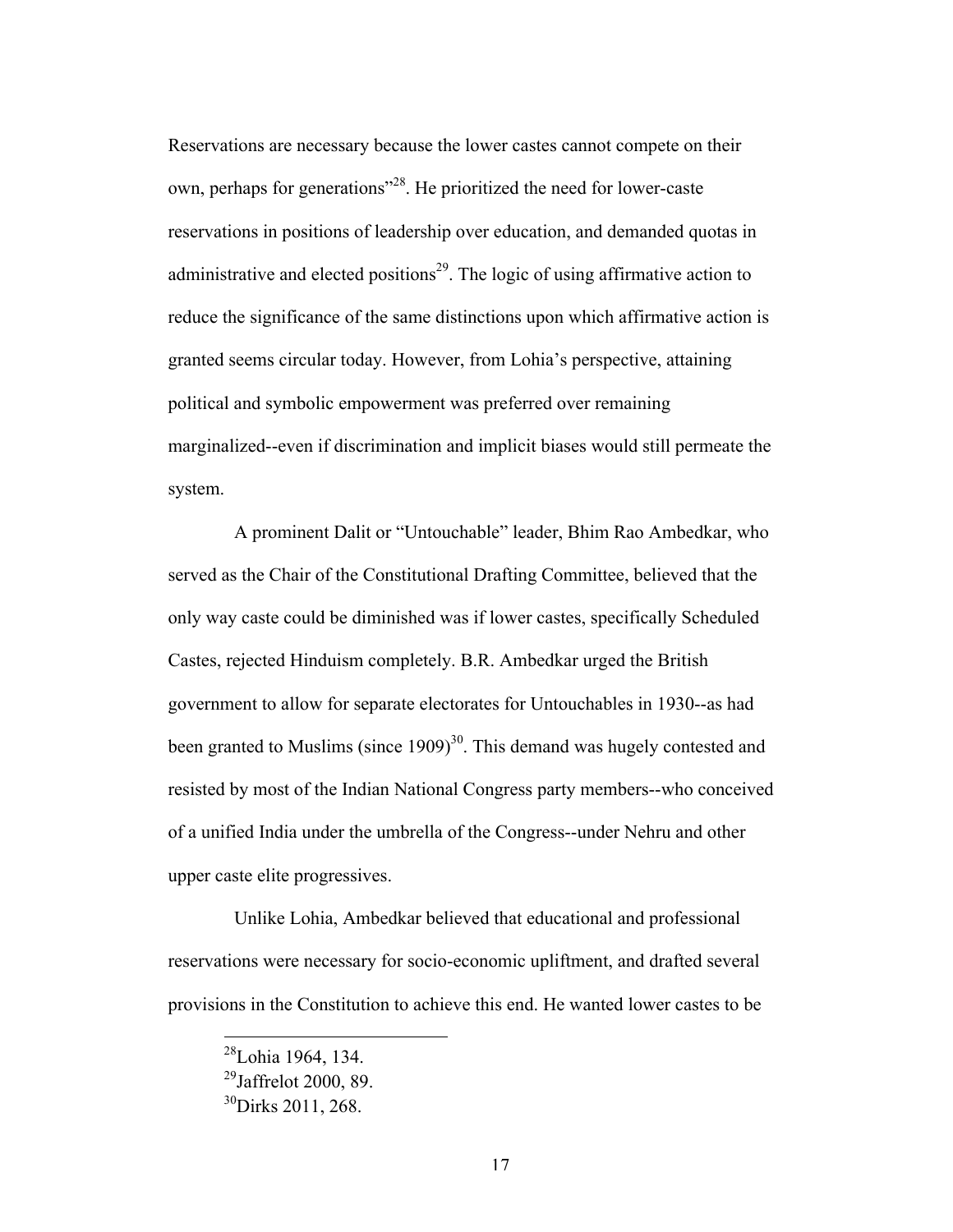treated like a religious minority. Under the Constitution, Sikhs, Muslims, Christians, and Anglo-Indians are not only afforded proportional representation in Central and State levels, but also allowed to practice their religions freely with support from the State under the Fundamental Right to *Freedom of Religion31.*  With the Communal Award of 1932, certain minorities were to be provided separate electorates. Ambedkar was in favor of such a mechanism for lower castes, on the grounds that "he did not trust the majority to elect minority representatives who would genuinely represent minority interests<sup>33</sup>. Gandhi, on the other hand, only grudgingly approved of separate electorates even for religious minorities. He believed that reservations were deeply divisive and not the appropriate means to achieve equality among the castes. He argued fervently that social change would have to lead the political reforms. Gandhi performed a hunger strike in response to the Communal Award of  $1932^{33}$ , forcing Ambedkar to concede to a joint electorate for lower castes. Ambedkar's belief, while in support of affirmative action, was far more consociational. He did not want the lower castes to be assimilated into the Hindu majority, but wanted a distinctly represented minority. Further along this vein, he wanted lower castes to occupy separate villages completely, and believed a Settlement Commission should be established for this purpose<sup>34</sup>.

<sup>&</sup>lt;sup>31</sup> Rao, Menon, Kashyap, and Iyengar 1968, 753.

<sup>&</sup>lt;sup>32</sup>Dirks 2011, 270.

 $33$ Dirks 2011, 282.

<sup>&</sup>lt;sup>34</sup> Rao, Menon, Kashyap, and Iyengar 1968, 749.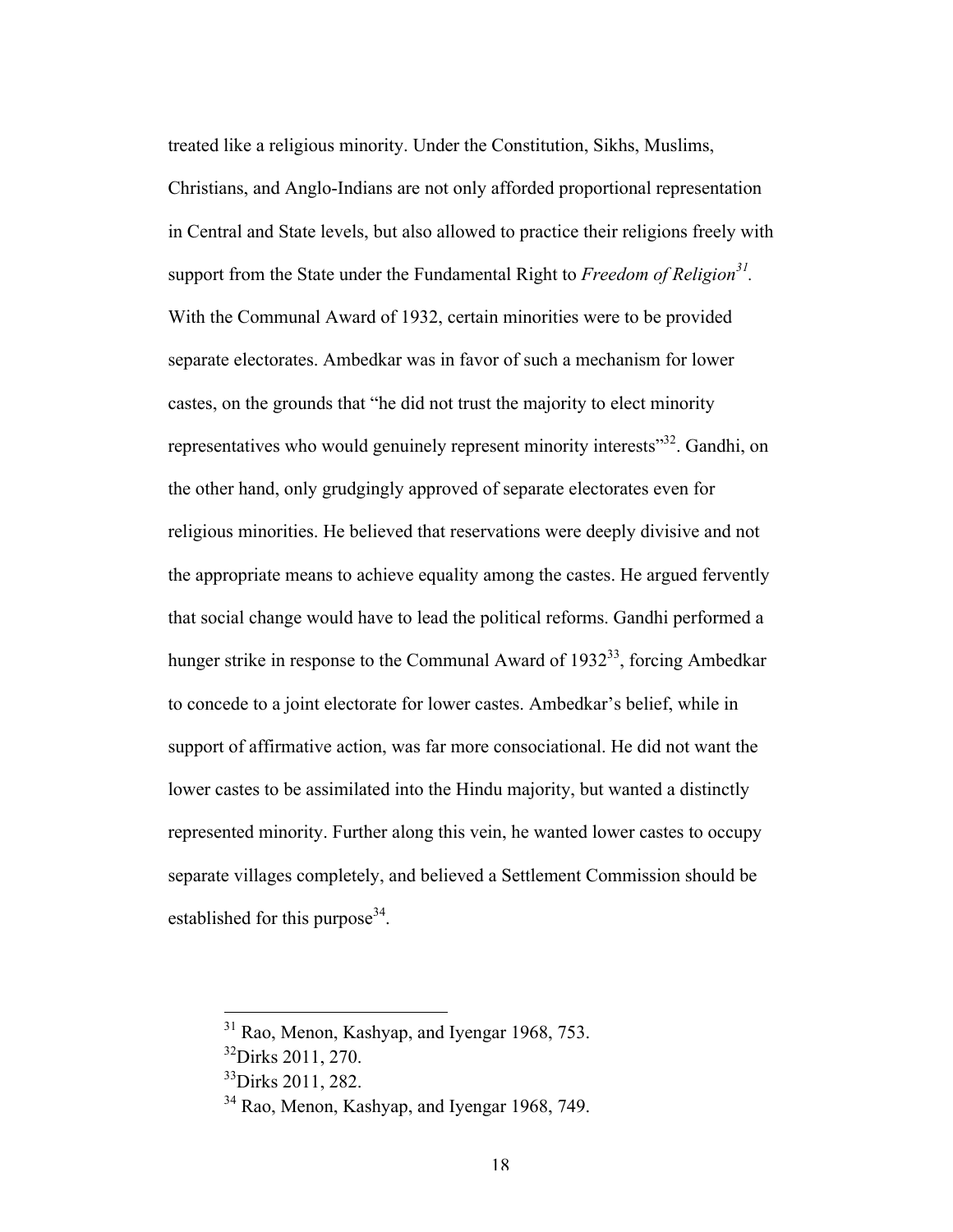Several Congress members supported Gandhi, scholars claim largely because of the upper caste-elite composition of the party at the time, and because of its large Hindu electoral base<sup>35</sup>. Congress' progressive elites believed in a Socialist sovereign state that would allow for equality under democratic institutions, free and universal education, mitigation of discrimination: "the nationalist elite did not promise a classless society, but they did offer the promise of a casteless society"36. From the 1920s to the time of independence in 1947, the Congress elite was disproportionately upper caste<sup>37</sup>, but this leadership profile began to erode by the  $1950s^{38}$ . Congress originally created 'vote banks' by co-opting lower-caste leaders in local *talukas* or Congress committees in the  $1930s<sup>39</sup>$ . The vast Congress network allowed for vast representation at the regional levels, but still created the sense of a glass ceiling at the National level, which lower-caste Congress members began to resent. Local leaders rose to State level politics under the Congress, and beat smaller lower-caste opposition parties,

> In India's first Parliamentary elections in 1951-2, three opposition parties sought support from the lower castes--the Peasants' and Workers' Party in Bombay, the Dravida Kazhagam(DK) in Madras, and the Scheduled Caste Federation-

 $38$  Ibid.

<sup>&</sup>lt;sup>35</sup>Dirks 2011, 269.

<sup>36</sup> Weiner and Kohli 2001, 195.

<sup>37</sup> Weiner and Kohli 2001, 196.

<sup>39</sup> Weiner and Kohli 2001, 197.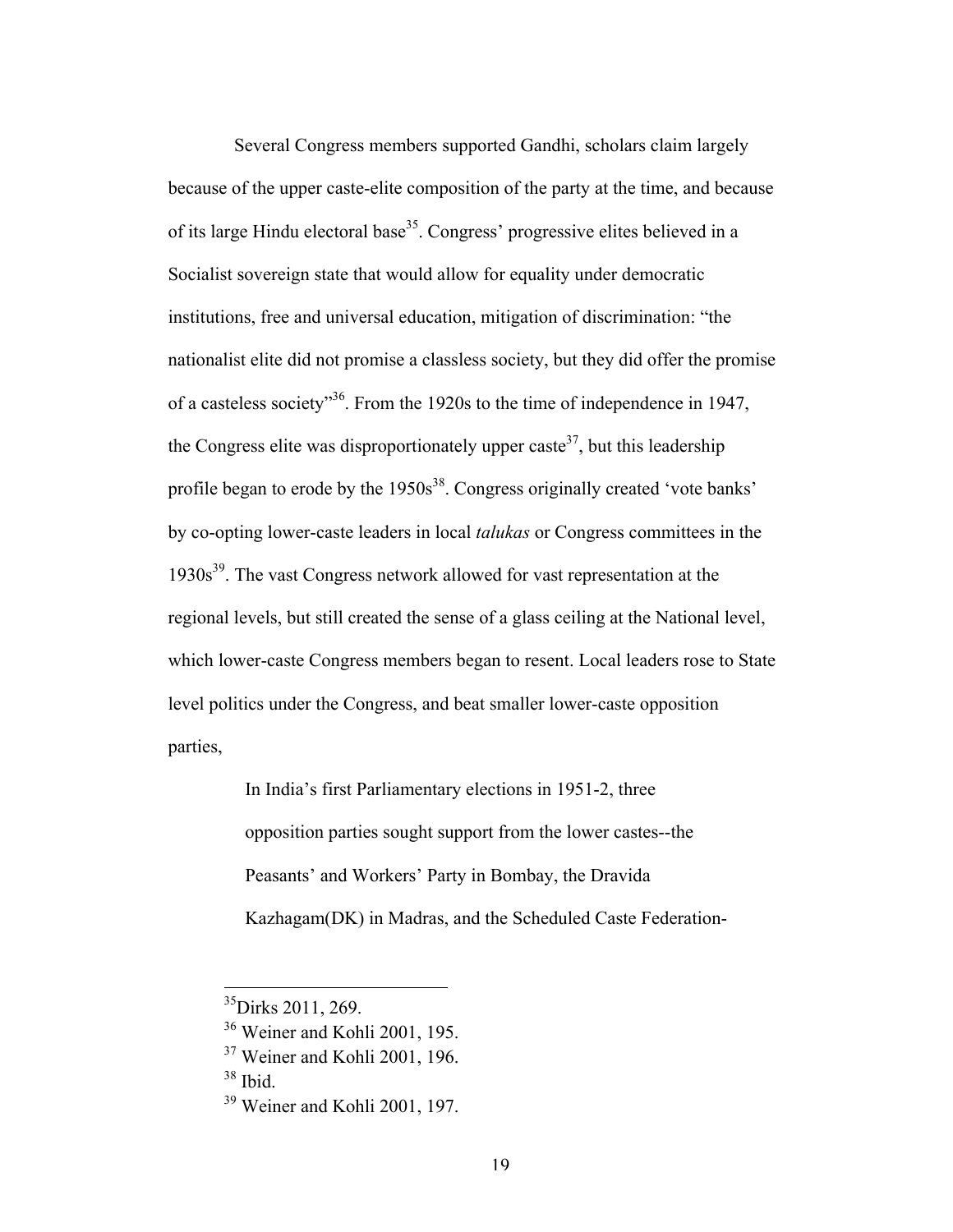-but Congress defeated all three by a strategy of incorporating elites from their would-be supporters $40$ 

Some leaders were also of the opinion that "[reserved representation] is harmful in so far as it tends to perpetuate the distinction based on birth<sup> $14$ </sup>. K.T. Shah observed, and foreshadowed, that "the continuance of separate electorates had led to the evolution of political parties on religious lines rather than economic or social ideals"<sup>42</sup>.

Upon independence, Scheduled Castes and Scheduled Tribes were granted reservations, based on the long history of debates and precedent established. Furthermore, these sub-castes were readily identified based on their primordial encoding via the Census. However, it was not until 1953<sup>43</sup> that Backward Classes were brought to the fore of the reservation debate with the first national Backward Classes Commission, also referred to as the Kalelkar Commission after its Chairman Kakasaheb Kalelkar. The original criteria for the "Socially and Economically Backward Classes" was to be occupation, income, and education based, but not caste<sup>44</sup>. However, the commission's report is prefaced with an acknowledgement of caste and the "evils that have kept Indian humanity down<sup>345</sup>. The reasons caste was chosen as the unit for classification of the ostensibly secular backwardness that the commission set out to identify can

 $40$  Ibid.

<sup>41</sup> Ghurye 1969, 290.

<sup>42</sup> Rao, Menon, Kashyap, and Iyengar 1968, 753.

<sup>43</sup> De Zwart 2000, 240.

 $44$  Kalelkar, 1955.

 $45$  Ibid.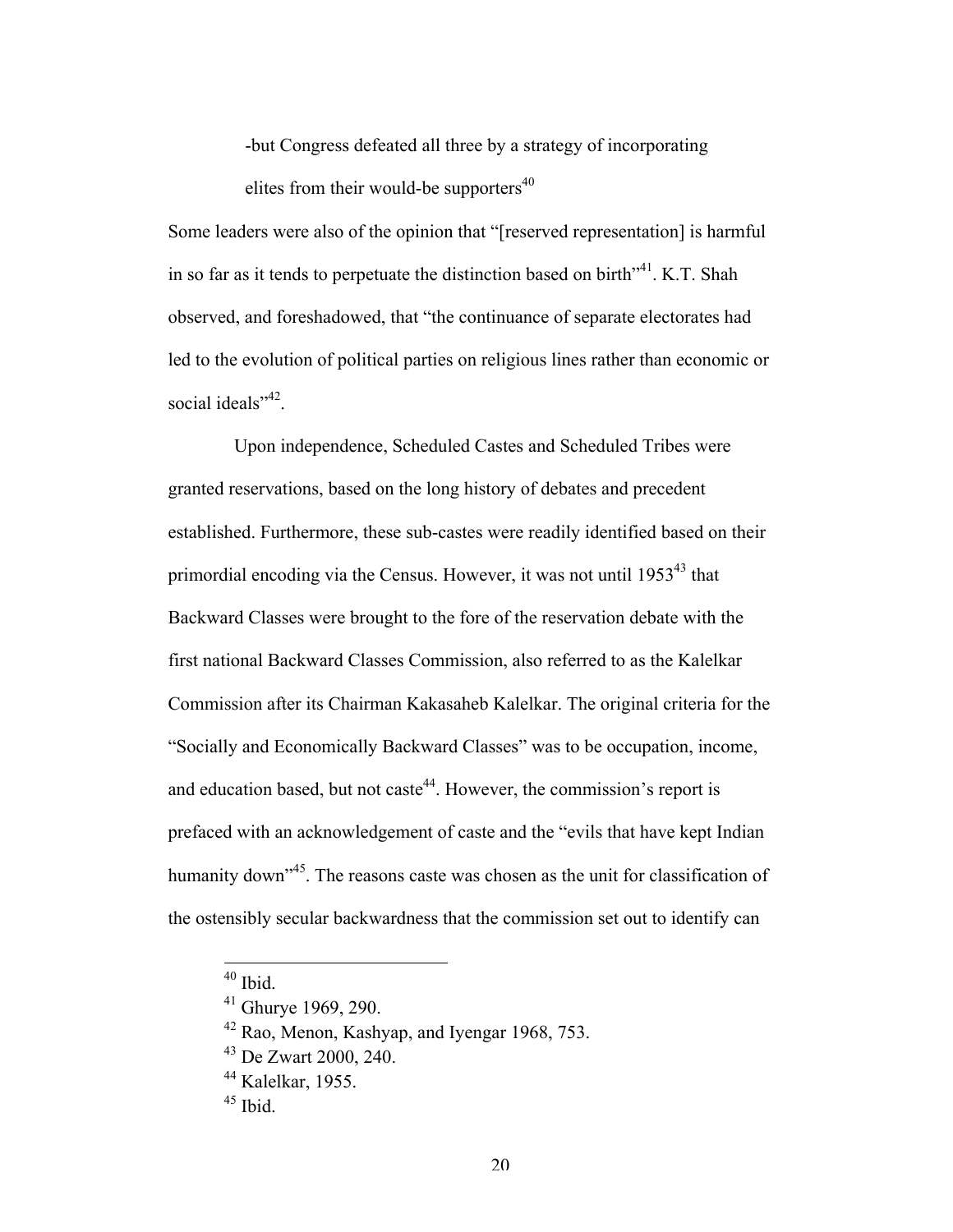be explained partially by "administrative convenience"<sup>46</sup>, however, as stated by Kalelkar himself, there were also external factors outside the commission's control for the choice.

> One problem the commission faced during its research was that representatives of castes that had once assumed high-caste names in order to be upgraded in the Census, "now did not hesitate to give us their original caste names lest they should lose the State help" Government of India 1956:44).<sup>47</sup>

Furthermore, Kalelkar himself was left expressing defeat after the publication of the report, noting that representatives of castes and sub-castes approached the commission themselves, requesting caste groupings. He was "definitely against reservations in government services"48 because of several of the commission's findings, that fastened his fears that "dominant castes from within the backward classes to corner most benefits"49. With the commission's inability to create any other viable classification, the first list of OBCs was constructed of 2,399 subcastes<sup>50</sup> which accounted for 32-40 per cent of the nations population at the time<sup>51</sup>. The commission report was rejected by Nehru's "resolutely modernist"<sup>52</sup>

46 De Zwart 2000, 240.

<sup>47</sup> Ibid.

- 49 De Zwart 2000, 242.
- <sup>50</sup> Jaffrelot 2000, 88.

51 De Zwart 2000, 242.

<sup>52</sup> Jaffrelot 2006, 178.

<sup>48</sup> Kalelkar, 1955.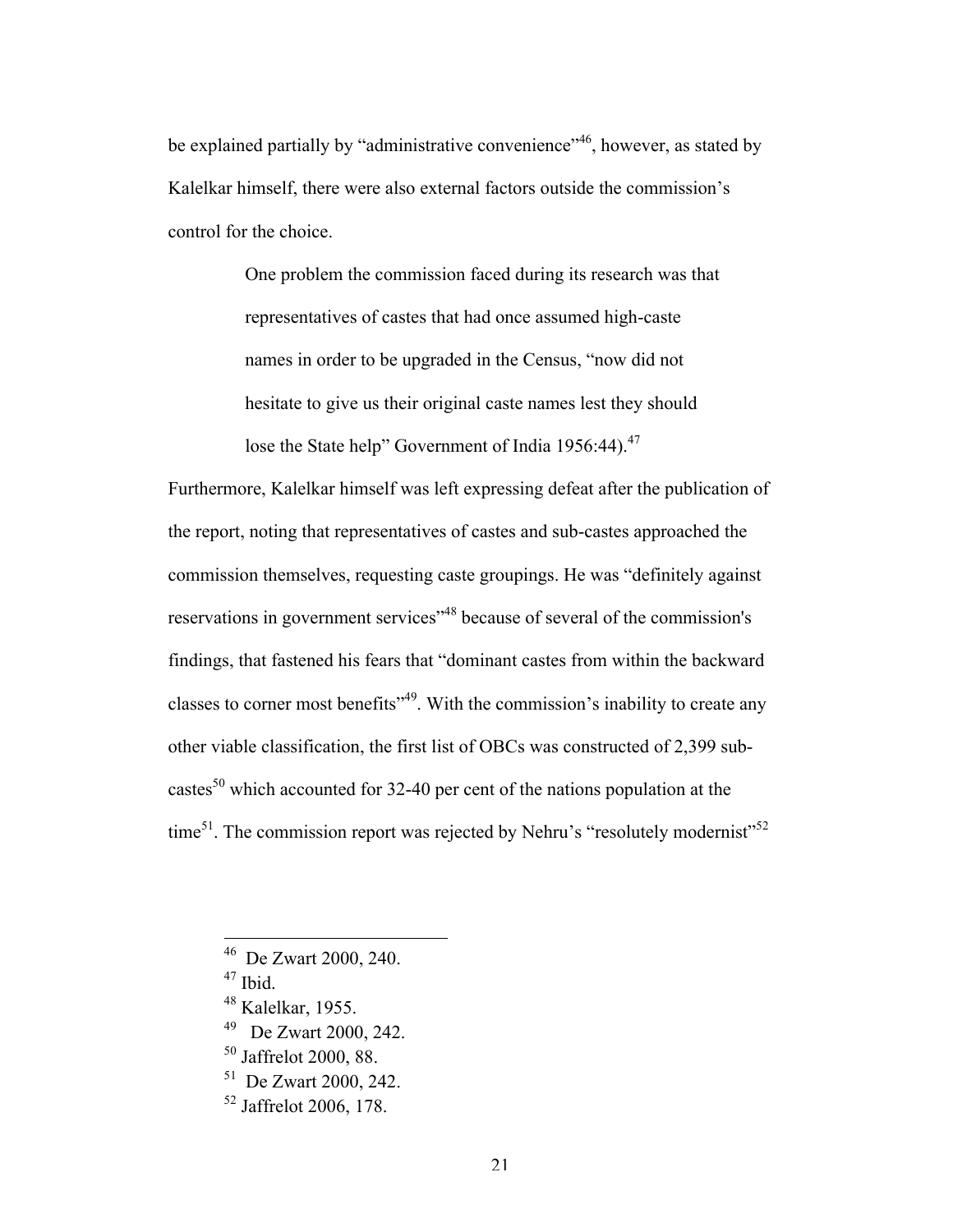socialist government, and the issue of the 'Socially and Economically Backward Classes' was not picked up again until nearly two decades later.

Between the 1960s and 1970s, a national backlash against OBC reservations mimicking the rejection of the First Backward Classes Commission report took place at the regional levels. The reasons provided for the repealing of various state level affirmative action provisions for OBCs were the same as the ones stated by Nehru's Home Minister G. B. Pant for rejecting the Kalelkar report at the national level: "an unconstitutional definition of OBC"<sup>53</sup> that stressed caste distinctions, and that quotas were essentially measures that disadvantaged those deserving positions based on merit<sup>54</sup>. In the South, several states such as Andhra Pradesh (previously Madras) and Kerala had to redesign reservation policies in order to lower the quota thresholds. However, by the 1970s, the high courts of southern states began defending the quotas, and reservations not only stabilized, but also began to increase by the mid 1980s. In the North however, this backlash continued till the 1980s. While several policy, economic, historic, and geographic variables explain the difference in these outcomes<sup>55</sup>, politically, Congress dominance in the North perpetuated the ethos of Pant's original criticisms unlike in the South's more diverse political sphere<sup>56</sup>. Furthermore, it also created a political vacuum for an oppositional platform in favor of OBC reservations.

56 Jaffrelot 2006, 180.

 <sup>53</sup> Jaffrelot 2006, 180.

<sup>54</sup> Ibid.

<sup>&</sup>lt;sup>55</sup> The explanation for these separate trajectories is looked into in more detail in Chapter 3.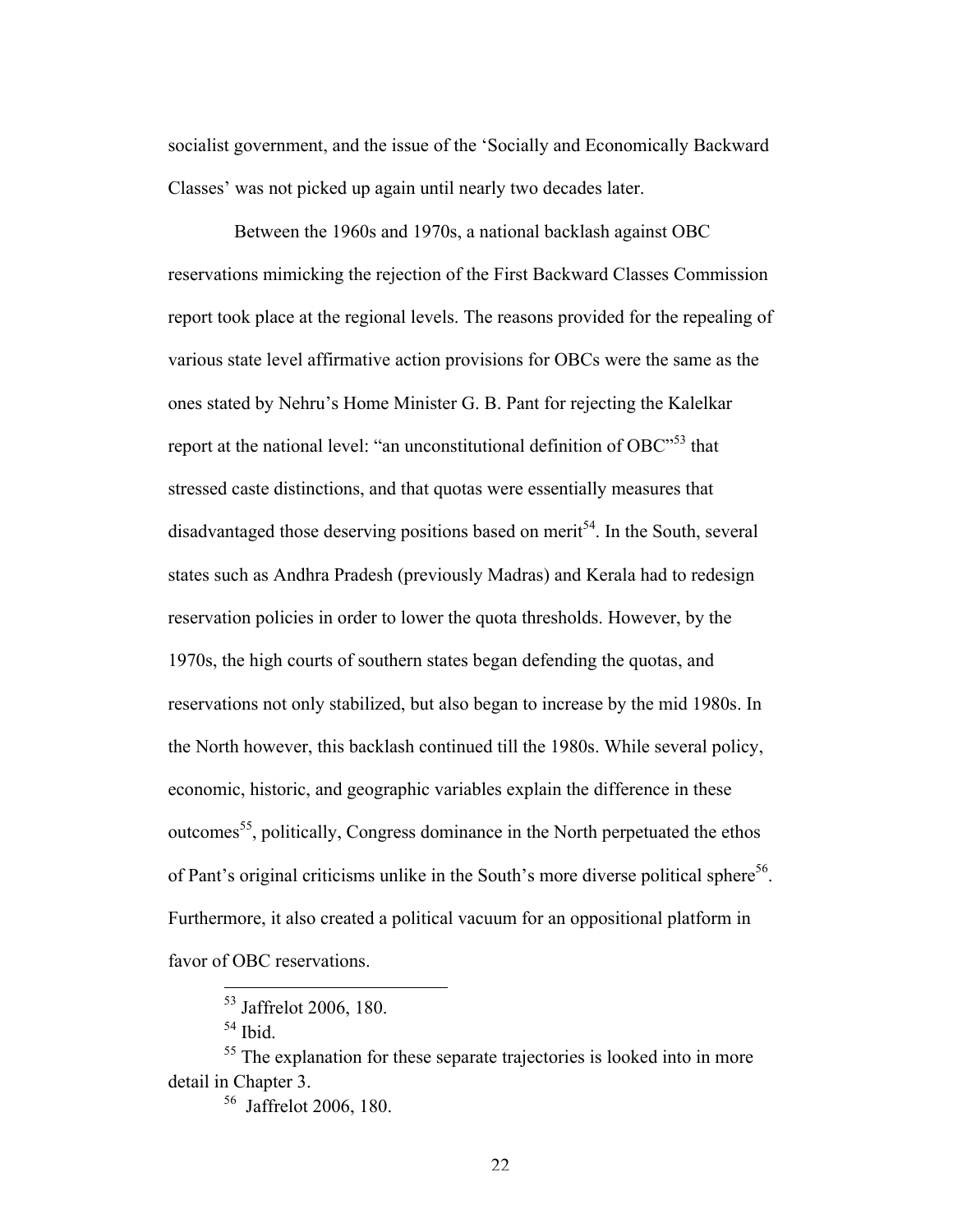By 1978, a Second Backward Classes Commission was appointed on the national level, referred to as the Mandal Commission after the lower-caste chairman B. P. Mandal. Unlike the Kalelkar Commission, however, Mandal was supported by a government in favor of OBC reservations--the Janata Party. The Janata Party was one that formed to occupy the oppositional vacuum created by Congress' historical stance on reservations. Bred on a more extreme socialist foundation that believed Nehru's brand of socialism was inadequate and poisoned with upper caste biases<sup>57</sup>, the Janata Party elite was mentored by Lohia's worldview of affirmative action as an instrument for empowerment<sup>58</sup>. The Janata Party was a coalition comprised of several lower-caste parties, each representing the interests of different and intersectional factions such as farmers, peasants, socialists, OBCs and some intermediate castes, each of who believed that "three decades of Congress rule in post-Independence India [were] essentially elitist and urban oriented"<sup>59</sup>. By 1980, the Mandal Commission had released a report, and like the Kalelkar Commission it had identified backwardness in terms of castes-- 3,743 eligible sub-castes specifically. The report subscribed explicitly to the role of caste in the traditional social structure, and rebuked Congress' proposition that modernization would dilute its significance. Yet, some members of the commission did express that, like with the Kalelkar Commission, they had not set out to classify backwardness in terms of caste but had been demanded to by OBC representatives, noting that "We did

 <sup>57</sup> Lohia 1964.

<sup>58</sup> Limaye 1997, 314.

<sup>&</sup>lt;sup>59</sup> Singh 1997, 325.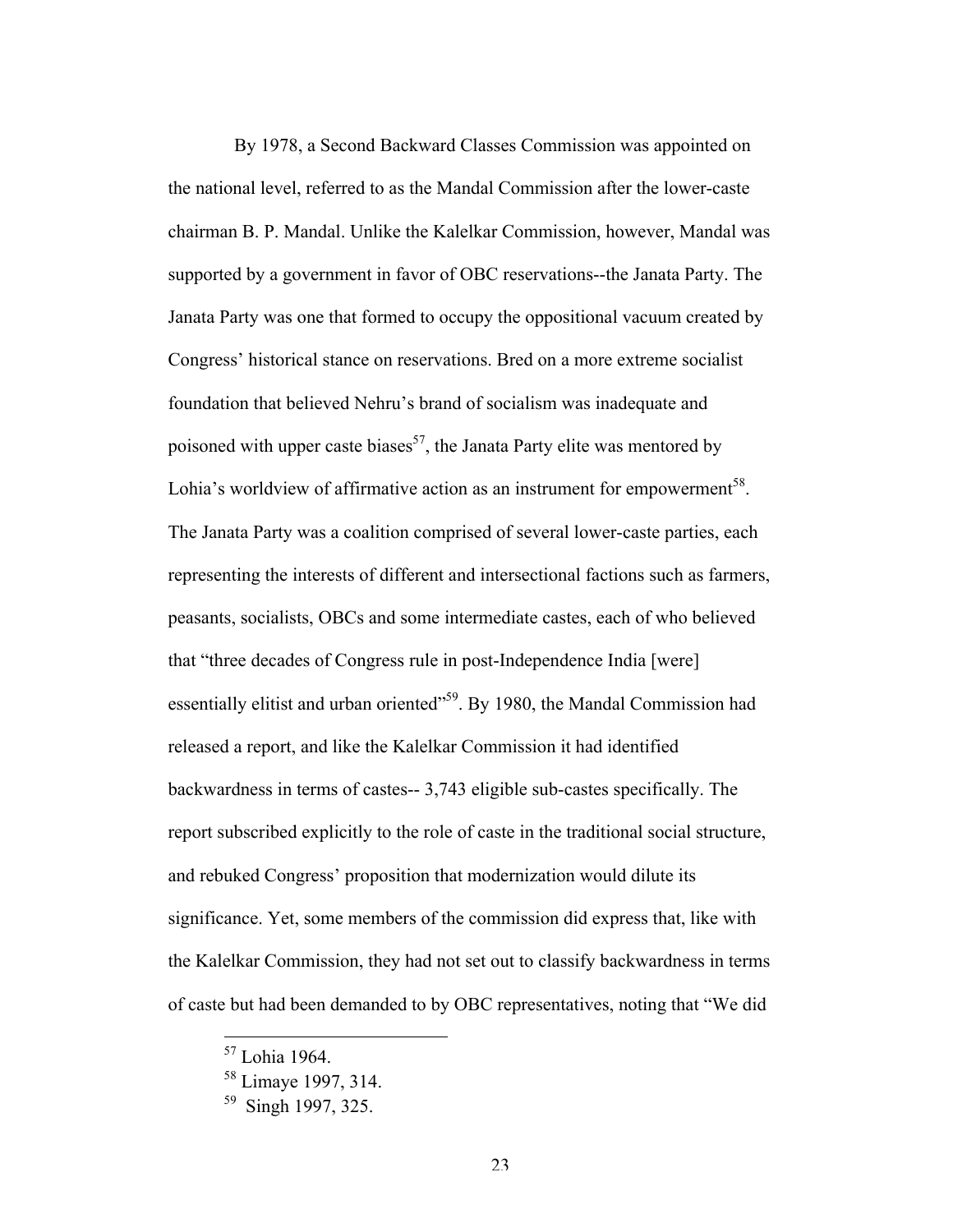not seek caste [ $\dots$ ] caste pursued us<sup> $100$ </sup>. The report recommended 27 per cent of public sector positions to be filled by OBCs, a category which made up 52 per cent of the population at the time. The report acknowledged the discrepancy in the proportionality of 27 per cent reservation for 52 per cent of the population, and explained that the reservations were more symbolic than an actual means to socio-economic equalization, "the issue was not primarily to improve the socioeconomic condition of a disenfranchised population, but to make it gain new confidence in its relationship to power, even to mobilize it politically<sup>561</sup>. However, by 1980 Indira Gandhi's Congress government had already taken power, and shelved the report along with its recommendations, thereby "depriv[ing] herself of OBC support, [and giving] up this trump card to her opponents<sup>62</sup> once again in Congress history.

A decade later, the Janata Dal came to power and under the leadership of V. P. Singh it brought back to the table the Mandal Commission's report. The Janata Dal was comprised of parties representing both peasant politics as well as affirmative action politics, yet it prioritised the affirmative action politics in order to gain a stronghold with the OBCs who had been recently mobilized by the interactions between the Congress and Janata Party<sup>63</sup>. V. P. Singh announced in 1990 the Janata Dal's decision to enact the Mandal Commission's recommendations. Within the party, the proponents of peasant politics (largely

 <sup>60</sup> Gil 1991, 34.

<sup>61</sup> Jaffrelot 2006, 183.

 $62$  Jaffrelot 2006, 184.

<sup>63</sup> Jaffrelot 2006, 183.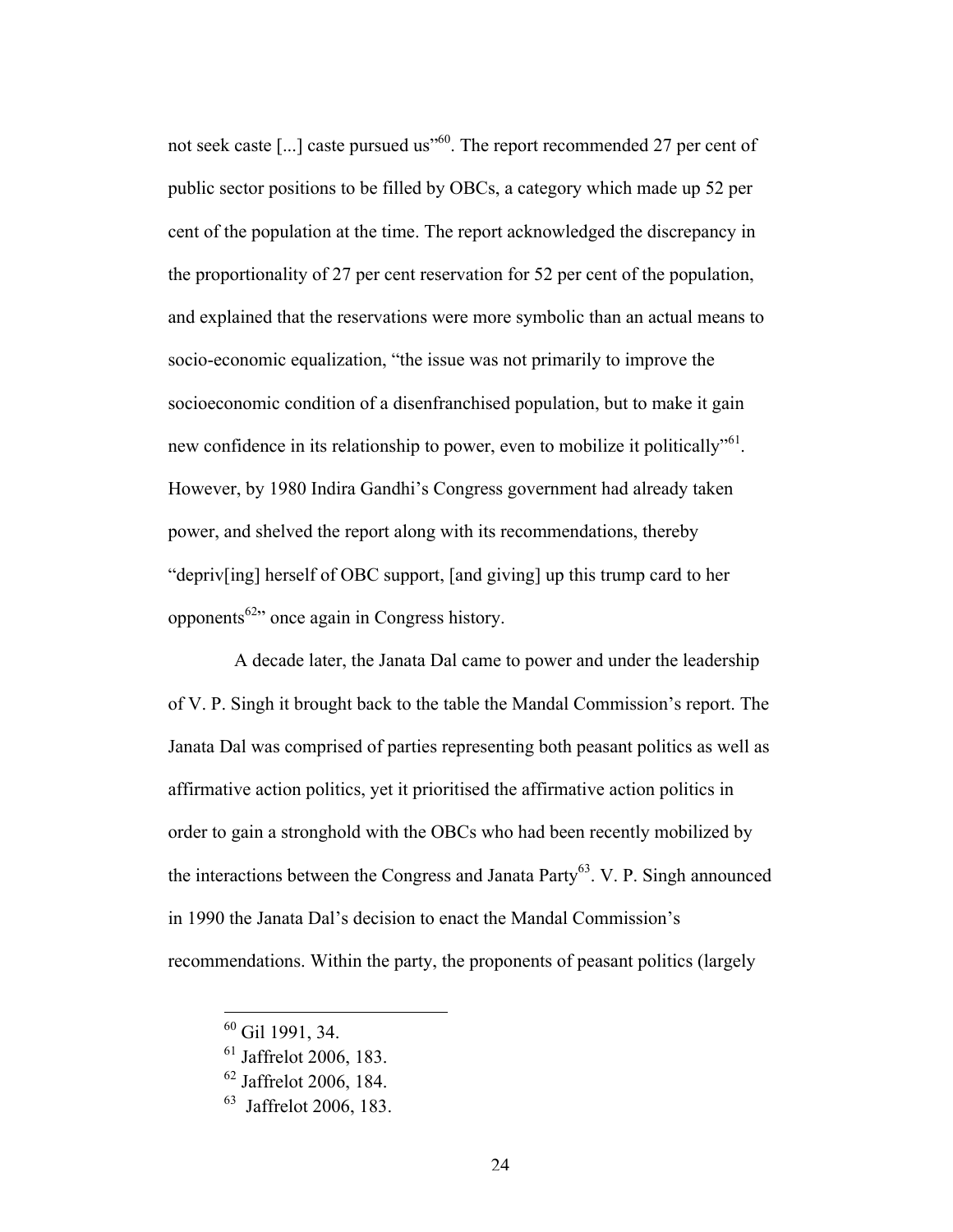made up of Jats<sup>64</sup>) were not pleased to have been left out of the reserved castes, and even resigned from their positions, the most notably, Devi Lal who was the government's Deputy Prime Minister<sup>65</sup>. This announcement was also met with much protest from upper caste students, with infamous cases of self immolation. This reaction in turn, provoked a countermobilization organized by the Janata Dal and fostered support across OBC sub-castes<sup>66</sup>.

The Mandal Commission, thus, enshrined the sub-castes within the OBC category with a political identity, "This abstract administrative category, "the OBCs," thus acquired political substance not from the inside, but under the influence of external opposition, by being faced with the Other, the upper castes"67. However, after the Mandal was passed, competition among OBCs was created--most notably the castes that had the largest contingencies, there was "rivalry between major castes such as the Yadavs, the Kurmis, and the Lodhis"<sup>68</sup>. Because the category was a synecdoche for several diverse sub-castes, and there were more eligible sub-castes than reserved, the mobilization during the Mandal period was short lived.

The most recent reservation for OBCs was passed in 2006, by which OBCs are now eligible for a 27 per cent quota in higher educational institutions<sup>69</sup>. This decision was also met with "determined and vociferous"

 <sup>64</sup> More detail in Chapter 5: Dominant Castes and Claims to Reservations <sup>65</sup> Jaffrelot 2000, 97.

<sup>66</sup> Jaffrelot 2000, 97.

<sup>67</sup> Jaffrelot 2006, 185.

<sup>68</sup> Jaffrelot 2000, 103.

<sup>69</sup> Deshpande 2006, 2438.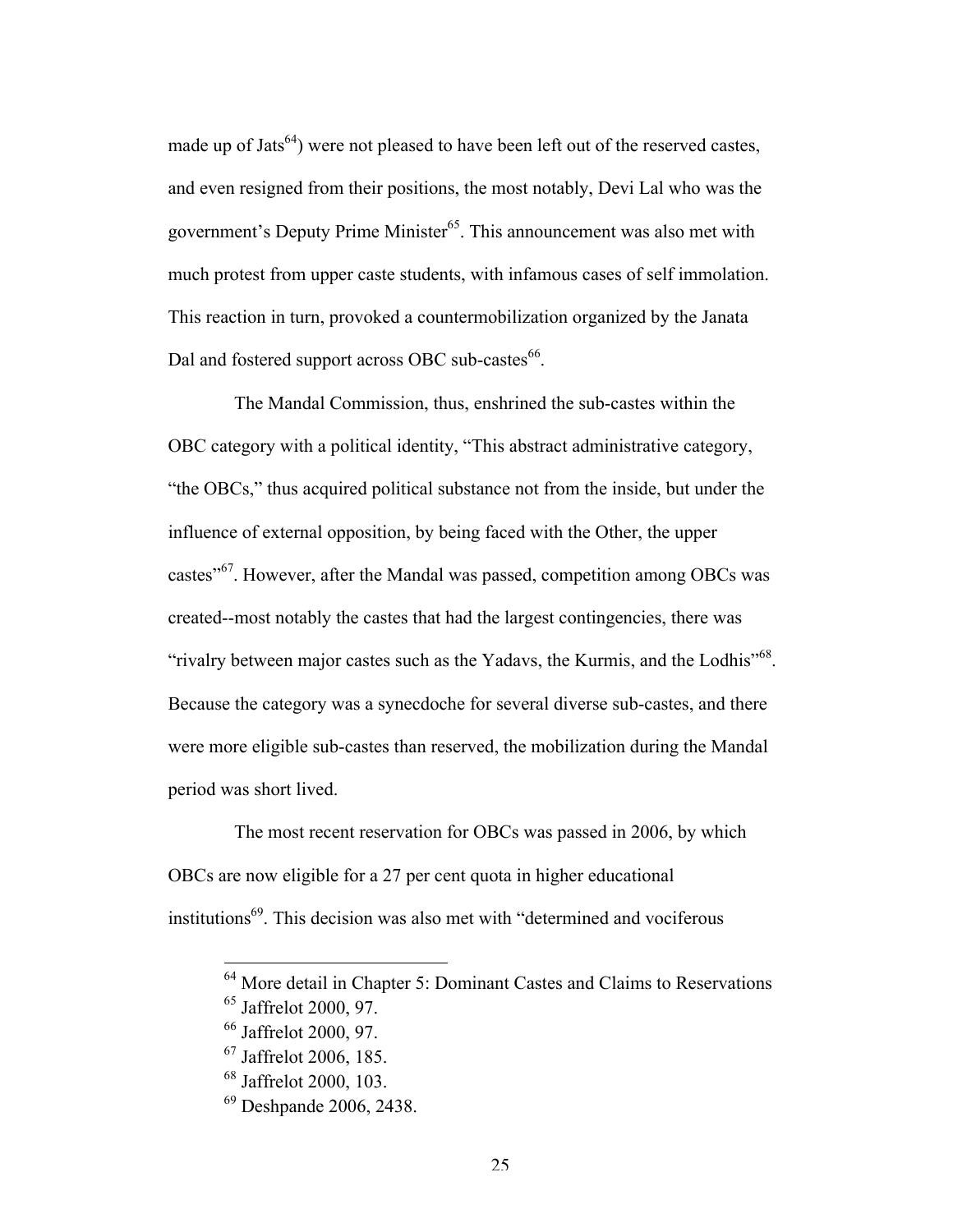resistance" like the previous Mandal recommendations<sup>70</sup>. Once again, reservations were being used to pursue goals for which they were specifically unfit. Higher education presupposes and discriminates on the basis of some level of previous academic achievements. Previous academic achievement or 'merit' is ranked on the basis of applicants' relative performances on a given university's entrance exam. It does not, however, take into consideration that the performance on the exam is a function of variables such as economic, and social resources. Given the heterogeneity within the OBCs, and "the fact that some communities have, through effective political mobilisation, been able to corner a disproportionate share of state resources<sup>"71</sup>, reservations in higher education disproportionately benefit those who are in a position to claim them, a phenomenon that eerily rings true to Kalelkar's predictions.

### **III. Reconciling Primordialism and Constructivism**

Because of the historical basis to caste and sub-caste categories, the Scheduled Caste and Scheduled Tribe categories have not experienced the same trajectory as the OBC category. The OBC category, because of its vague classification, has led to greater political significance of caste, greater demands for OBC identification, and greater competition over restricted resources (quotas in this case)<sup>72</sup>. The broad definition of OBCs has divided groups based on subcaste categories. Rather than the OBCs as a whole seeking revisions in resource

 $70$  Ibid.

<sup>71</sup> Somanathan 2006, 2438.

<sup>72</sup> More detail in Chapter 4: "How Reservations Fare Today"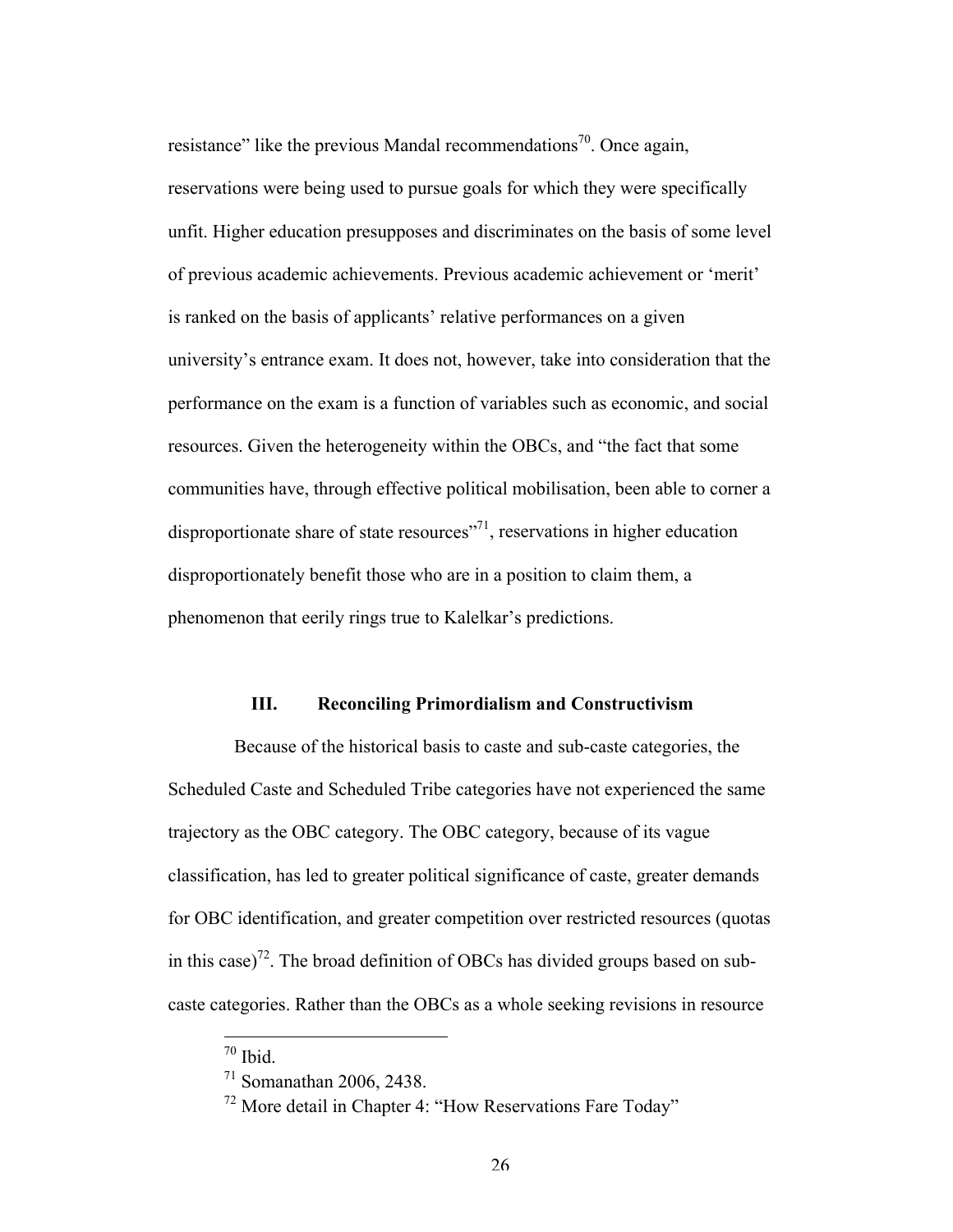distributions, it is sub-caste identities (that pre-existed the OBC category) that are seeking revisions for their specific ingroup, or coalitions of certain groups. Thus, primordial groupings such as castes were pre-existing identities made more salient with the constructivist instrument of the reservation and quota system. It follows that groups with the most resources, either material or more intangible, will benefit the most from their collective demands than those who cannot bear the costs of effectively organizing--even if all identify as OBC.

The failure of affirmative action in creating a singular OBC identity, like the British administration created for caste, is not a complete rebuttal of constructivism, but a caveat on the applicability of the theory. Institutional treatment instruments, such as the  $Census<sup>73</sup>$  or reservations, are effective in prioritising certain identities; however, the consequent incentives for identification will revert to pre-existing or hardened systems of stratification. Thus, "Colonial administration and law at the turn of the century did not create caste, then, but accentuated it, much as affirmative action accentuates it today<sup> $n^2$ </sup>.

 <sup>73</sup> More information in Chapter 3: A Natural Experiment.

<sup>74</sup> De Zwart 2000, 245.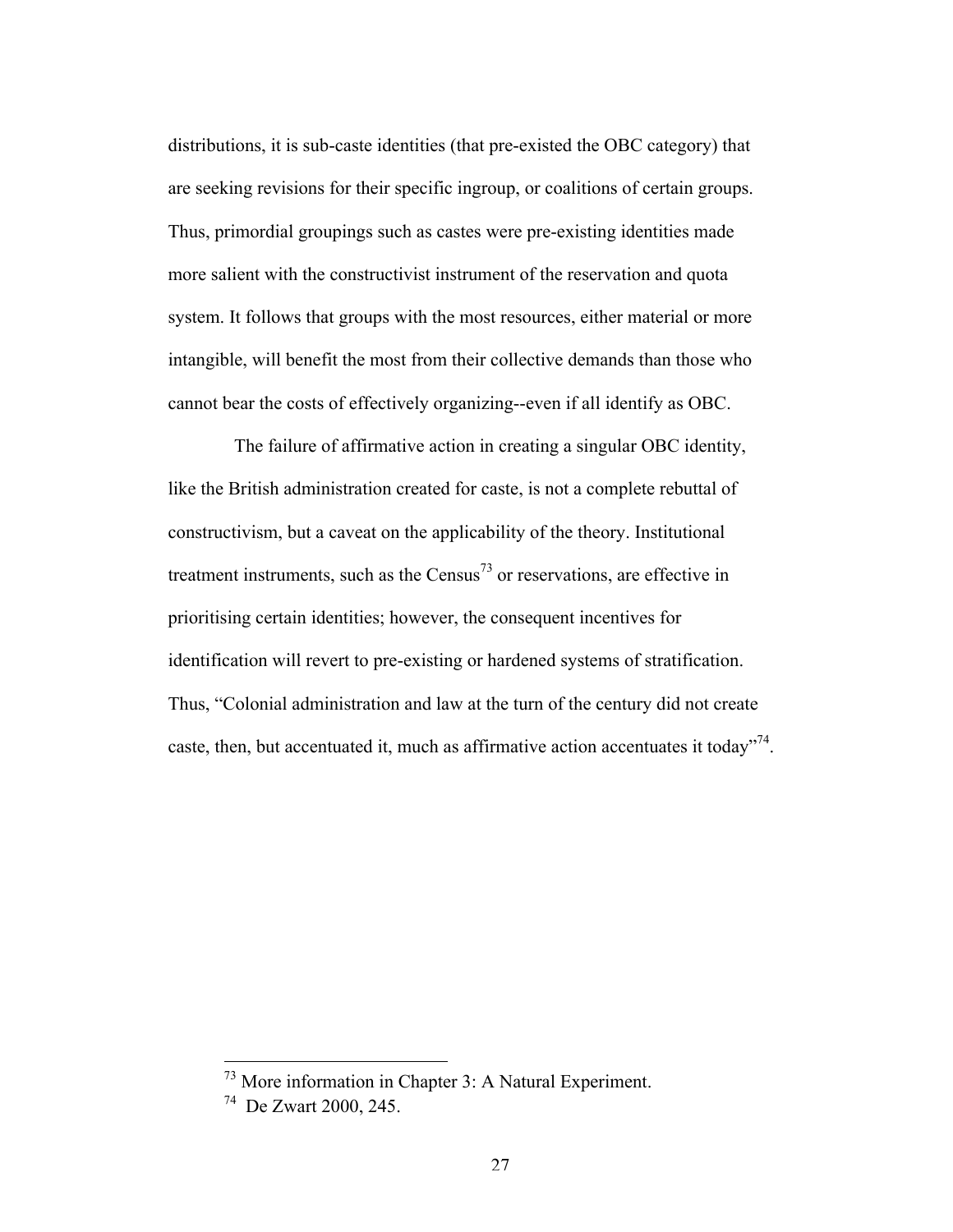### **Chapter 3: The North-South Comparison**

Caste distinctions have been, and are still, exploited throughout history and across geography. In India, caste can be observed to have been mobilized in two different ways. The first is noted by the esteemed researcher M.N Srinivas as "sanskritization", while the other is coined "ethnicization" by Christophe Jaffrelot. Much of South and West India experienced ethnicization and poses a contrasting example to the sanskritization of the northern "Hindi Belt" states. The differences in these mobilizations result largely from historical conditions and circumstances. While both regions are comparable in size, demographics, and the presence of caste identities, the resultant disparate trajectories uncover the distinctions in the characteristics and historical policies of the regions.

These distinct mobilizations had several consequences for the conception of caste, politics, and affirmative action in the two regions. Some scholars argue that the OBC term became much more political in the North because it arrived there later than it did in the South, where it originated<sup>75</sup>. However, this is neither the only distinction between the two cases nor the only explanation. This chapter asserts that in the South, in addition to the fact that the varna order was dismantled earlier than in the North, the lower-caste mobilization rallied around a non-Hindu identity that developed into a natural political identity not burdened by the hierarchy of the varna system. In contrast, in addition to the delay, the lower-caste mobilization in the North was

 <sup>75</sup> Varshney 2012, 241.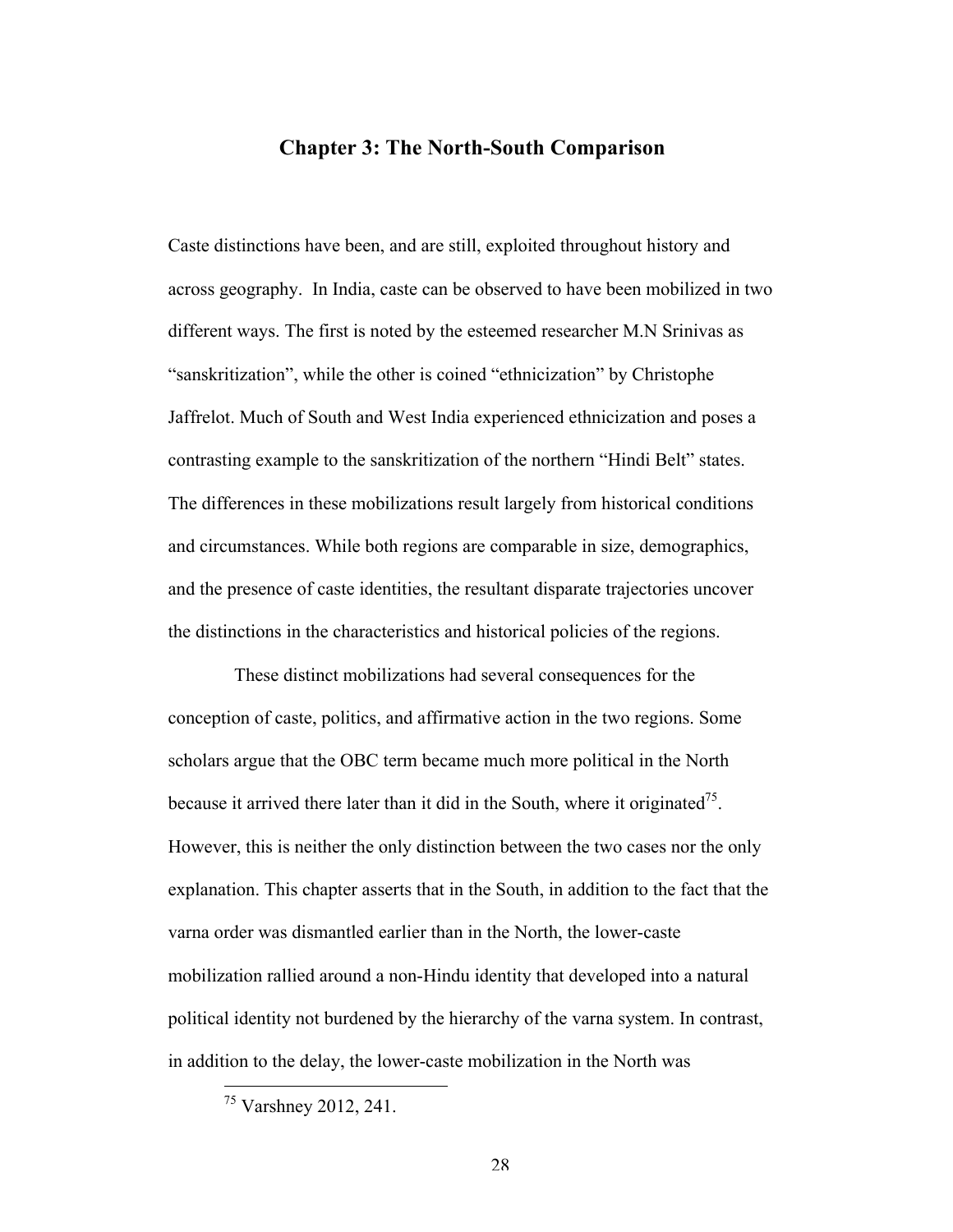incomplete and denied a unifying identity due to dominant-caste co-optation and countermobilization. The identity granted to lower castes in the North, specifically OBCs, was reactive and born in response to such countermobilizations, while being encumbered with political salience. Eventually in the North and in the South, affirmative action was granted on the basis of politicized caste identities<sup>76</sup>, but in the South the "backward classes" were identified from the legacy of the lower-caste identity, whereas in the North they were identified based on the political mobilization by elites, more prone to dominant-caste manipulation<sup>77</sup>. While it is not certain if the North will follow exactly the trajectory of the South, as many have theorized that the Hindu-Muslim divide looms larger, the sanskritized mobilization of the northern lowercastes will determine whether their new political identity will be able to withstand Hindu-nationalist co-optation or be overwhelmed to assimilate: "By implication as well as intention, Hindu nationalism stands for Hindu unity, not for caste consciousness. Lower-caste parties are against Hindu unity $^{378}$ .

### **I. Sanskritization**

The Varna system ranks castes on the basis of ritual purity—as denoted by the practice of traditions associated with holiness. Brahmins shower a certain number of times a day, groom a particular way, follow specific diets, and pray in

 <sup>76</sup> Explored in more detail in Chapter 4: Politicization of Caste and Evaluation of Affirmative Action.

 $77$  Explored in more detail in Chapter 5: Defining the 'Creamy Layer' <sup>78</sup> Varshney 2000, 4.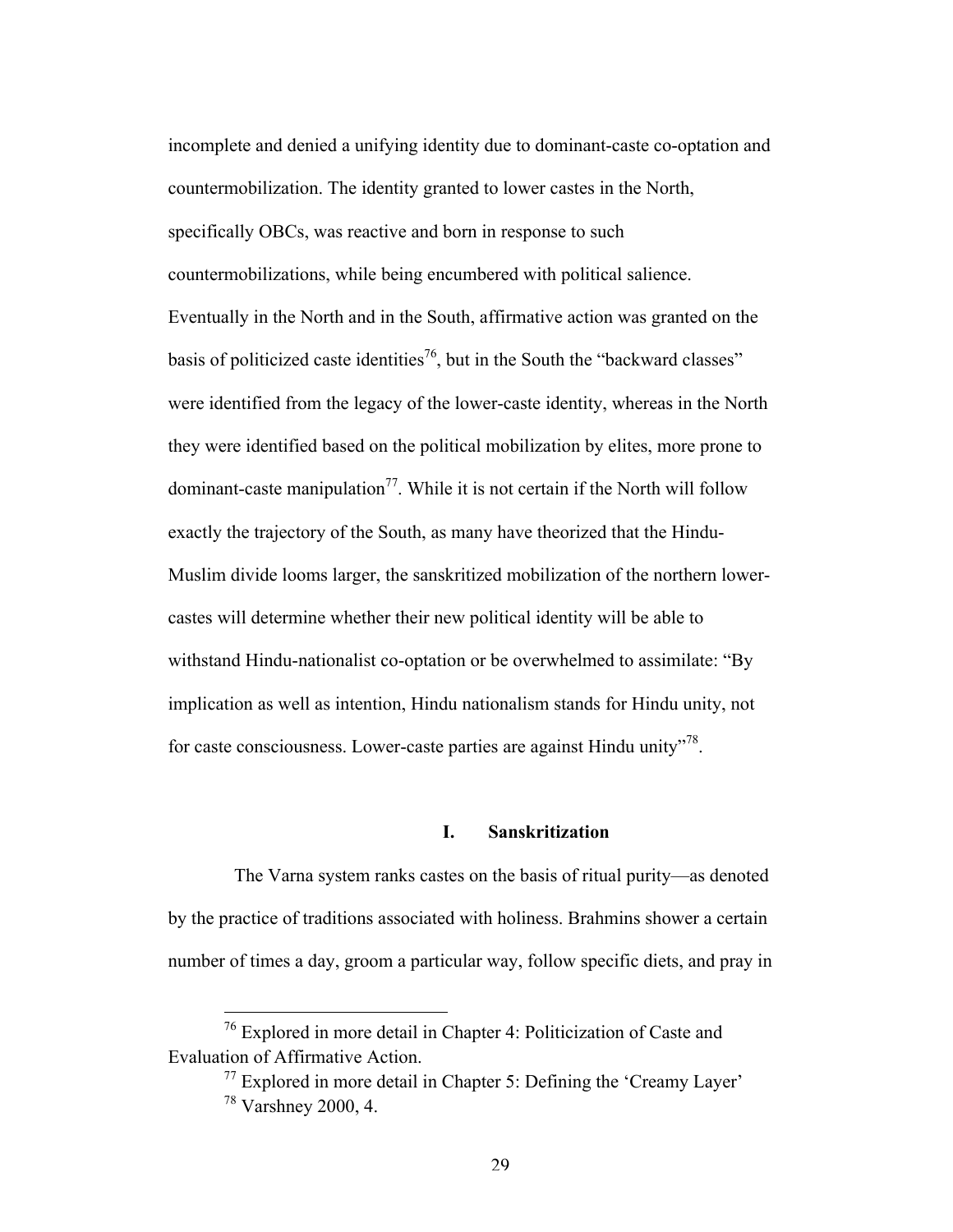a precise manner. Castes below the top Brahmins traditionally do not follow all the rituals, or as strictly, and decreasingly so down the pyramid. Sanskritization is used to define the trend where lower-caste communities switch their lifestyles to mimic those of the upper castes'. Turning vegetarian, praying or visiting temples more ardently, and the observance of habits traditionally stereotyped as Brahmin are some of the changes that mark the process scholars today note as Sanskritization. As Srinivas aptly points out, "[t]he rules of caste behavior are rules of religion"79. Sanskritization is not only the superficial observance of greater ritual purity—it is a motivated attempt to be considered more devout and therefore conforming into the "fold of Hindu civilization". For those who are traditionally considered outcasts, Sanskritization is a mode of assimilation into the system instead of remaining marginalized, and moreover, "The adoption of vegetarianism, teetotalism, and Sanskritization enables a low caste to rise in status in course of time $^{980}$ .

In the 'Hindi Belt' (primarily considered Uttar Pradesh, Madhya Pradesh, Bihar, and Rajasthan), Jaffrelot points to the cases of Yadavs (Shudras) and Chamars (Untouchables). The Yadavs' origins, like those of several groups in India, are based on unsubstantiated reports. While the group would have been ideal for an ethnicization based mobilization, due to their connection to the Arya Samaj, "the Yadav movement remained imbued with the ethos of

 $79$  Srinivas 1952, x.

<sup>80</sup> Srinivas 1952, 227.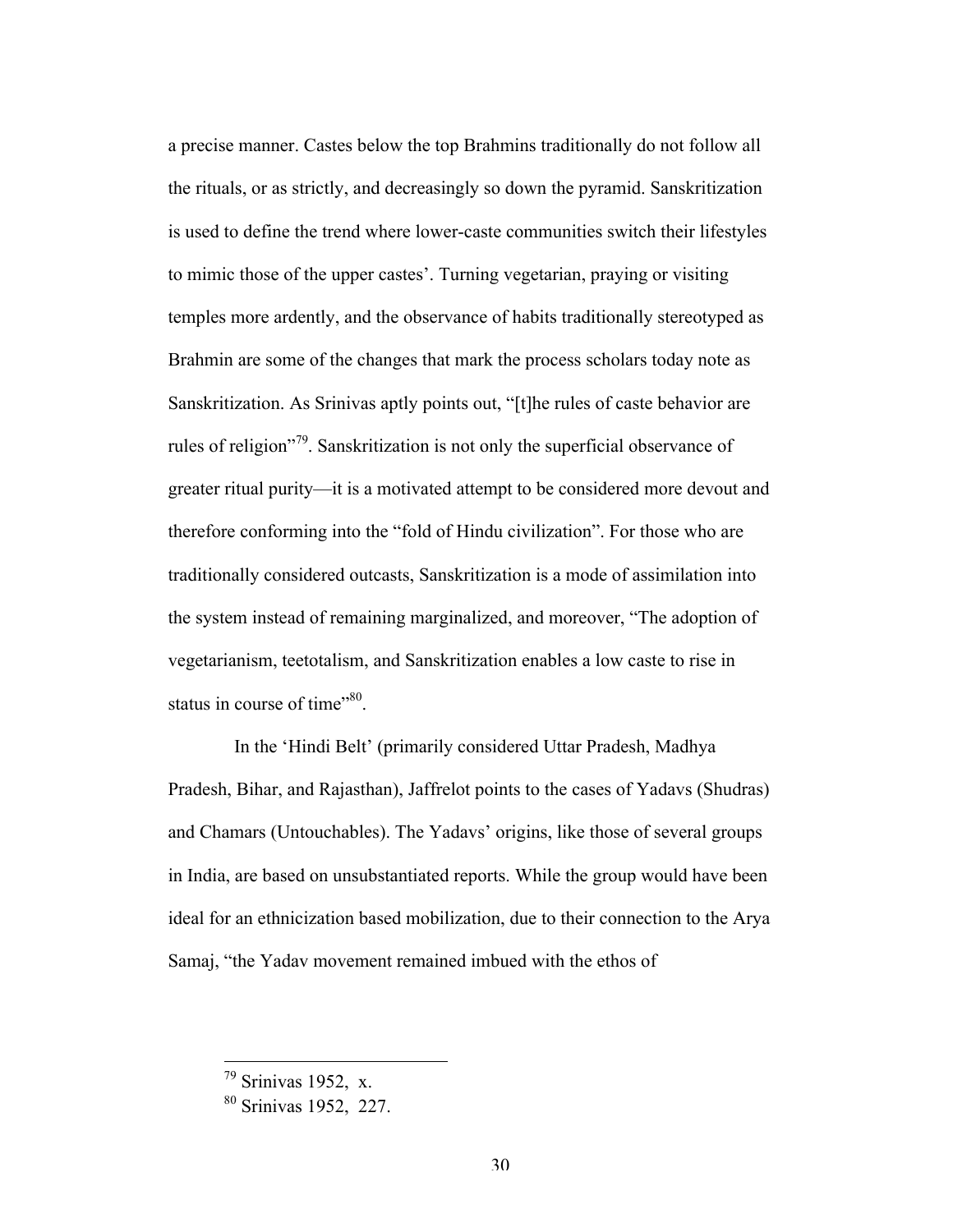Sanskritization"81. The first record of the origins of the Yadavs, titled *The Divine Heritage of the Yadavs,* was written by Kithal Krishna Khedekar and his son R.V. Khedekar, and published in 1959. This account illustrates the Yadavs as a ruling dynasty of Aryan origin--thus giving the Yadavs an ethnic identity, but one "embedded in the Sanskritization logic"82. Similarly, the Jatav movement claimed descent for Chamars from the 'Yadu' race of Kshatriyas. The movement's notable leaders were Swami Manikchand Jatavaveer and Sunderlal Sagar. With a connection to the Arya Samaj, schools and other institutions set up by them taught the Chamars of Agra about these fictive histories of origin from the Yadu race. $83$ 

Another group of Untouchables that mobilized an identity within the notion of Sanskrit hierarchy were the Adi-Hindus. The identity conceptualized the Untouchables as the original inhabitants or the autochthonous people of India. While similar to a tribal or Dravidian notion of identity, in terms of religion the Adi-Hindus still preached within a Hindu *bhakti* framework rather than a pre-Hindu religion. The leader, Achutanand, left the Arya Samaj and started the *bhakti* inspired movement through monastic orders and *sabhas.* This movement tried to improve the standing of Untouchables within the Hindu social order, because it did not reject caste or revoke Hinduism. Instead, the Adi-Hindus tried to engage upper castes and reject only the notion of caste hierarchy. Adi-Hindus achieved moderate to no success, communicating their messages

 <sup>81</sup> Jaffrelot 2000b, 763.

 $82$  Ibid.

 $83$  Ibid.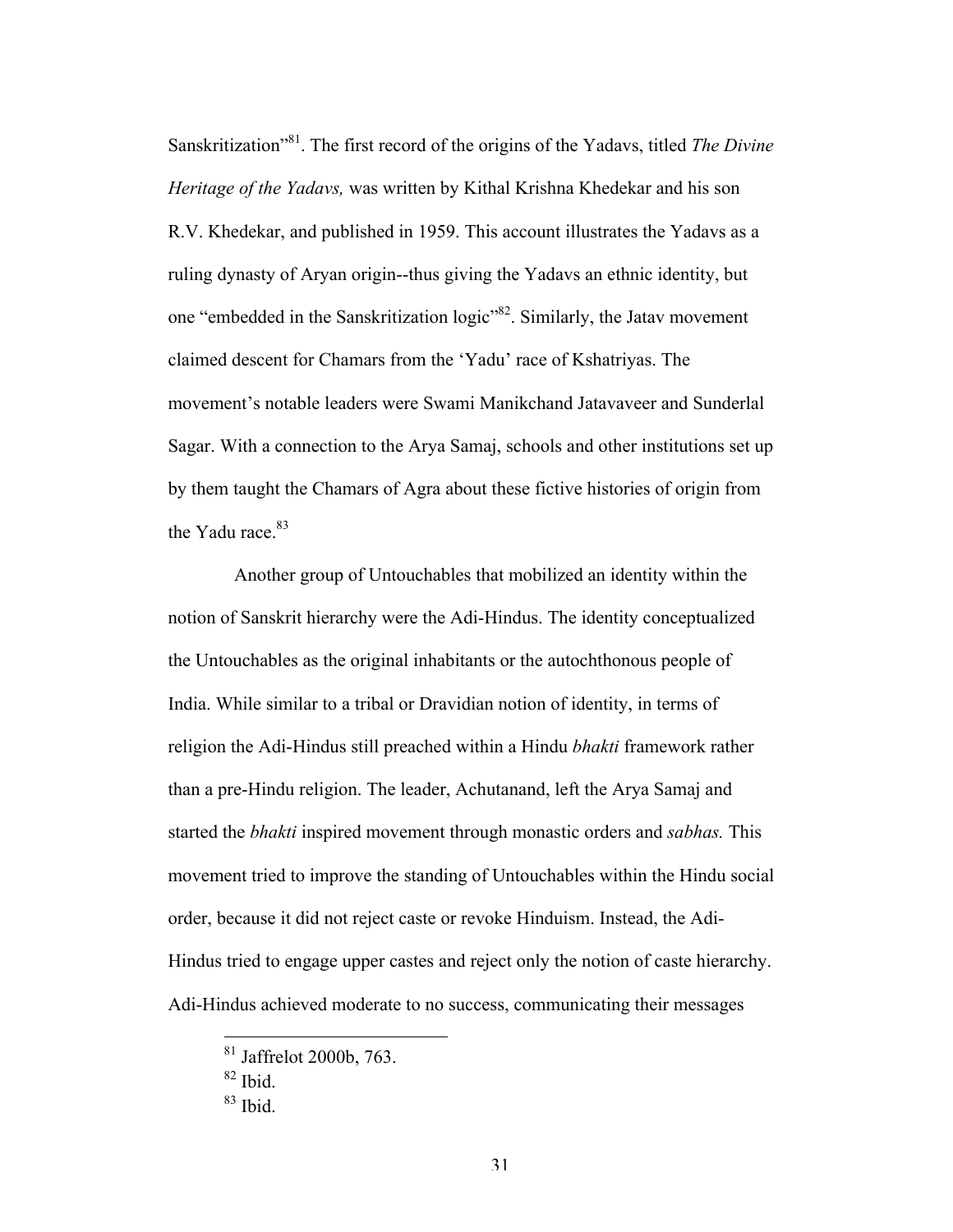with practices such as inter-caste dining ceremonies, that were looked down upon by upper castes $^{84}$ .

These lower-caste movements in the North attempted to create distinct identities for themselves, but failed to emancipate their respective marginalized sub-castes from the varna logic. A recurring interruption in the path of these movements was the Arya Samaj's active "repurification" conversion campaigns to end untouchability. Arya Samaj is an organization that was born out of the perceived threat of Muslims and Christians "proselytizing the Hindu race" with the "Hindu fold becoming narrower day by day"85. Repurification or *Shuddhi*  operates, to this day, on the belief that Hindus are a race and India is a Hindu nation. Any conversion to other religions were, and still are, considered only temporary. Around the turn of the 19th century, with larger numbers of lowercastes converting to either Islam or Christianity due to the marginalization within Hinduism, the Arya Samaj manipulated and intensified its practice of *shuddhi,* so that it "now included social promotion, having nothing to do with religious conversion as understood in a Christian or Islamic sense<sup>386</sup>. These religions were especially threatening in that the Arya Samaj believed that they were specifically targeting the large masses of lower-castes.

> He [the religious leader, Swami Dayanand] explained that crores of people had become Musalmans or were being converted to

Christianity and unless the nation was aroused by candid advice

 $84$  Ibid.

<sup>85</sup> Pareek 1973, 123.

<sup>86</sup> Vandevelde 2011, 38.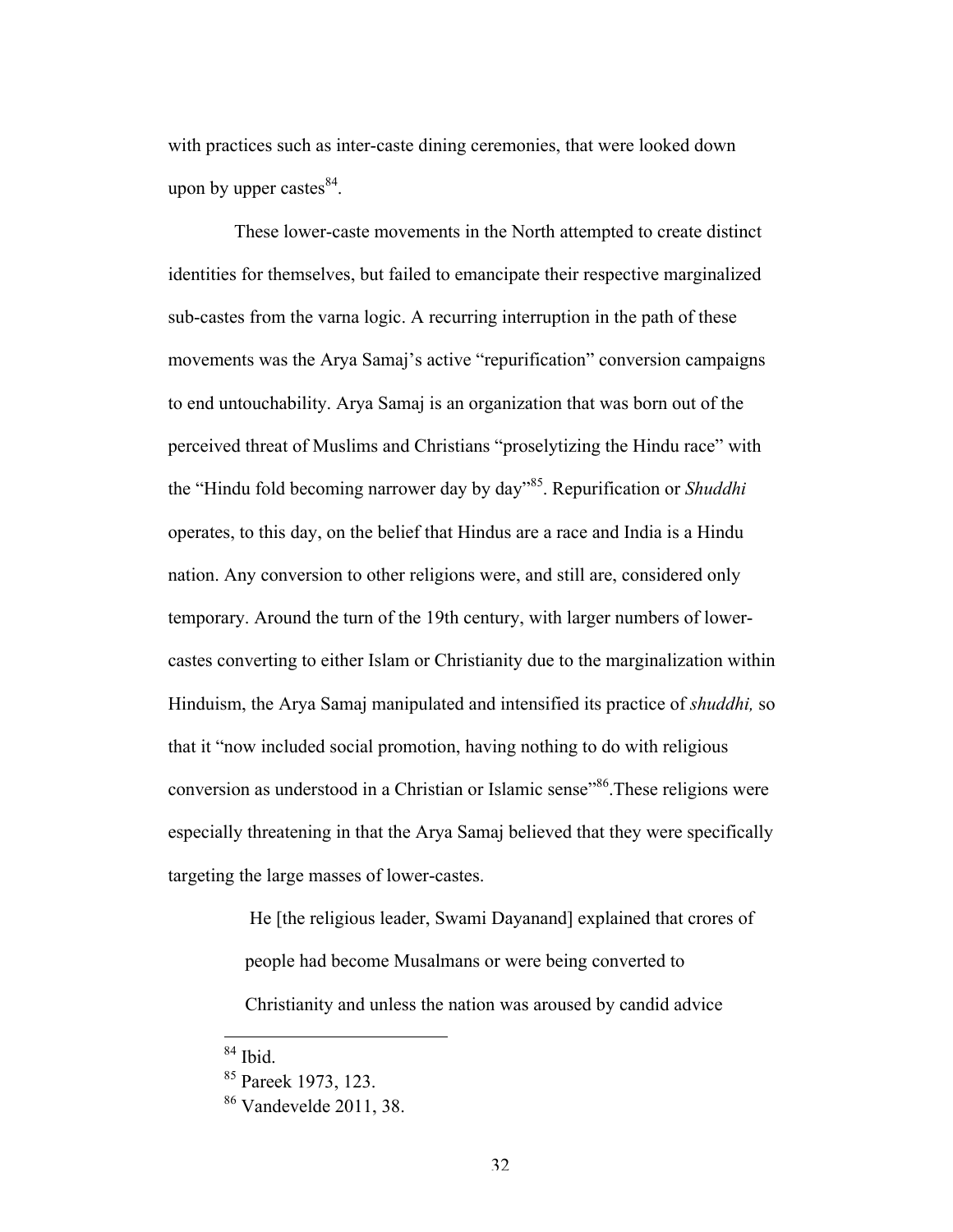and unless the society was purged of evils, there was little doubt that the Hindu race would die $^{87}$ .

The Arya Samaj led mass conversions in the name of repurifying the untouchables and Shudras, largely in the late 19th century, "In 1893 the Shuddhi Sabha (Purification Council) was set up as a joint enterprise between Sikhs and Aryas and as the first association for organised reconversion, followed by numerous other councils<sup>"88</sup>. Dayanand, the founder's, justification for this was that, "A Brahman can become untouchable if he is not clean. On the other hand a Shudra can become touchable if he is clean. He held ' it is cleanliness which removes untouchability' "<sup>89</sup>. This form of co-optation by organized upper Hindu groups not only prevented and delayed the lower-caste mobilizations, but it also conveniently distorted group narratives so that past upper caste discrimination was not acknowledged and even normalized. In "repurifying" lower castes for the security of the "Hindu race", sanskritization effectively snatched away, via the mechanism of *shuddhi*, the possibility of a lower-caste identity in the North. It created fluidity in the identities of these sub-castes to make them more responsive to immediate incentives, rather than establishing an identity based on the shared experiences and acknowledgment of marginalization.

 <sup>87</sup> Pareek 1973, 127.

<sup>88</sup> Vandevelde 2011, 37.

<sup>89</sup> Ibid.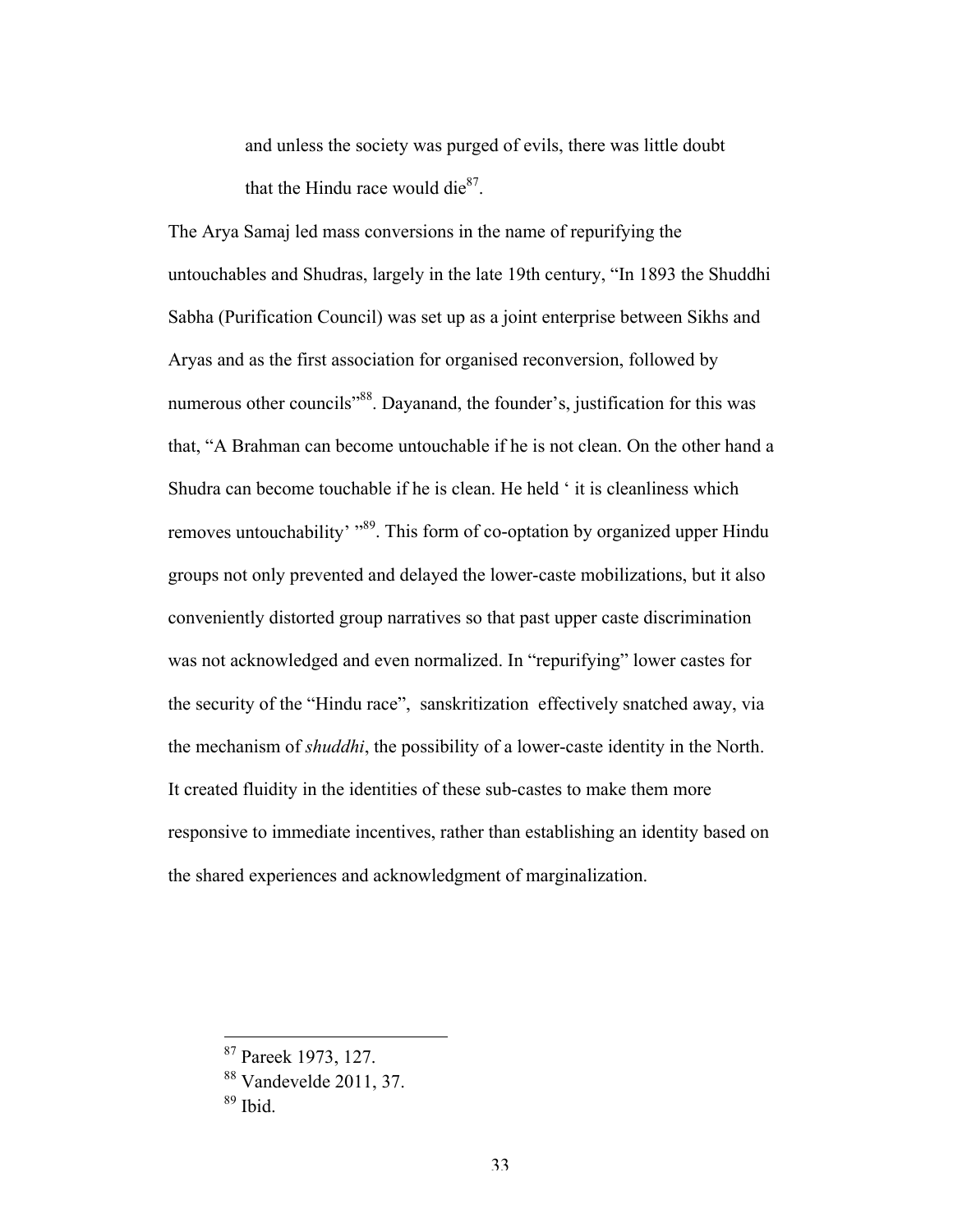### **II. Ethnicization**

Jaffrelot describes ethnicization as the trend in caste mobilization that took place in the Southern states. He asserts that apart from the physical concessions, sub-castes also experienced a shift in the conceptualization of caste. The five parameters to caste mobilization—crafting a strong identity, leadership, institutionalization, communication, and political opportunity—were satisfied in the ethnicization of caste in the South and the West. The concept of caste identity as an ethnic bond was consolidated in European Orientalist ideas,

> ethnicization […] in West and South India was largely due to the impact of the European ideas, as propagated by the missionaries […] British Orientalism gave purely racial connotations to caste and linguistic groups in the 19th century[…] equated 'Aryans' with the upper castes and the Dravidians with the lowest orders of the Indian society<sup>90</sup>

The ethnicization, or substantialization<sup>91</sup>, process was founded on an intellection of lower castes as a "pre-Aryan" identity. While one faction, under the leadership of Jotirao Phule (Shudra), subscribed to a racial notion of lower-caste unity for "non-Brahmins at large", the other faction—under B. R. Ambedkar believed, and tried to craft a Buddhist-Dalit identity. Phule institutionalized his lower-caste identity in Maharashtra by setting up schools specifically for lower

 <sup>90</sup> Jaffrelot 2000b, 759.

<sup>91</sup> Dirks 2011, Pg. 3.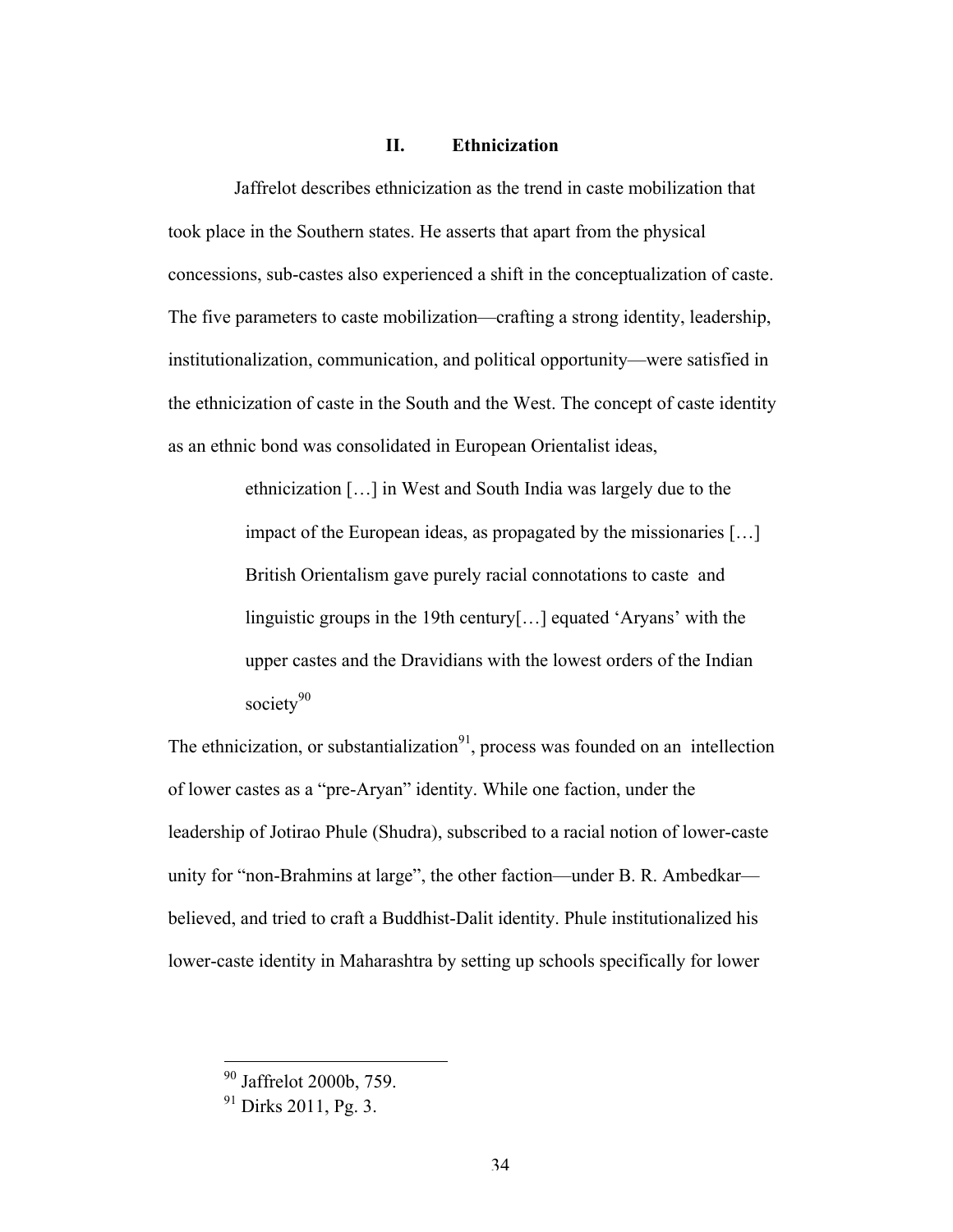castes (1853) and by founding the Satyashodak Samaj  $(1873)^{92}$ , that crystallized into a unified *bahujan samaj* (untouchable movement). Ambedkar on the other hand, focused on specifically Dalits  $93$ . He immortalized his historical theories, sociological analyses, and aims for Dalits in his book *The Untouchable: Who Were They and Why They Became Untouchables,* and in the Constitution via his role as the chairman of the Drafting Committee. Both factions of the ethnicization ideology understood the mechanism of Sanskritization as a function of internalizing inferiority in the lower castes--while disabling them from uniting by dividing them--in an artificial social system that compared all others to an arbitrary superior, thus perpetuating its superiority and their inferiority. They strove to create an alternative identity that was not validated by the unjust caste system.

The institutionalization of 'pre-Aryan' and 'Buddhist-Dalit' conceptions of lower-caste identity were communicated widely across the West and South, furthering the ethnicization of caste. In the South, the synthesis of Phule and Ambedkar's ideologies was manifest in the Dravidian-Buddhist 'Self-Respect Movement', led by Ramaswami Naicker, respectfully referred to as Periyar. It established political roots with the formation of the political party Dravidar Kazhagam (DK) in 1944, and mobilized a Christian, Muslim, and lower-caste coalition through its publication *Viduthalai<sup>94</sup>*. Lower-caste representation in legislative assemblies, and the push to replace offensive terms

<sup>&</sup>lt;sup>92</sup> Jaffrelot 2000b, 759.

<sup>93</sup> Jaffrelot 2000b, 763.

<sup>&</sup>lt;sup>94</sup> Jaffrelot 2000b, 761.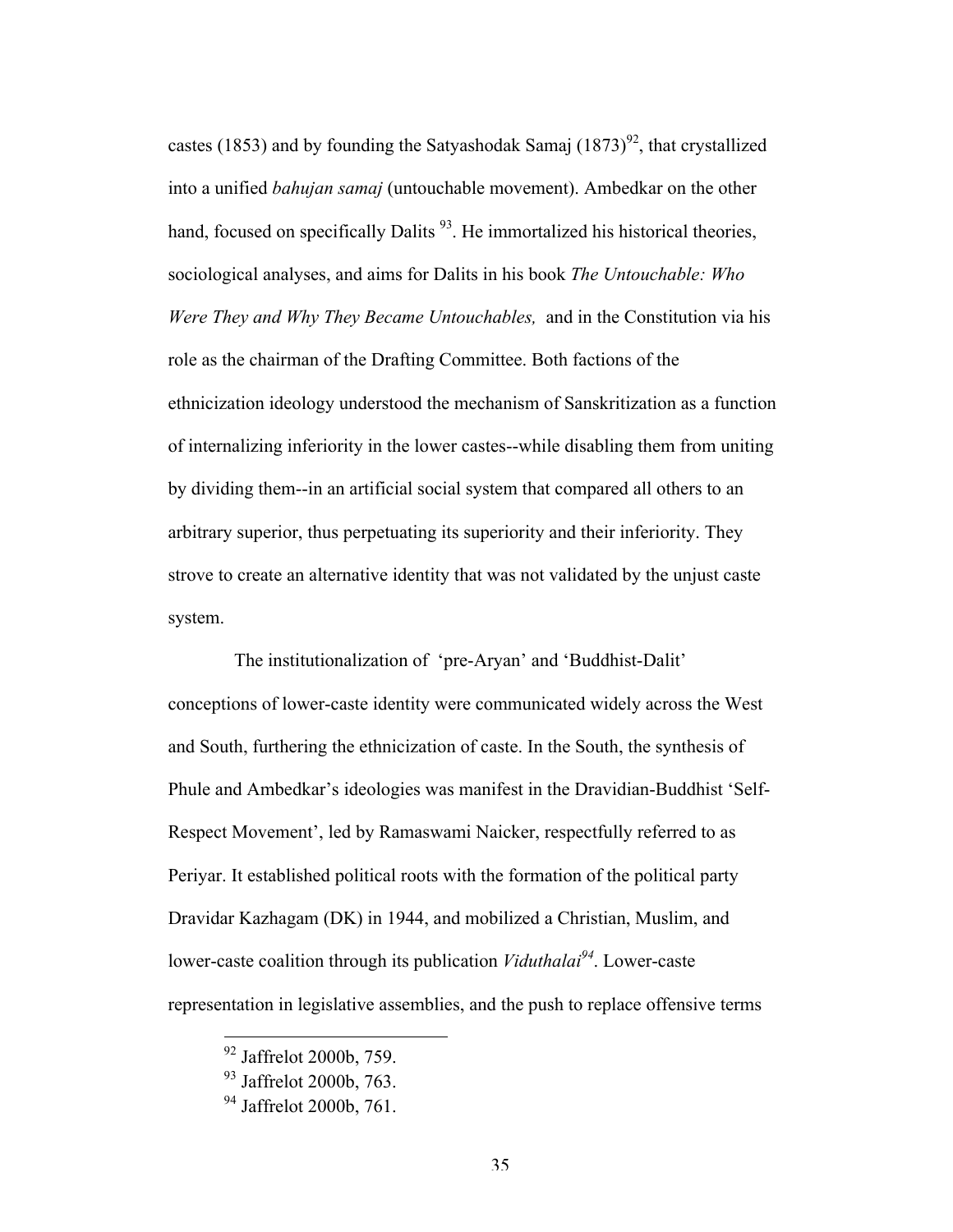with self-claimed names in State records<sup>95</sup>, created a shared sentiment among the pan-Dravidian against Brahmin supremacy in the Madras presidency.

### **III. Enabling circumstances**

Several competing and interacting factors explain the delayed identity formation in the North, as compared to that in the South. While both regions remain politicized today, the interaction of historical patterns of land tenure, the role of the British Census, and relations with the British administration can explain how the ethnicized identity of South India's lower castes was far more politicized, and much earlier than the sanskritized identity of the North's lower castes.

### **A. Land tenure systems**

Jaffrelot notes that the different tax collection approaches in the North and South sowed the cultural seeds for different interactions with the state and authority. In the North, the *zamindari* system was widespread, marked by the collection of taxes by a rent-seeking middleman or middle-men, "As *zamindars*, they formed a rentier class and a large section of them were absentee landlords, living far away from the site of production"96. The middleman, or *zamindar,* was a position first instituted during the decline of the Mughal empire. It was a hereditary post, and the descendants of Mughal *zamindars* continued to be the local tax collection authorities under the British empire. With this form of revenue farming, the British recognized the *zamindar* as the landlord, which

<sup>&</sup>lt;sup>95</sup> Jaffrelot 2000b, 761.

<sup>96</sup> Kalaiyarasan 2017, 113.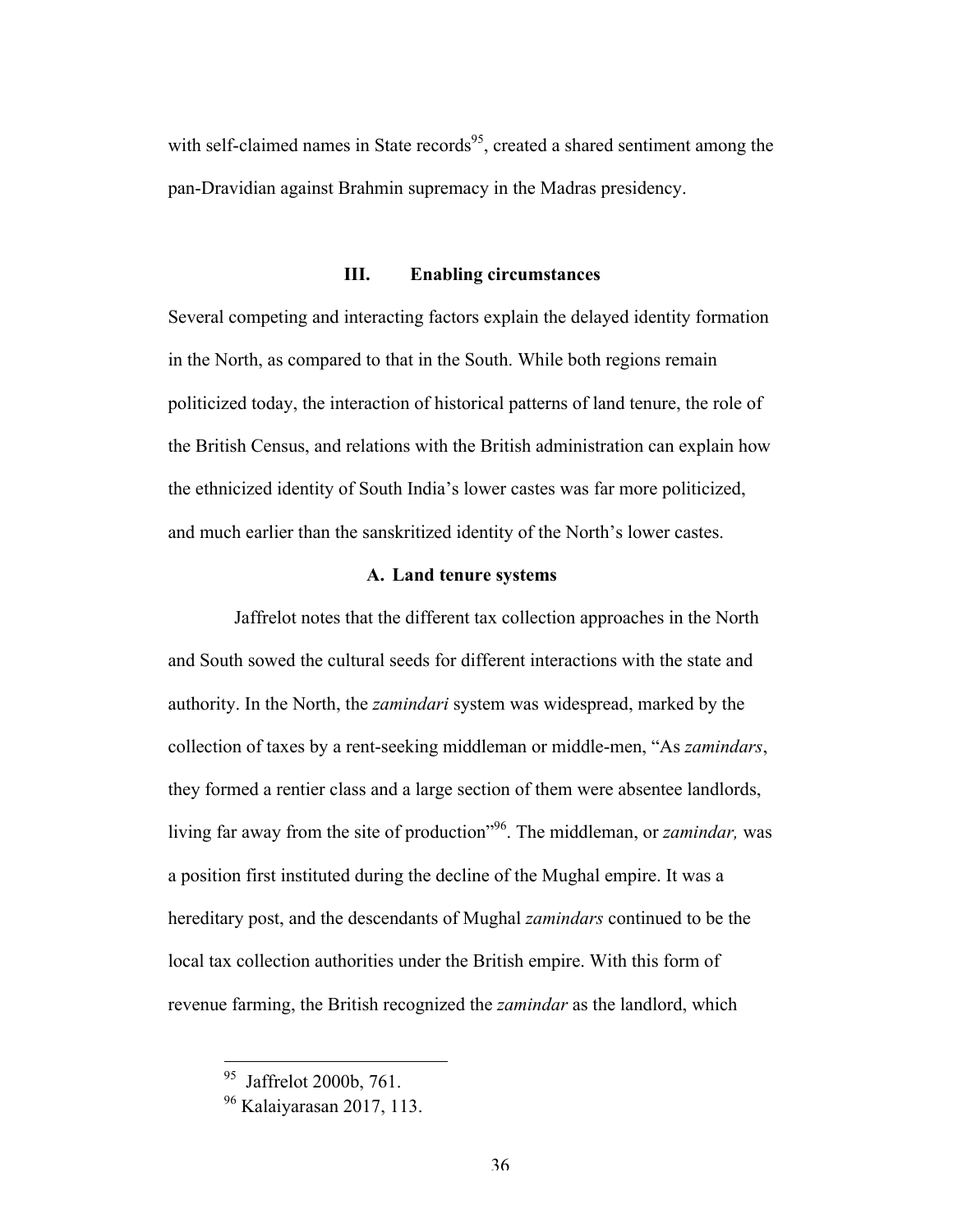already created a level between those who cultivated the land and those who collected property taxes. Because *zamindari* estates could expand over more than one district, several *zamindars* would lease out their tax collection responsibilities for portions of land to another level of *zamindars,* who each took a portion of the taxes for themselves<sup>97</sup>. As the number of intermediaries would increase, the tax amount a peasant tenant would have to pay would also increase in order to relay the same tax amount to the state. The actual cultivators practically became mere tenants on what was once their own land<sup>98</sup>. This nested hierarchy mirrored the Varna system, and was interrelated in its segregation by caste as well, "landowners invariably belonged to the [...] upper castes, the cultivators to the middle castes and the agricultural workers to the lowest castes, a situation that led to economic disabilities being aggravated by social disadvantages", 99.

The Mughal empire was not as powerful in the South, and so the *zamindari* system was not as widely practiced<sup>100</sup>. When the British began administering the regions, it focused on entering into direct agreements with peasants unbound by the *zamindari* system, who were concentrated "particularly in the south and the west"<sup>101</sup>. As a consequence, in the South and West, the *raiyatwari* or *ryotwari* system was prevalent, which was characterized by "no

 <sup>97</sup> Appu 1974, 71.

<sup>98</sup> Appu 1974, 70.

<sup>&</sup>lt;sup>99</sup> Appu 1974, 71.

 $100$  Jaffrelot 2000b, 757.

 $101$  Appu 1974, 70.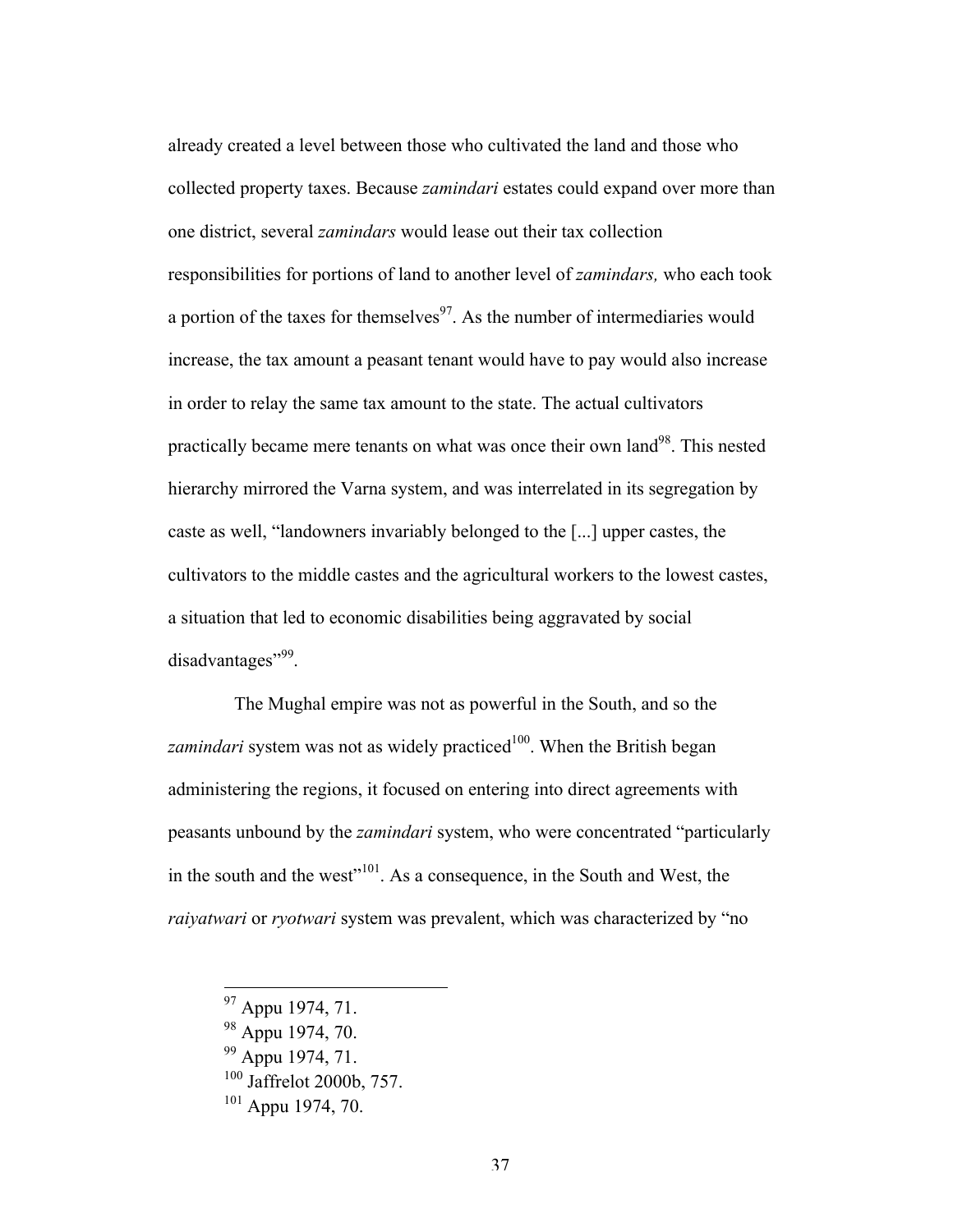intermediary between the landholders and the government."<sup>102</sup> Landholders under this system lent out most of their land, in a peasant-proprietor fashion $103$ . In the South, unlike the North, it was normal for lower castes to interact with authority. Furthermore, because cultivation was not segregated by castes, it subverted hierarchical ritual structures for occupational egalitarianism

## **B. Demographics**

The Census, a governance tool for the British administration, laid out all the castes and their associated descriptions, at the end of the  $19<sup>th</sup>$  century. The distinctions drawn in the Census itself, have been a prism with several sides subject to speculation. The historical intentions of Colonial administrators who drew up some of the first national Censuses of India (earliest of which was drafted in 1872) have been interpreted as innocently misguided (N. Peabody<sup>104</sup>), as biased to favor Brahmins (D. Gupta<sup>105</sup>), or as a means of achieving administrative efficiency and furthering the British policy of 'Divide and Rule'  $(R.B. Bhagat<sup>106</sup>)$ . Some argue that this transformed caste from an abstract set of descent-based attributes to real associations that functioned like interest

 $102$  Ibid.

 $103$  Appu 1974, 71.

<sup>&</sup>lt;sup>104</sup> Peabody 2001, 842. .

<sup>&</sup>lt;sup>105</sup> "From the earliest moves of the Asiatic Society to the legal codification achieved by Henry Maine, the Brahmanical view was privileged as the correct interpretation of Hindu culture and custom. This is what gave Brahmans a larger than legitimate role in the conception of Indian society" Gupta 2004, viii.

<sup>&</sup>lt;sup>106</sup>Bhagat 2001, 4352.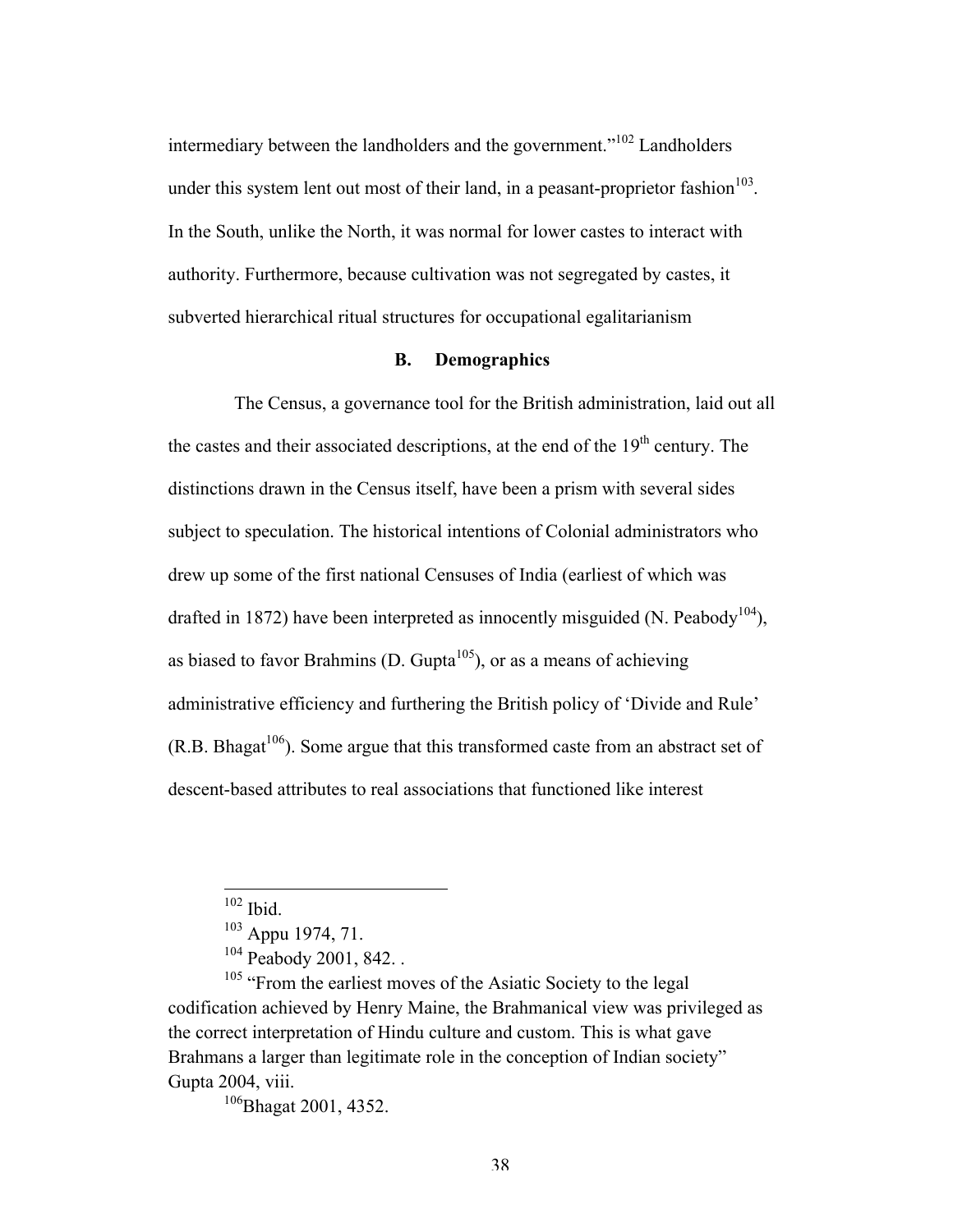groups<sup>107</sup>. The notion of ethnic identity as a pressure group was formalized when the British began using caste categories, based on their stereotyping in the Census, to fulfill specific roles within the administration. For example, upper caste 'Brahmins' were considered the most educated and intellectual—so they were given higher posts as compared to the 'Shudras', who were given menial positions:

> The data put together by the Madras government in 1912 showed that, at the higher levels of government service where Indians were employed, Brahmins made up 55 per cent of Deputy Collectors [...] The analysis of caste composition among those employed in 1917 in the Revenue and Judicial departments as tahsildars, deputy tahsildars, English head clerks, sharistadars of district and sub-courts reinforces very much the same conclusion $108$

The use of caste-based qualifications as a form of vetting for positions was instituted with reservations or "quotas" in the civil services, legislative assemblies, and educational institutions. This role of sub-castes as pressure groups also evolved in that members would petition for higher rankings as an affirmation of their groups' social standing,

> Each census provided castes with an opportunity to petition the government for getting a higher place in the order of precedence and for being recorded under new, sanskritised, names. Indeed, this

 <sup>107</sup> Jaffrelot 2000b, 758.

<sup>108</sup> Ram 1979, 384.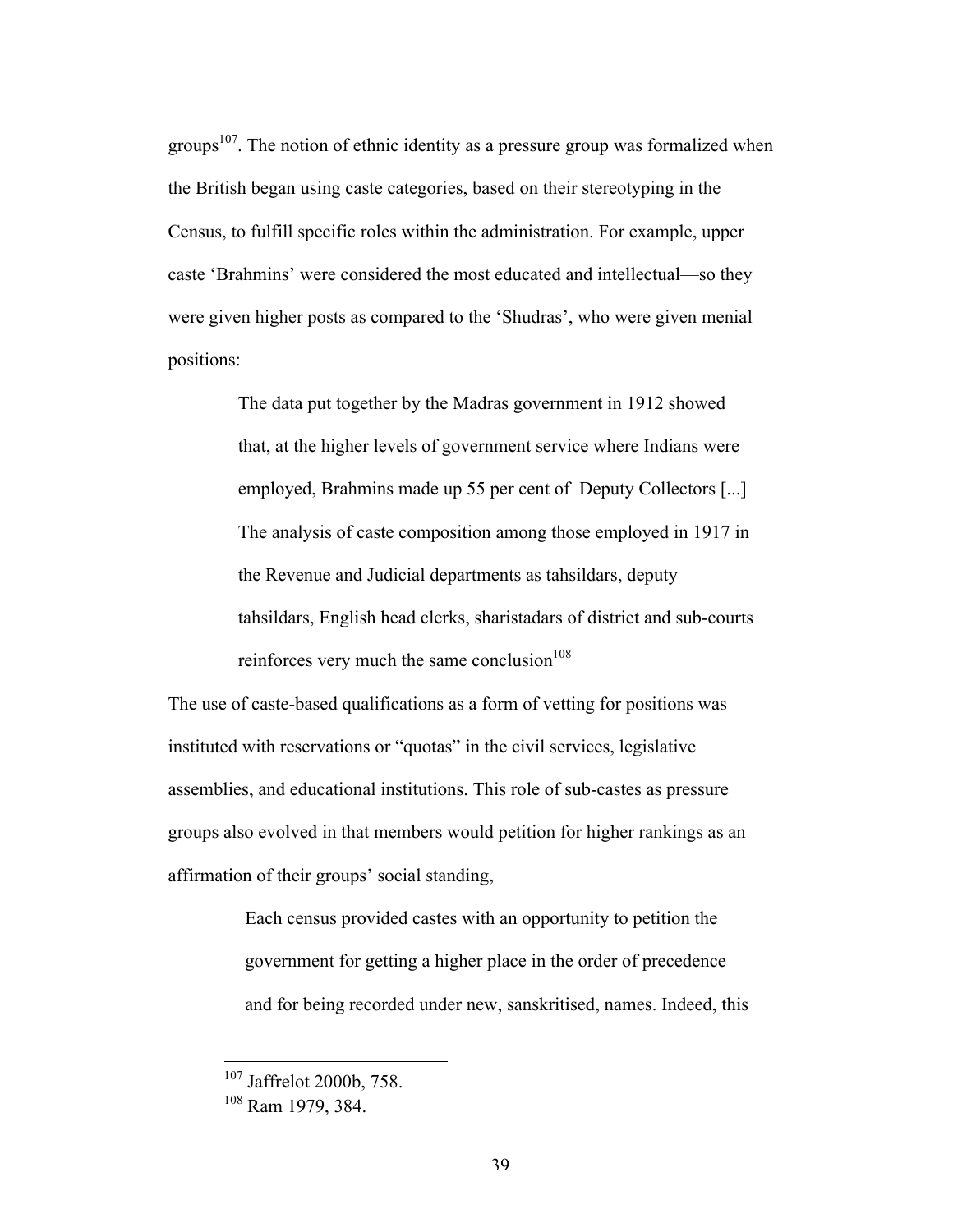move was in keeping with the logic of sanskritisation since the objective was not to opt out from the system but to rise within it according to its own rules and values.<sup>109</sup>

Others claim that before the Census imposed primordialist definitions of discrete ethnic identities centered around the Brahmanical subscription to the Varna system, caste associations formed "'fuzzy' communities [that] were indistinct groups with neither internal cohesion nor well known externalities and [...] were communities without overt communication"110. Gupta, notably, denies that "caste itself is a colonial creation,"111 but concedes that Colonial interpretation and enumeration of caste significantly altered its function in daily life, and subsequently politics.

A second function of the Census was the revelation of caste demographics in the North and the South. While the North had a higher proportion of upper caste Hindus in the total population, the South had fewer and less clear of a caste gradation: "in Tamil Nadu Brahmins account[ed] for only 3 percent of the population whereas they constitute[d] almost ten percent in Uttar Pradesh (a state where the upper castes altogether represent[ed] one-fifth of society"<sup>112</sup>. This clear numerical dominance of upper castes in the North allowed for organizations like the Arya Samaj to firstly, exist and be largely supported; secondly, organize and change the narrative of minority communities through

 <sup>109</sup> Jaffrelot 1999, 8.

<sup>110</sup> Bhagat 2001, 4353.

 $111$  Gupta 2004, viii.

<sup>112</sup> Jaffrelot 2000a, 89.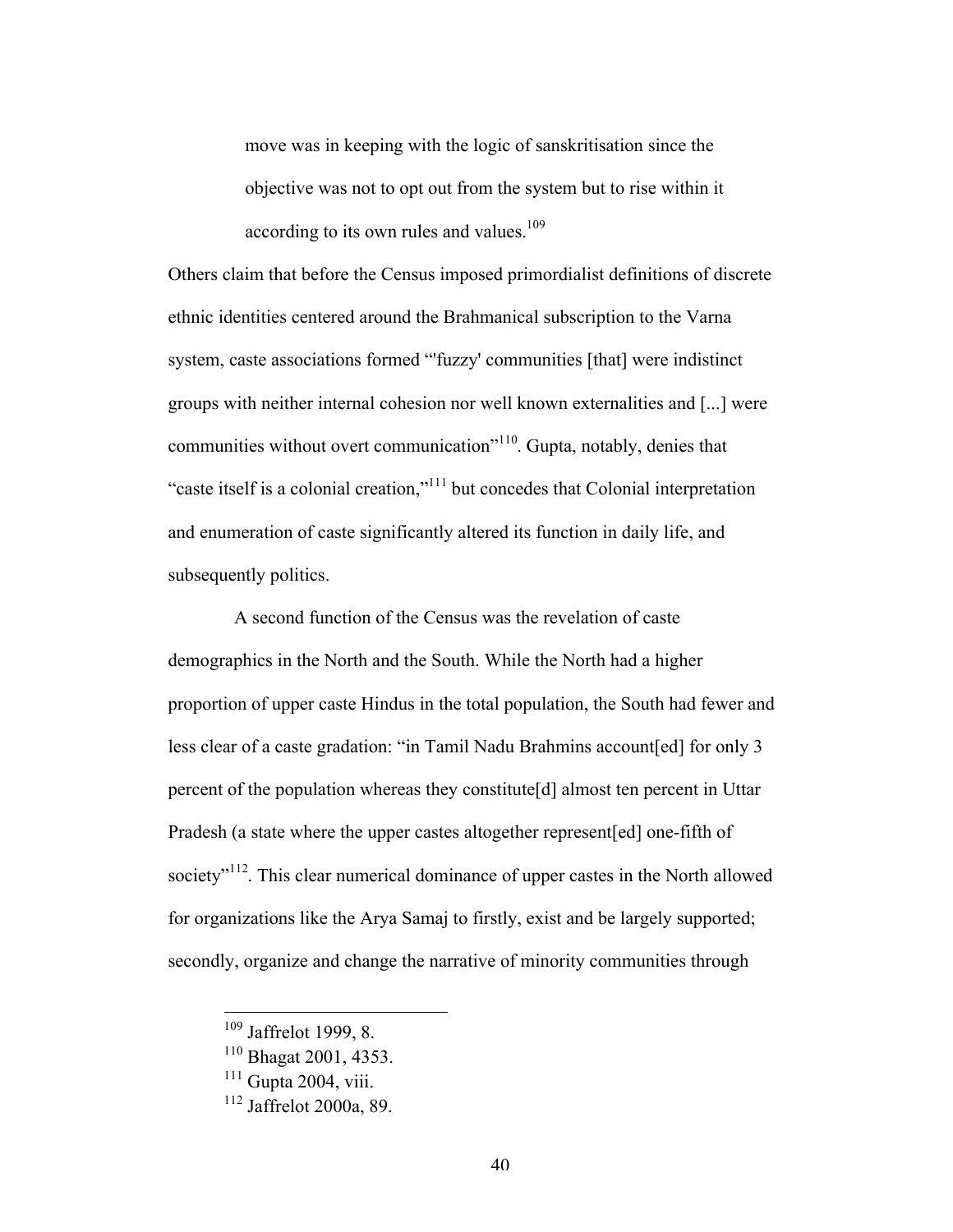practices like mass *shuddhi*; and thirdly, to normalize the inferiority of lower castes. In the South, with only individual cases of Brahmin discrimination, the lower castes had a clear opponent and did not have to face early movement cooptation or future large scale upper-caste countermobilizations.

## **C. British Administration**

British "compensatory discrimination" towards lower-caste coalitions, such as the Justice Party in Madras, has been viewed in light of several plausible explanations. Irschick presents three understandings, that could all function in congruity and to varying degrees. First, the Indian Civil Service (I.C.S) was genuinely trying to exercise a British understanding of social justice and equalize the representation of lower-castes in the social, educational, political, and economic spheres of Madras<sup>113</sup>. Second, the I.C.S was especially threatened by the ostensible Brahmin dominance of the government services<sup>114</sup>. Lastly, it was an intentional form of 'Divide and Rule' policy, where the British administration actively nurtured anti-Brahmin movements with statutory representation as a counter to the Brahmin-elite Congress that was actively calling for 'Home Rule<sup> $115$ </sup>. Ram argues that it was only the third<sup>116</sup>, while Gough asserts it was the first, and that anti-Brahmin groups were merely inspired by the British attempt at "communal representation"<sup>117</sup>. While all are potential explanations for the British compensatory discrimination, one certain consensus among scholars is

 <sup>113</sup> Irschick 1969, 353.

 $114$  Ibid.

 $115$  Ibid.

 $116$  Ibid.

<sup>117</sup> Gough 2008, 144.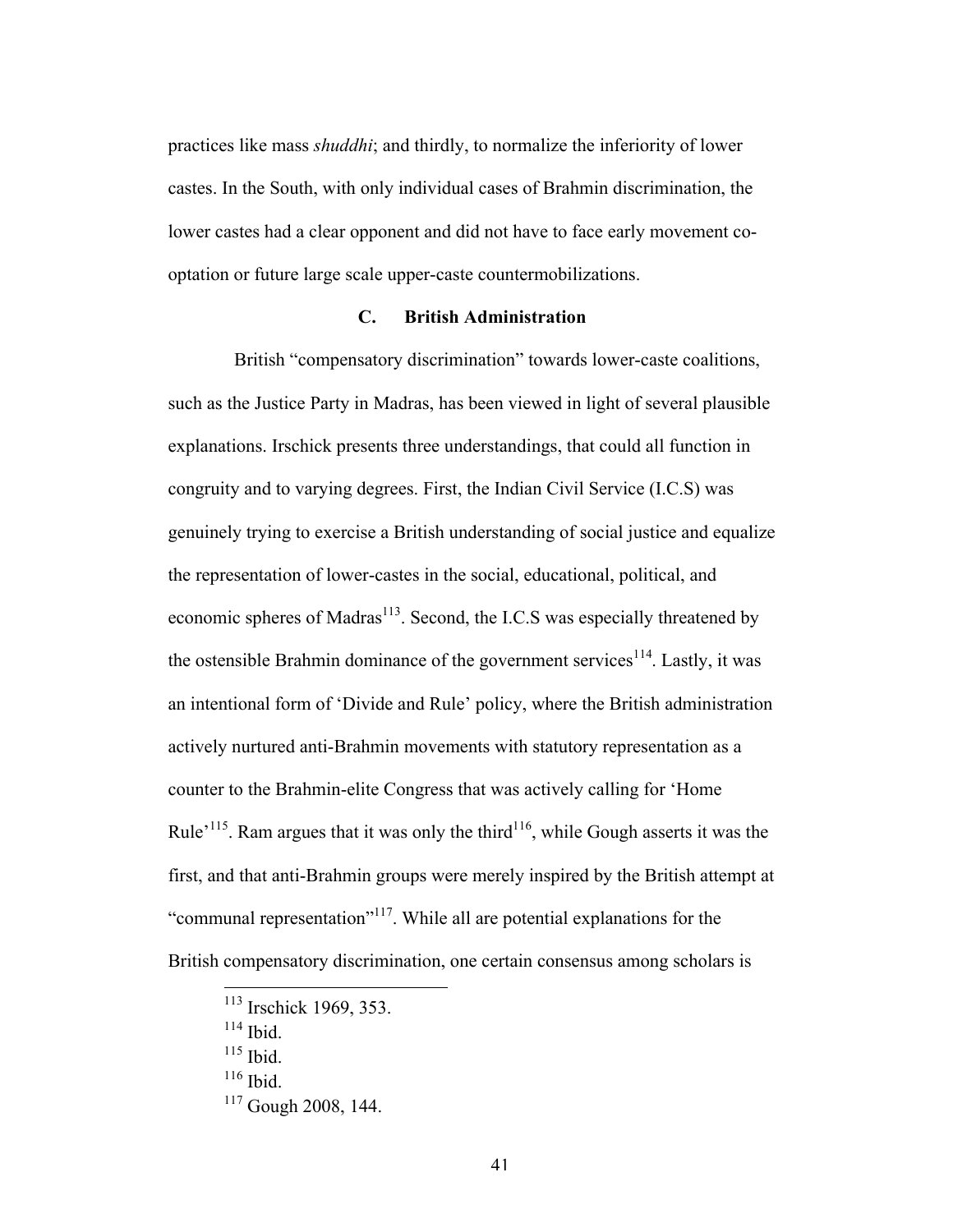that the non-Brahmin movement in Madras had roots in a lower-caste ethnicized identity, and was thus able to capitalize on the political opportunities presented. This in turn created a mutually regenerative relationship between the British administration and the lower castes. The British could pursue their policy of compensatory discrimination for state building, while the lower castes could unite under the Dravidian identity to lobby for common interests $^{118}$ .

With Brahmins as the common enemy for South Indian lower castes and the British administration, a symbiotic dynamic where lower-castes were especially active in lobbying and pressuring the British government for concessions was created<sup>119</sup>: "the non-Brahmins asked for more seats in the Madras assembly because they were 'different'<sup>120</sup>. As early as 1920, the Justice League was able to win Tamil Nadu elections on the basis of the lower-caste mobilized identity: "their leaders requested 'all non-Brahmins in this presidency to immediately organize, combine and carry on an active propaganda so as to ensure [...] Council of as many non-Brahmins as possible' "121. This was a direct manifestation of a politicized identity for lower castes, based on non-Hindu interpretations of their ethnic origins.

In the North, however, such a relationship was not feasible. Politically, the most prominent parties were largely occupied by upper castes. The independence struggle and the nationalist movement remained entrenched in the

 <sup>118</sup> Jaffrelot 2000, 762.

<sup>119</sup> Jaffrelot 2000b, 758.

<sup>120</sup>Jaffrelot 2000b, 762.

 $121$  Ibid.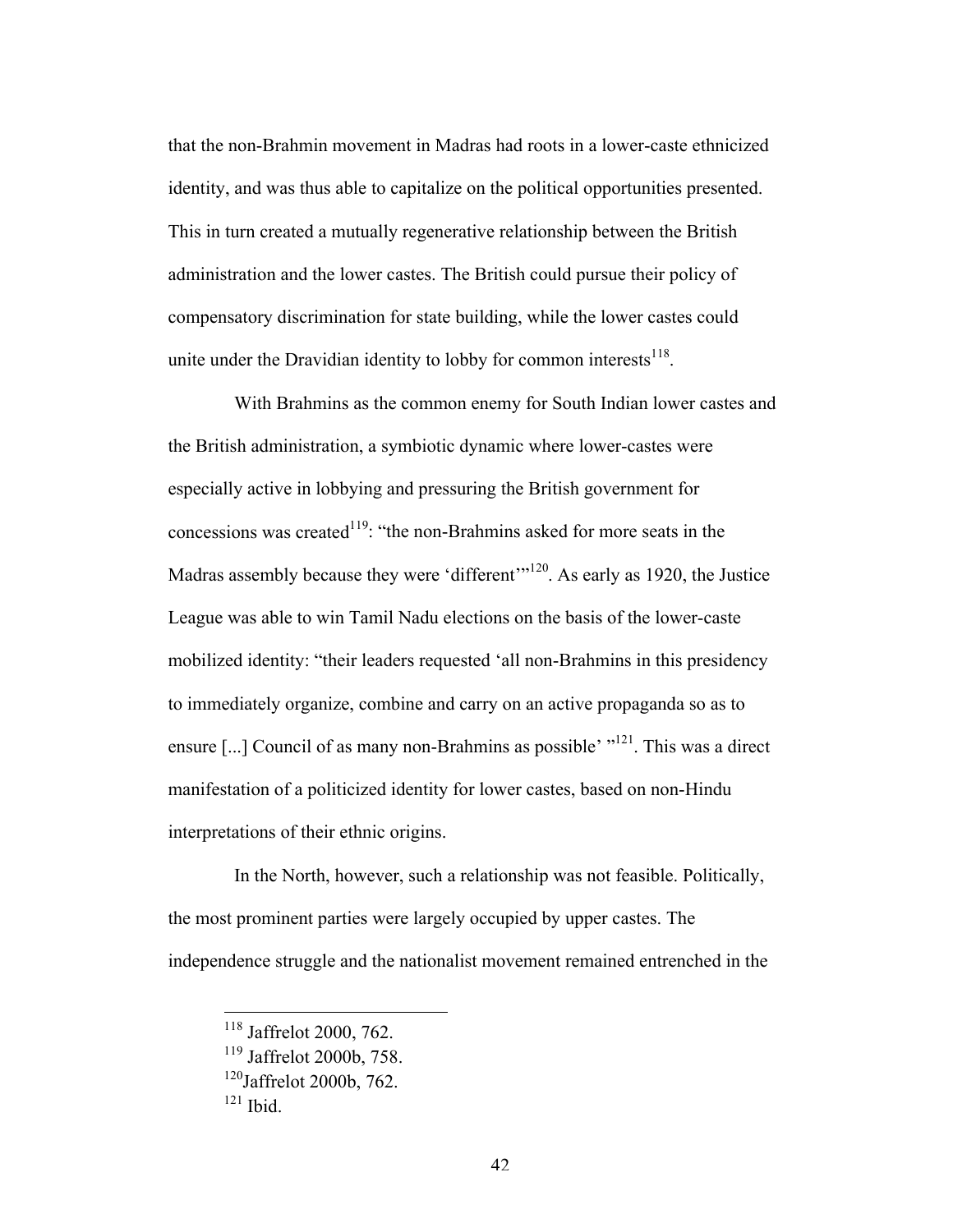idea of a united India, and was largely led by upper castes. This strategy was effective in divorcing Indian nationality from British colonialism, but it muted the caste differences and the sub-national identities to create a united front. These movements and political parties were segregated as well, "Most politicians came from the upper castes, and many leaders were trained abroad. Lower down the political hierarchy, an agrarian and "vernacular" elite dominated local and state politics (Weiner 1962), but even the lower-level political leadership tended to come from the upper castes in North India<sup>"122</sup>. Regional parties and successful lower-caste coalitions were largely absent from the political arenas of the northern states, until after independence and the framing of the Constitution.

### **IV. Distinctions**

In the South and parts of the West, regional non-Brahmin movements like those in Tamil Nadu, Assam, and Punjab, etc. led to the formation of parties like the Dravida Kazhagam as early as in  $1944^{123}$ . In contrast, the Hindi Belt's first few broad based lower-caste parties only took form in the 1950-60s, and could not sustain themselves lastingly or politically, largely due to the "inability to coalesce within caste federations or even caste fronts, as the loose and ephemeral crystallisation of the OBC coalition testified $124$ . Furthermore, lowercastes in the South found it beneficial to change their higher rank in the Census to identify as backward with the intent of qualifying for affirmative action as

 $122$  Varshney 2000, 5.

<sup>123</sup> Weiner 2001, 195.

<sup>124</sup> Jaffrelot 1999, 39.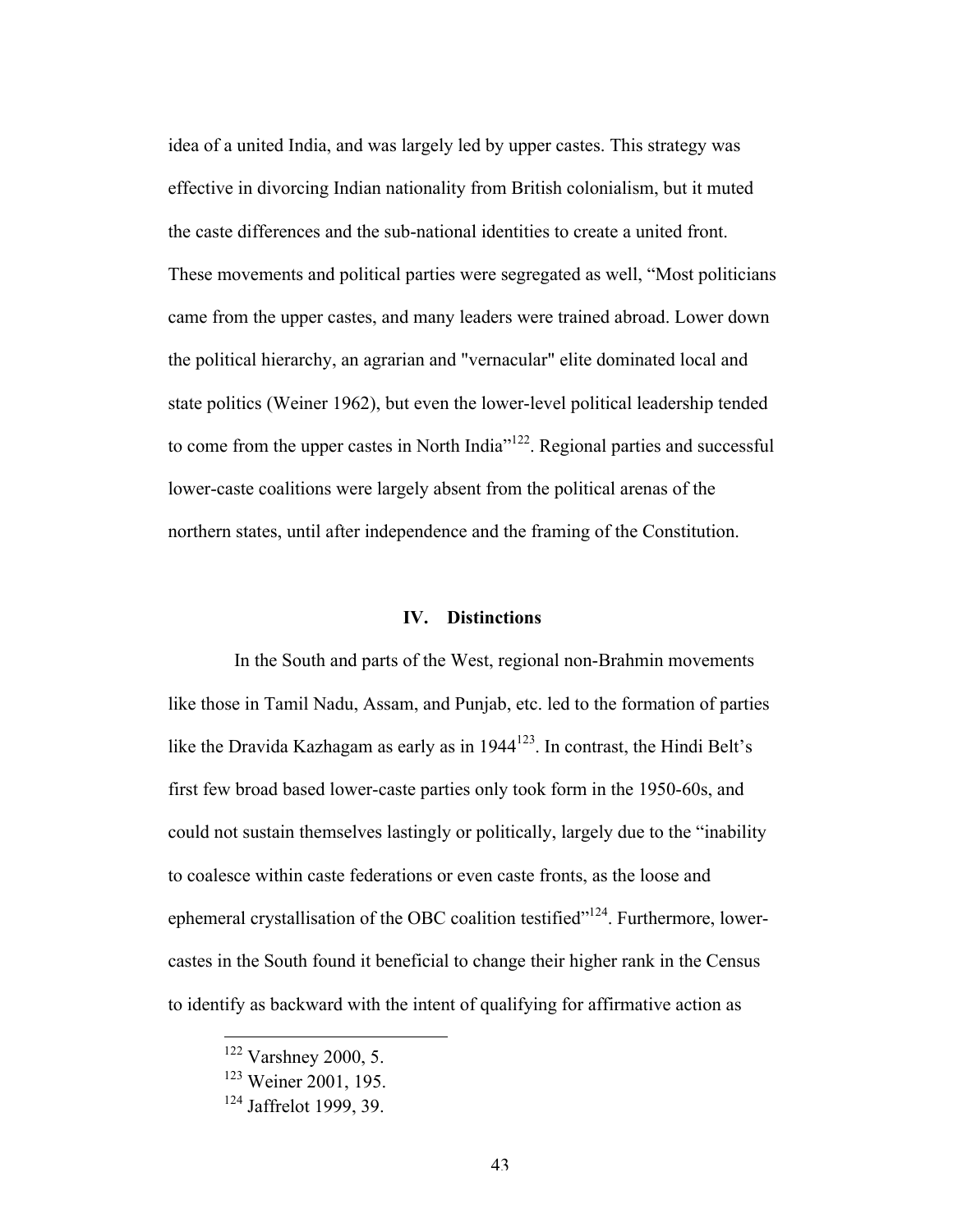early as in the 1920's<sup>125</sup>. In contrast, sub-castes in the North only began making these claims when the Kalelkar Commission began its task of creating a backward classes list in the  $1960s^{126}$ . Today, the effects of the South's stronger mobilization are clearly visible, "Tamil Nadu reserves the largest percentage of civil service positions, with nearly four-fifths of the civil service posts subject to quotas $v<sup>127</sup>$ ; and this has created problematic incentives, "so much so that the state has a cottage industry of fake caste certificates for Brahmins seeking to pass themselves off as Dalits, formerly known as untouchables"<sup>128</sup>.

Sanskritization and ethnicization differ from each other at a very fundamental level. Sanskritization mobilized lower castes to internalize their inferiority, whereas ethnicization made them question the very basis of their subscription to such a system. These two mobilizations also differ in their occurrence and consequences. While Sanskritization created a fractured group of intermediate castes, ethnicization created a politically active and resilient non-Brahmin identity. Furthermore, the result of sanskritization was only observed as a trend post-independence, and after the framing of affirmative action in the Constitution, as a temporary response to Mandal and then to the upper caste countermoblization. Ethnicization was in motion as early as in the 1920s, and the arena of pressure groups by that era was already far more evolved. Furthermore, Ethnicization was largely a complete and broad based mobilization, whereas

 <sup>125</sup> De Zwart 2000, 243.

<sup>126</sup> De Zwart 2000, 242.

 $127$  Jaffrelot 2006, 186.

<sup>&</sup>lt;sup>128</sup> Tharoor 2015.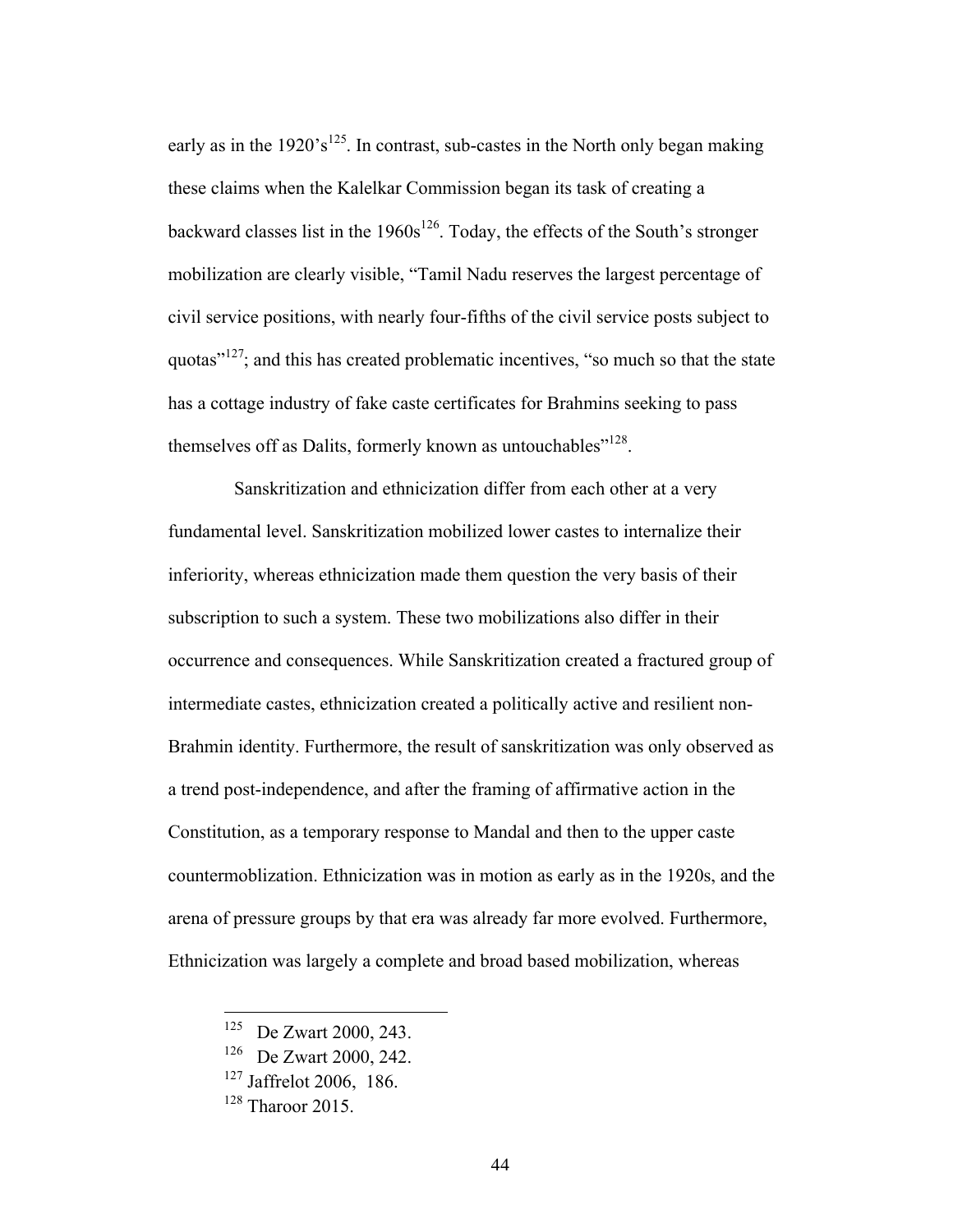Sanskritization was relatively stunted because of organized upper caste cooptation.

The movements were the results of a combination of historical, demographic, and policy interventions. Because of the hierarchical structure of the *Zamindari* system, the upper castes' numerical dominance, representation of more gradations of the varna, and the nationalist integration of lower castes by the Congress, the conditions in the Hindi Belt were not conducive for a lowercaste emancipation. In the South, however, the presence of a more egalitarian *Ryotwari* system, relatively fewer numbers and types of upper castes, and symbiotic anti-Brahmin support in return British compensatory discrimination collectively created a lower-caste identity ready to represent itself without upper caste domination.

Across North, South and West India, caste became a unifier, and caste associations were transformed from an abstract concept of occupational stratification into a tangible means to a material end. Further, the role of authority in defining the stratification—in this case, first by the prevailing land tenure systems, then by the documentation in the Census, and later by the interactions with the British administration—plays a significant role in molding a tradition of approaching through, for example, lobbying via interest groups, the appropriate authority for joint concessions. In the South and West, this preceded OBC affirmative action concessions in the Mandal Commission. In the North, it was in response to them. As a result, today, "students from south India and other

45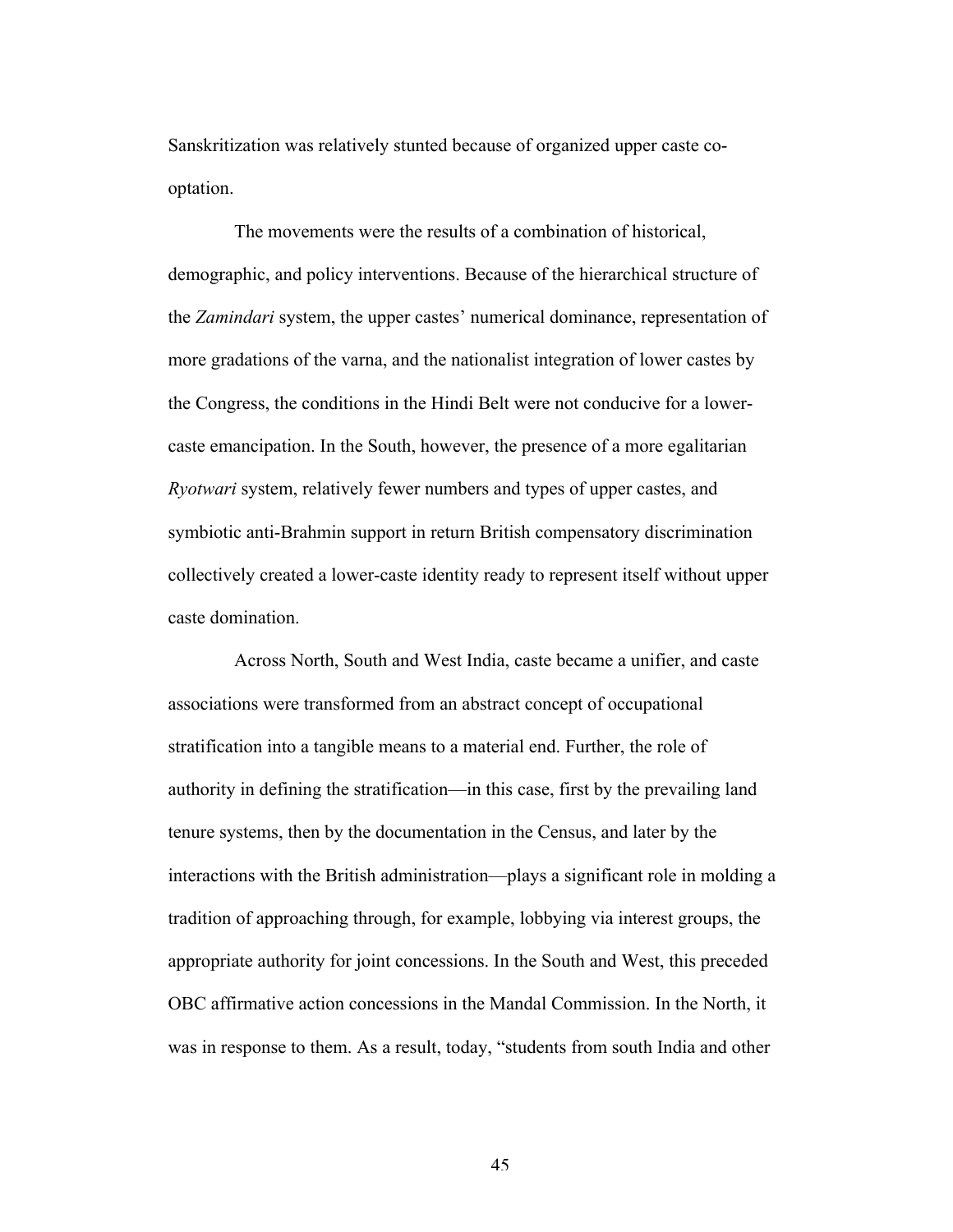states with a long history of affirmative action and a strong backward caste movement are much better placed to take advantage of this scheme"<sup>129</sup>.

 $\overline{129}$  Deshpande and Yadav 2006, 2420.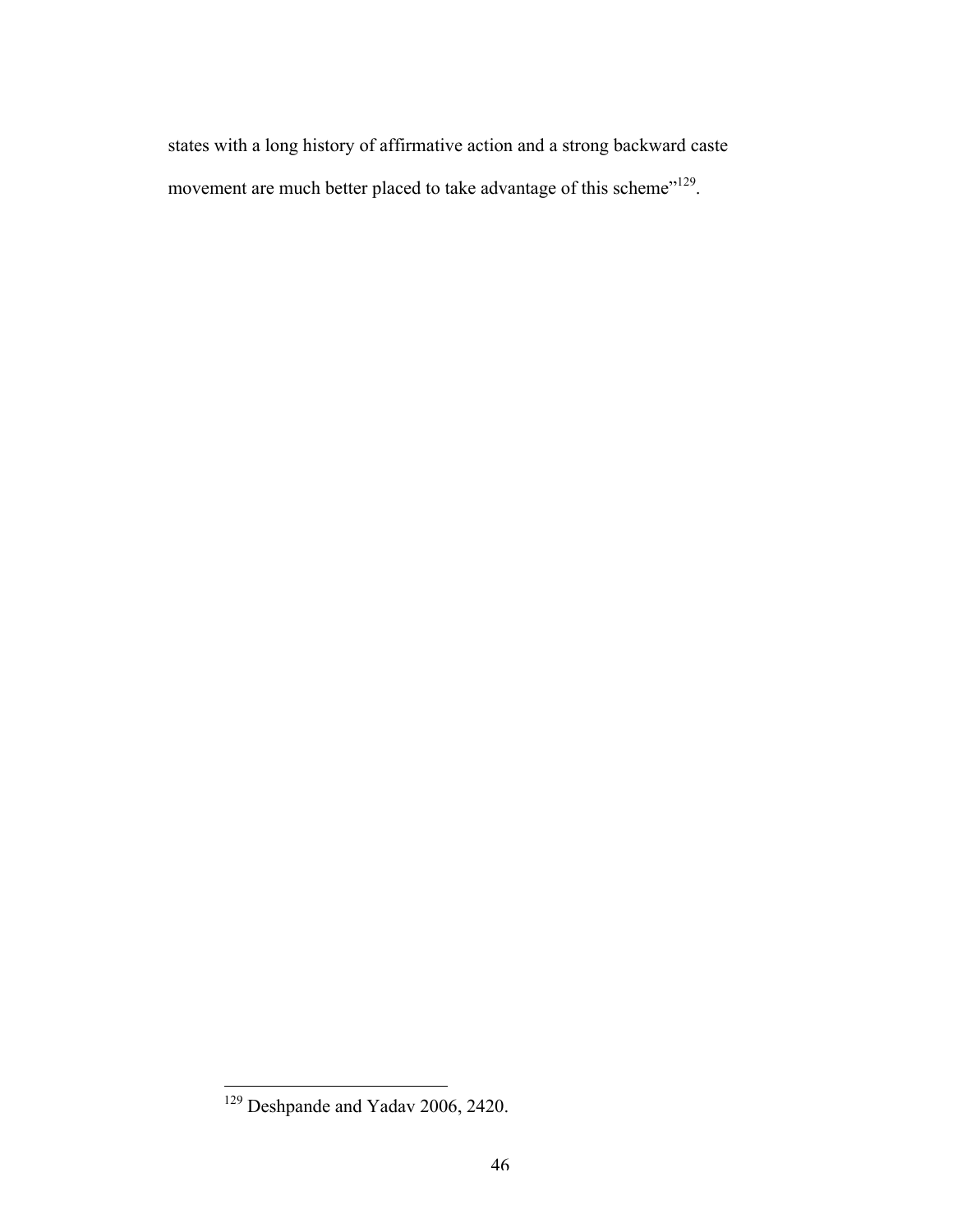# **Chapter 4:**

## **Politicization of Caste and Implications for Affirmative Action**

Evidence for a theory can be discerned in several ways. Looking at a particular outcome, the features or characteristics of its occurrence become indicators of its prevalence. These features can be marked as evidence for a particular theory. Thus, in discerning if the practice of affirmative action for OBCs have been distorted from their original intention, the features of the outcome must be separated from the explanations. This chapter examines a key explanation for the divergence of the reservation system from its original intention, the politicization of caste, while trying to gather evidence for the outcome. Specifically, the first section will theorize why the politicization of caste is a distortion of the original intention of affirmative action; the second section will analyze the strategic motivations behind political actors and voters engaging in such politicization; and the third section will identify the evidence for such politicization and implied distortion.

### **I. Politicization as a distortion**

Why is politicization of caste a distortion of the original intention of affirmative action, and not just an extension of its application? To answer this question, first the definition of politicization is important. Caste in India has not declined in everyday significance, however, its manifestation has completely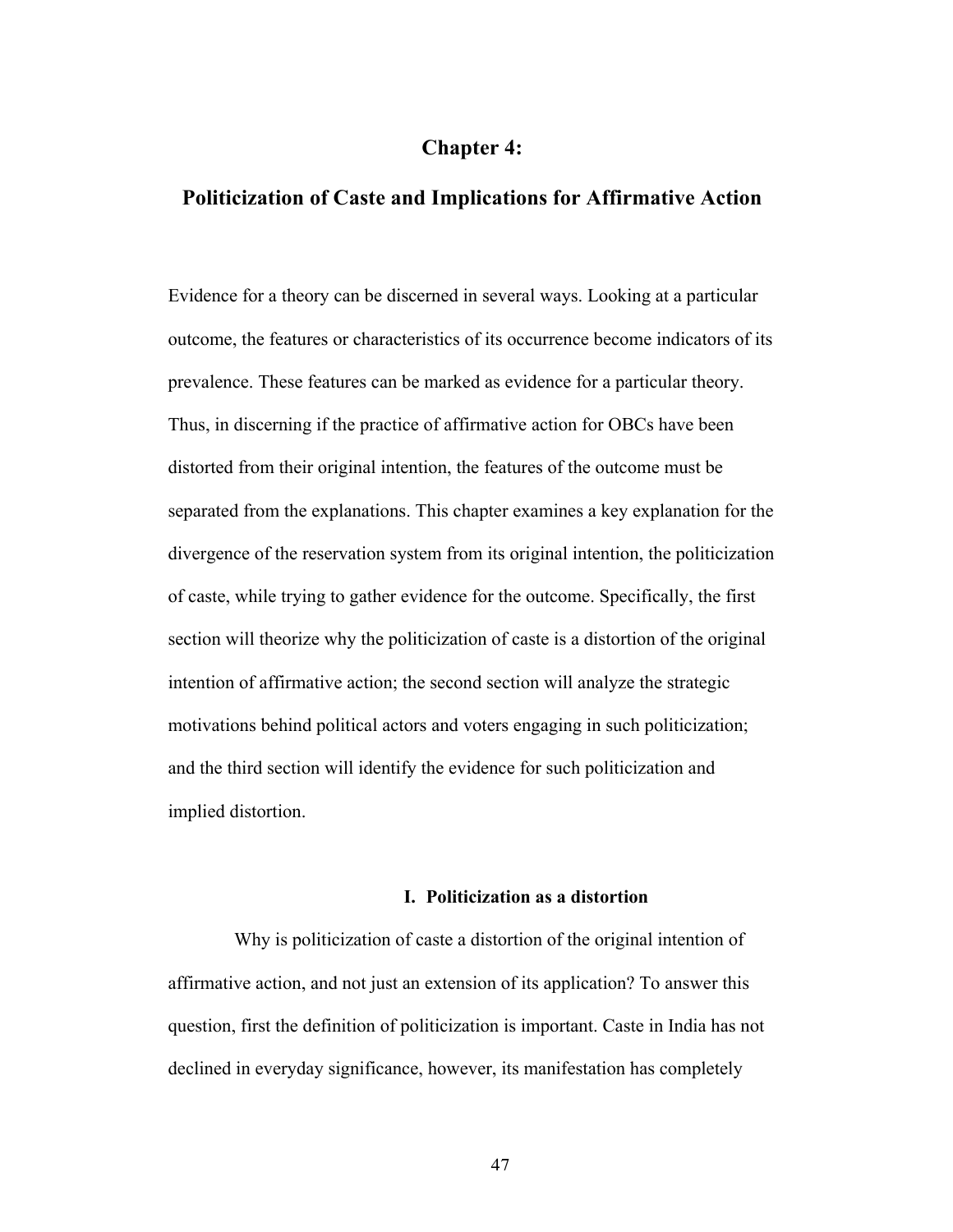transformed from what it was originally theorized as in Hindu philosophy, i.e. what it lost in orthodoxy it has evolved in orthopraxy. It has entered and thrived in the political arena, with separate political parties representing one or more castes or caste groups--i.e. ethnic parties. Further, ascriptive voting is a viable strategy of both, voter mobilization for elites, and representation for voters. The mobilization and construction of castes as political identities have created an efficient grouping mechanism without real ideological significance<sup>130</sup>--much like ethnic interest groups.

Such politicization of caste has far reaching consequences on India's political, social, and economic spaces. One consequence is the arbitrary expansion of affirmative action, specifically the distortion of channels for groups to seek it, and the basis for authorities to grant it. Ideally, claims for reservations would be evaluated on legal grounds, with courts as the "keepers of the sluice gates"131, given the responsibility of determining which groups are eligible to qualify for reservations, in addition to the groups enumerated in the original OBC list, as per the criteria delineated. Alternatively, bureaucratic systems should automatically include groups eligible when they meet the criteria, and graduate those who have surpassed the identified thresholds. However, with the politicization of caste, such channels of appeal are replaced by direct electoral negotiations between political entrepreneurs and voters.

 <sup>130</sup> Jaffrelot 2006, 187.

<sup>&</sup>lt;sup>131</sup> Galanter 1984, 544.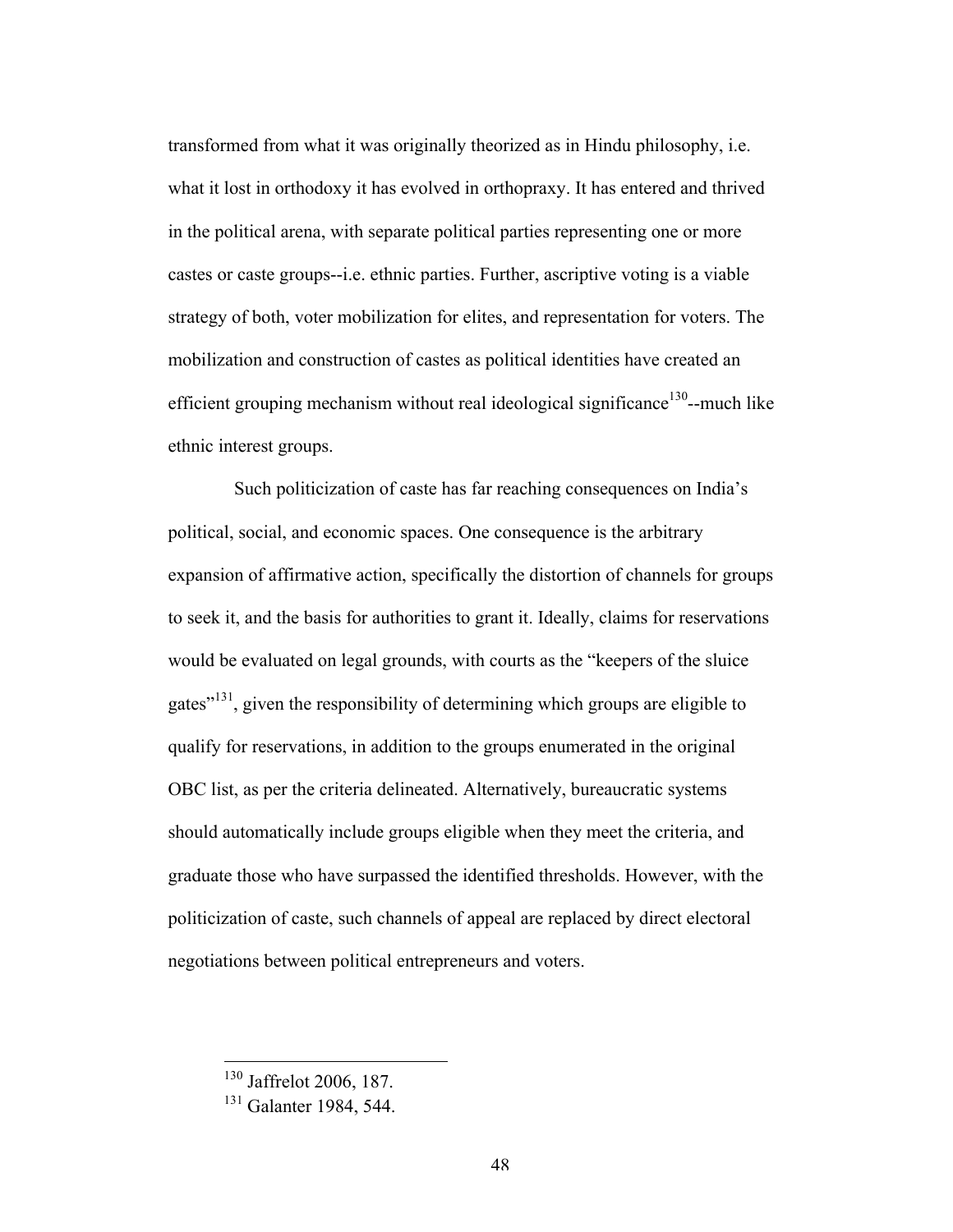Further, a fundamental objective for reservations was to reduce caste distinctions by equalizing the backward groups. Using reservations as a "token" for elections creates incentives to divide along ethnic lines, and to claim benefits for ethnic groups. This makes caste more significant in citizens' psyches. This does not remove caste barriers, but aggravates their everyday salience. Instead of mobilizing along lines of economic and political ideology, voters mobilize along lines of caste<sup>132</sup>, and increasingly religion. This in turn reinforces the role of caste in determining economic and political ideologies. Where caste used to determine occupations and status, it now determines which elite or party is elected. Instead of elite or party ideology representing the voters' ideology, the elite or party's caste represents voters' ethnicity. Thus, democracy's model of elites or parties representing the interests of the majority is de-legitimized, as the minimum winning coalition is now determined by majority identity. Castes with largest demographics are then ensured to win elections: "a politics of ethnic head counting appears to subvert democratic competition by producing predetermined results based on ethnic demography<sup>"133</sup>.

### **II. Mechanisms that explain the distortion**

Much has been published about the role and significance of caste in Indian politics. Affirmative action in India, since its inception, has not exclusively reserved educational and occupational opportunities. It has also

 <sup>132</sup> Osborne 2001, 659.

<sup>133</sup> Chandra 2007, 52.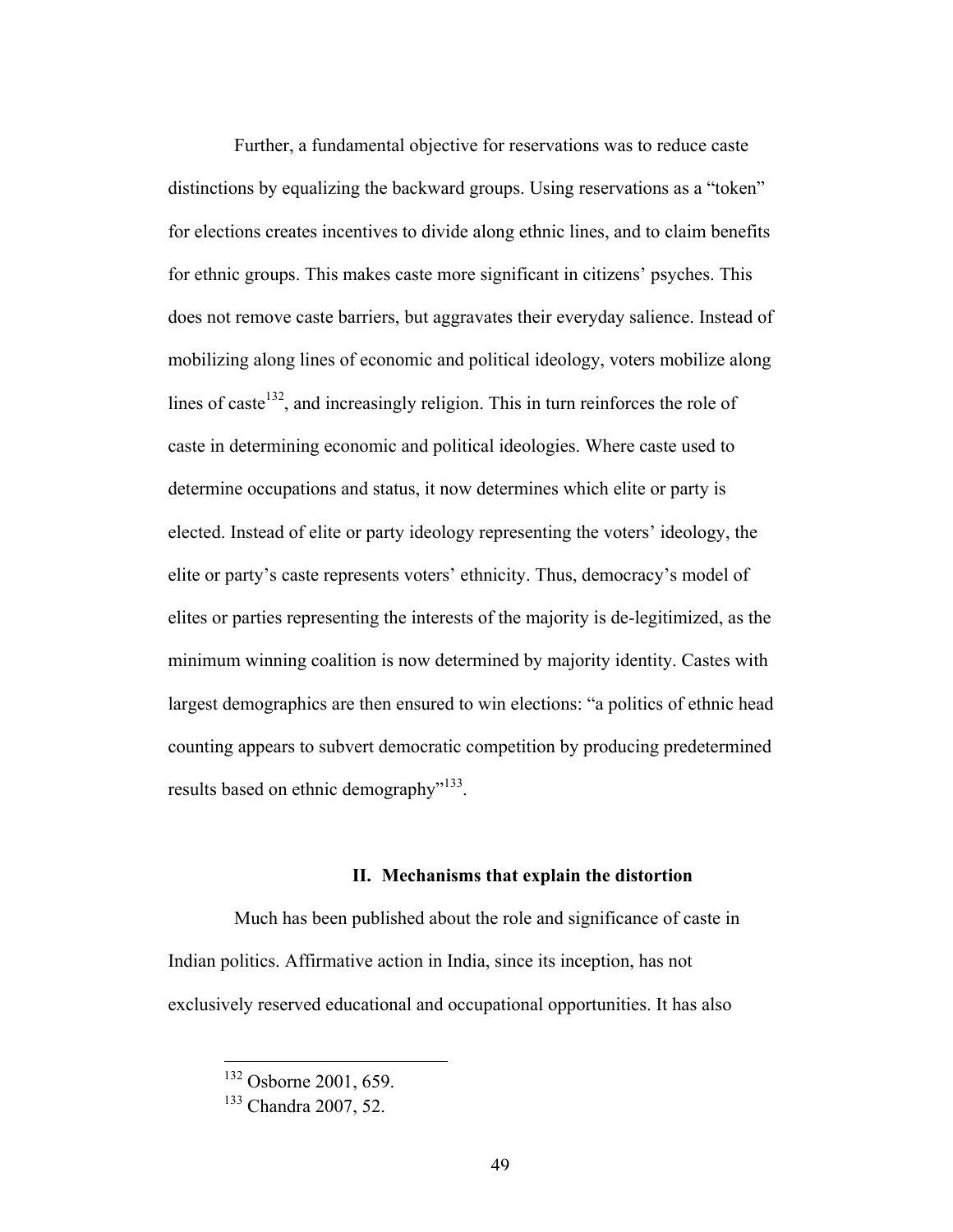embraced an emancipation agenda, by reserving political representation for Scheduled Castes and Tribes, among other minorities. Some may argue this provision in itself is the reason for the politicization of caste, and by extension affirmative action. For OBCs specifically, the first round of reservations was offered only for public service posts. Thus, there appears to be a more complex and evolving interplay that explains such a politicization, stemming from patronage politics, ethnic favoritism, pressure groups, and modes of lobbying.

While there are several obstacles in the efficient functioning of ideal channels for granting reservations, such as jurisdiction or bureaucracy, in low information, resource poor, infrastructure lacking, developing nations like India- the politicization of caste is not one. In fact, the politicization of caste is a motive for elites, and a rational path for voters. It makes instrumentally rational sense to voters and elites to mobilize as castes $^{134}$ . This theory lies on the logic of politicians being beholden to their voters for election and reelection in democracies. With a politicized debate topic such as reservations, candidates are able to immediately mobilize specific target groups of their voter base by 1) espousing expansion of reservation for particular castes, 2) promising to avoid withdrawing reservations from particular castes, or similarly 3) avoiding denying claims for reservations. For voters, organizing as a group to demand reservations is seen as the best path to receive them, because 1) separating themselves from outsiders will make them more identifiable for when benefits are to be

 <sup>134</sup> Chandra 2007, 60.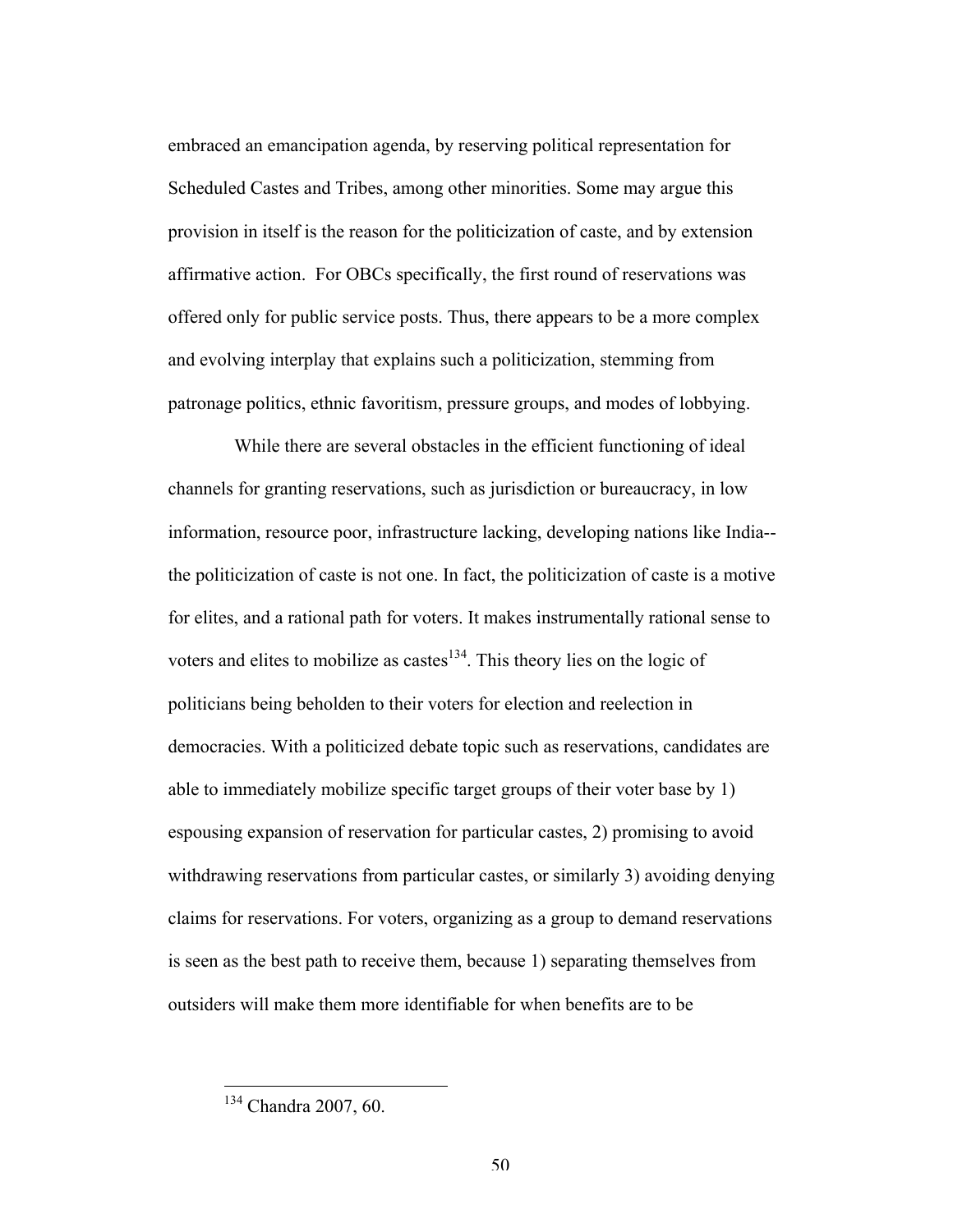distributed<sup>135</sup>, 2) the denial of demands would be met with a loss of votes for that politician or party from an entire group--not just an individual or family, and 3) the future threat of reservations being withdrawn can be met with the future threat of votes being withheld. In addition to the instrumental rationale for voting, scholars assert that voters "affirm a psychic allegiance" with their caste, party, or preferred incumbent when voting expressively<sup>136</sup>. This expressive rationale was intentionally pursued in the Mandal Commission's report:

> When a backward class candidate becomes a Collector or a Superintendent of Police, the material benefits accruing from his position are limited to the members of his family only. But the psychological spin off of this phenomenon is tremendous; the entire community of that backward class candidate feels socially elevated $137$

While it could be argued that this is not unique to caste, and that this interaction occurs in any democracy with ideology as well, it is important to inject in this line of thought the distinction between the two. Caste, unlike ideology, is a constructed identity that is superficially encased in primordial fictions of immutable and hereditary characteristics. Ideology, while potentially correlated with hereditary characteristics, is mutable and ideally determined by opinions based on facts, biased by worldviews, and hardened by experiences.

<sup>&</sup>lt;sup>135</sup> Chandra 2007, 52.

<sup>136</sup> Fiorina 1976, 393

<sup>&</sup>lt;sup>137</sup> Report of the Backward Classes Commission, p. 57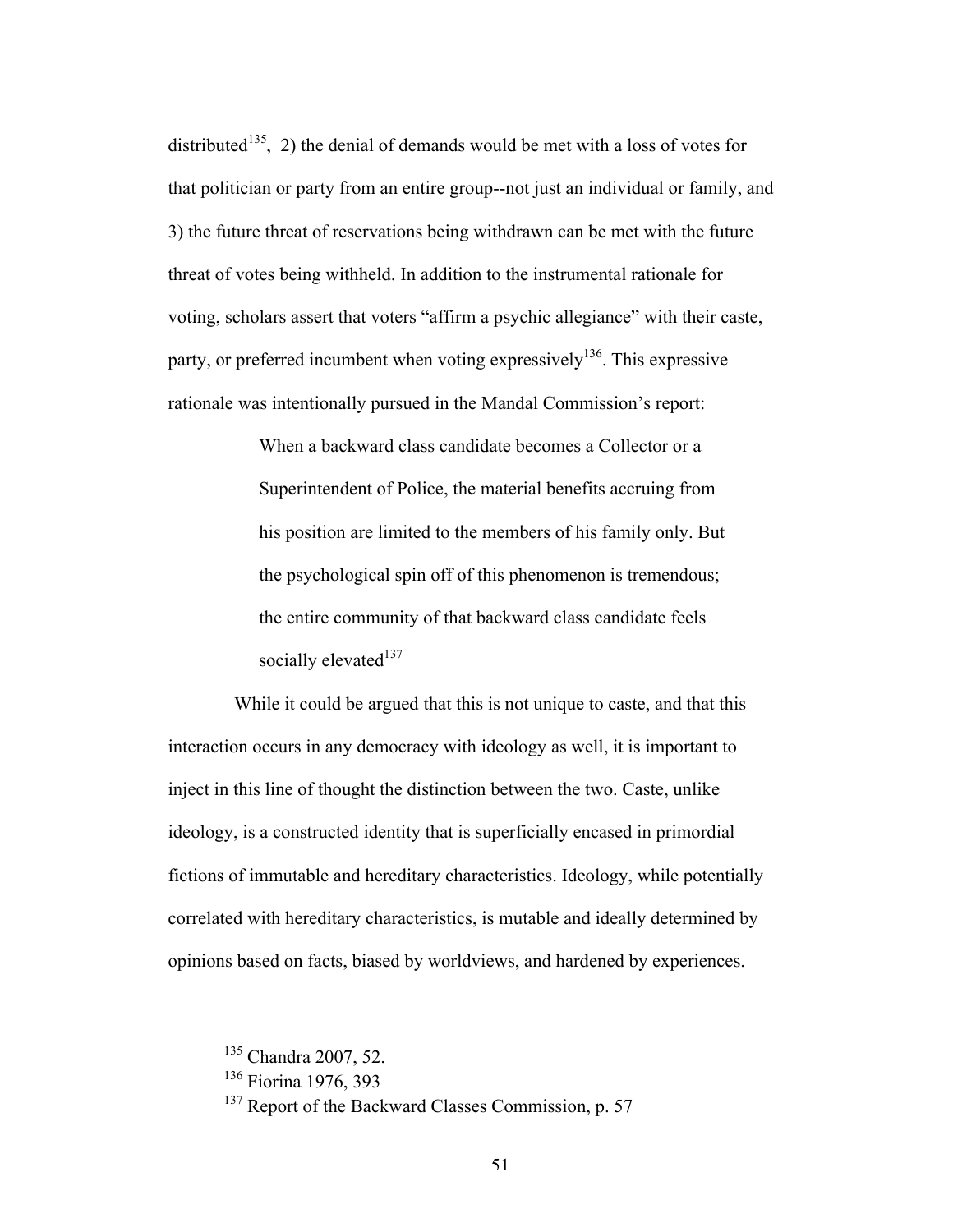This distinction renders the politicization of caste especially noxious for the reservation system in India.

Kanchan Chandra's research points out that in an ethnically divided context, like India, both instrumental as well as expressive voting is indeed on the basis of caste<sup>138</sup>. Caste is used as a heuristic in low-information settings to favor co-ethnics for delivering on promises, resulting in a "self-enforcing and reinforcing equilibrium of ethnic favoritism"139. Osborne supports the notion of caste as the primary grouping classification, citing efficiency in formation<sup>140</sup>. For a pressure group to direct the most benefits from its influence towards ingroup members, it must be able to exclude the outgroup and identify the ingroup. While almost any unifying feature can be used to create such a pressure group, the variable that determines which ones are created is the marginal transaction costs. Most nations have historically observed pressure groups along lines of economic activity due to the relatively low marginal transactions costs associated with organizing individuals who work and engage in business together  $141$ . India's caste structure was primed for such pressure group formation due to the low associated marginal transactions  $costs<sup>142</sup>$ .

These theories are especially applicable for the case of the OBCs, who were wooed by the opposition as a response to the strong upper-caste resistance

 <sup>138</sup> Chandra 2007, 12.

<sup>139</sup> Chandra 2007, 13.

 $140$ Osborne 2001, 660.

 $141$  Osborne 2001, 661

 $142$  Ibid.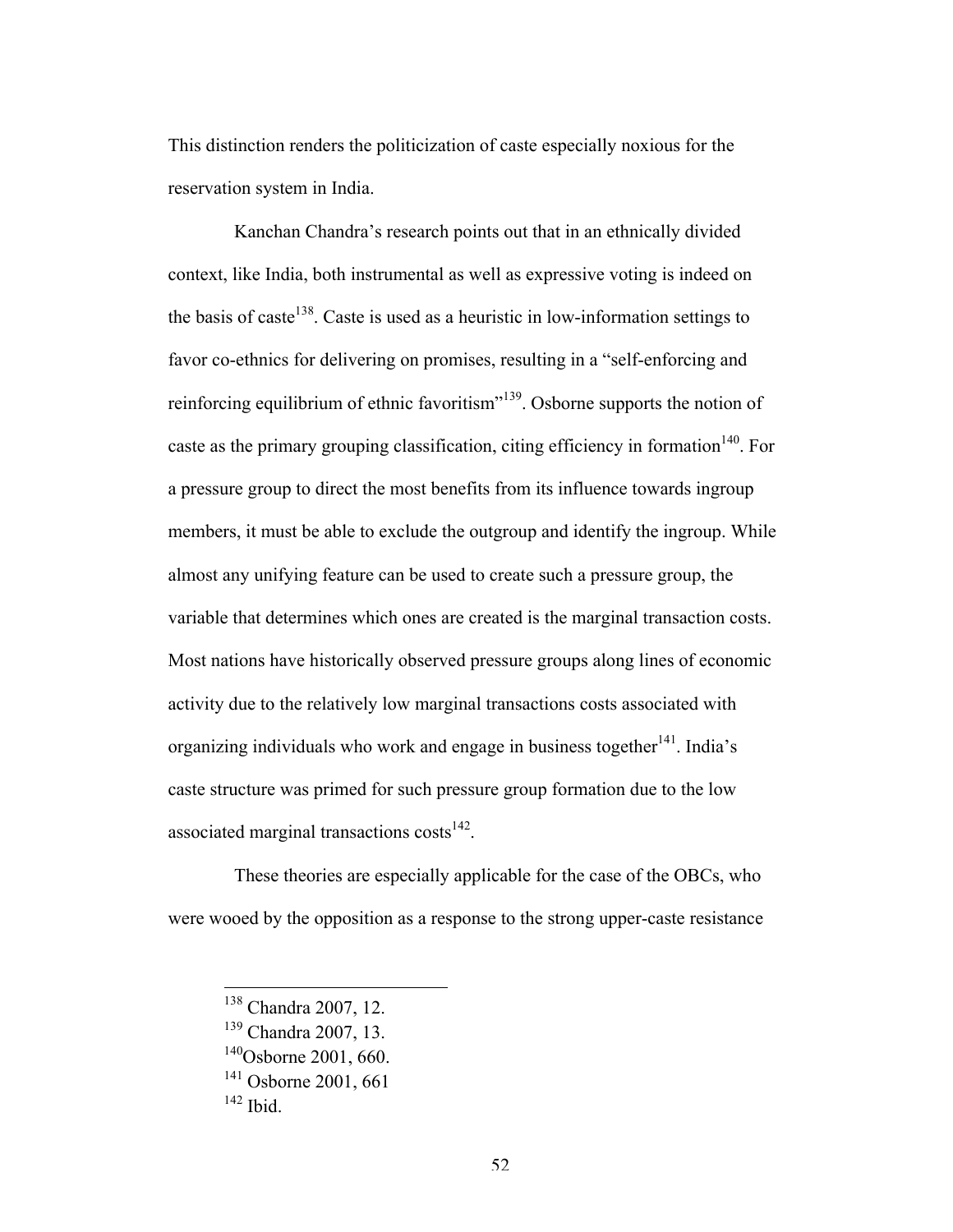to affirmative action measures<sup>143</sup>, "Due to the deadlock situation, OBC populations in northern India became particularly important for opposition parties [...] Their efforts evolved into a strategy that boiled down to using quotas both as a political tool and as a lever for social advancement"<sup>144</sup>.

## **III. Evidence of a distorted mandate**

The politicization of caste, and consequently affirmative action, is one explanation for the distortion of reservations' original mandate. The evidence, or features of the outcome, are varied and related. This section will examine the timing and frequency of reservations being debated and offered, the voting behavior of the OBCs, and a general evaluation of the social welfare impacts of reservation policy to identify the larger public policy significance of such a malfunction in the invocation function. The timing of reservations, and when elites offer them, are crucial in this examination. For affirmative action to be used as an electoral "token" there must be an observed spike in its mention and offers around the time of elections. Jaffrelot notes this trend of increases in reservation debates and importance coinciding with the time of elections<sup>145</sup>. Similar claims were made by Mr. Venugopal, the senior counsel who argued in the Mandal case, that "in Tamil Nadu before every election there happens to be

<sup>&</sup>lt;sup>143</sup> More detail in Chapter 3.

<sup>&</sup>lt;sup>144</sup> Jaffrelot 2006, 181.

<sup>&</sup>lt;sup>145</sup> Jaffrelot 2006, 174.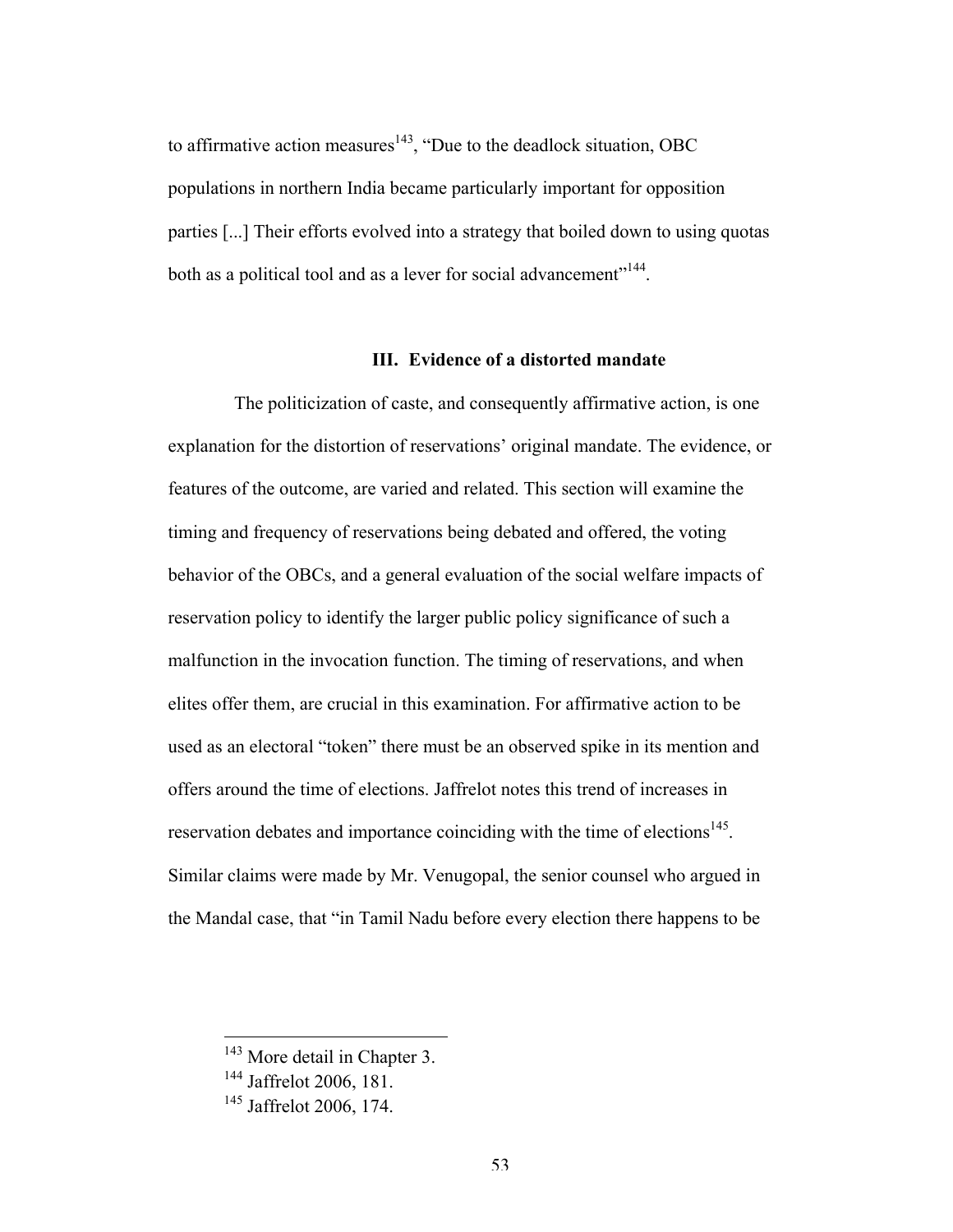an addition of one or two castes in the list of backward class to secure vote of a particular caste en bloc<sup>"146</sup>.

Secondly, the frequency and channel for the addition or removal of additional castes to the OBC list is another point of examination. While adding castes to the Scheduled Castes or Scheduled Tribes list is tedious (albeit not impossible), Osborne notes that this is not so for the OBCs, "Once a president issues a list for each state, only an act of parliament can change it [...] such safeguards as exist for SCs and STs are absent for the third category of Indians eligible for reservations, the 'Other Backward Classes' (OBCs)"147. Further, Mr. Venugopal added in his argument that the OBC list has seen a progressive increase in the number of castes it deems eligible from 1,373 in 1950, 2,399 in 1955, 3,763 in 1980, to 5,013 as of  $2006^{148}$ . This increase has taken place in a context where a complete list of all Indian castes does not exist to circumscribe the OBC list. Moreover, he indicated that "to this day not a single caste has been removed from the backward caste list<sup>"149</sup>.

Further, the voting behavior of the OBCs, and the appeals to which they respond are essential in this analysis as well. If there exists value in maintaining caste distinctions for those in power, the opposition, and the castes themselves, caste distinctions will continue to exist. This value is hypothesized as being similar to that of a pressure group for ingroup members, and as provocative

 <sup>146</sup> The Hindu 2007a

<sup>&</sup>lt;sup>147</sup> Osborne 2001, 664.

 $148$  The Hindu 2007a.

 $149$  Ibid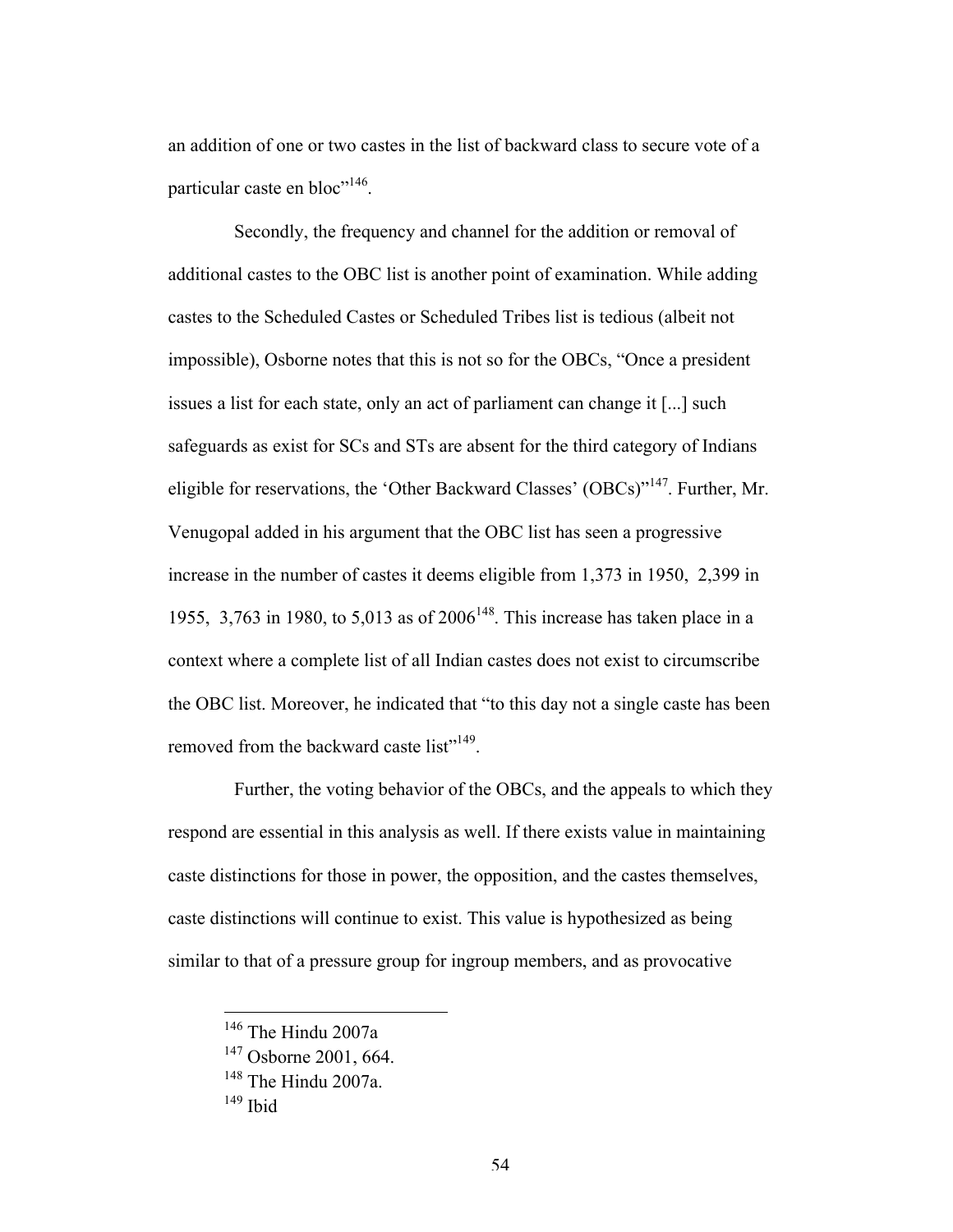election rhetoric for political entrepreneurs and opposition. The existence of parties dedicated to serving specific castes, or using caste and sub-caste alliances as party ideology is evidence of this. Ram Manohar Lohia, the father of the "empowerment" agenda<sup>150</sup>, fell prey to a monster of his own creation. As part of his empowerment policy, several of his party members in the SSP were OBCs. However, "after the elections, Bindeshwari Prasad Mandal, [...] defected and formed the Shoshit Dal, "the party of the oppressed" with forty lower-caste MLA dissidents from different sides, including the SSP"<sup>151</sup>. Further evidence of the political employment of caste lies in the electoral alliances between sub-castes and castes traditionally considered opponents. In 2007 the Bahujan Samajwadi Party was the first to win a clear majority in the legislative assembly without a coalition government, since 1993. This was largely due to the fact that no party could attract votes from all the OBCs of Uttar Pradesh, consistent with the treatment of the designation as "an official meta-category in Northern India" rather than a community<sup>152</sup>. Mayawati, a Jatav who is the leader of the BSP, achieved this success by mobilizing the traditional voter base of the party, i.e. the Dalits, along with the Brahmins of Uttar Pradesh<sup>153</sup>, lower OBCs and muslims: "In 2007, every sixth Brahmin in UP voted for the  $BSP$ <sup> $,154$ </sup>. This strategy was coined as a "sandwich coalition", "because it is a coalition of the top-bottom of

 <sup>150</sup> Kumar 1992, 298.

<sup>151</sup> Jaffrelot 2000a, 88.

<sup>&</sup>lt;sup>152</sup> Varshney 2012, 248.

 $153$  Sahav 2016.

<sup>&</sup>lt;sup>154</sup> Varshney 2012, 248.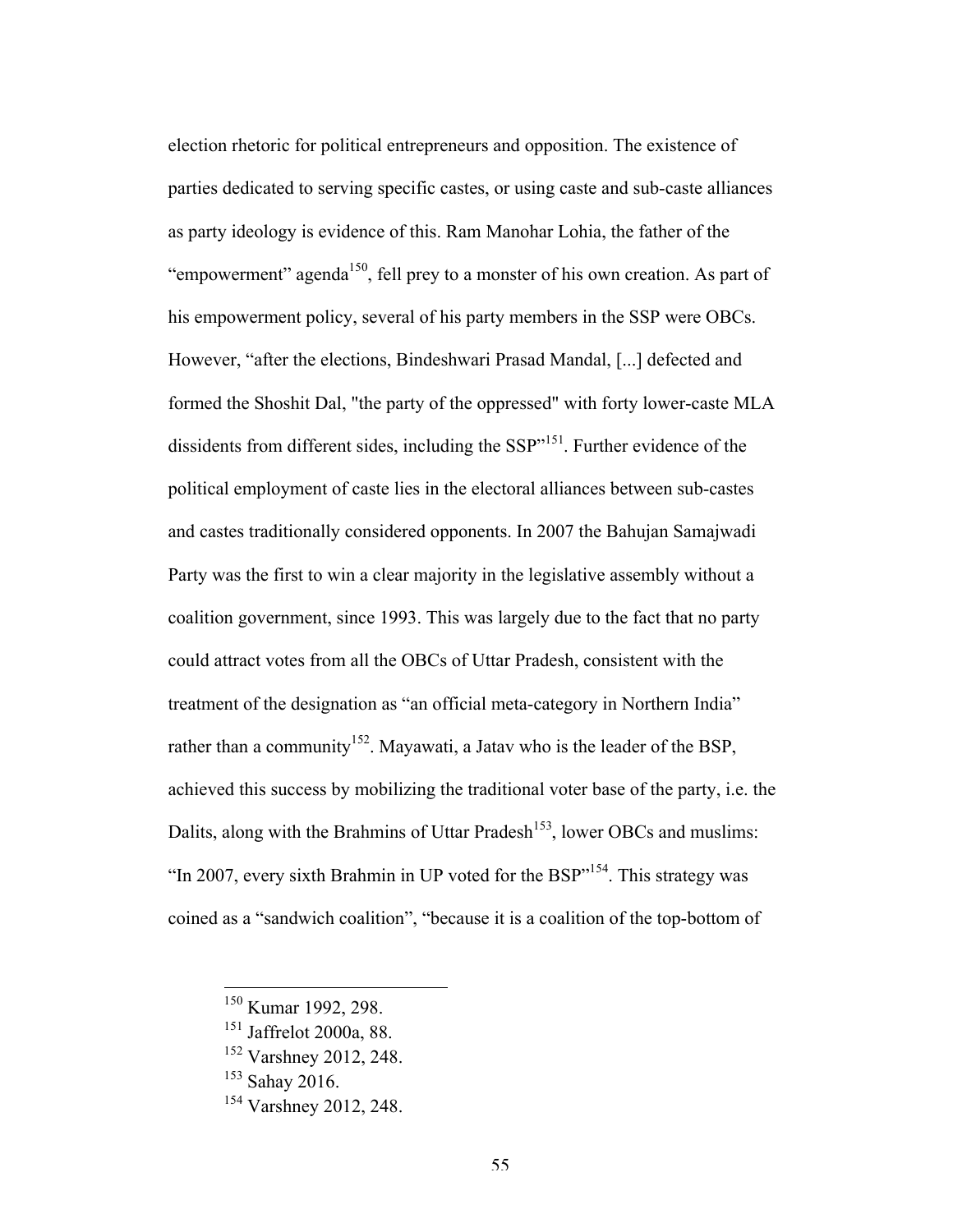the society and traps all other social denominations in-between<sup>"155</sup>. This particular sandwich coalition mobilized Brahmins and Dalits, the two ends of the varna system, for successful political ends, made especially ironic because Mayawati and the BSP have both actively idolized B.R. Ambedkar and claim to represent the Dalits in-line with his philosophy. Politically, the BSP shifted and tailored its slogans and performance in order to attract the upper caste Hindu votes, with Mayawati deciding to delay her conversion to Buddhism in 2016 to after the 2017 assembly elections. Further, a lower-caste party maintaining a pro-Hindu stance in UP is not as onerous, because of the prevailing sanskritization ethos<sup>156</sup>: the fact that "more than 90 percent of Dalits in Uttar Pradesh are willfully continuing as Hindus even in face of oppression at the hands of upper castes and other backward communities"<sup>157</sup>, and the belief that "Dalits owe their existence to Manuwad and Vedic Hinduism"<sup>158</sup>. This caste basis to party ideology has developed, and today research also notes the "appropriation of Dalit-Bahujans and Shudras by Hindutva groups [which] is strategic to [parties'] political and nationalist agendas"159. In a 2016 speech in Delhi, Prime Minister Modi claimed to be a follower of B.R. Ambedkar, and mentioned that "Reservation is [lower castes'] right and nobody can snatch it from them<sup>"160</sup>.

 <sup>155</sup> Verma 2007, 2040.

<sup>156</sup> Verma 2007, 2043.

<sup>157</sup> Sahay 2016.

<sup>158</sup> Ibid.

 $159$  Upadhyay 2013, 6.

 $160$  Sahay 2016.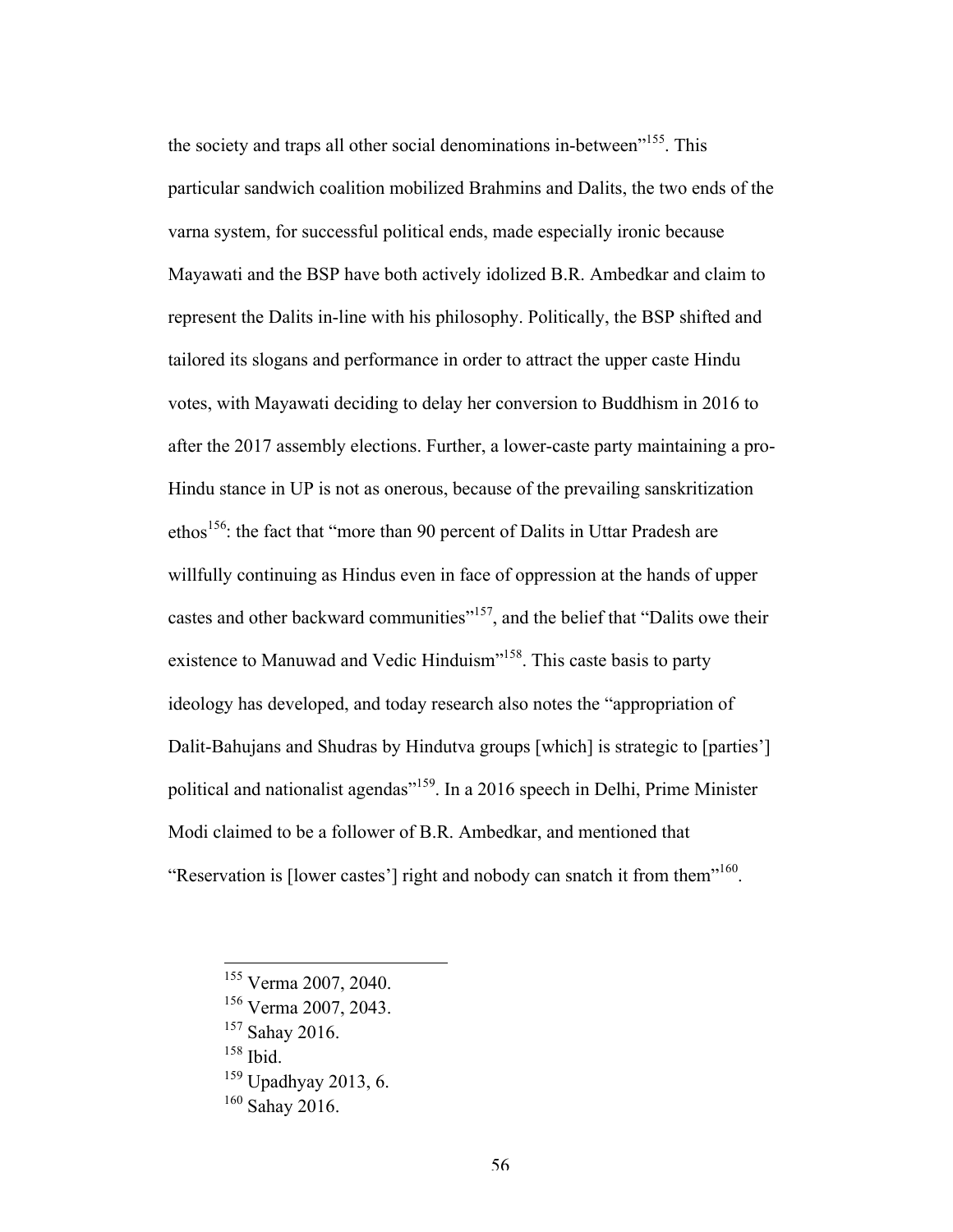Moreover, caste members voting along caste lines is evidence of ingroup members finding value in maintaining these distinctions. Kanchan Chandra's research of patronage politics in play at the village and regional levels attests to rational motivations to vote for co-ethnics<sup>161</sup>. This theory has been challenged by newer models and data that suggest party loyalties as superior motivations<sup>162</sup>. Data on ethnic parties and multi-ethnic parties have indicated, however, that patronage politics is still applicable for narrowly defined ethnic parties. It is the "'encompassing ethnic parties' [that] increased non-elite voter autonomy and looked to replace elite-centered winning coalitions with broadly defined ethnic ones<sup>"163</sup>. In the example of the BSP's 2007 sandwich coalition, Mayawati was able to mobilize different groups by offering election slates and candidacies strategically; specifically, "its strategy of giving tickets to 110 OBCs paid rich dividends and a massive +43 percentage points shift of the caste group towards BSP was discernible (jats  $+ 13$ , yadavs  $+2$ , kurmis  $+6$ , lodhs  $+7$ , other  $OBCs + 15$ <sup>164</sup>. Similarly it offered 61 seats to Muslim candidates, garnering 17 per cent of the Muslim vote, which resulted in 28 of the candidates winning.

The last piece of conclusive evidence lies in the evaluation of the performance of the affirmative action program by analyzing its social welfare consequences. For affirmative action to have been invoked faithfully to its original mandate, the socio-economic and literacy levels among identified

 <sup>161</sup> Chandra 2007, 12.

<sup>&</sup>lt;sup>162</sup> Dunning and Nilekani 2013, 52.

<sup>&</sup>lt;sup>163</sup> Thachil and Teitelbaum 2015, 1413.

<sup>164</sup> Verma 2007, 2042.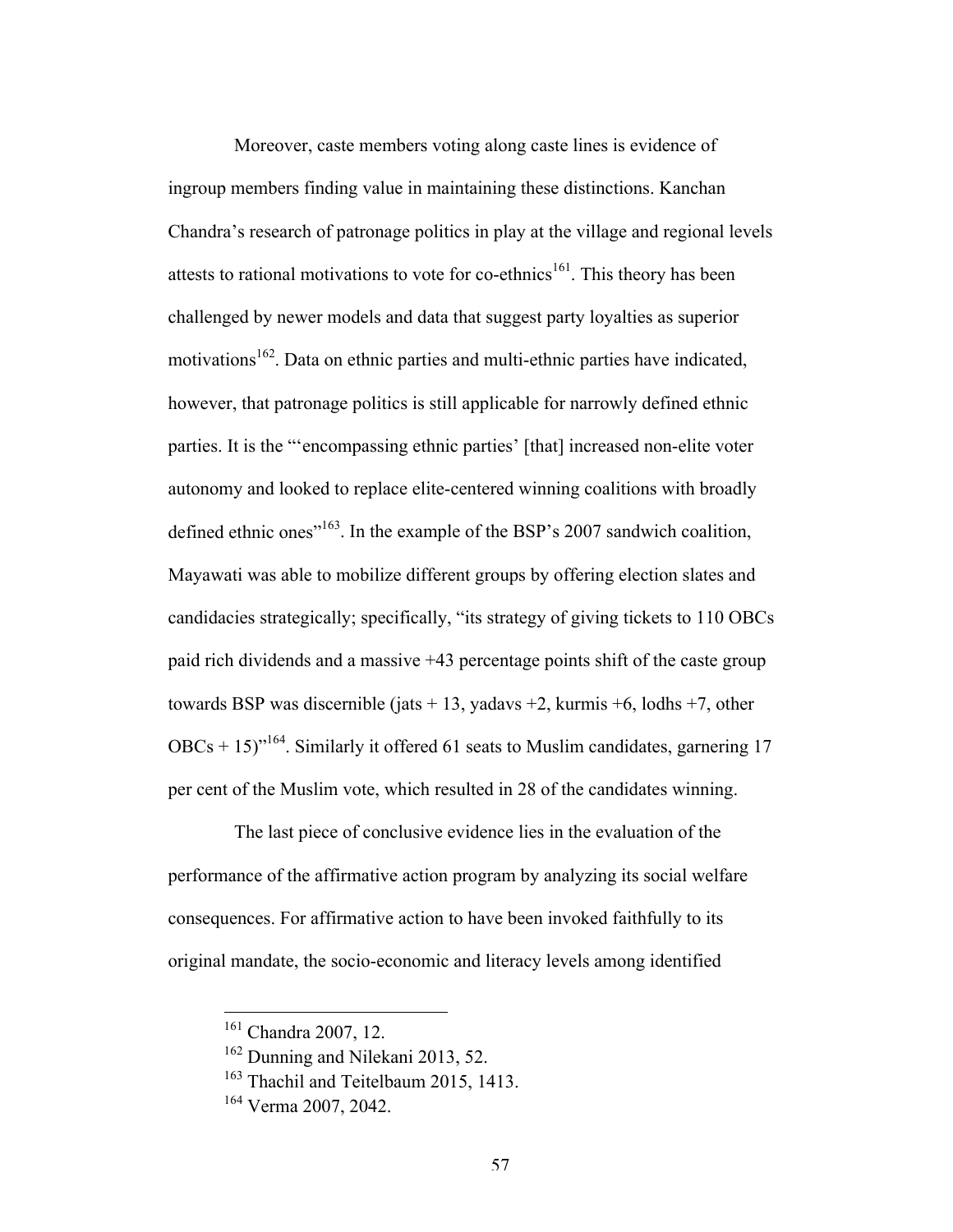groups should improve, leading to some equalization. Had there been political manipulation of the invocation, a rise in caste-based political groups should be observed--as evidenced in the sections above. V.P. Singh himself acknowledged in his decision to adopt the Mandal recommendations that the number of posts offered was neither proportionate to the number of eligible aspirants, nor were these posts a significant portion of the job market, "the Government jobs account for only one per cent and out of this one per cent if one fourth is given to anyone, it cannot be a course for this economic betterment though it may have some effect<sup> $165$ </sup>. For him it was a political program to breed a base of voters along a political OBC identity that was being protected by the ethnic party: "Of the 204,288 appointments that had been made in the bureaucracy in 1988, 55,158 jobs would have been given to OBCs [...] the bureaucracy was shrinking, with the number of posts declining from 226,781 in 1985 to 204,288 in 1988<sup> $166$ </sup>. Political and psychological empowerment, however, are not equivalent to educational and economic empowerment that are the key mechanisms for the foundation of the equalizing rationale behind affirmative action.

For the social welfare and upliftment objectives of reservations to have been actually met, the reserved seats must be scrutinized on the basis of whether they are being filled at all, and the hurdles in filling them if they not. Seats going unfilled is a negative for both parties involved--the reserved because they are not experiencing the benefits of the affirmative action for which they are eligible, the

<sup>&</sup>lt;sup>165</sup> Singh, 361.

<sup>&</sup>lt;sup>166</sup>Jaffrelot 2006, 184.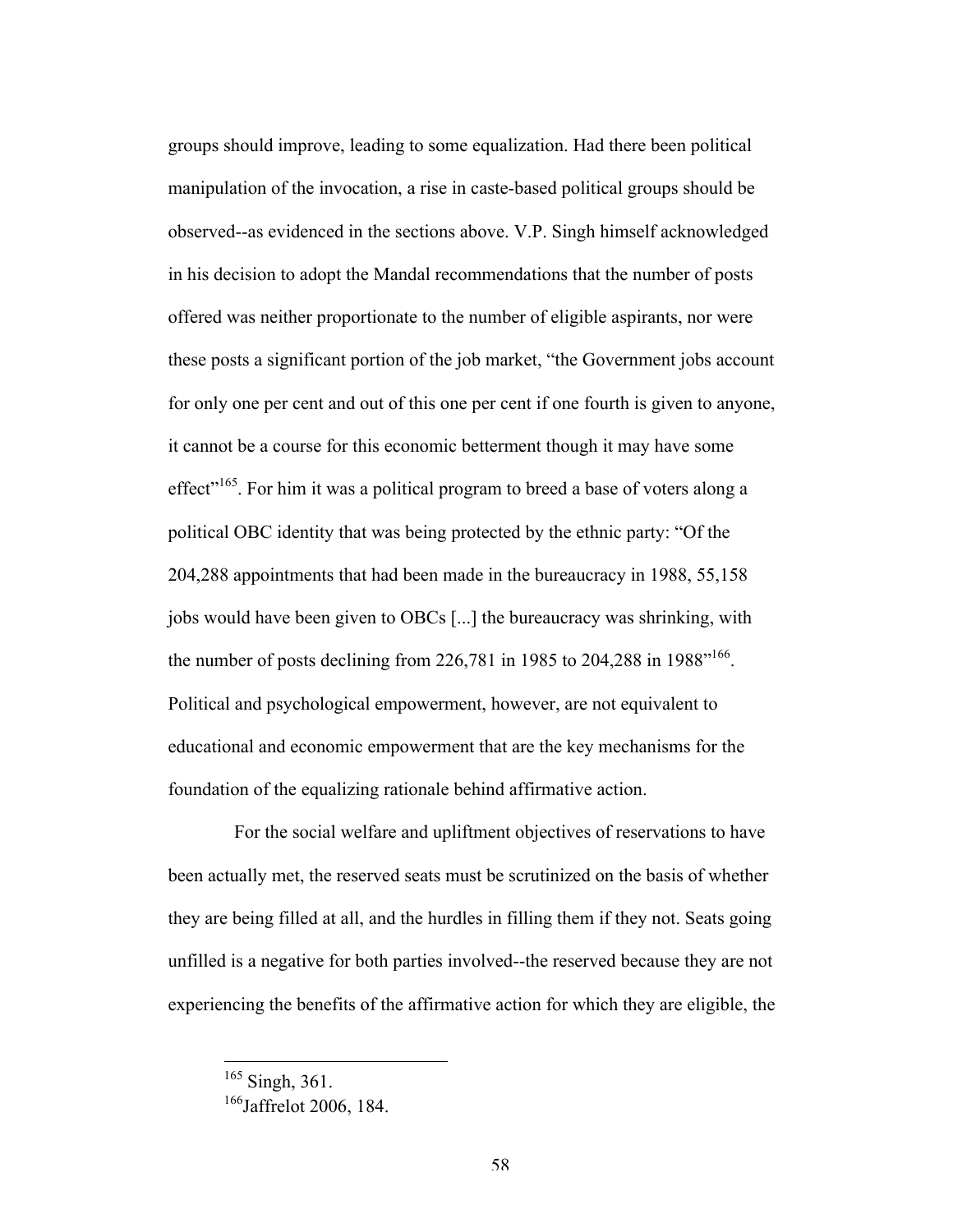unreserved groups because they now experience a post reservation level of higher competition despite the reserved seats not being occupied by either classification of applicants. Research indicates that there exists a pattern of reserved seats in higher education often going unfilled. This points towards some fault in the mechanisms of either lower-caste applications, or institutions judgments of merit. The latter can be explained as a function of a lower value of lower-caste applicants, and some perceptions of lower value of lower castes, i.e. prejudice. The two are, in fact, interrelated and self-perpetuating. Because lower castes do face and have been facing prejudice for centuries, data now supports the claim that, "Reserving seats to lower-caste applicants might reduce the returns on the investment made in engineering colleges<sup>"167</sup>. Furthermore, reports of reserved seats not being filled by reserved category students, or going unfilled, have also become material for politicization in the past<sup>168</sup>.

The former can be explained largely due to the stigma in the minds of the lower castes that prevents them from claiming there places in these public spaces that have largely been within the realm of the upper castes. Those at the bottom of the social structure are not affected by stigma as much as those of high or middle social status, as the threat of downward social mobility does not exist for the lowest like it does for the middle or high. Khamis illustrated this rationale with his 2012 research, that quantified such social anxiety for OBCs. On average, OBCs spend eight per cent more on observable consumption than upper

<sup>&</sup>lt;sup>167</sup> Bertrand, Hanna and Mullainathan 2010, 18

<sup>168</sup> Economic Times, 2014.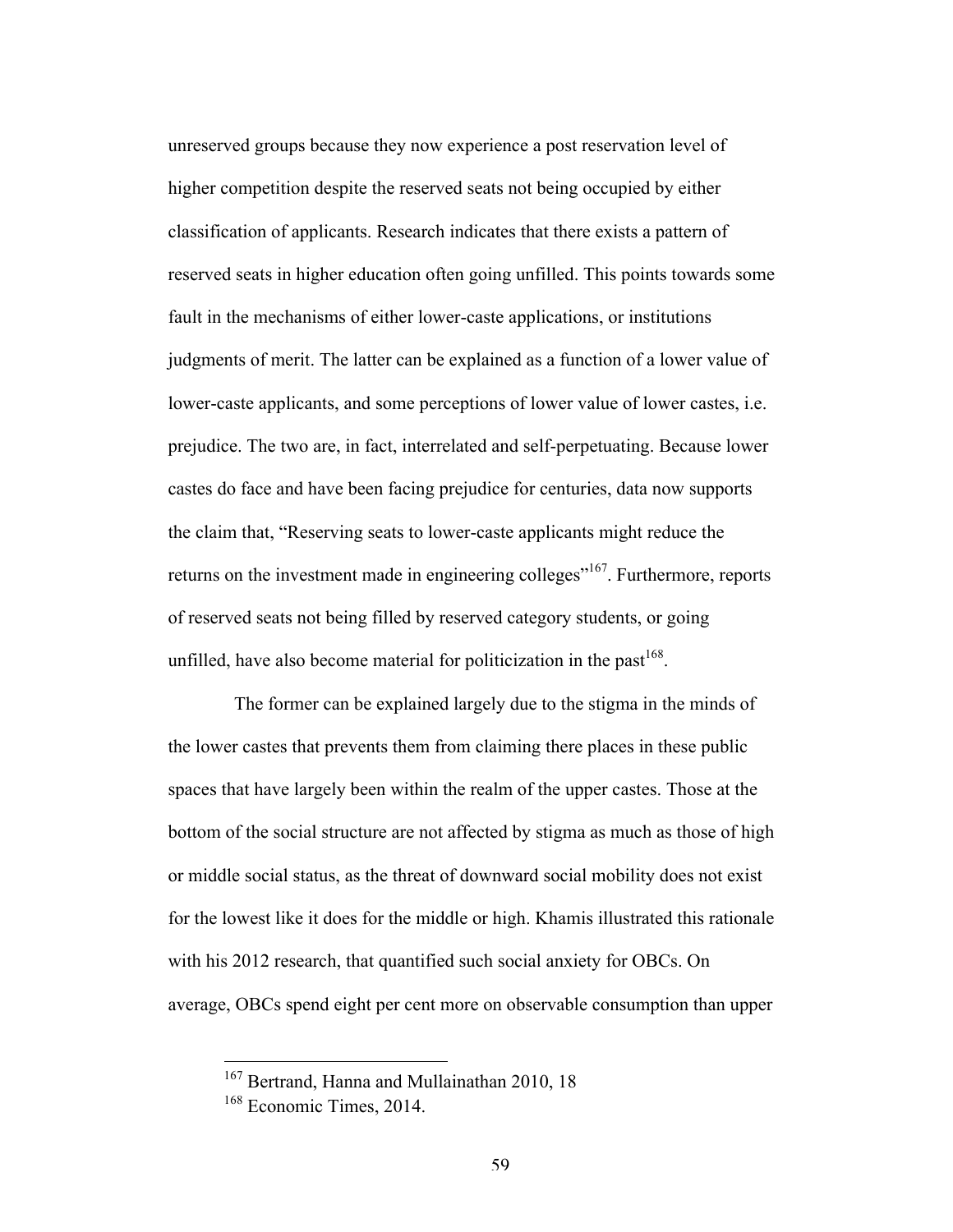caste Hindus<sup>169</sup>. Following this logic, Gille hypothesized that rates of applicants from OBC communities would be lower than for lower groups. He found a significant relationship between the land assets of a family and the probability of a student of that particular sub-caste applying for reserved seats, and moreover, "When the jati is dominant in the village, the application rate of households belonging to this jati is lower than when the same jati is not dominant<sup> $170$ </sup>. This is especially surprising, considering that the OBCs who claim backwardness and demand reservations--i.e. are not already on the list of OBC groups, and must debate their case--are usually dominant castes. The occurrence of groups not making use of reserved seats in higher education, yet demanding them from states is evidence that these demands for reservations are not about education at all. While "it is clear that there is something in the gate-keeping mechanism which regulates entry into higher education that makes it discriminate in favor of the "upper" and against the "lower" castes"<sup>171</sup>, there is also the role of politicization of affirmative action in explaining the incentive to demand state resources--especially so for a heterogeneous coalition like the OBCs.

<sup>&</sup>lt;sup>169</sup> Khamis, Prakash and Siddique 2012, 364.

<sup>&</sup>lt;sup>170</sup> Gille 2013, 14.

<sup>171</sup> Deshpande 2006, 2439.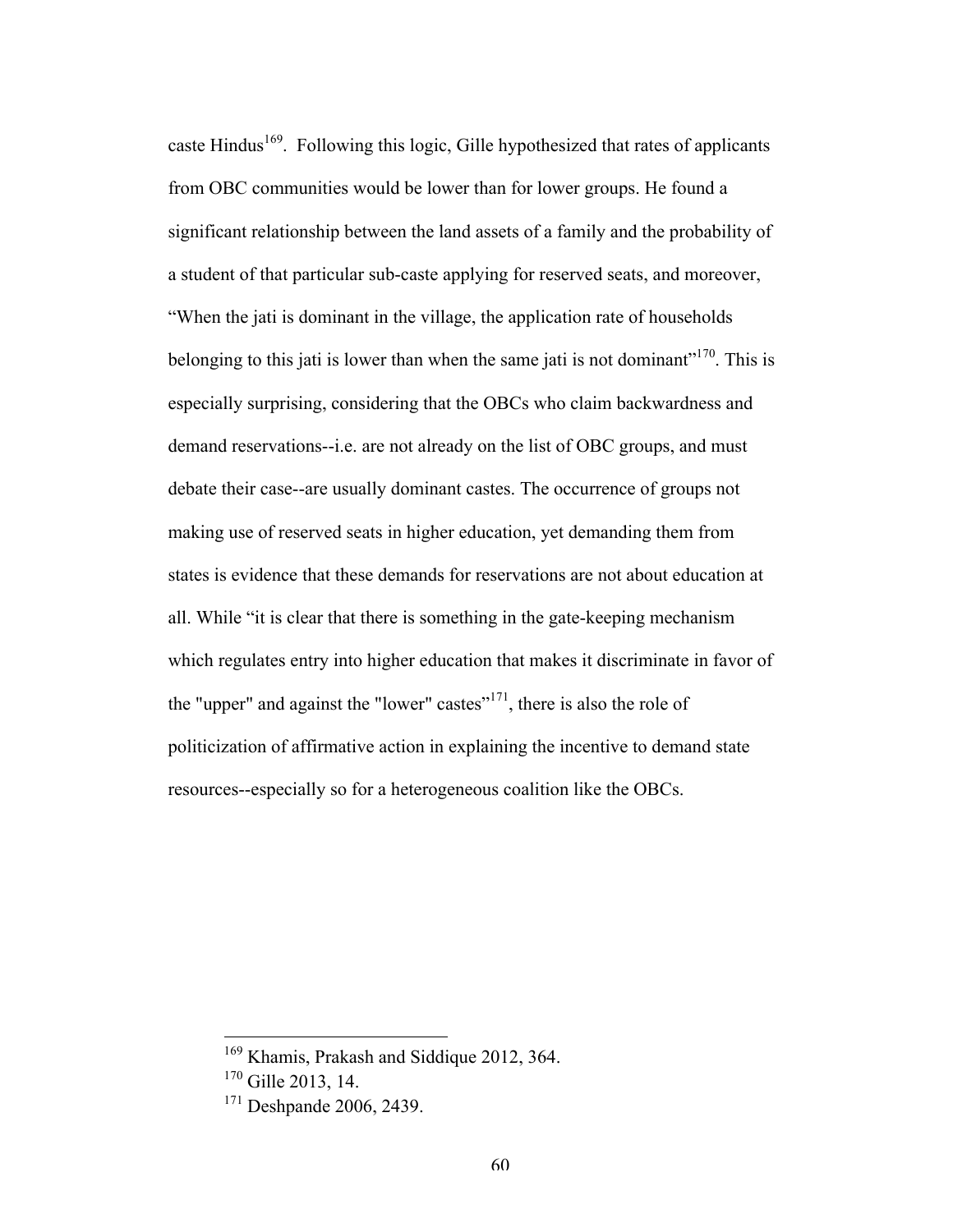## **Chapter 5: Dominant Castes and Claims to Reservations**

Placing the Brahmins as the sole apex of the "Hindu polity" illustrates an incomplete impression of the caste system and its implications. While the Brahmins may be held as superior in spiritual terms, the political and economic roles played by other "dominant castes" have a more significant role in today's Indian village.

M.N. Srinivas introduced the concept of a more "dominant caste", and its importance in influencing the rules within which rural life is practiced--in so far as it is not a lower caste. He outlined seven key factors, "numerical superiority, economic status, political power, ritual status, non-traditional education, modern occupation, and physical force"<sup>172</sup>, as definitive of a dominant caste--which may be represented by one or more locale specific jatis. In this definition, Srinivas' categories encapsulate ascriptive, "achievementoriented"<sup>173</sup>, and situational factors. Ascriptive factors here include ritual status and economic status--as asset or land ownership plays a key role in the subjective position of a caste or subcaste in a given rural setting. Non-traditional or modern education and employment are categorized by T. K. Oomen as "achievement-oriented" attributes. In contemporary India, these achievementoriented characteristics interact with ascriptive factors--as is evident in the application of affirmative action policies. Situational or circumstantial factors

 <sup>172</sup> Oommen 1970, 74.

<sup>173</sup> Ibid.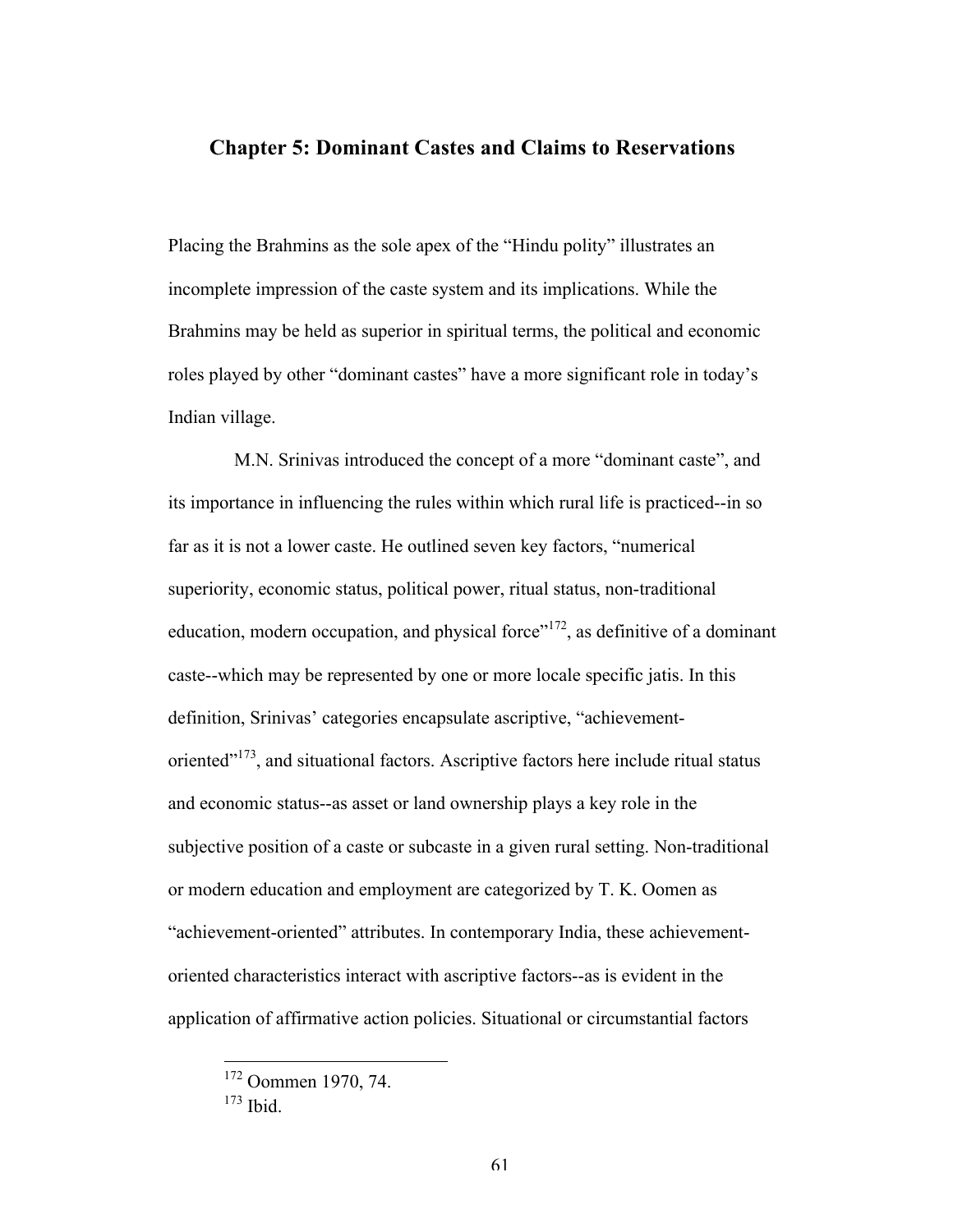include numerical strength (which depends on demography), and physical force. Political power, in the context of rural decision making and representation, is confusing as an attribute as it can be classified as both "a means to an end and the end itself $174$ . Srinivas drops political power as a necessary attribute in later works, focusing more precisely on "ownership in land, numerical strength, status in local hierarchy, western education and occupation"<sup>175</sup>. Furthermore, the concept of the "dominant caste" is separate from that of "decisive dominance", which Srinivas defines as the confluence of caste and class at the head of the social hierarchy<sup>176</sup>.

On the other end, Dumont's authoritative work *Homo Hierarchicus*  (1970) rejects the modern caste system as an hierarchical social structure. He interpreted India's ethnic groups, at the time of his publication, as distinct horizontally competing blocks. While many modern scholars want to subscribe to this notion of India becoming more democratic and egalitarian, the research is still mixed. Dumont's observation of a trend towards decreasing hierarchy is supported with research like Nilekani and Dunning's 2013 study. They note the declining significance in caste associations, and increasing role of party loyalties. They conclude that these associations are privileged in the contemporary village setting as a substitution for coethnicity in the familiar patronage based electoral model. They "find that these [local] politicians mobilize local support by

 $175$ Ibid.

 <sup>174</sup> Oommen 1970, 75.

<sup>&</sup>lt;sup>176</sup>Jeffrey 2001, 232.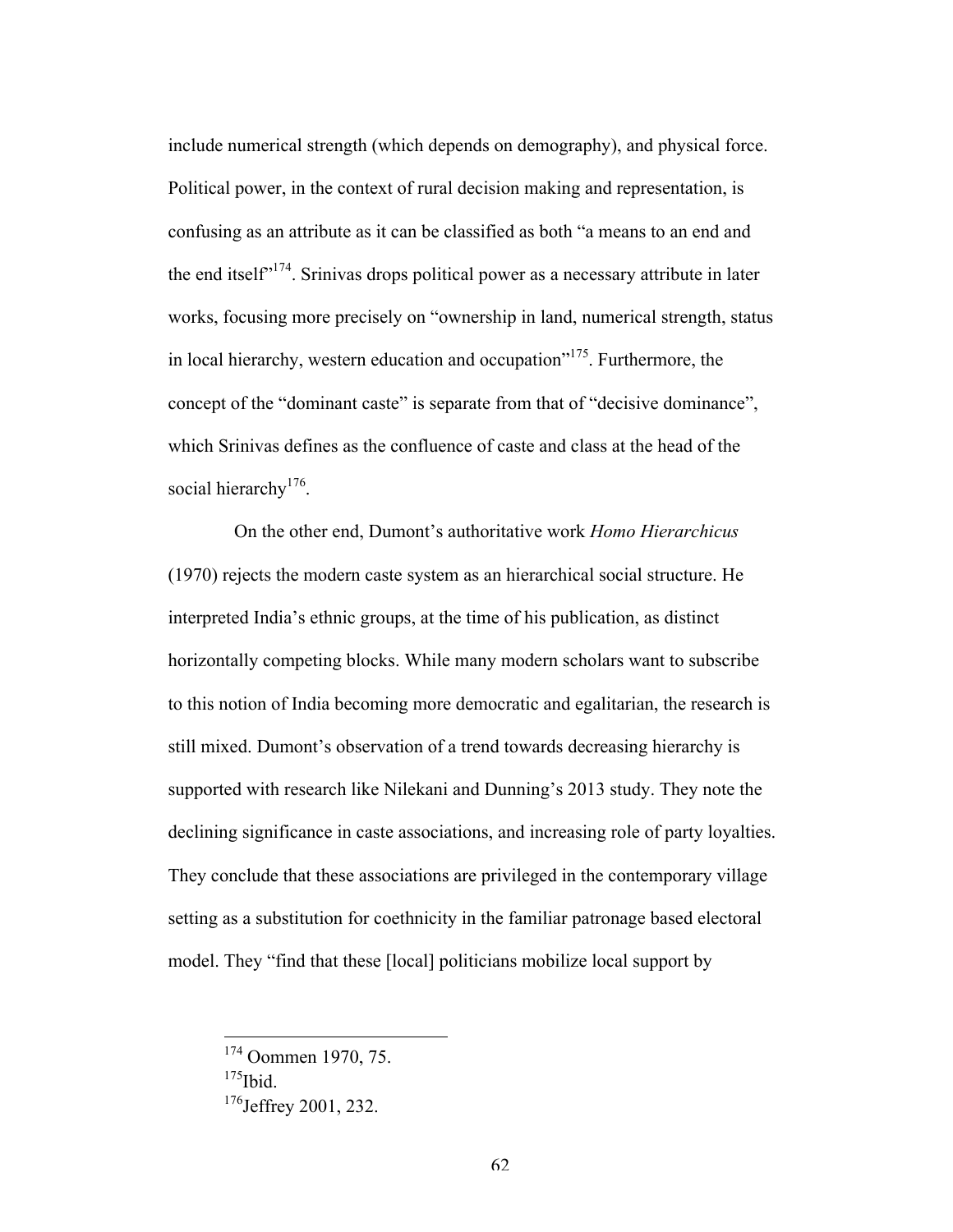distributing targeted benefits to voters along party—more than caste—lines"<sup>177</sup>, as an expression of a multi-ethnic party's goals. Mendelsohn's research in Rajasthan<sup>178</sup> extends this claim to assert that "There appears to have been a parallel decline in an awareness of caste as a religiously sanctioned institution and in traditional councils dominated by a single caste and claiming authority over other villagers" due to shifts in agrarian structure<sup>179</sup>.

Both trends seem explanatory in the outcomes perceived in India's caste landscape today. Looking at the case of the Jats--specifically, claims from a dominant caste for reservations under OBC status--will help bring to the fore the need for a more refined understanding and standardization of OBC eligibility. Using Srinivas' logic of a dominant caste in asserting its subjective position in the 1950s, and tracing the actions and paths of these dominant castes through Dumont's logic of the 1970s, this chapter will try and assess the merit behind these claims in a shifting socioeconomic context. Further, using these cases, this chapter will address the larger goal of designing a set of recommendations to refine the OBC eligibility criteria in an increasingly caste-conscious India.

#### **I. OBCs Represented with Data**

In order to apply Srinivas' theory of a dominant caste to particular subcastes of the OBCs, several macro-level patterns must be consistent with the stated conditions. First, the rural-urban breakdown of OBCs, and subsequent

<sup>&</sup>lt;sup>177</sup>Dunning and Nilekani 2013, 36.

<sup>&</sup>lt;sup>178</sup>Mendelsohn 1993, 805.

<sup>&</sup>lt;sup>179</sup>Jeffrey 2001, 222.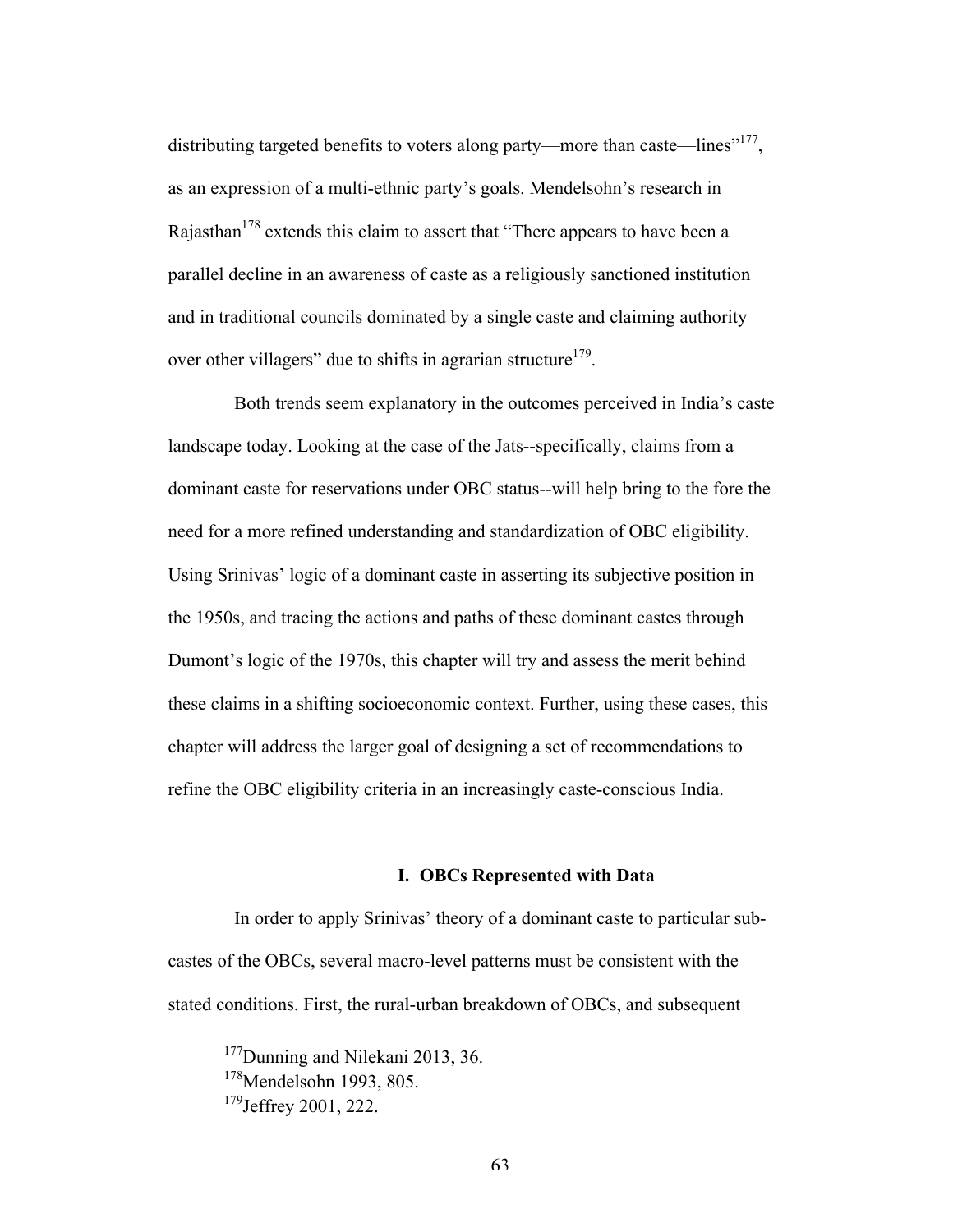discrepancies must be analyzed in order to confirm that it is truly within the rural realm that dominant castes are active. Secondly, "non-traditional" educational and occupational patterns will be observed, especially in comparison to other marginalized groups. Thirdly, conditions such as political power, ritual status, and numerical strength have already been argued for on a national and/or regional level in previous chapters, but will also be examined on a case specific basis in the following section.

Data from the 2001 Census and the National Sample Survey Organization's 55th survey (1999-2000) indicates that lower castes still remained at the bottom of the economic classes. Based on consumption (as a proxy for income), education, and employment estimates, Mohanty argues that OBCs are closer in socioeconomic status to SCs and STs than to upper caste Hindus (UCHs) and those of other religions<sup>180</sup>. Zacharias and Vakulabharanam use wealth data from the All India Debt and Investments Survey conducted in 1991- 2 and 2002-3 to note the relative positions, and find that the median wealth of the urban and rural OBCs was second only to Hindu  $FCs<sup>181</sup>$  or forward castes-equivalent to Mohanty's UCHs. Both studies examine the inequality between different groups and within the same groups, decomposing the data across a rural-urban divide. Mohanty immediately notes the difference in consumption levels and patterns for urban versus rural OBCs. He finds that STs, SCs, and OBCs overwhelmingly reside in rural areas, as opposed to upper caste Hindus

<sup>&</sup>lt;sup>180</sup> Mohanty 2006, 3780.

<sup>&</sup>lt;sup>181</sup>Zacharias and Vakulabharanam 2011, 1822.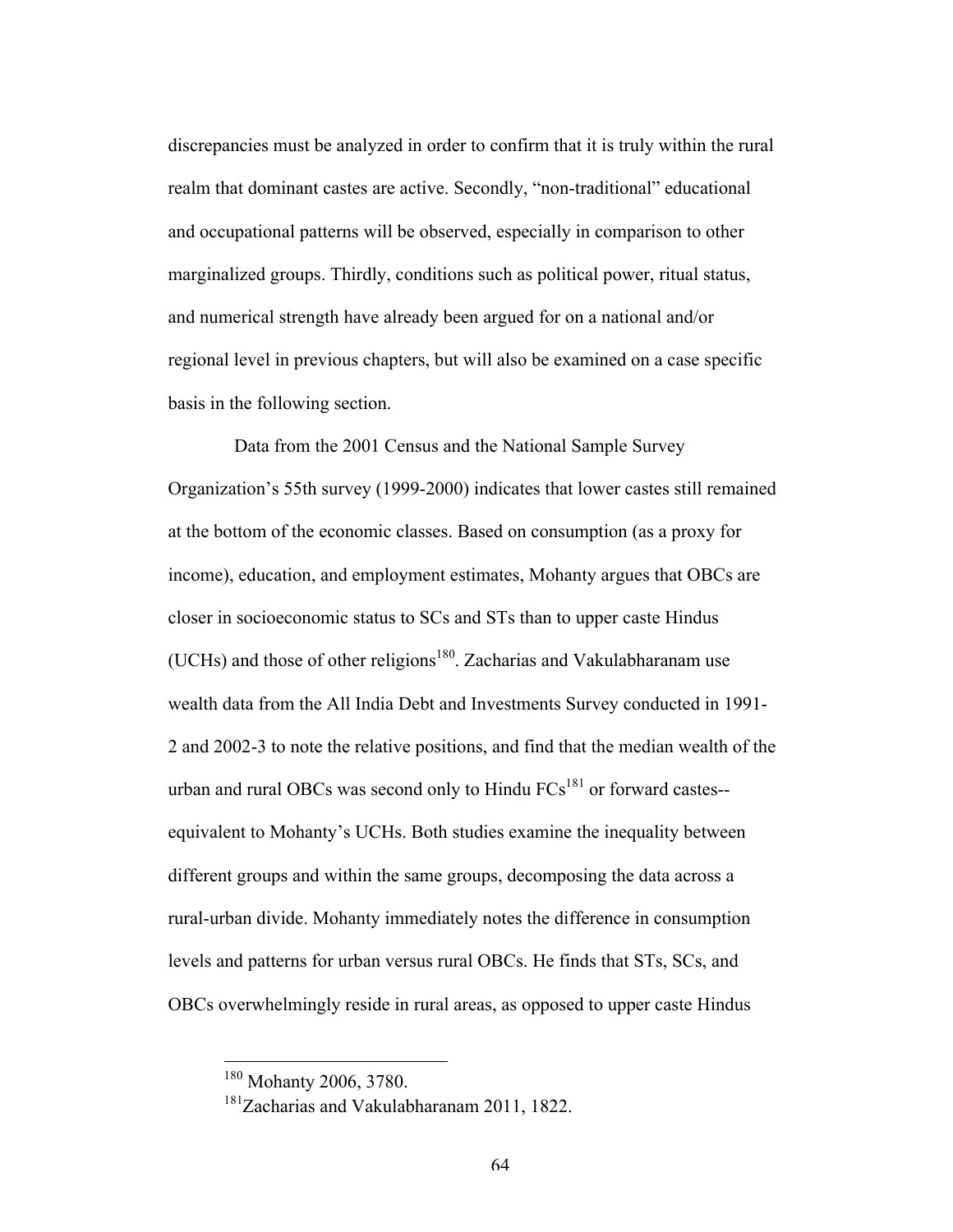(UCHs) and those of other religions (equivalent to Zacharias and Vakulabharnam's Non-Hindus). Further, he points out that their consumption levels are also below the average, in the urban and rural samples. Urban OBCs specifically, were almost 15 per cent lower than the average, whereas their rural counterparts were "only marginally below average consumption levels"<sup>182</sup>. He also notes that while rural OBCs are distinctly consuming more than rural SCs and STs, urban OBCs are almost at the same level of consumption as urban SCs and  $STs<sup>183</sup>$ . Zacharias and Vakulabharanam also note this distinction between urban and rural OBCs, in wealth terms:

> [T]he OBCs and non-Hindus occupied positions that placed them noticeably above the SC/ST groups, but significantly below the FC in terms of median wealth values. [...] rural OBCs and non-Hindus are quite stratified from the rural SC and ST groups; in fact, they are less stratified from their urban counterparts.<sup>184</sup>

This data immediately elucidates the rural-urban locus as the source of within-OBC inequality. It is the OBC sub-castes of rural landscapes that are more likely to be socioeconomically well off relative to other rural lower-caste groups like Scheduled Castes and Scheduled Tribes.

Educational attainment too seems to have shifted for the OBCs.

Deshpande and Ramachandaran's 2013 analysis finds that secondary education

 $183$ Ibid.

<sup>&</sup>lt;sup>182</sup>Mohanty 2006, 3778.

<sup>&</sup>lt;sup>184</sup>Zacharias and Vakulabharanam 2011, 1831.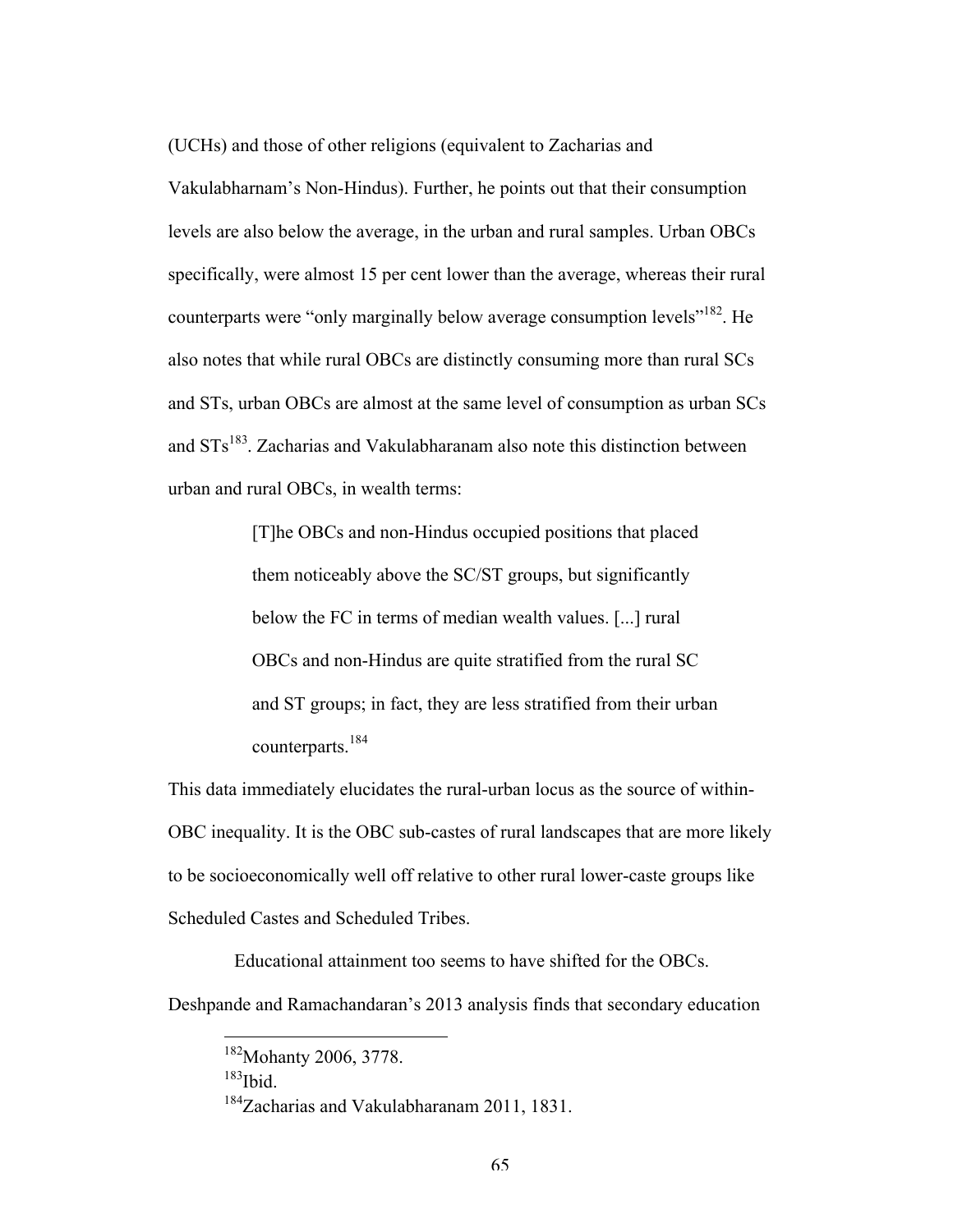levels for OBCs as compared to non OBCs increased significantly after the adoption of Mandal<sup>185</sup>. Although Mandal did not directly reserve educational seats, public sector jobs require a minimum of ten years of education even for the lowest level of positions, thereby indirectly creating incentives for eligible OBCs to complete their education. Mohanty notes from the 2001 data that dropout and literacy rates for rural OBCs were closer to Scheduled Caste and Tribes levels as compared to UCHs. Urban OBCs experienced levels almost in the middle of UCHs and Scheduled Castes, closer to Scheduled Tribes. Basant and Sen's 2018 analysis considers more recent data from the 61st NSSO survey (from 2004-5), and creates various measures for higher education, based on currently enrolled students, or the "current generation flow measure", to judge the 2006 decision to expand OBC reservations to higher education<sup>186</sup>. They define a "deficit" as the difference between participation in higher education and the respective share of the social group in the eligible population, so that "if the [eligible] population share is higher than the share in graduates, the group suffers from a "deficit" in participation<sup>"187</sup>. Their claims are made with the caveat that the populations of marginalised students eligible for higher education is lesser than those of UCHs, hypothesized to be due to the fact that primary and secondary school access is still lower for marginalized groups than it is for UCHs. Yet, the data suggests that when controlling for eligibility--or within the population of those who have graduated from higher secondary education-- "an eligible candidate, be she/he a

<sup>&</sup>lt;sup>185</sup> Deshpande and Ramachandaran 2013, 25.

<sup>186</sup> Basant and Sen 2018, 64.

<sup>187</sup> Basant and Sen 2018, 64.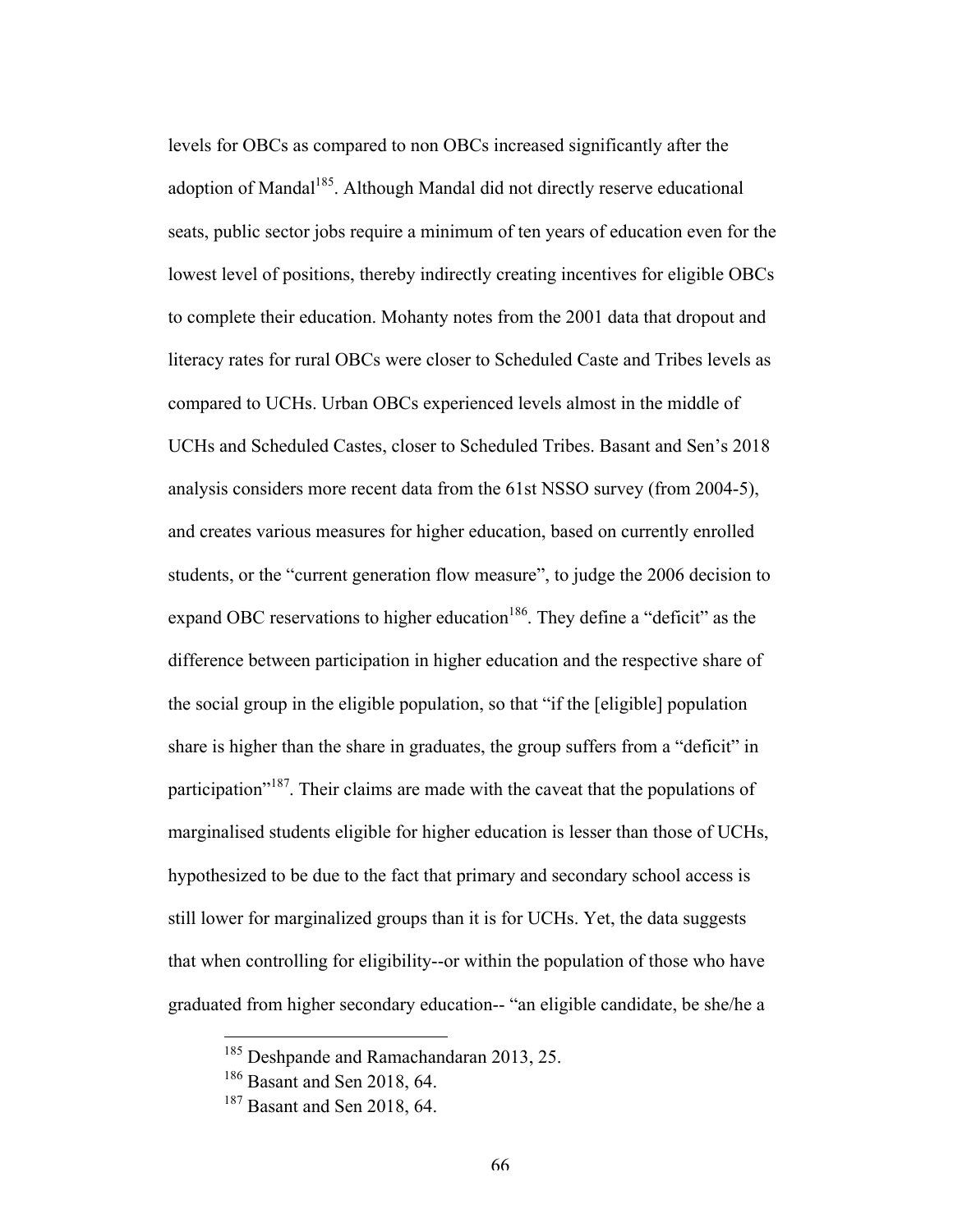marginalised or a non-marginalised student, has today an equal chance of going to college, and in some cases, the chances are even better for marginalised student"<sup>188</sup>. This was supported specifically in the case of the OBCs, who make 9.74 per cent of the eligible populations within the age group of 22-35 years, and 28.61 per cent within the age group of 17-29 years, and make up a 28.2 per cent share among those currently enrolled to graduate<sup>189</sup>. Thus, the deficit for OBCs is insignificant.

Modern employment is yet another condition for dominance according to Srinivas. Deshpande and Ramachandaran look at employment-unemployment data from the 1999-2000 and 2009-20 National Sample Surveys to observe changes in employment patterns of the OBCs, and compare these to those observed for non-marginalized groups and Scheduled Castes and Tribes<sup>190</sup>. Based off of differences in educational attainment, occupational differences were verified along lines of skills. The average years of education were consistent with the level of skill in the job classifications, i.e the average number of years of education for those engaged in white collar jobs was 9.45, blue-collar jobs was 5.07, and agricultural jobs was  $3.41^{191}$ . Over the observed time, the reduction in agricultural employment is matched by an increase in blue and white collar employment across all social and caste groups--a typical structural shift in developing and liberalizing economies. Between 1930s and the 1970s,

<sup>&</sup>lt;sup>188</sup> Basant and Sen 2018, 64.

<sup>189</sup> Basant and Sen 2018, 65.

<sup>&</sup>lt;sup>190</sup> Deshpande and Ramachandran 2013, 4.

<sup>&</sup>lt;sup>191</sup> Deshpande and Ramachandaran 2013, 15.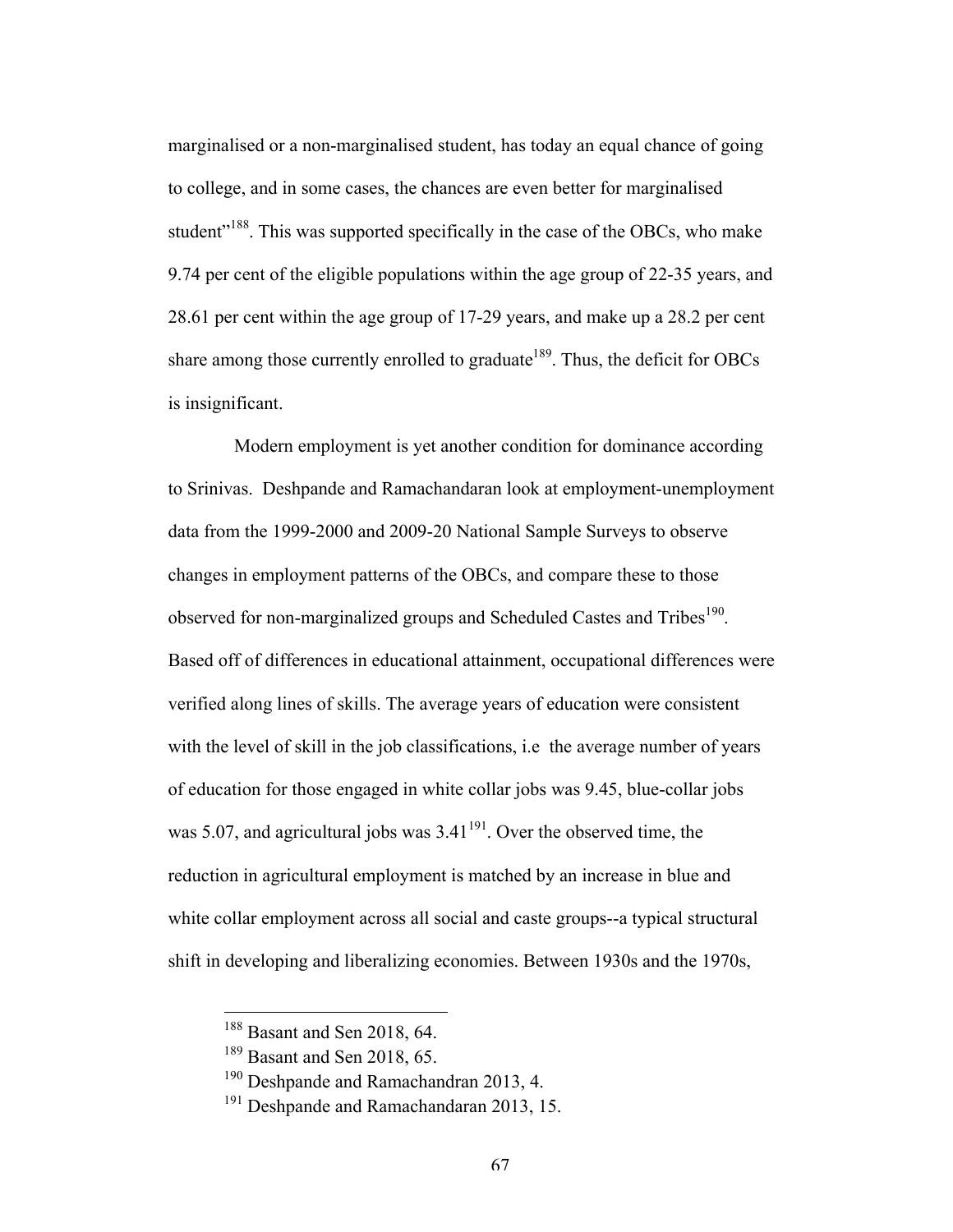the increase in non-marginalized groups employed in the white collar jobs, however, have significantly surpassed the increase of the OBC and Scheduled Castes and Tribes in the same skill level jobs. For OBCs specifically born between the 1950s and the 1970s, the same estimates have steadily moved towards convergence with those for non-marginalized, "The overall picture for the OBCs shows that for cohorts born after 1946-55 the gaps in proportion with white-collar to the Others [all non-marginalized groups], is decreasing or remaining constant"<sup>192</sup>. This steady pattern is not observed for cohorts of Scheduled Castes and Tribes, who only move towards convergence in smaller, sporadic time periods. This convergence is in part credited to the 1990 Mandal recommendations being adopted, as those born within these time periods would be eligible for public service position reservations in the 1990s. However, it is also in part credited to shifts in educational attainment, as it is observed in both public and private sector lines $193$ .

Comparing the groups along the lines of "regular wage/salaried" (RWS) jobs and casual labor, the data show a sharp increase in RWS employment for those born between 1926 and 1965 for all groups, with a diminishing rate of increase for those born between 1965 and 1985, "indicating that economic growth has not been accompanied with access to formal secure jobs<sup>"194</sup>. Employment in casual labor also has increased for all groups, however, the OBCs and the non-marginalized groups experience similar rates of increases in

<sup>&</sup>lt;sup>192</sup> Deshpande and Ramachandaran 2013, 16.

<sup>&</sup>lt;sup>193</sup> Deshpande and Ramachandaran 2013, 20.

<sup>&</sup>lt;sup>194</sup> Deshpande and Ramachandaran 2013, 18.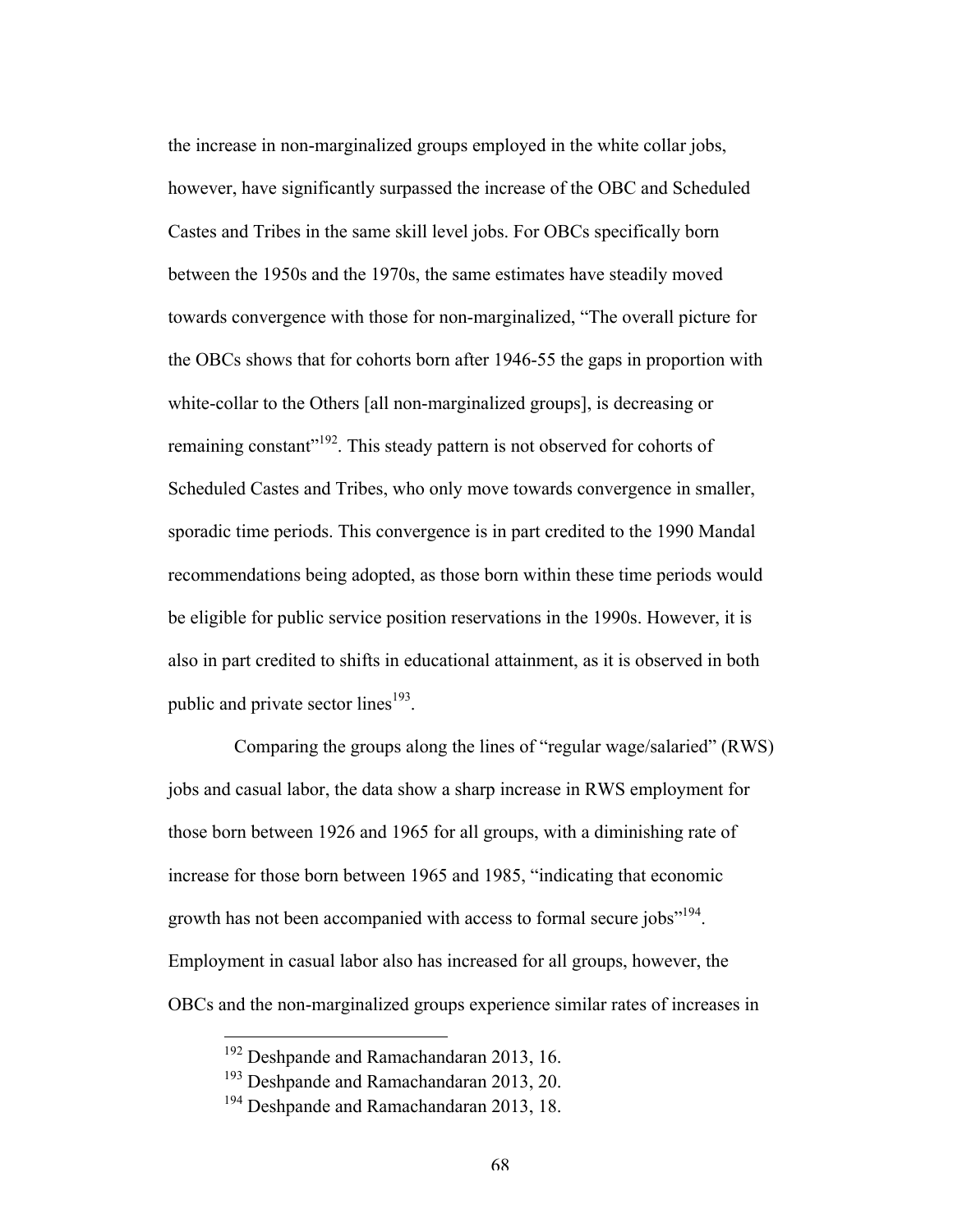casual labor-- which are significantly lower rates than those experienced by Scheduled Castes and Tribes. In other words, the proportion of Scheduled Castes and Tribes employed in casual labor is increasing relative to OBCs and nonmarginalized groups over consecutive years<sup>195</sup>.

While OBCs as whole are still disadvantaged in comparison to Upper Caste Hindus and other non-Hindus, they are better off than their Scheduled Caste and Tribe counterparts in terms of consumption, wealth, education, and employment. Further, OBCs have shown steady increases in educational attainment--in primary and higher education--at rates surpassing those of Scheduled Castes and Tribes. Employment too, has shown a shift from agriculture to blue- and (some) white-collar jobs. Given these general trends in the socioeconomic, educational, and occupational status of OBCs relative to nonmarginalized and Scheduled groups, on a macro level it is clear that the group as a whole seems upwardly mobile. Yet, around election season, newspapers in India will be littered with stories of downwardly mobile groups demanding reservations under the OBC quotas. These demands are often, eventually, met as well. Some discrepancies from the data relayed above may point towards an explanation of such inconsistencies. Although mean and median levels of wealth, consumption, and access to education are higher for all urban groups than for their rural counterparts, the rural OBCs are closer to urban OBCs' levels of wealth and consumption. Rural OBCs specifically, are much better off than Scheduled Caste and Tribe members of their locale in these regards. Further,

<sup>&</sup>lt;sup>195</sup> Deshpande and Ramachandaran 2013, 19.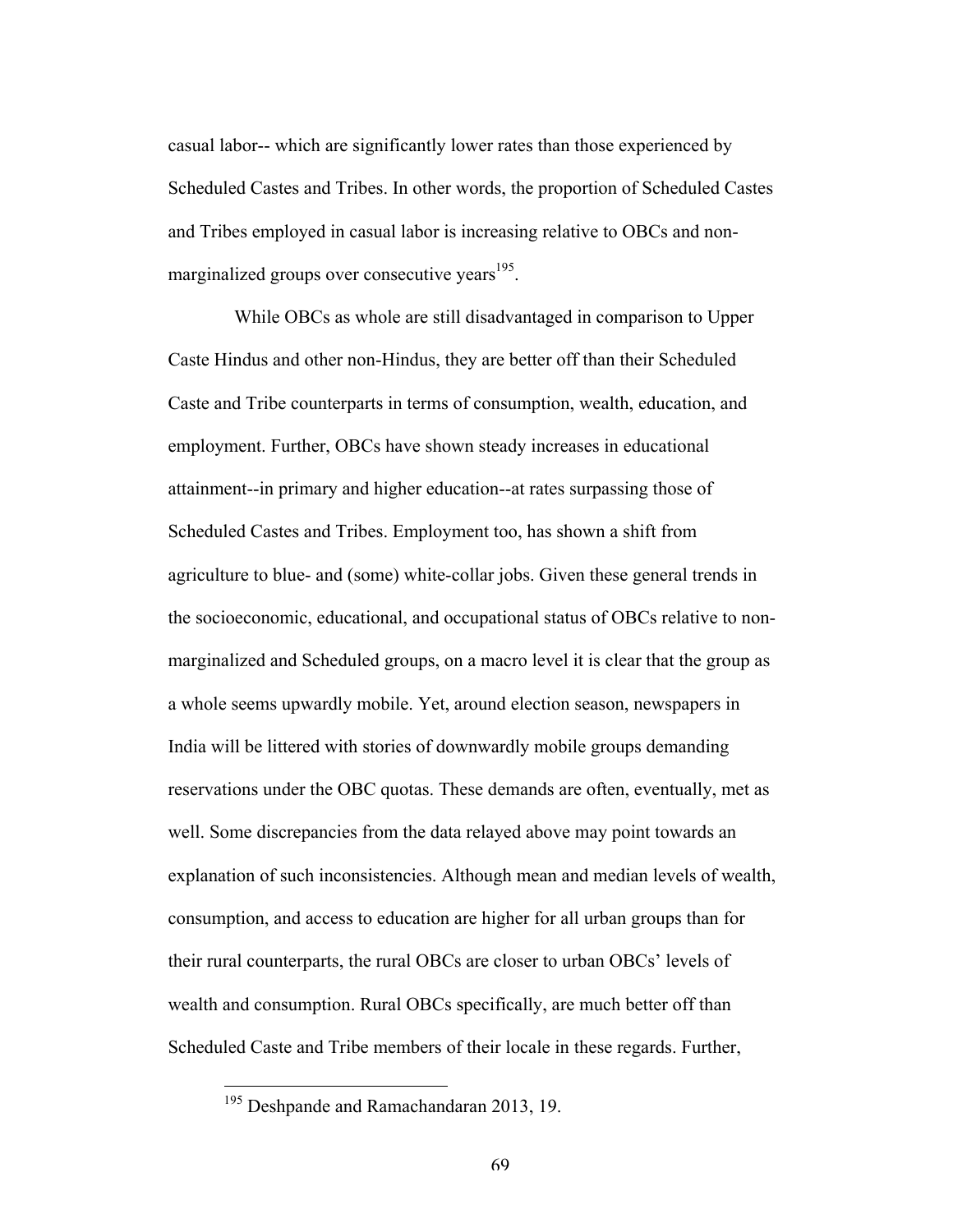access to education and literacy levels in rural regions is veritably crippled when compared to those in urban regions. Several factors play into this estimation, such as the availability and quality of teachers, coverage of schools and private alternatives, prevalence of cultural norms, infrastructure and basic facilities, geography of the region, and local economy, among others<sup>196</sup>. Lastly, declining agricultural employment--which is mostly a rural activity--has led to increases in rural non-farm employment that makes up a significant part of household incomes across Indian villages $197$ . Castes previously engaged in agriculture have tended to adopt these alternatives, as this switch requires significant investments that migrant caste groups or landless laborers do not often possess<sup>198</sup>. Such nonfarm employment can either be more or less caste heterogeneous--this depends on several external variables--and has impacts on the position of a dominant caste and the direction of their socioeconomic mobility. A pattern "of a gradual reduction in the share of non-agricultural employment and earnings for disadvantaged groups" is consistently observed in several villages, such as with the "high-ranked thakurs" in western Uttar Pradesh and villages in Punjab<sup>199</sup>. With a majority of marginalized groups occupying rural areas, this is especially important to lay the groundwork for the resuscitation or decline of dominant castes. The next subsection will look closely at the case of a dominant caste demanding OBC status, and evaluate the basis and merit of their claims.

<sup>&</sup>lt;sup>196</sup> Govinda and Bandyopadhyay 2008.

<sup>&</sup>lt;sup>197</sup> Lanjouw and Shariff 2004, 4445.

<sup>&</sup>lt;sup>198</sup> Lanjouw and Shariff 2004, 4431.

<sup>&</sup>lt;sup>199</sup> Lanjouw and Shariff 2004, 4432.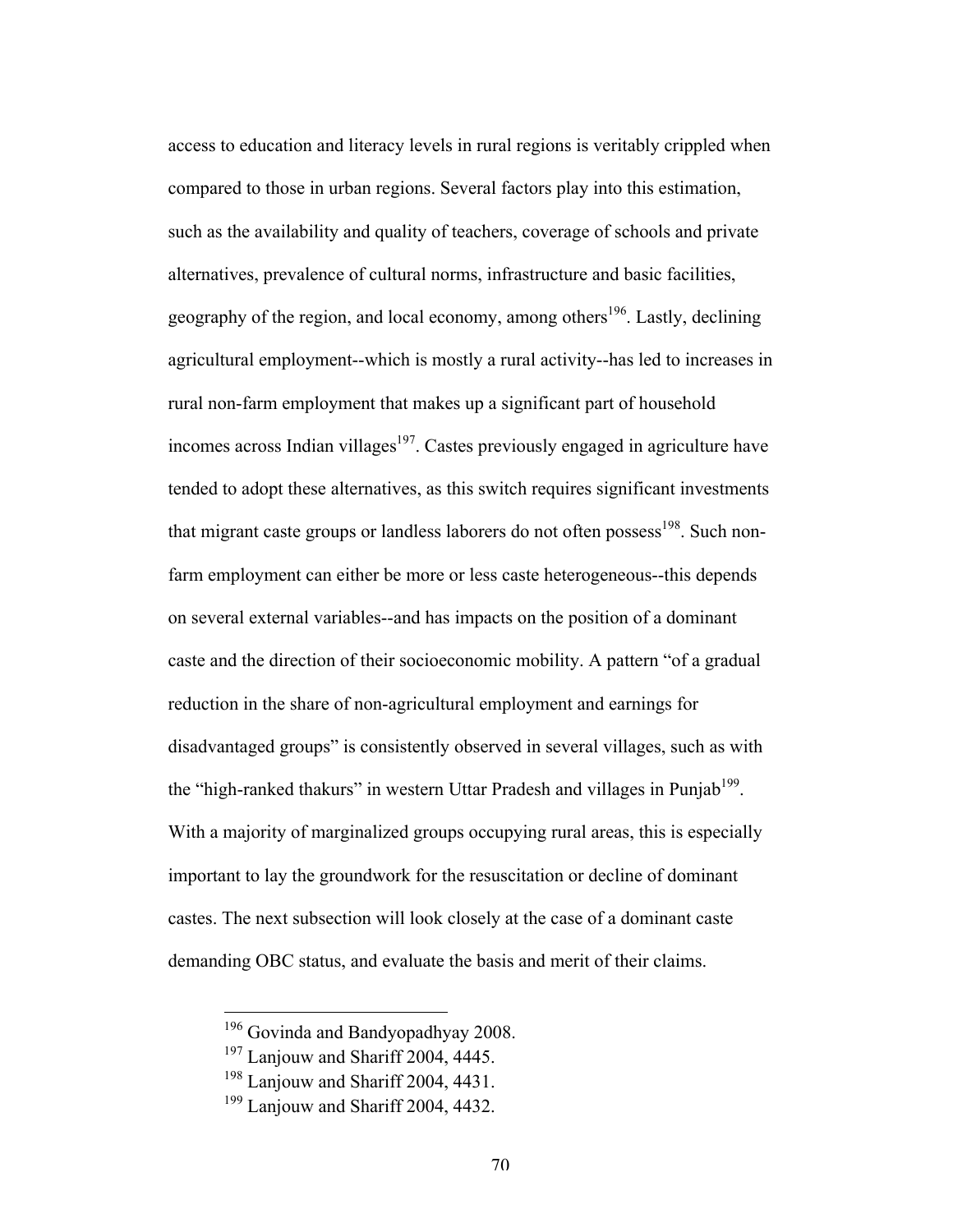## **II. The Jats of Haryana: A Case Study**

The Jats of Haryana pose an ideal example of Srinivas' dominant caste, seeking reservations on the basis of perceptions of backwardness. In early 2016, the Jats of Haryana led a mass agitation demanding reservations in government jobs and higher education under the OBC status. The agitation was marked with unrest in Haryana, where members of the community set vehicles, public buildings, and houses on fire; damaged roads, highways, and train tracks; blocked water supply to Gurgaon; and robbed an arsenal, leading to the death of 15 people<sup>200</sup>. This unrest was the third of its kind at the hands of the Jats, a dominant caste in much of Haryana, Uttar Pradesh, Rajasthan, Punjab, Bihar and other northern states. The first agitation was in demand of OBC status in the central list of the OBCs, controlled by the National Commission of Backward Classes (NCBC), made by the Jats of Haryana, Uttar Pradesh, and Madhya Pradesh in 1997. The NCBC rejected this claim, yet the Vajpayee led National Democratic Alliance (NDA) government granted inclusion in the central OBC list for Jats in Rajasthan. Soon after, Congress' representative for the 2004 Haryana State Legislative Assembly elections--Bhupinder Singh Hooda--successfully ran for candidacy on a platform that promised quotas for Jats, but did not deliver on this promise immediately.

The second set of protests were executed in 2012, and addressed shortly before the 2014 elections by the Congress led United Progressive Alliance (UPA) government that declared that Jats from Haryana, Gujarat, Delhi,

 <sup>200</sup> Chatterji 2016.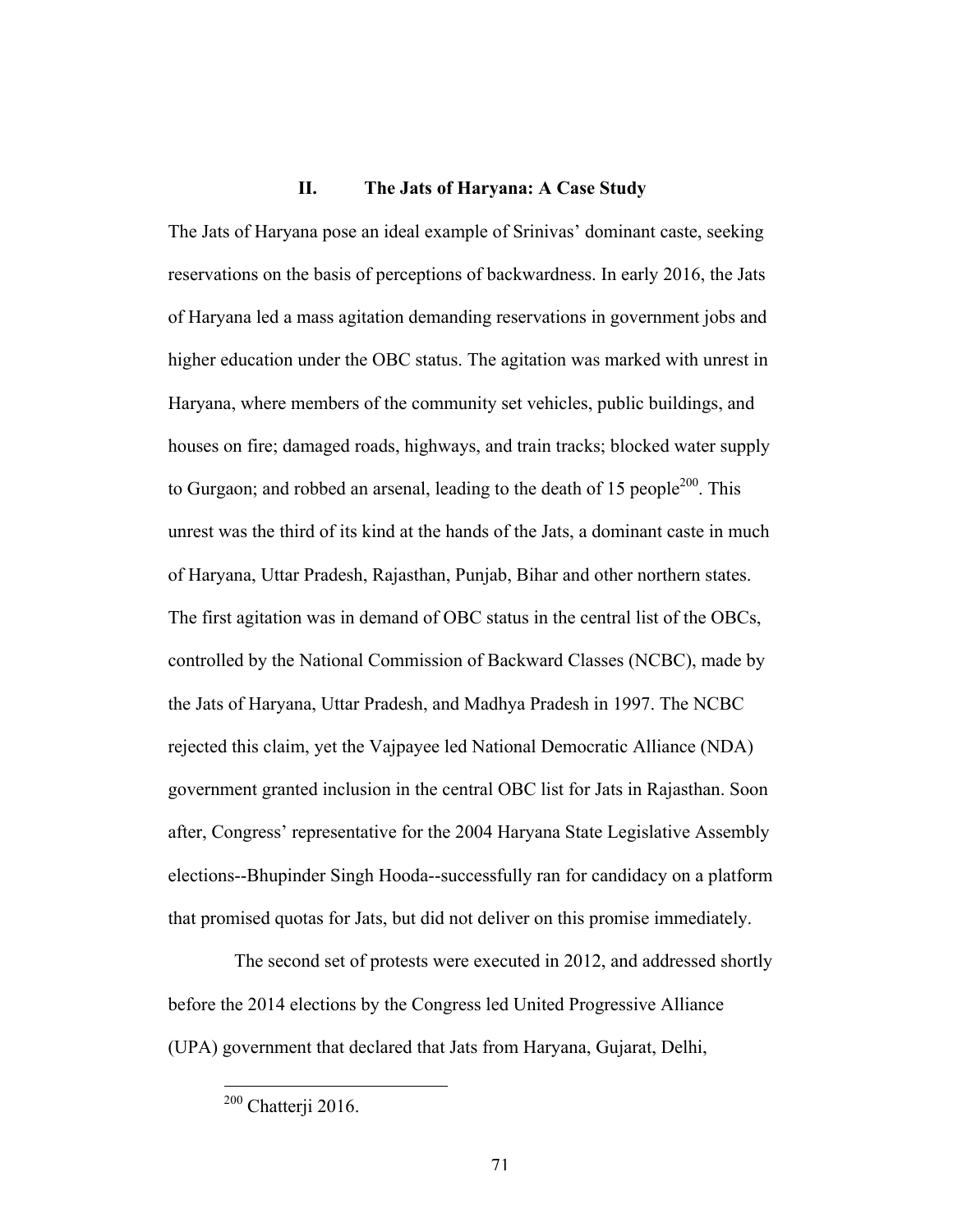Uttarakhand, Uttar Pradesh, Himachal Pradesh, Rajasthan, Madhya Pradesh, and Bihar would be included in the central OBC list. The NCBC responded to these demands and declarations by instating a survey to review the condition of the Jats in the respective states. The survey results concluded that the Jats in these states were comparable to upper castes. Nevertheless, in anticipation of the 2014 Haryana Assembly elections, Congress' state representative, Hooda, was able to validate the Jats as a "Special Backward Class" (SBC) offering them ten per cent reservation vis-à-vis an executive order. By March of 2015, including the Jats in the central-level OBC list was rejected by the Supreme Court, and by July of the same year the state-level executive order by the Congress led Assembly was challenged and stayed by the Punjab and Haryana High Courts.

With the third and most recent agitation in 2016, the Jats of Haryana demanded reservations only under the state OBC list. In response to the unrest, the Bharatiya Janata Party (BJP) led Haryana government offered a renewal of the SBC status for Jats and five other sub-castes, with the ten per cent quotas in public jobs and higher education. This was achieved by the Haryana government, withdrawing the original executive order that was petitioned by the High Courts. By withdrawing this original precedent, the petition was "rendered infructuous". The Haryana Legislative Assembly then passed a bill called the Haryana Backward Classes (Reservation in Services and Admission in Educational Institutions) Bill to this effect, and submitted it the Centre requesting that it be

72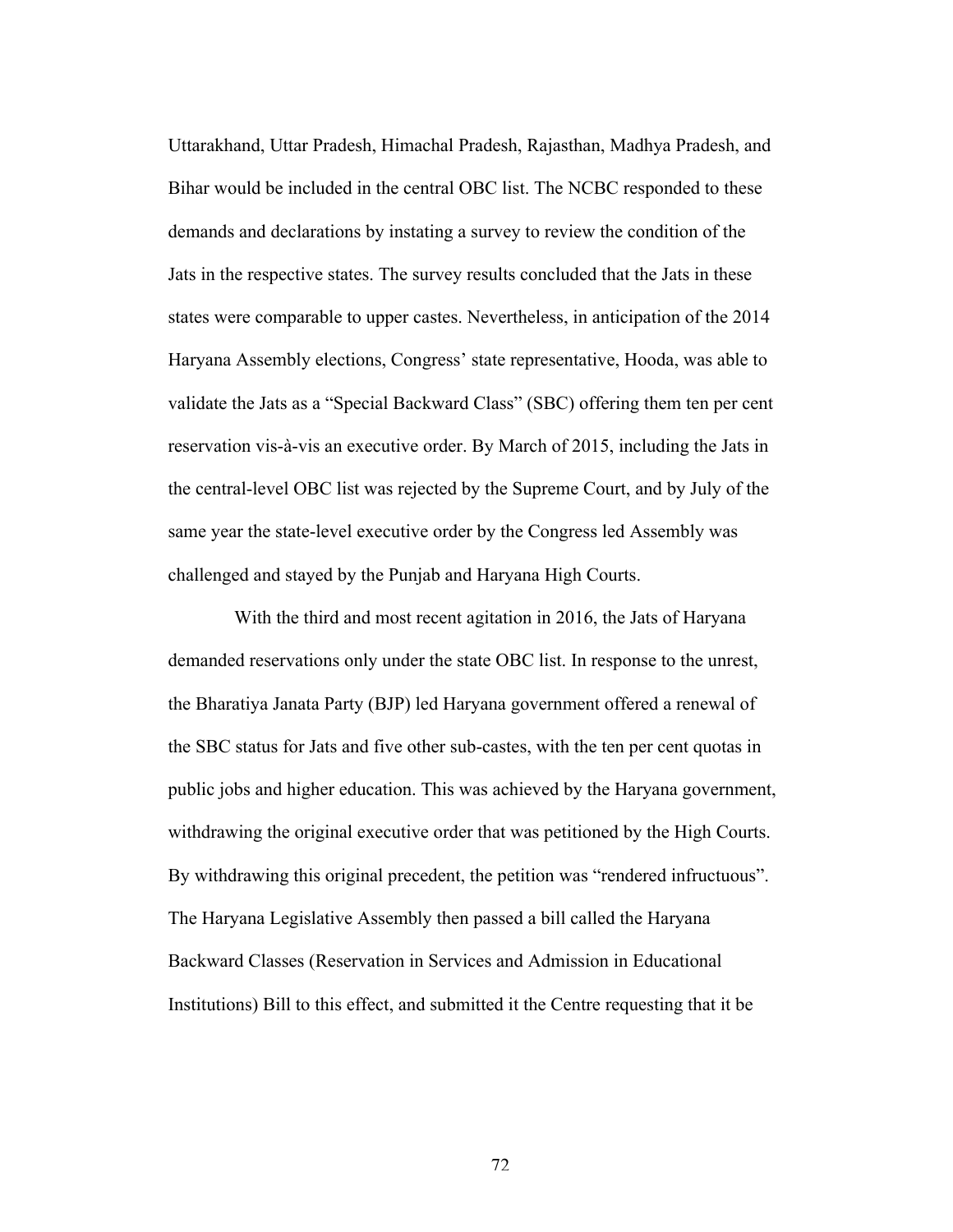included in the Ninth Schedule of the Constitution<sup>201</sup>. The Ninth Schedule allows "umbrella protection" or "fictional immunity", i.e partial immunity from judicial review and complete immunity from further challenges to all laws placed under it. The Parliament reserves the power to discriminate between laws that should be placed under the Ninth Schedule, as long as they are violating neither a fundamental right nor the "basic structure" doctrine. The basic structure doctrine was advocated in a landmark case, and postulates that while the Parliament can amend the Constitution, it cannot mutate the basic structure of the three organs of government, the bicameral features, electoral and federal formats, or the separation of powers,  $etc<sup>202</sup>$ .

The story of the Jats, however, does not begin with agitations on the railway tracks. The Jats are a typical example of a dominant caste. In 1860s western Uttar Pradesh, Jats existed as intermediates between the upper castes and Shudras--yet experienced much of the stigma of being lower caste, "though the Jats were not considered Shudras [...] the Brahmins never lost an opportunity to humiliate them<sup> $203$ </sup>. Upper castes not only treated them like Shudras but also labelled them as such, despite a growing consciousness of their intermediate identity within the Jat sub-caste. Anxieties about the nature of their caste, and subjectivity in the varna system made the Jats especially vulnerable to the Sanskritization already prevalent in the North. The Arya Samaj, the only Hindu organization to sanction conversions, led mass conversions for Jats beginning in

 <sup>201</sup> Prakash 2016.

<sup>202</sup> Prakash 2016.

<sup>&</sup>lt;sup>203</sup> Datta 1997, 101.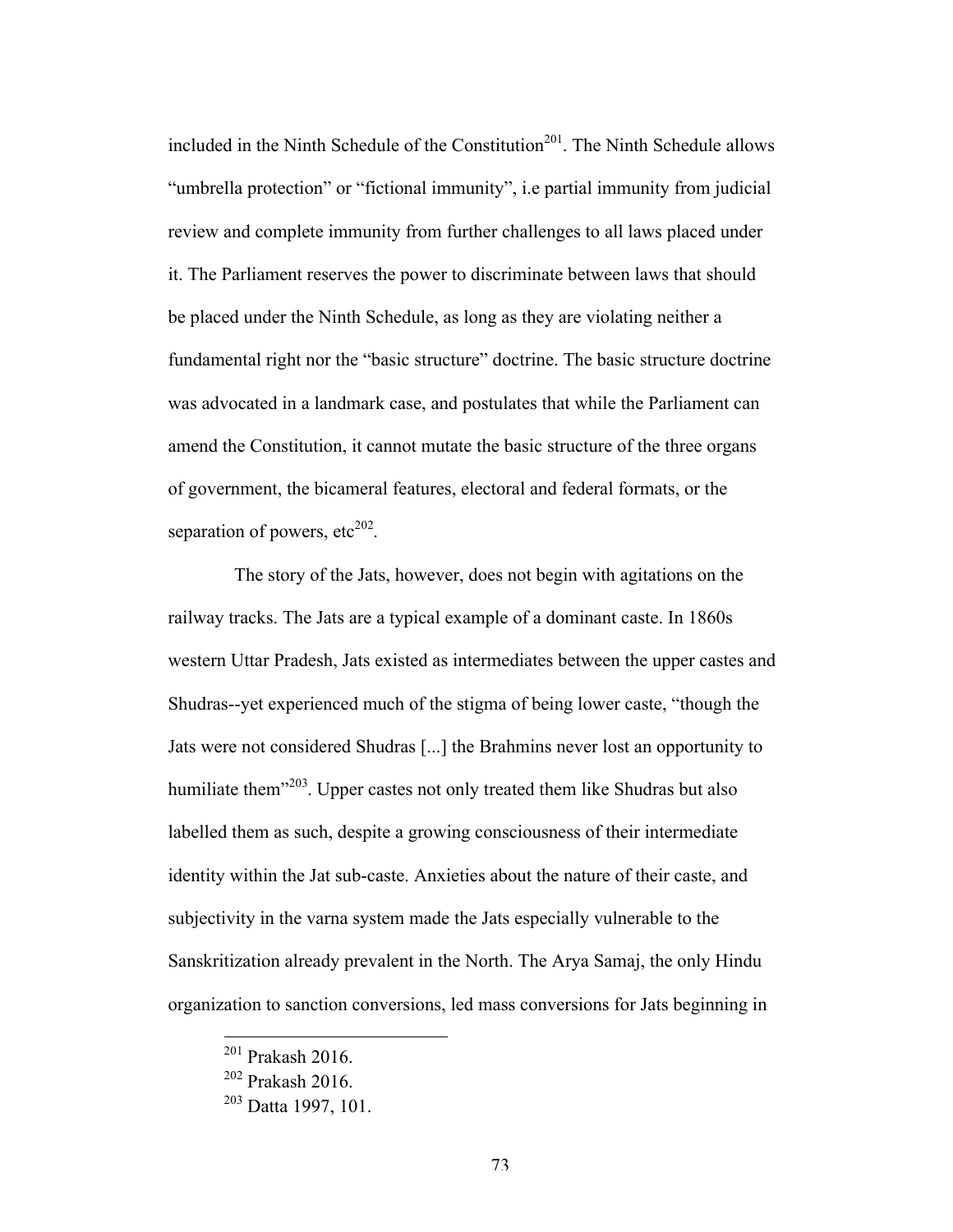1880s and continuing until  $1912^{204}$ . The Jats found a leader in Swami Dayanand, and practiced the precepts of the Samaj, albeit an appropriated version as interpreted through the "selective reading of Arya Samaj texts"<sup>205</sup>. Over time, non-Arya Samajist Jats were overpowered, and a new Sanskritized Jat identity was forged--one rooted in a "distinct, strong, masculine, homogeneous community" that opposed the Brahmins<sup>206</sup>. They came to claim the status of a Kshatriya, the warrior caste, on the varna, as dispersed in narratives of Dayanand presenting the Jats with the sacred thread traditionally worn by Kshatriyas<sup>207</sup>. Thus, "Jat identity was formed through the creation of imagined pasts; through myths of kingship, kinship, warrior origin [...] defined itself primarily as a force in opposition to the British, Muslims and upper and lower-caste Hindus<sup> $208$ </sup>. Haryana as a state was created in 1966 from a part of Punjab, due to linguistic differences between people of the region and the rest of Punjab<sup>209</sup>. It is estimated that Jats constitute roughly an estimated 25 per cent of the state's electorate<sup>210</sup> and make up 29 per cent of its population<sup>211</sup>. The formation of Haryana gave the Jats numerical supremacy in the state<sup>212</sup>. The Jats transformed materially from tenant farmers into a dominant land owning caste largely as a result of the

<sup>&</sup>lt;sup>204</sup> Datta 1997, 99.

<sup>205</sup> Datta 1997, 102.

<sup>&</sup>lt;sup>206</sup> Datta 1997, 108.

<sup>207</sup> Datta 1997, 110.

<sup>208</sup> Datta 1997, 118.

<sup>209</sup> The Punjab Reorganisation Act, 1966.

 $^{210}$  Dabas 2014.

 $^{211}$  Bose 2016.

<sup>212</sup> Ramakumar 2017, 25.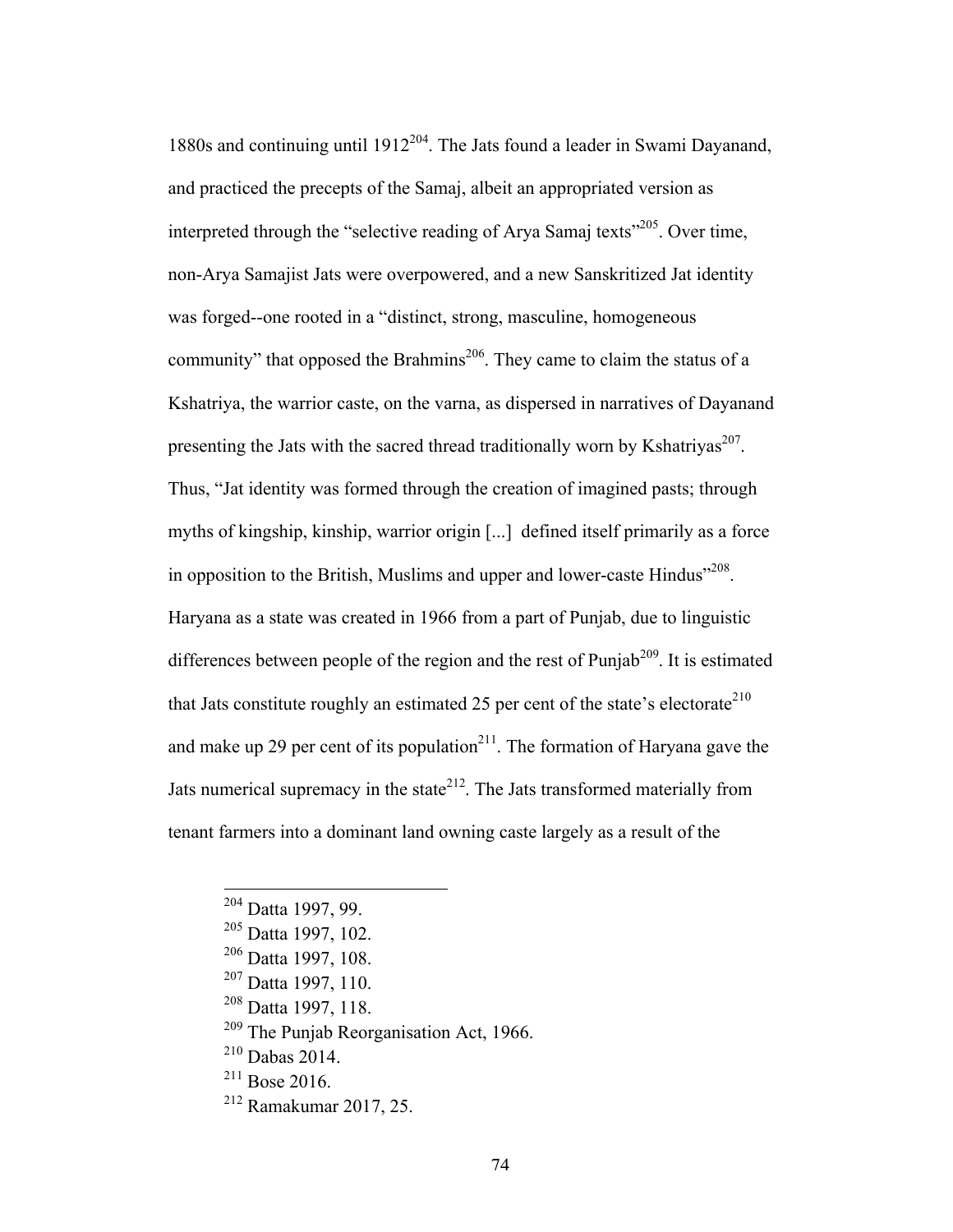tenancy laws under the Zamindari Abolition and Land Reforms of  $1952<sup>213</sup>$ . With the Green Revolution beginning in the 1960s, new peasant proprietors such as the Jats gained disproportionately. The mechanization of farms, especially those in Punjab, and later Haryana, led to greater agricultural productivity and yields, which in turn made the farming Jats of the region wealthier, "strengthen [ing] the economic and spatial dominance of Jats [...] and promot[ing] class differentiation within this caste"<sup>214</sup>.

This rise in wealth was supplemented with the policies of Jat politicians such as Charan Singh. By the 1970s, when OBC political parties formed an alliance under the Janata Party--the Jats formed the base of the peasant supporters for the popular leader Charan Singh. Charan Singh left the Congress to create the Bharatiya Kranti Dal, a party of a mostly Jat voter base with the mandate of representing "rural India" and protecting it from the hegemonic power of the overreaching upper caste elites of urban India. Yet, his party represented largely "middle and rich peasants across Uttar Pradesh"215, and he was for the most part, "indifferent to the condition of the landless laborers"<sup>216</sup>. Scholars acknowledge that "The proponents of "kisan politics" came primarily from the rank peasant-proprietors who tried to mobilize "the peasants" --as if that were a social category without internal differentiation--to promote their own

213 Ibid.

<sup>214</sup>Jeffrey 2001, 227.  $^{215}$ Craig 2001, 227.

 $216$ Jaffrelot 2000, 92.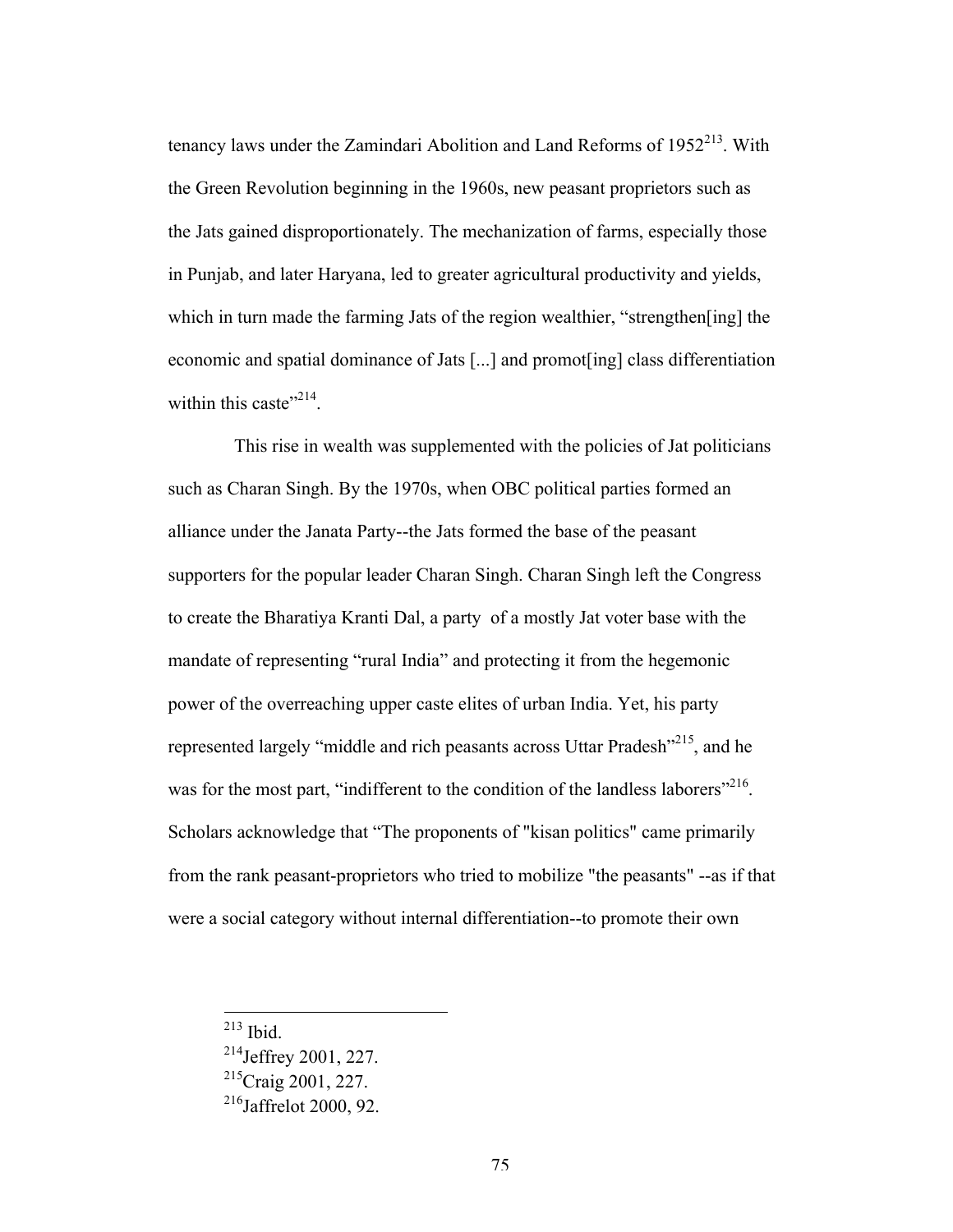interest and maintain lower castes under their influence"<sup>217</sup>. Singh famously passed several policies to favor his base of rich peasant proprietors, such as the increase of subsidies directed towards agriculture, and the reduction of taxation on agricultural inputs, etc. when he was a cabinet minister in the late  $1970s^{218}$ .

A dominant peasant based identity was also fostered with the organization of Jat farmers on the village level, specifically in western Uttar Pradesh and other regions of the Hindi Belt, into collectives such as the Bharatiya Kisan Union (BKU) in the  $1980s^{219}$ . Rural non-farm sources of income and employment have gained momentum in many parts of North India since then, however, the caste heterogeneity of the group that can best exploit these new opportunities is a function of preexisting social institutions<sup>220</sup>. In the case of villages in much of north India, Jats have been able to actively exert their dominance via traditional socio-political forums known as *khap panchayats. Khaps* refer to clan settlements, implying the number of villages in which the Jats are present in a particular locale. A *khap panchayat* is the traditional governing body for all of the Jats in a specific *khap.* With forces such as the Green Revolution, increasing non-farm employment, and political emancipation, "These traditional social institutions, which gave an early boost to agrarianism and the growth of organizations like the BKU, did not wither away with

 <sup>217</sup>Jaffrelot 2000, 87.

<sup>218</sup>Jeffrey 2001, 227.

 $^{219}$ Ramakumar 2017, 22.

<sup>220</sup> Ramakumar 2017, 23.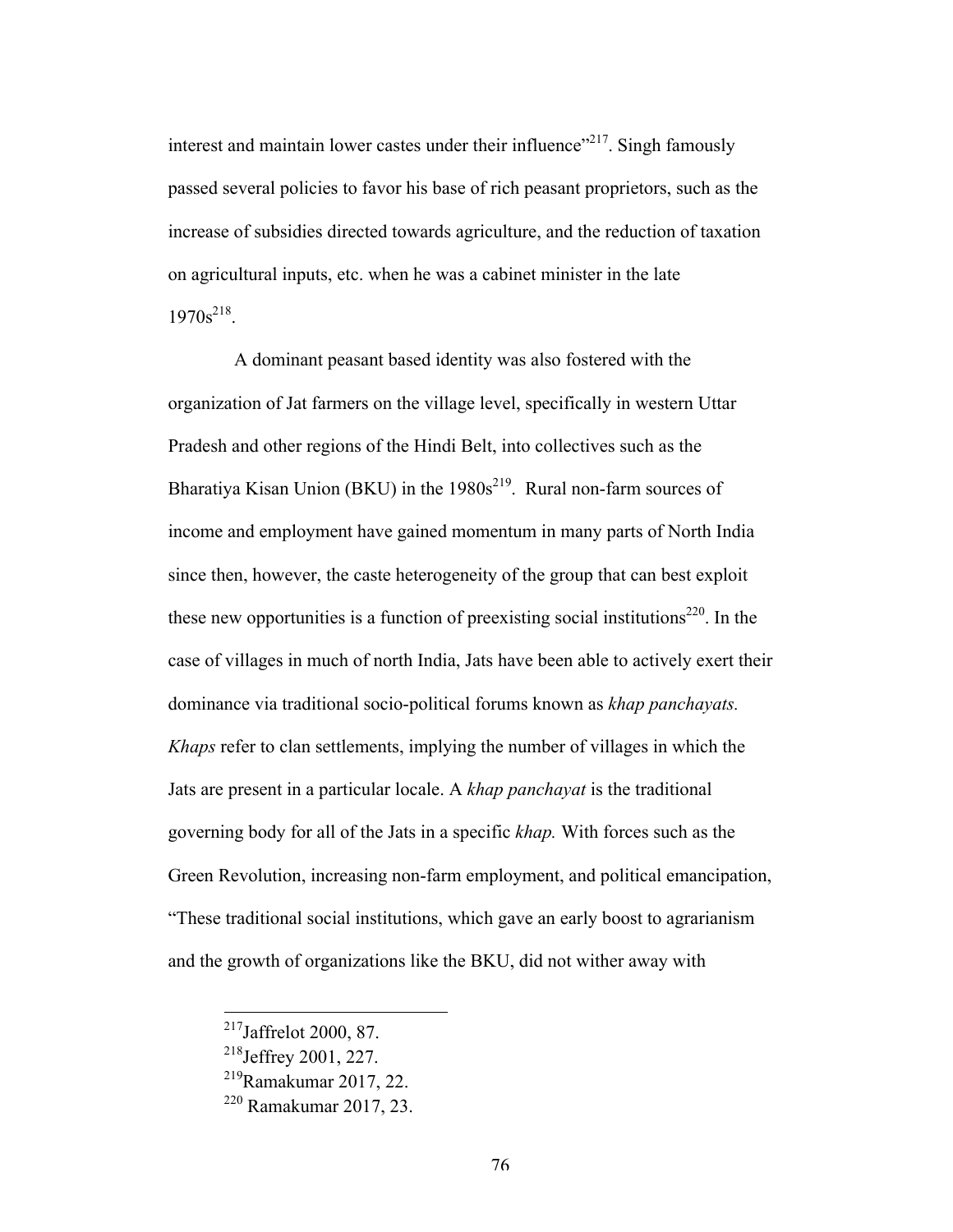urbanization"221. These *khaps* also played crucial mobilization and organization roles in the most recent protests of  $2016^{222}$ .

Today, Jat dominance is threatened by the declining size of agricultural landholdings<sup>223</sup>, and the progress of other village communities into modern education and non-farm employment: "The Jats, [...] haven't really made the transition from being a predominantly rural-based community tethered to the village or the local khap [...] have remained inward-looking, while not progressing much beyond peasant-sepoy, constable, small-town lawyer, [...] There aren't too many software professionals, management executives, doctors or engineers, leave alone start-up entrepreneurs<sup>"224</sup>. While other rural groups have begun to engage in processing and non-farming activities, the Jats have failed to diversify. Furthermore, the value of their agricultural outputs has declined further with land ownership becoming increasingly irrelevant. Despite their overall dominance today, "in their imaginings of themselves, ethnic groups [Jats] tend to accentuate the primordial and the historically unchanging"<sup>225</sup> to base their claims of backwardness.

#### **III. Evaluation**

The Jats are not alone in this trajectory. The Patels of Gujarat agitated on the basis of similar claims in 2015, and the Marathas of Maharashtra

<sup>223</sup> Jeffrey 2001, 222.

 $221$  Ibid.

<sup>222</sup> Dhawan 2016.

 $224$  Damodaran 2016.

<sup>&</sup>lt;sup>225</sup> Reddy 2005, 555.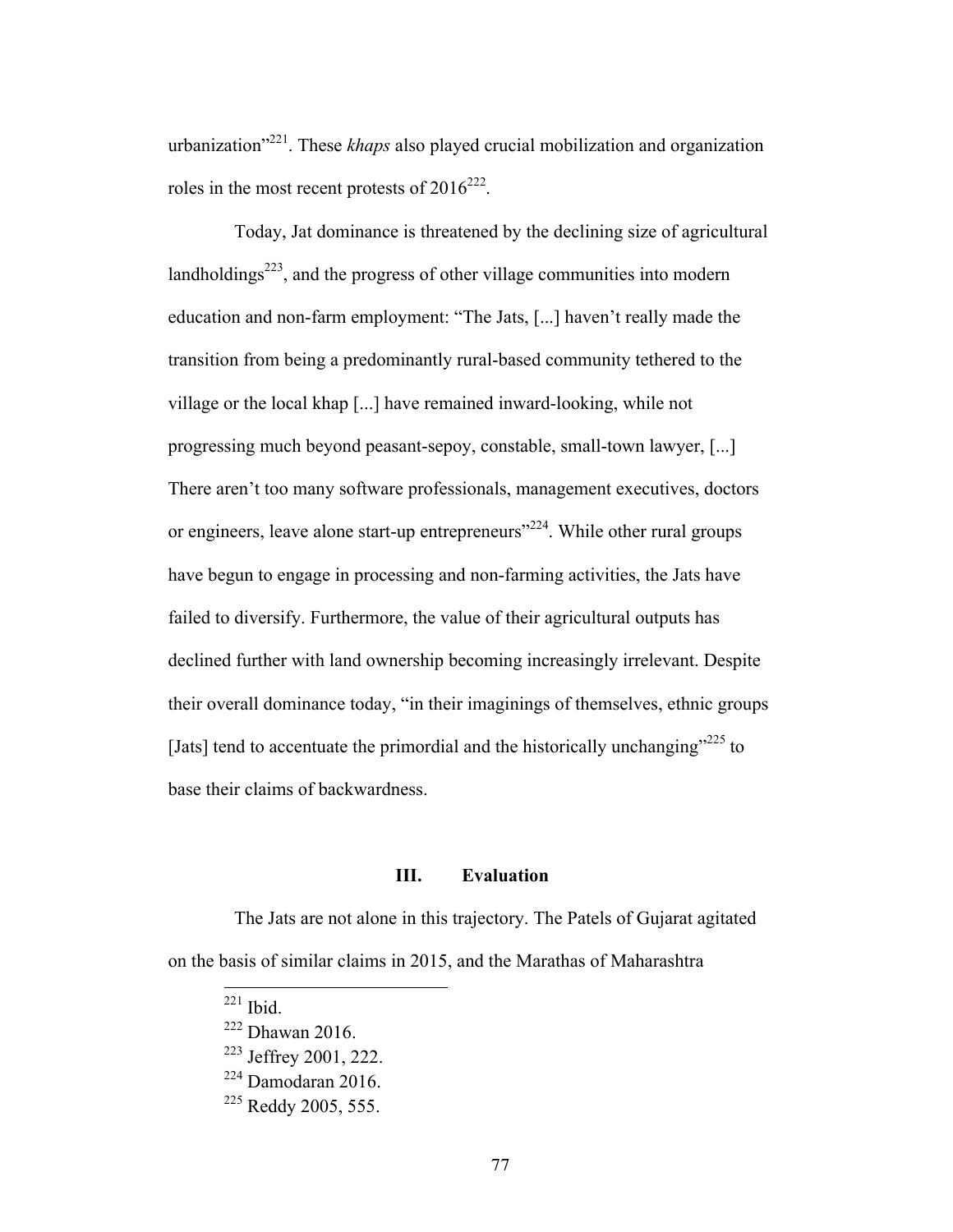replicated this format in 2016. In each case, the group comprises the respective state's majority population (more than 20 per cent, the Marathas form more than 30 per cent), is well represented politically, is economically intermediate, dominate agricultural resources, and occupy rural regions<sup>226</sup>. These groups each suffer from a deficit in educational and employment levels relative to castes of their economic status, and have not been able to cope with the socio-economic changes that are perceived to threaten their downward mobility: "The Marathas not only resent the rise of the OBCs and the Dalits in the educational system because of reservations, they also cannot compete with upper castes because of their under-representation in the English-medium colleges [...] The Patels are similarly affected, despite their increasing presence in expensive private universities"<sup>227</sup>.

Perhaps such claims for affirmative action do have some legitimate basis. The Jats, Patels, and Marathas lack modern education and occupational skills. Affirmative action could encourage inclusion in non-traditional skill building to diversify their incomes. Data on OBCs above confirms the demandpull effect that affirmative action creates. However, this conclusion of the Jat case is laid on faulty assumptions about, first, the criteria for OBC classification, and, second, the costs of extending it to a dominant caste. The OBC criteria, although routinely weakened, still determine eligibility on a socio-economic basis. While the Jats were once marginalized, they enjoy material, political,

 <sup>226</sup> Jaffrelot and Kalaiyarasan 2017.

<sup>&</sup>lt;sup>227</sup> Jaffrelot and Kalaiyarasan 2018.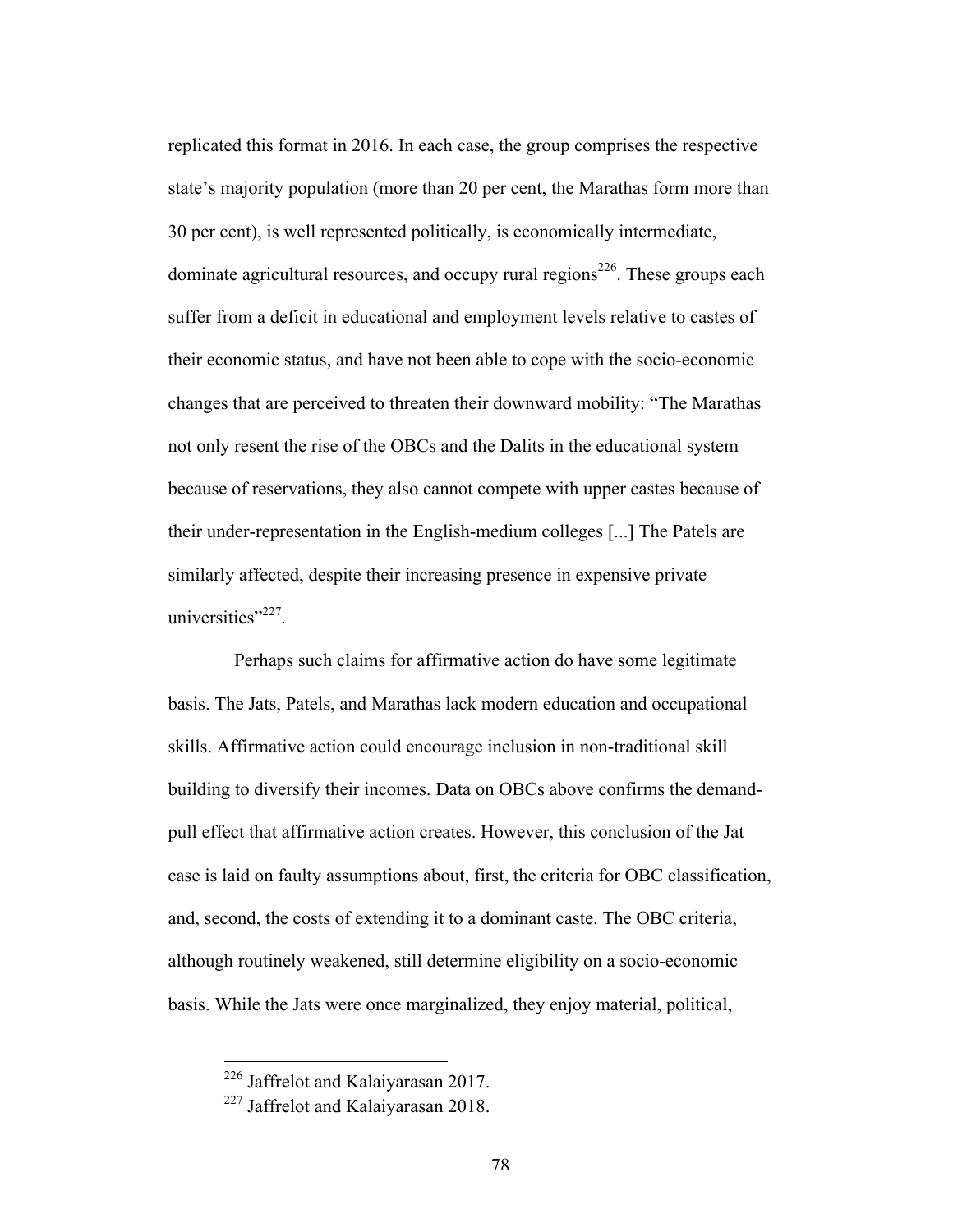ideological, reputational, and numerical power today. Their political importance and strength is exhibited in the way that their riots could in fact instill fear in several governments, and eventually in the extent of the measures that the Haryana government was willing to take in order to ensure their reservation. They are in a position to take advantage of the new opportunities. The cost of including a caste capable of competing without affirmative action is that they will compete, and monopolize, even more successfully with affirmative action. This denies some of the reserved spots from those truly incapable of competing, like the lower groups of the OBC category.

While Mendelsohn and Dumont's school of thought describes an India where the strict varna hierarchy has dissipated to make way for "a universe of impenetrable blocks, self sufficient, essentially identical and in competition with one another<sup> $228$ </sup>, they largely overlook the internal heterogeneity within these blocks of convenience. Yet, the subjective position of the higher castes has transformed from that of Srinivas' "decisive[ly] dominan[t]" to one approaching convergence with the creamy layer of the intermediate castes. Socioeconomic forces have reshaped relative dominance in the Indian village. Today, caste and historical marginalization, while still largely representative of the extremes, do little to indicate "backwardness" of intermediate castes. This conclusion, however, does not discredit affirmative action completely. In fact, ascriptive affirmative action can be credited in the formation of an OBC elite and the increased participation of lower castes in politics. This conclusion does,

 <sup>228</sup> Dumont, 1972. P. 269.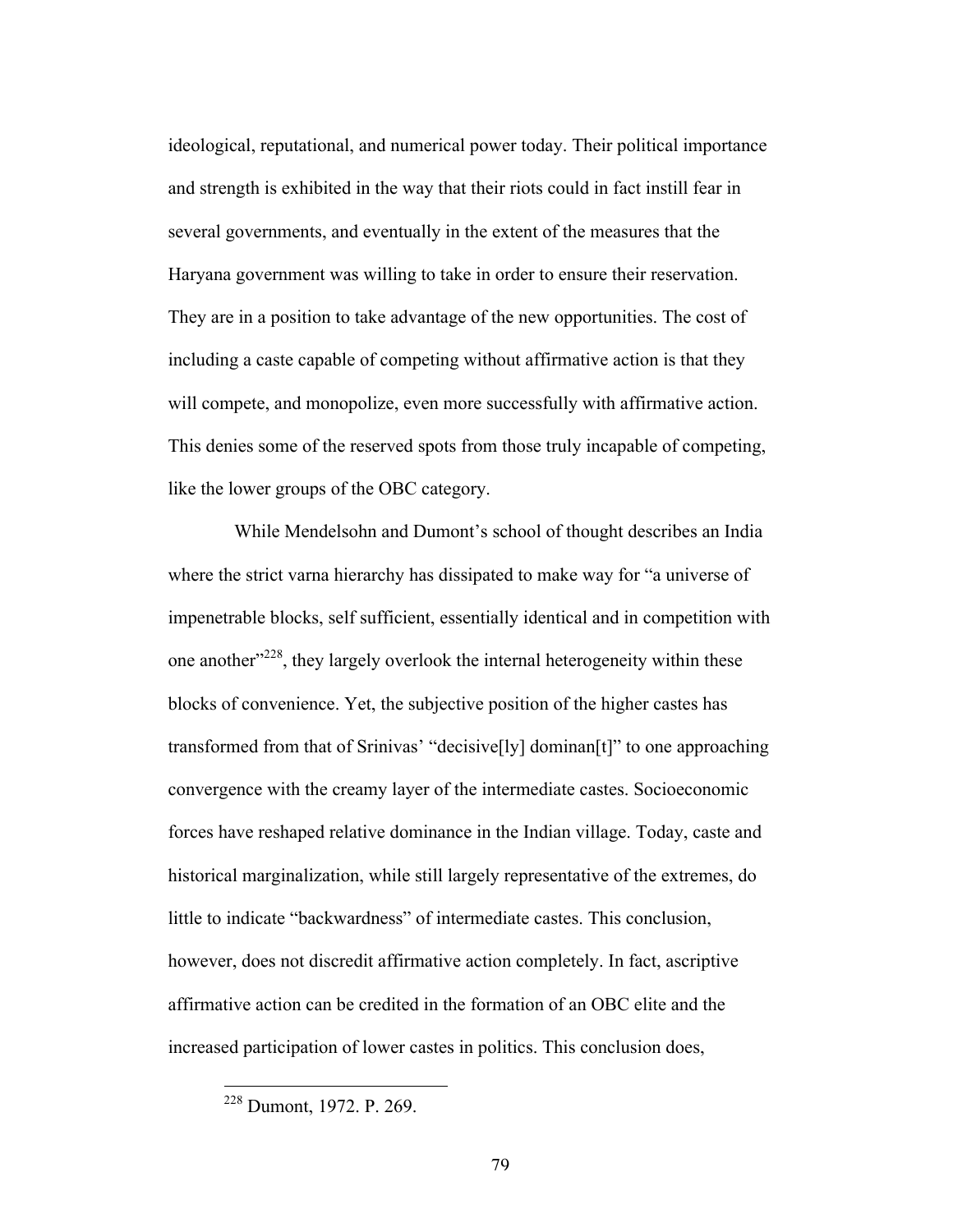however, orient the reader to seek a reform of the existing policy, hopefully, along lines that do not disproportionately benefit those who are able to make their demands the most vocally.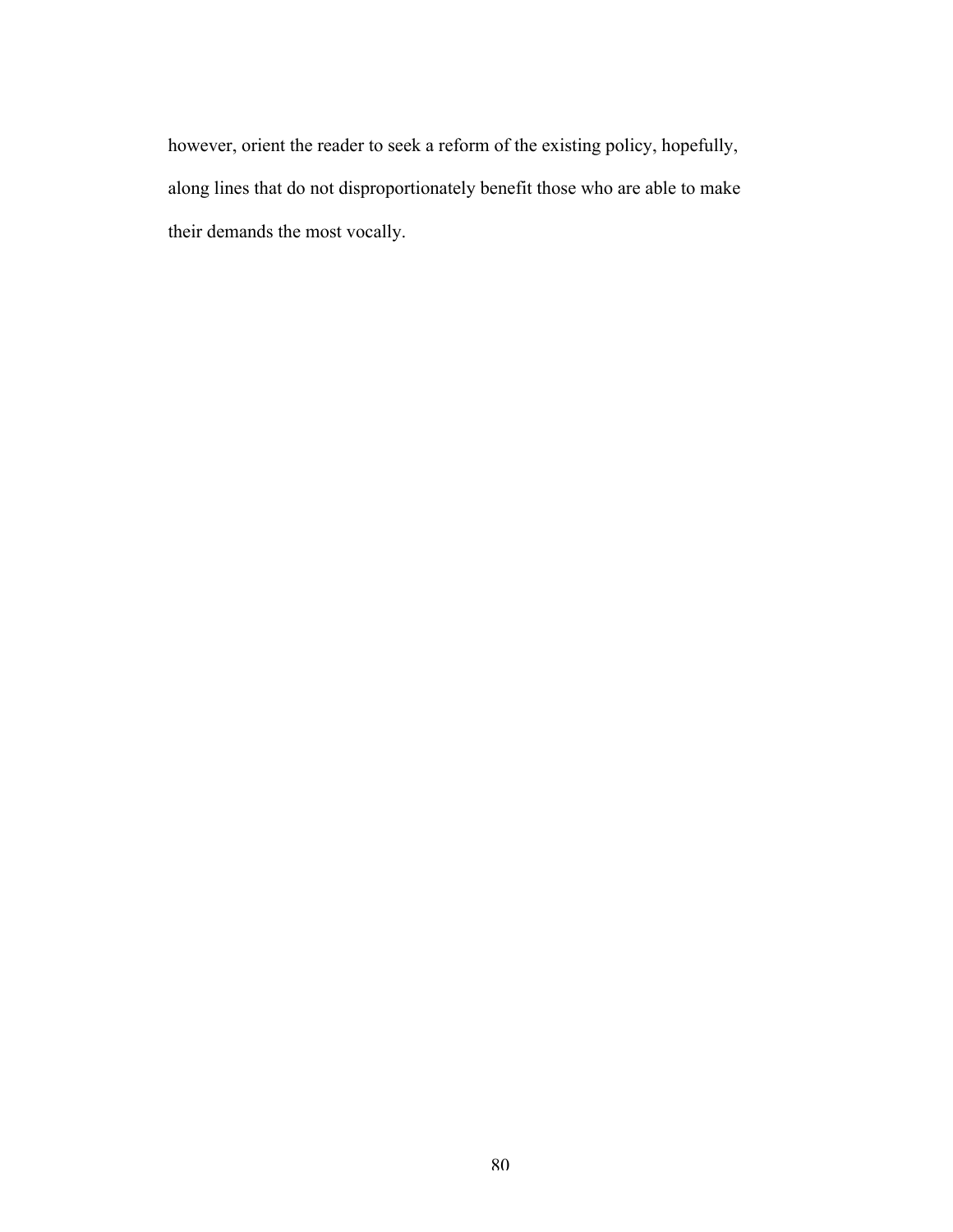## **Chapter 6: Policy Recommendations**

With the capture of an inappropriately high proportion of reserved seats in higher education and public sector positions by the creamy layer of the OBCs, the MBCs or "Most Backward Classes" are not as upwardly mobile or competitive. Furthermore, with the vague and inconsistent criteria of OBC, the counter mobilization of intermediate castes via sanskritization in the North, and the political exploitation of caste classifications into pressure groups, these intermediate castes find it relatively easy to appropriate the OBC category to include their historical backwardness or current socioeconomic decline. With more than 70 per cent of the population eligible for reservations that are capped at 50 per cent by the Supreme Court, the expansion of OBC reservations will render them ineffective and potentially harmful. Expanding the list of OBCs will enable and encourage greater competition over a very limited public good. Within the context of low literacy in a patronage democracy, those most able to compete will corner off the greatest portion of the reservations. In order to ensure that affirmative action provisions reach those that most need it, developing a more focused criteria and enforceable mechanism must be the State's prerogative.

Affirmative action deals with the politics of identity--the very core of a nation's multifaceted people. It takes into consideration historical animosities and resentment, in a context of shifting inter-group relations. While it can not mitigate all identity based differences or force groups to live in so-called

81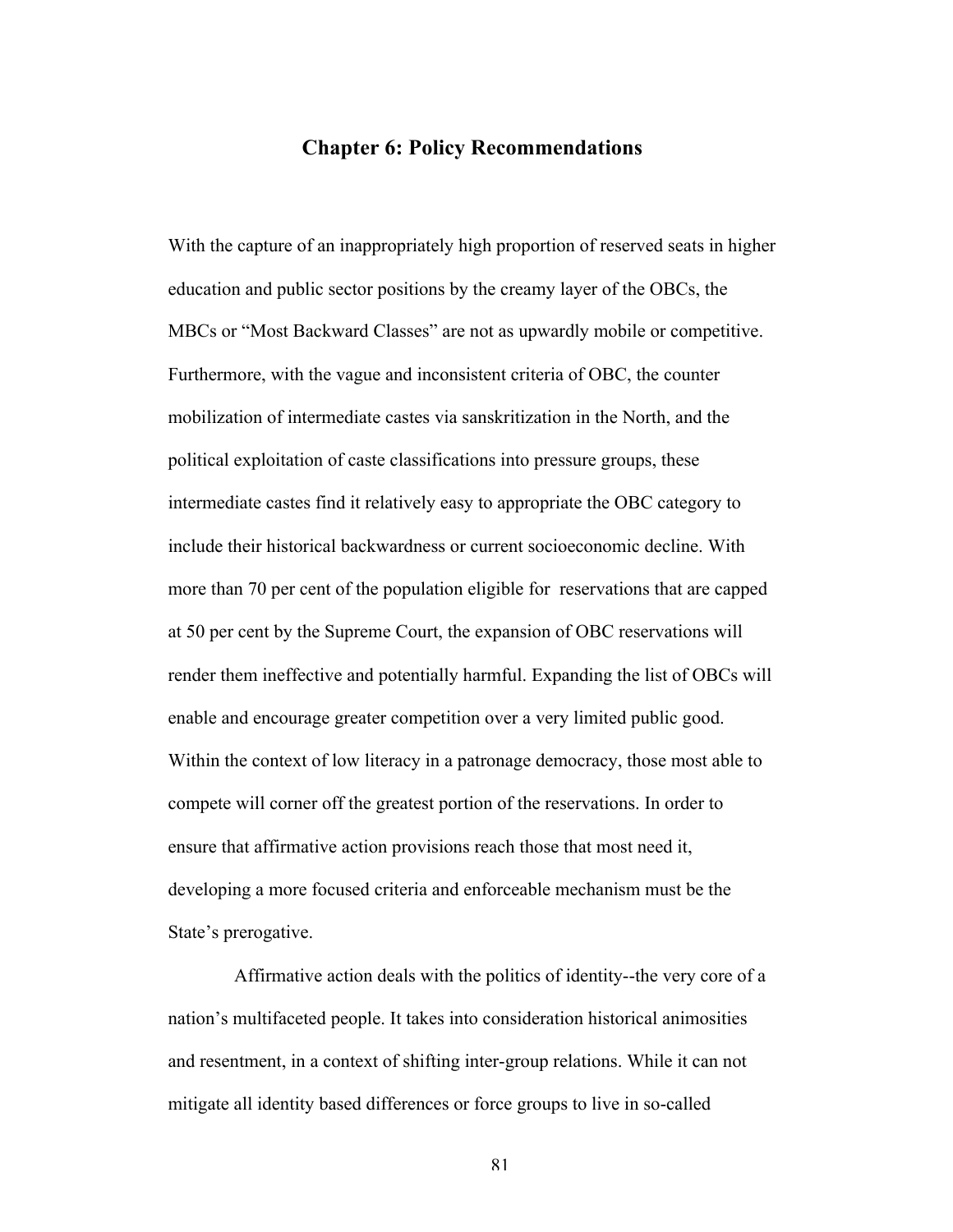harmony, good policy design does have the power to minimize frivolous costs and maximize social benefits. The policy as it stands today may not be the most sophisticated or efficient; however, it does crudely acknowledge obvious inequalities. The use of caste as a heuristic for disadvantage is better than not addressing it at all, and can be useful as a starting point. However, in reforming reservation policies in India to become more targeted, the distortive cases that delegitimize its original intentions must be analysed and compared. Major patterns and similarities point to loopholes in current policy that must be addressed. With the OBC category, the similarities of the distortive cases lies in their threatened socioeconomic standing, professional and educational disenfranchisement, and perceptions of self-proclaimed backwardness that remain inconsistent with larger macro level analyses.

These perceptions of backwardness can be explained by intra-group class differentiation. Within specific dominant sub-castes, like the Jats, a few remain that have achieved great success and been able to cope with increasing non-farm or urban competition, who have now created an upper class within the sub-caste. In educational and professional terms, dominant sub-castes exhibit heterogeneity, with the wealthiest fracturing a disproportionately larger portion of the sub-caste's total income:

> The highest quintile (20 per cent of the caste group) gets 48 per cent of the total income of the Marathas with a mean per capita income of Rs 86,750. The lowest quintile of the Marathas earns ten times less (Rs 7,198) and the quintile just above, only Rs

> > 82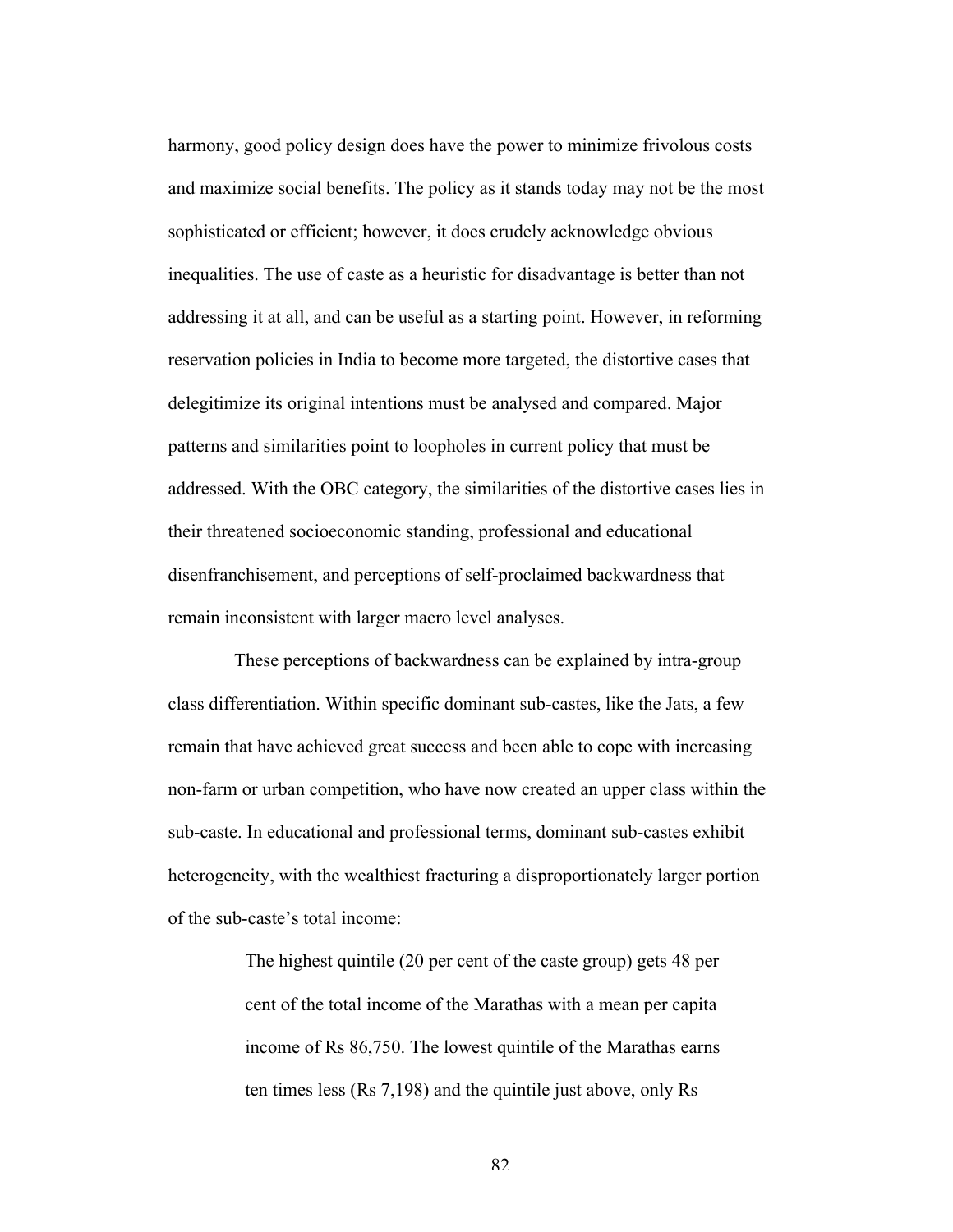16,285. Which means that the 40 per cent poorest get less than 13 per cent of the total income of the caste — and are lagging behind the Scheduled Caste elite.<sup>229</sup>

Similarly, the Gini coefficient of the Patels of Gujarat has risen from 0.49 to 0.57 from 2004-5 to 2011-12<sup>230</sup>. This class differentiation within sub-castes has been shown to present the perfect condition for inter-caste cornering of resources, for example, with the case of the Malis and Kunbis<sup>231</sup>. Further, reservations in public sector positions result in meager employment shifts, with private sector employment progressively increasing. Reservations do not pose a solution for large portions of the state's population. Yet, these groups remain politically homogeneous. Thus, caste-based reservations are not a solution for demands from a legitimate rationale of poverty. They are rather, a convenient way for upper classes of broad caste groups, like the creamy layer of the OBCs, to funnel state resources in exchange for electoral support. This mechanism is made more efficient with the overlapping of the upper classes of the caste groups and the benefiting political elite. This modified form of lobbying, on the basis of ascriptive characteristics and in exchange for power over state resources, is costly for the Indian government. Anne Krueger posed a conservative estimate of rent-seeking to cost roughly 7.4 per cent of India's national income<sup>232</sup>.

 <sup>229</sup> Jaffrelot and Kalaiyarasan 2017.

<sup>230</sup> Ibid.

 $^{231}$  Ibid.

<sup>&</sup>lt;sup>232</sup> Krueger 1974, 295.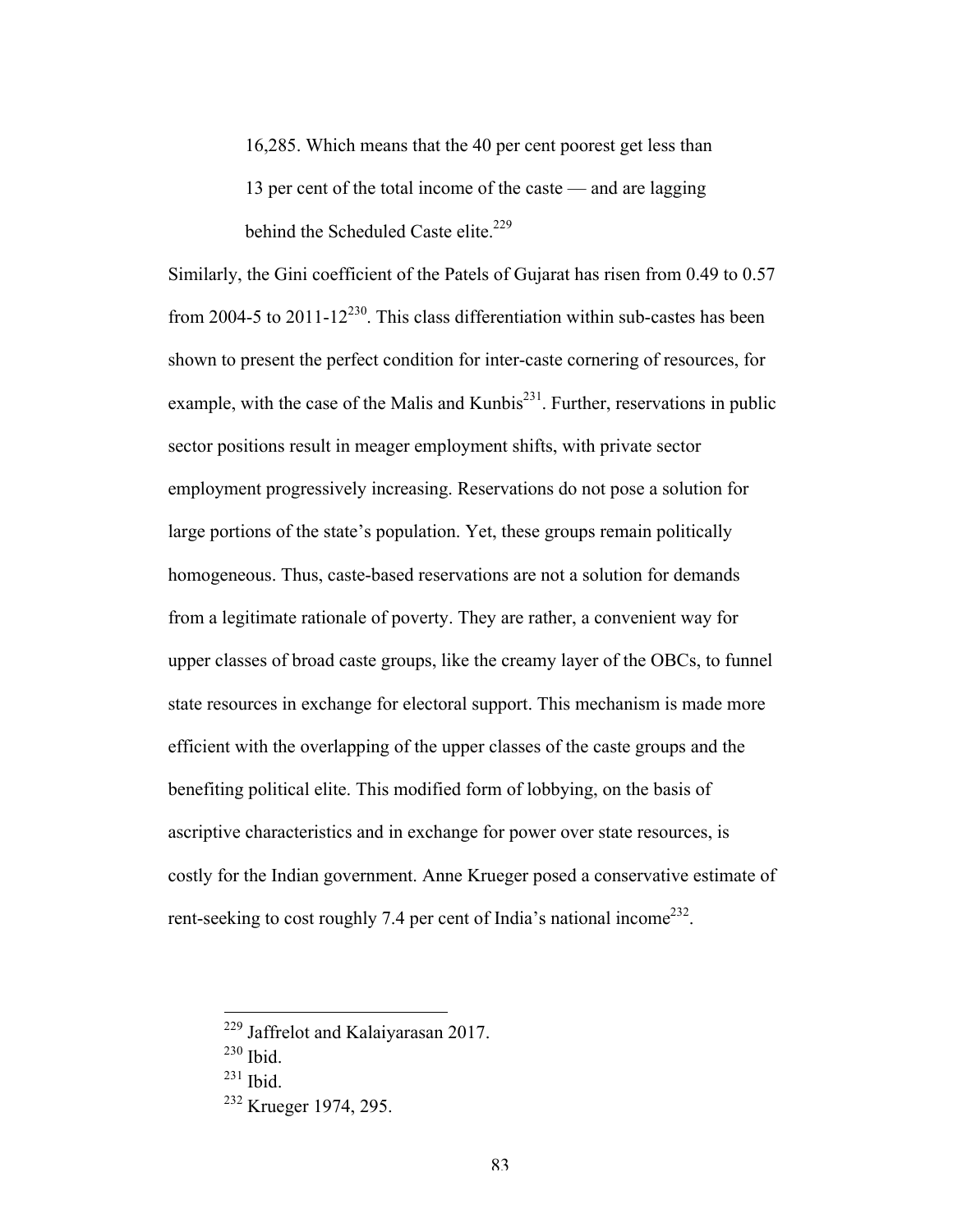Mohammad and Whalley replicated her study with more inclusive criteria and approximated the costs to be closer to 30-45 per cent<sup>233</sup>.

#### **I. The Karnataka Comparison**

Karnataka is a state that has seen extraordinary success in uplifting the socioeconomic conditions of the OBCs, "According to the Indian Human Development Survey, in 2011-12, the annual per capita mean income of the OBCs represented 89 per cent of that of the dominant castes — Lingayats and Vokkaligas — in Karnataka<sup> $234$ </sup>. This has been achieved due to the state's targeted approach on poverty alleviation measures, which have disproportionately benefited the most backward of the OBCs over the dominant, such as food distribution and cash transfer programs. It has also been achieved with the careful use of reservation policies. Where Gujarat OBCs are offered 15 per cent reservations in jobs, Karnataka only offered 12 per cent. Instead, Karnataka has focused on expanding reservations in education over those in jobs, "the percentage of graduates among the Karnataka OBCs is slightly above that of the dominant castes, 4.8 per cent against 4.6 per cent. Gujarat OBCs lag behind, with only 2.1 per cent of the state OBCs reaching the graduation level, almost five times less than the dominant castes $^{235}$ . An increase in education focused reservations without an increase in job reservations is a strategy that proved more effective in uplifting the most marginalized in Karnataka. Building on a

 <sup>233</sup> Mohammad and Whalley 1984, 400.

<sup>&</sup>lt;sup>234</sup> Jaffrelot and Kalaiyaraman 2018.

<sup>235</sup> Ibid.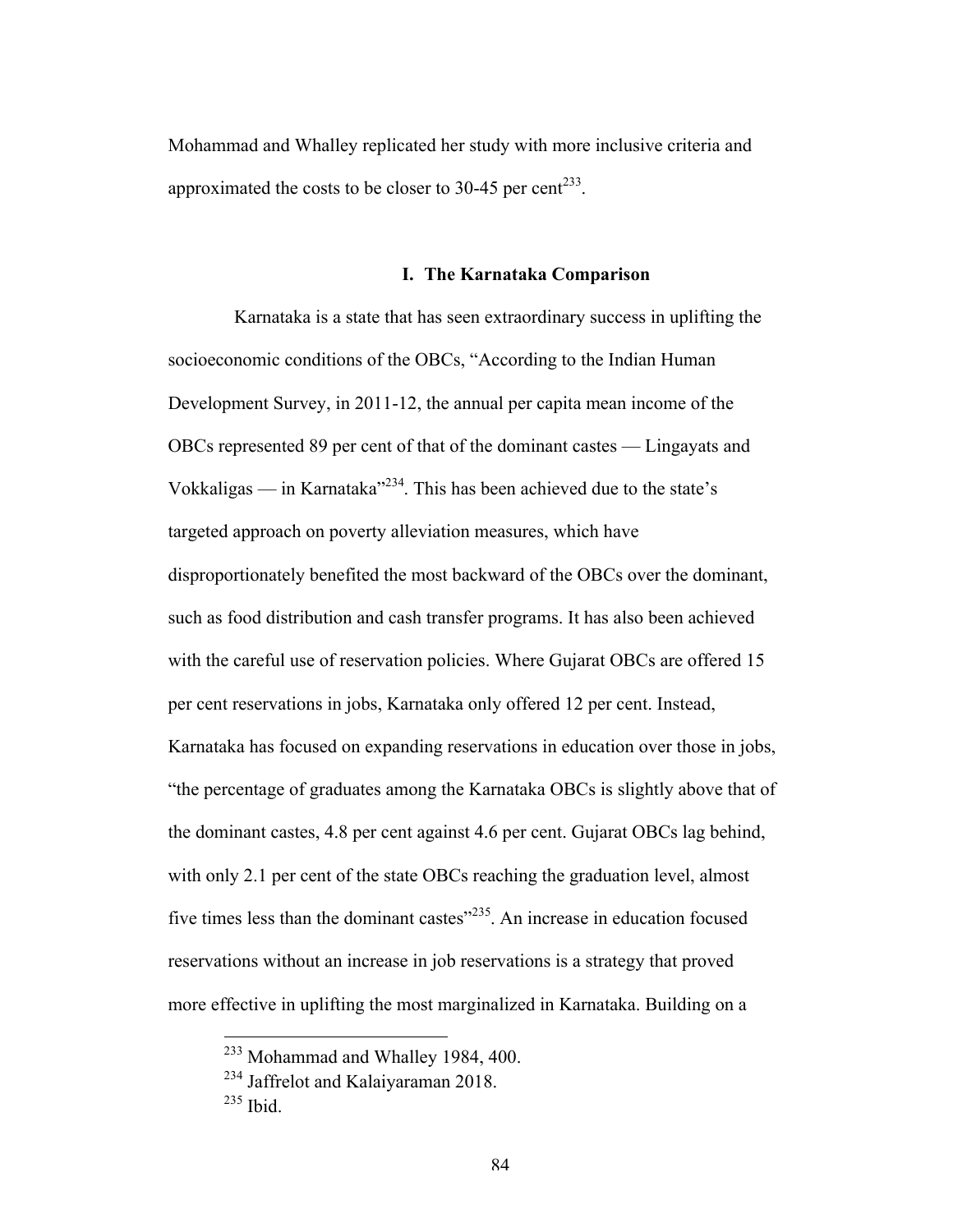proportionately higher focus on educational positive discrimination, reservation policy can exercise further precision by using the creamy-layer category as an intermediate buffer category between OBCs and the general category. The framework within which OBC reservations must operate to become more precise is an acknowledgment of degrees of separation between the most backward, the creamy layer, and then the general category. While the NCBC has already identified a creamy layer, the category has--for the most part--not been invoked in reservation policy. Currently, seats in higher education only discriminate between OBC and general category (apart from the Scheduled Castes and Tribes). In the admissions process, a simple revision could require institutions to prioritize the most backward castes to fill reserved seats first, and if seats remain unfilled (as is already the trend)<sup>236</sup> they should be filled by those of the creamy layer castes instead of being opened directly to the general category<sup>237</sup>.

However, such subdivision can only have limited success, as it does not adequately address the problematic incentive to identify as backward. If this subdivision is to be continued, there could be infinitesimal categories of backwardness: as many categories as there as castes and then further divided into sub-castes, *khaps,* villages, and families, each of which still have internal inequality by some measure. These subdivisions could function essentially like an income test, and still not dissuade groups to misrepresent their status to benefit from state resources. In addressing this incentive, the process of

 <sup>236</sup> More detail in Chapter 4

<sup>&</sup>lt;sup>237</sup> Deshpande and Yadav 2006, 2420.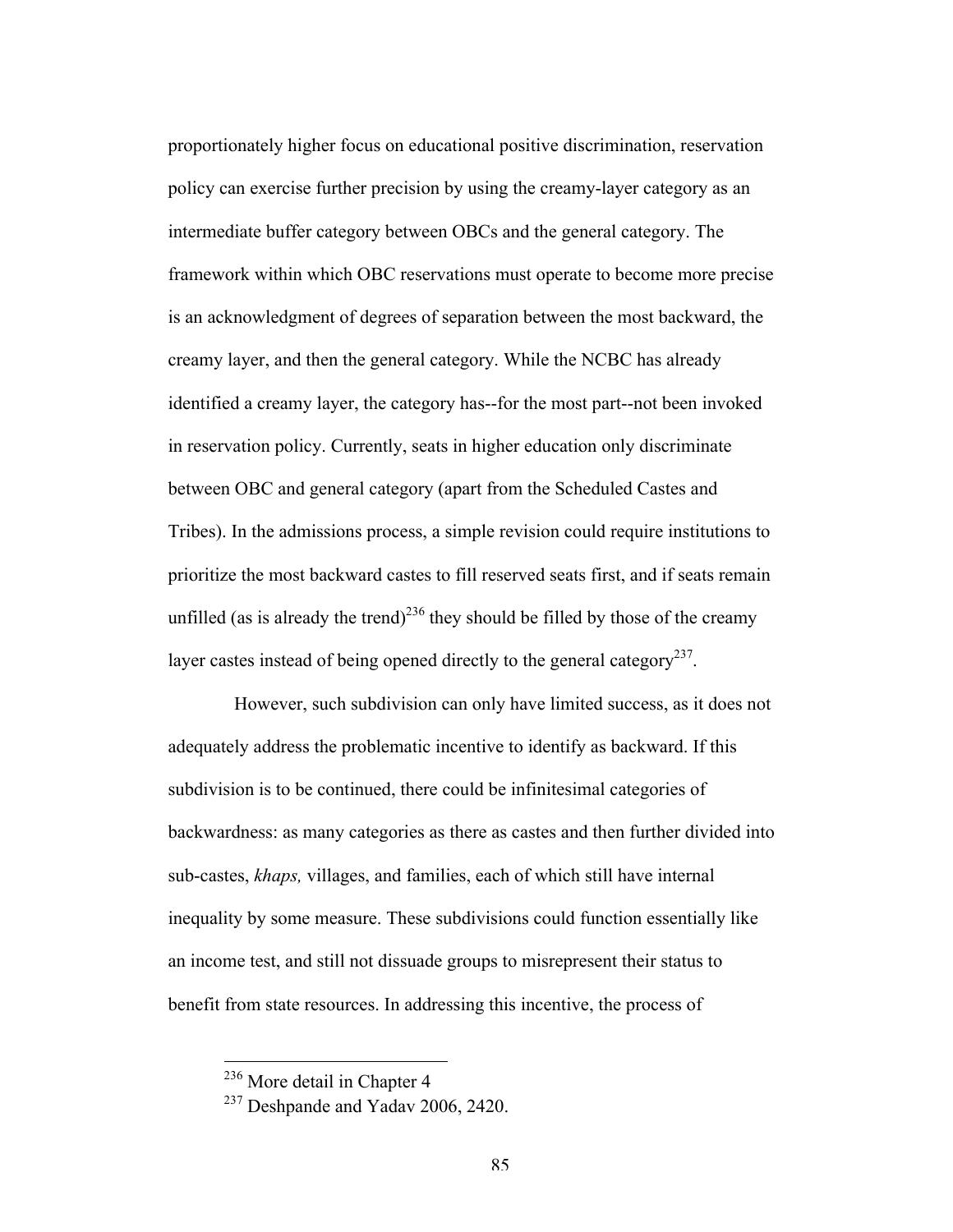identification must be broken down into its two components, the first is the criteria of backwardness and the second is the process of reporting it.

The Supreme Court of India, the final keeper of the "sluice gates", warned that "The gates would be opened only to permit entry of the most distressed" in response to the case of Patels seeking OBC status, and has acknowledged the flaws in "the identification of a group as backward solely on the basis of caste"238. A natural response could be to redesign affirmative action policy from the basis of caste to the basis of class; however, this logic is fairly reductive of the true complexities of present inequities. Proponents of classbased OBC reservations fail to acknowledge that using only economic standing as the criterion for discrimination within a broad category is burdened with a set of challenges comparable to those of using only caste. First, it does not address the question of reparations for historical atrocities, and discrimination that cannot be valued in economic terms. Secondly, it has the ability to perpetuate and "reinforce beliefs about the inferiority of the subaltern group"<sup>239</sup>, especially for anomalous cases in a changed socioeconomic setting.

Thus, the criteria must be one that considers several factors that define backwardness, weighting each to create a diverse ranking order between economic and social marginalization. In this respect, a debate on the essence of backwardness, historical and contemporary, as well as the State's priorities must begin. At this point in India's history of affirmative action, the policymakers are

 $238$  Tharoor 2015.

<sup>239</sup> Darrity, Deshpande and Weisskopf 2011, 264.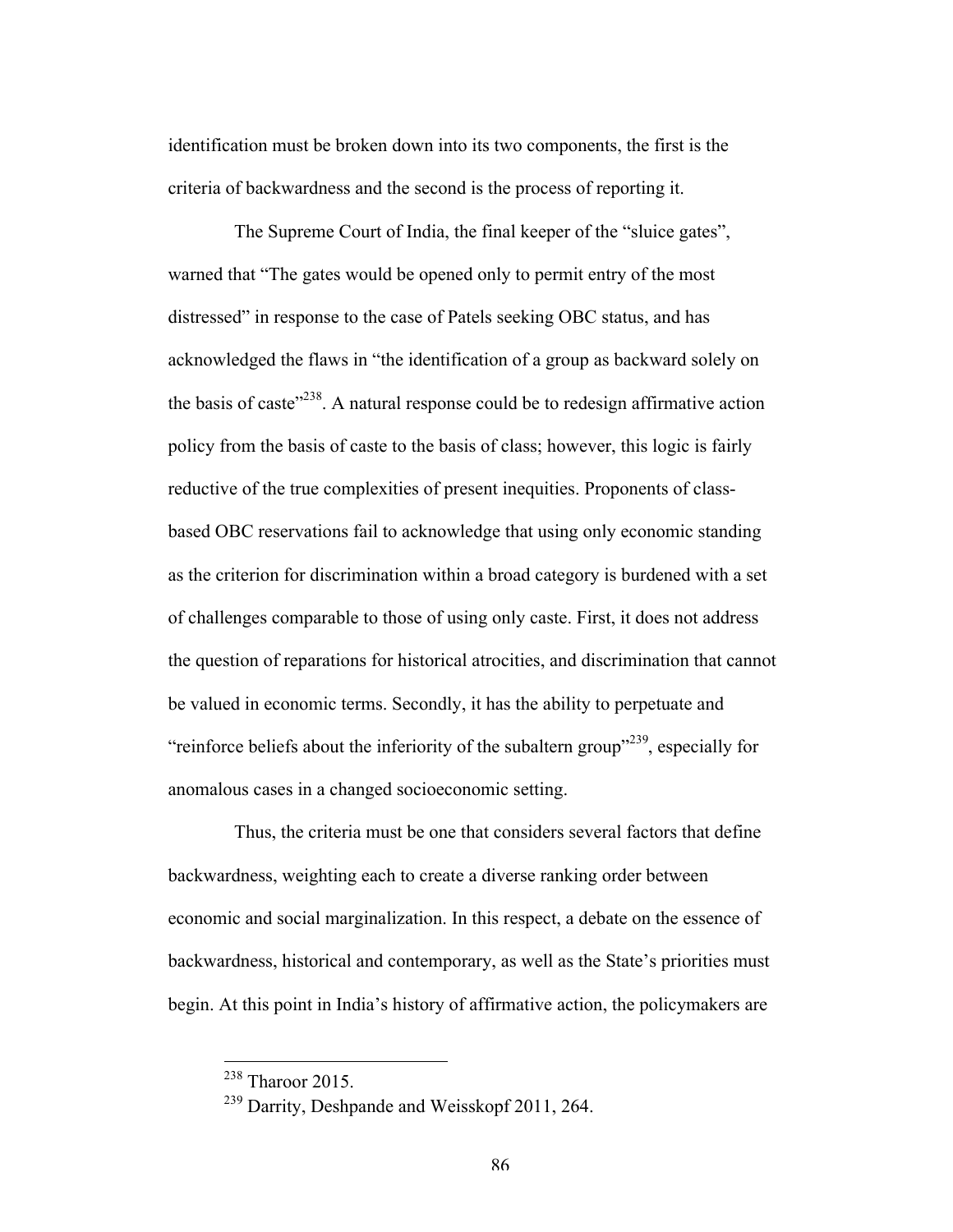faced with a bifurcation in its path. It can choose to either recognize and represent identities, or create an overarching national one that supersedes them. The relationship between identity and the nation must be debated, with an acknowledgment of the past majority-minority relations. If the latter is prioritized, a process of assimilation, similar to the one currently observed most notably in France, would follow. With the expansion of Hindu nationalist sentiment, and the dilution of minority identities as anti-national, this process is already in motion today.

If the State prioritizes the former, it must respect several separate narratives within the national. Apart from income (some argue wealth is a better indicator<sup>240</sup>) and caste, parameters such as gender, asset, religious, regional, and (guardians') occupational disparities must be acknowledged. This is necessary to begin a process where castes respect identities, including their own, while consciously acknowledging the changed social context within which they are now applicable to an hierarchy. To achieve this, the Census must be replaced as an authority with a less hierarchical understanding of caste today. This could be in the form of a reaffirmation of the intentions of affirmative action, and a nation wide evaluation of the Census' changed relevance today. WIth the coordination of state and central level governments, the individual priorities of states can be framed within the larger national context.

Once an inclusive and multifaceted eligibility criteria is crafted, the power of determination of eligibility must be retained--either by State or by universities.

 <sup>240</sup> Darrity, Deshpande and Weisskopf 2011, 264.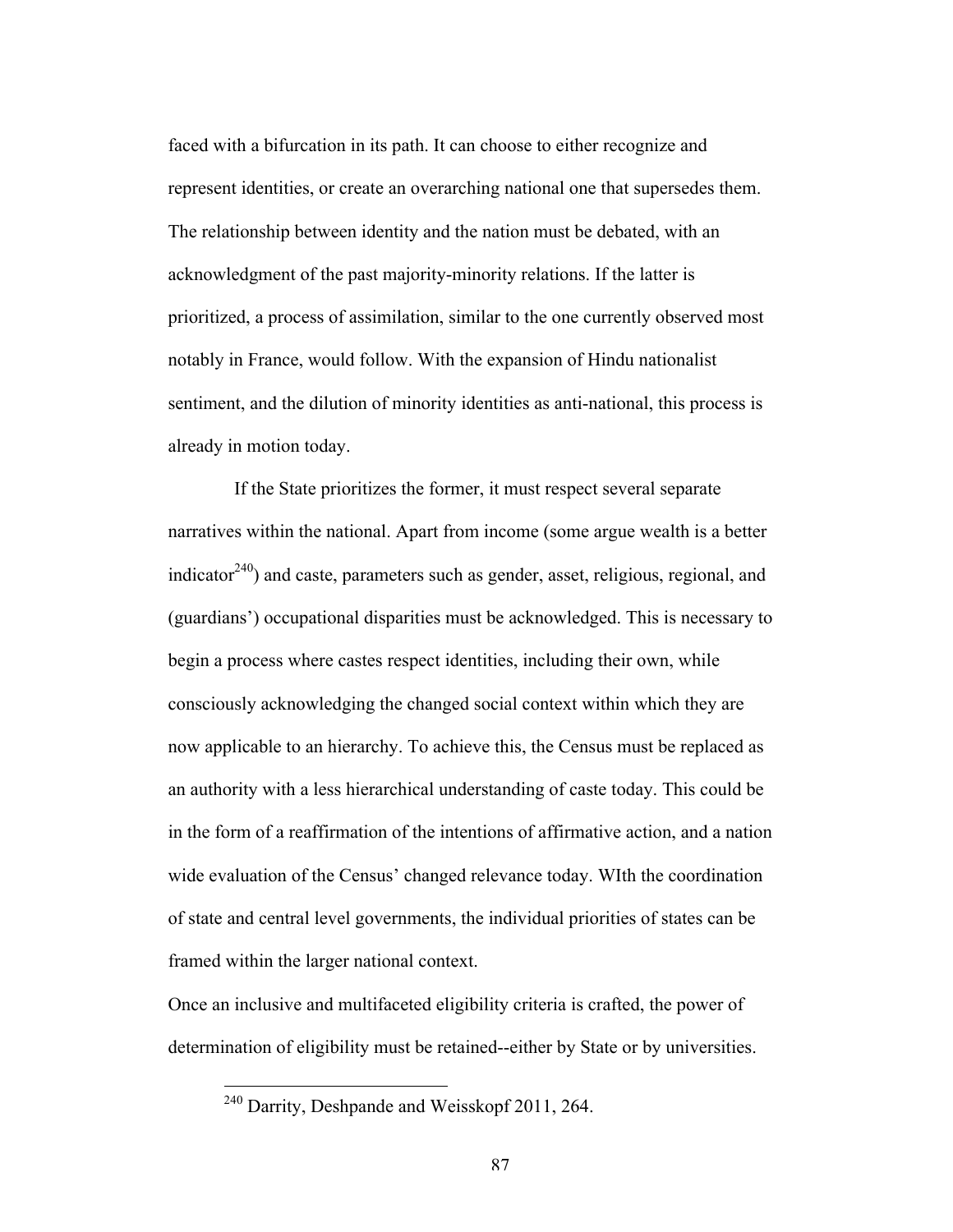This necessitates the weight for each parameter to remain private, distinct for each university, or both. This will replace the current practice of applicants selfreporting caste-based eligibility based off of public state and national lists and providing certification for proof, with the practice of solely reporting caste as one of several other parameters. With the self-reporting of eligibility, the salience of caste is handed down to each new generation of applicants, with individuals like Sneha Sekhsaria, 25, of Calcutta, who reported, "When I was filling out my college application forms, there was this box for caste [...] I had to ask my dad what our caste was, and he had to think about it for 15 minutes before telling me that we were in the general category<sup> $241$ </sup>. Instead of reserving discrete seats for each, the intersectionality and interaction of the parameters must be sewn together into a function that determines the weighted backwardness of a candidate, which will in turn inform their subjective merit for admission.

## **II. Shifting Priorities**

Shifting priorities from personal short term gains to social long term benefits requires a reformation in the understanding of the State and its relationship with its citizens. Perhaps a legacy of India's socialist leaning roots, the view of the State as a provider of jobs and resources hinders dominant castes from seeking private sector involvement and employment alternatives. Furthermore, it enables political rent seeking with elites providing public

 <sup>241</sup> Harris 2012.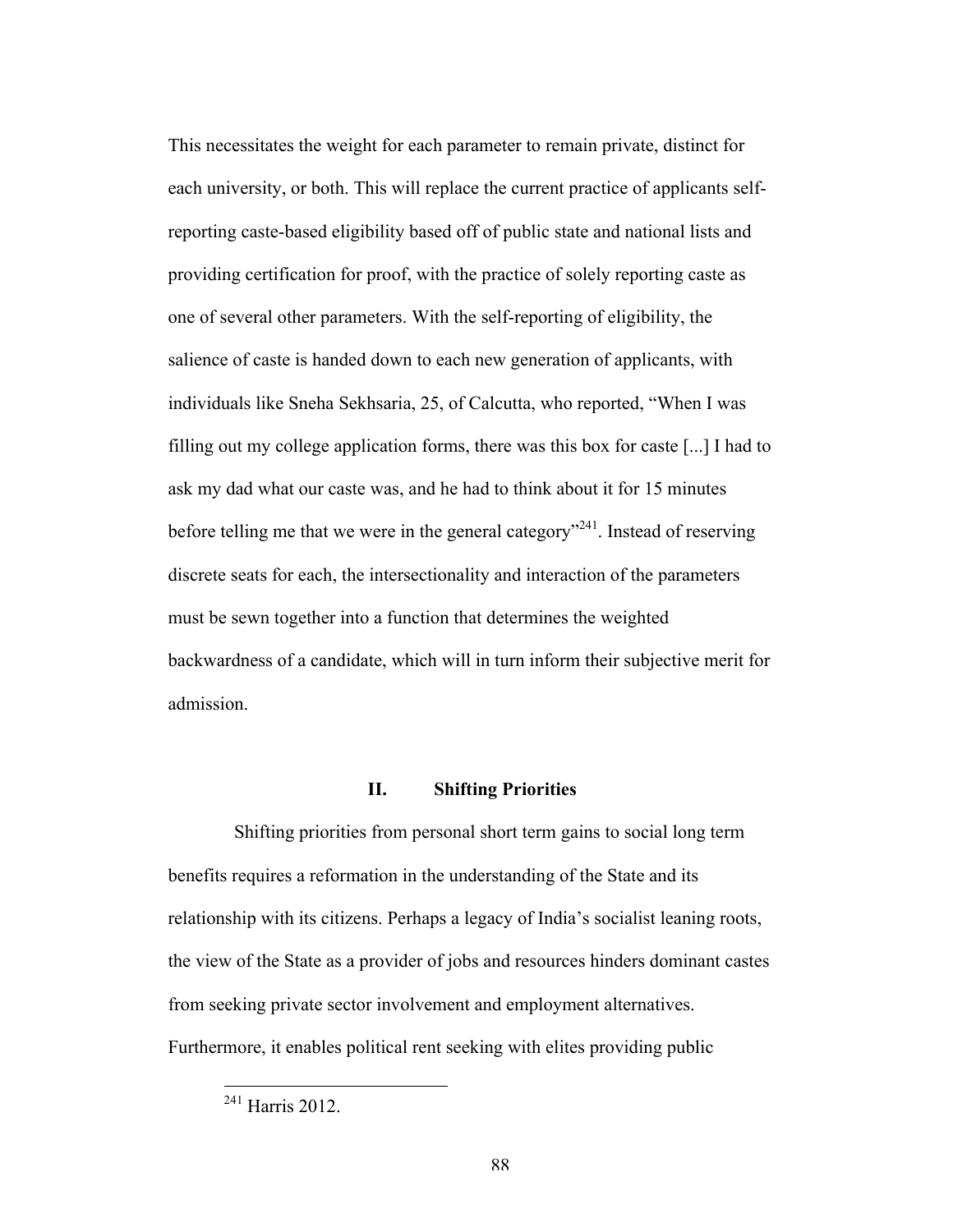resources, that should be non-rivalrous and non-excludable, in exchange for votes to only specific groups.

While adding several parameters and creating a more diverse eligibility criteria will not put an end to resentment from those who are not granted admission, it will dilute the caste based resentment. In the longer run, removing the salience and consequent manipulation of caste identities must begin much earlier--in primary and secondary schools. Reserving seats in higher education and jobs does not address the stark reality that is the inequality of education access at the primary school levels. While some private schools in urban areas have accommodated lower-caste students with their general classes, education remains highly segregated with most lower-caste children studying in public schools of much lower quality--insofar as access permits them. Another interpretation of the same statement is the acknowledgement of backwardness. Histories of backward communities and the meaning of a lower-caste identity must be taught and respected as part of the school curriculum to prevent resentment and appropriation, and in place foster an acknowledgment of society's past wrongs.

89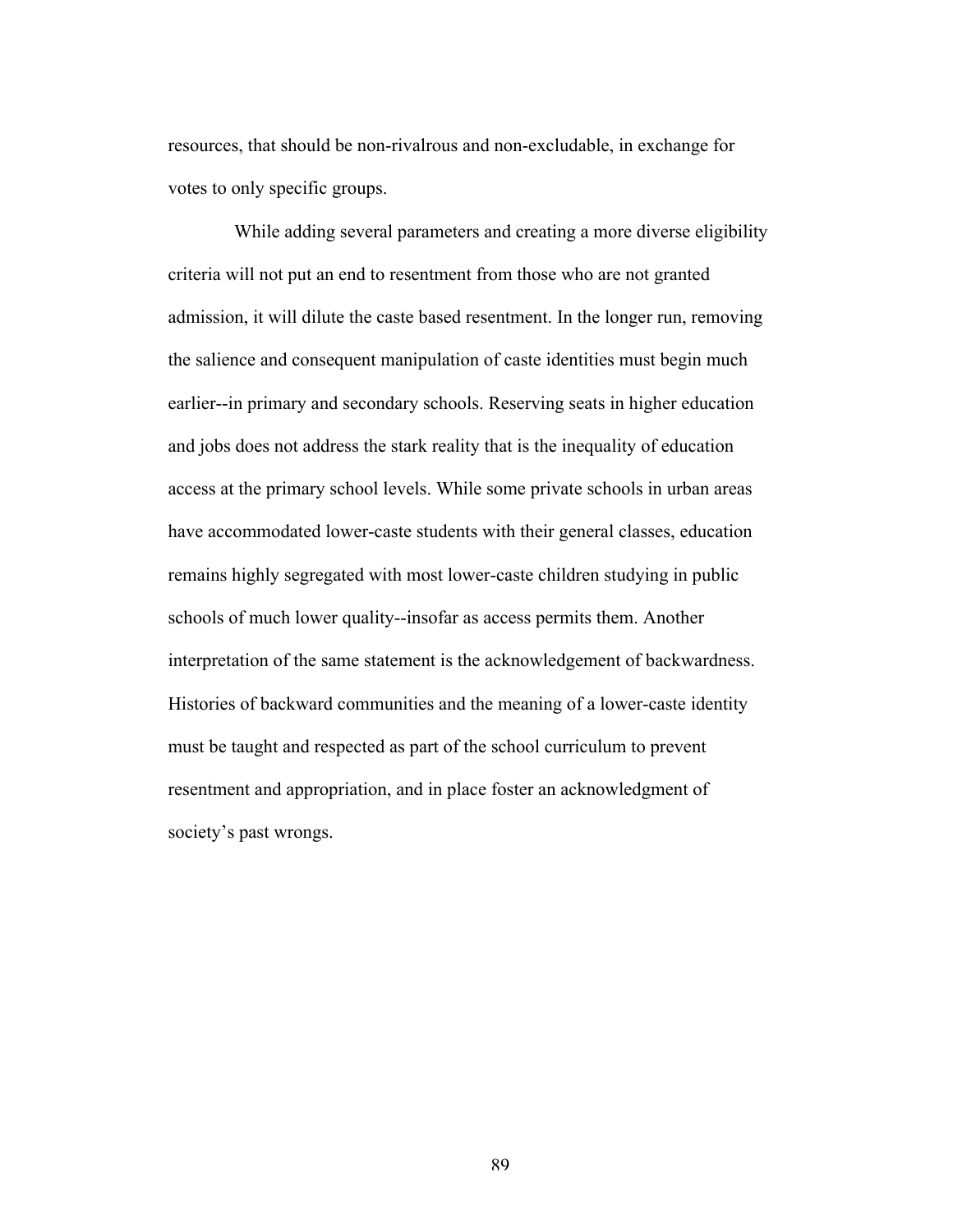# **Bibliography**

"Time to Curb Number of Backward Castes". *The Hindu,* September 12, 2007.

http://www.thehindu.com/todays-paper/tp-national/ldquoTime-to-curb-number-of-

backward-castesrdquo/article14834500.ece.

Adeney, Katherine. "Constitutional Centring: Nation Formation and

Consociational Federalism in India and Pakistan." *Commonwealth &* 

*Comparative Politics* (2002), 40:3: 8-33,

Anderson, Benedict. *Imagined communities: Reflections on the origin and spread of nationalism.* Verso Books, 2006.

Appu, P. S. "Agrarian structure and rural development." *Economic and political weekly* (1974): Pg. 71.

Ashmore, Richard D., Lee J. Jussim, and David Wilder. *Social identity,* 

*intergroup conflict, and conflict reduction. Vol. 3*. Oxford University Press on """"""""Demand, 2001.

Barth, Fredrik. "Ethnic groups and boundaries: The social organization of culture difference." *Waveland Press* (1998).

Basant, Rakesh, and Gitanjali Sen. "Who participates in higher education in

India? Rethinking the role of affirmative action." *Economic and Political Weekly* """""""(2010): 62-70.

Bayar, Murat*. Reconsidering primordialism: an alternative approach to the study of ethnicity, Ethnic and Racial Studies*, 32:9, 2009.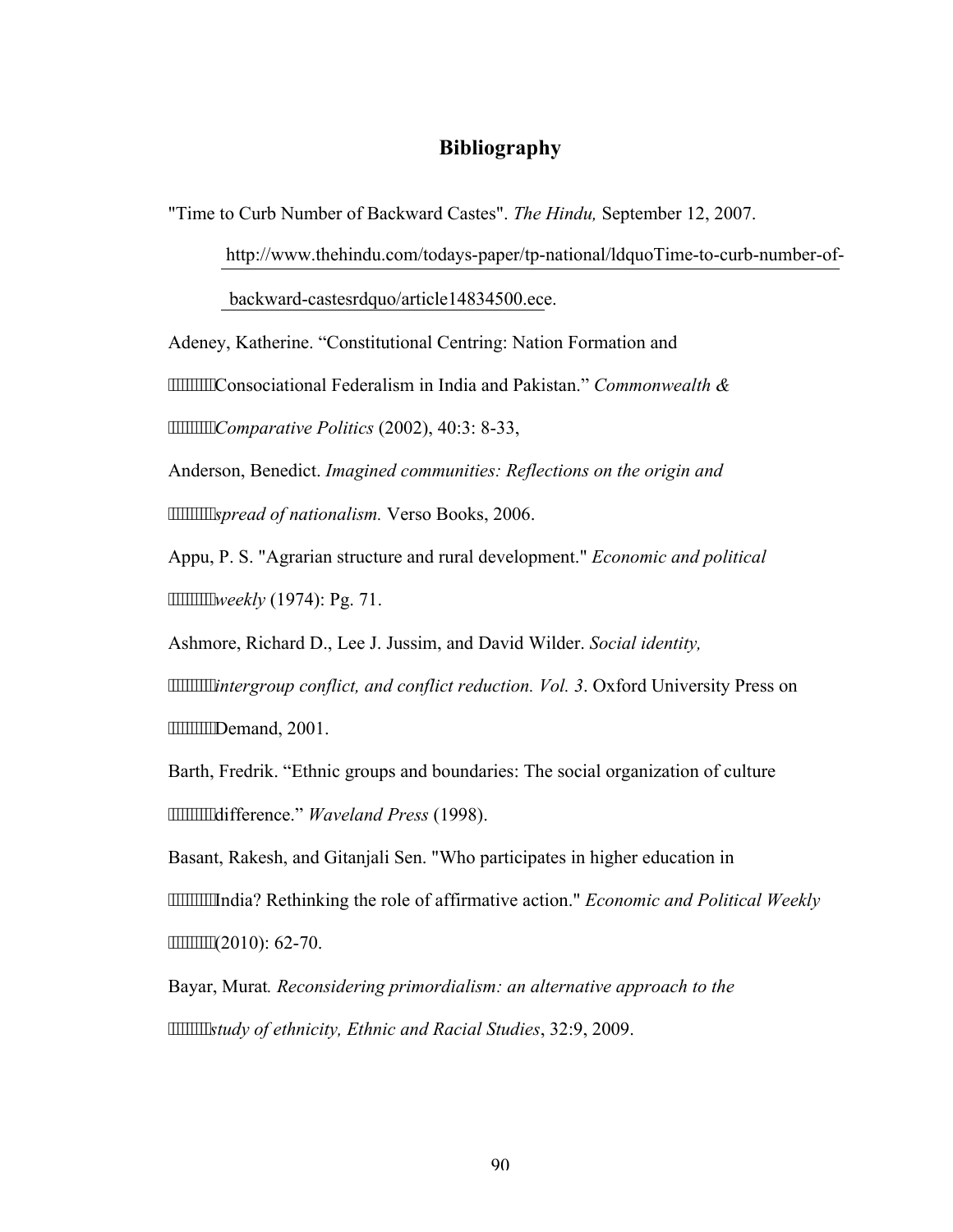Bertrand, Marianne, Rema Hanna, and Sendhil Mullainathan. "Affirmative

"""""""action in education: Evidence from engineering college admissions in India." *Journal of Public Economics* 94, no. 1-2 (2010): 16-29.

Bhagat, Ram B. "Census and the Construction of Communalism in India." *Economic and Political Weekly* (2001): 4353.

Bose, Srinjoy. "Why Jats are protesting in Haryana: All you need to know" *India Today*, February 20, 2016.

Chandra, Kanchan. "Introduction: Constructivist Findings and Their Non-

Incorporation." *APSA-CP: Newsletter of the Organized Section in Comparative Politics of the American Political Science Association* 12, no. 1 (2001): 8

Chandra, Kanchan. "Chapter 3: Patronage-Democracy, Limited Information, and

Ethnic Favouritism" in *Why ethnic parties succeed: Patronage and ethnic head counts in India.* Cambridge University Press, 2007.

Chatterji, Saubhadra. "History repeats itself as yet another Central govt faces a Jat stir" *Hindustan Times*, February 22 , 2016.

Conversi, Daniele, ed. *Ethnonationalism in the Contemporary World: Walker* 

*Connor and the study of nationalism*. Vol. 21. Psychology Press, 2004.

Dabas, Mahinder. "How polarisation of non-Jat votes brought BJP to shores in Haryana" *DNA News*, Oct 20, 2014.

Damodaran, Harish. "In Fact: Jats think they're backward; there's a reason" The *Indian Express*, February 23, 2016.

Darity, William, and Ashwini Deshpande. "Tracing the divide: Intergroup disparity across countries." *Eastern Economic Journal* 26, no. 1 (2000): 75-85.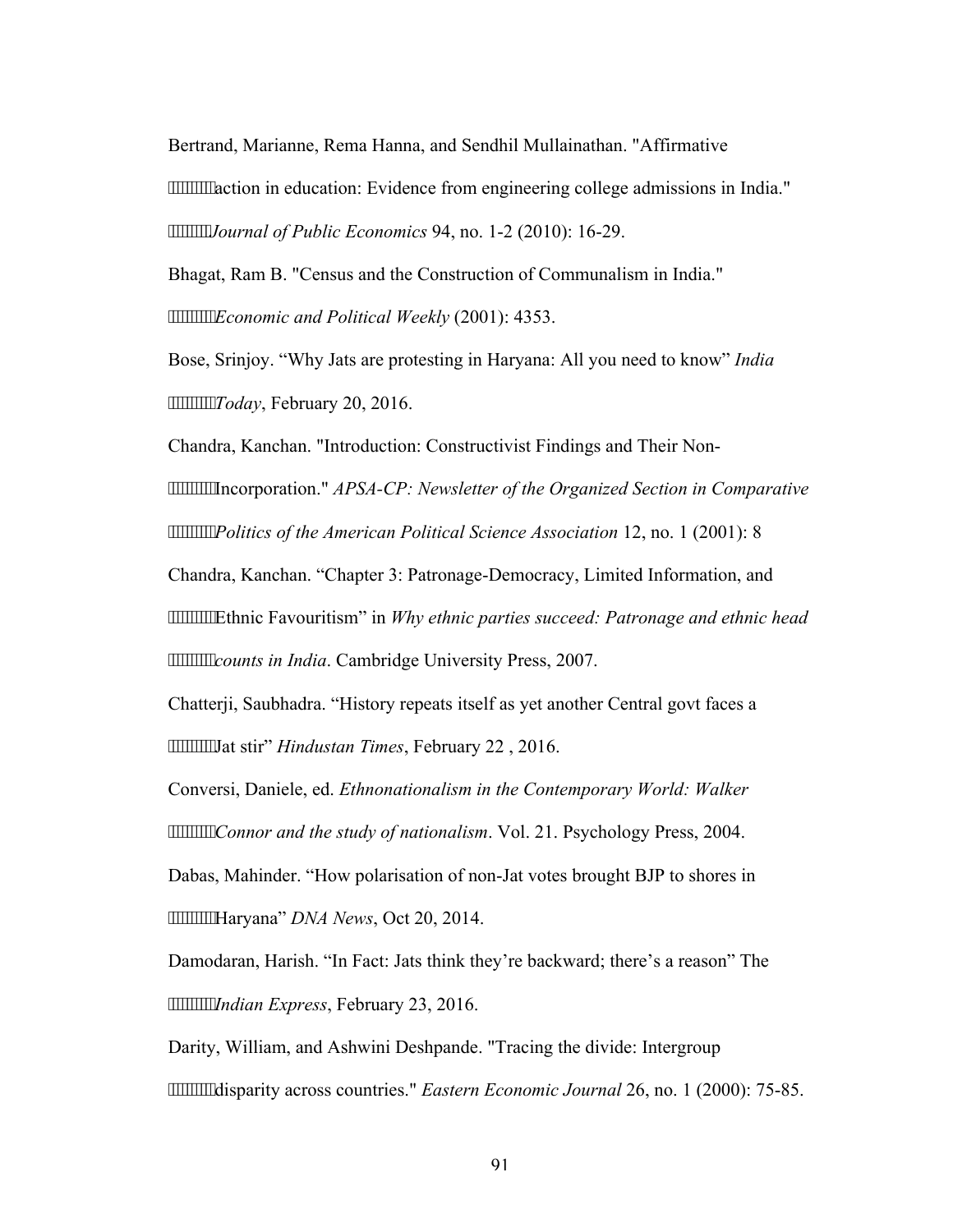Darity, William, Ashwini Deshpande, and Thomas Weisskopf. "Who Is Eligible? Should Affirmative Action Be Group- or Class-Based?" *American Journal of Economics and Sociology* 70, no. 1 (2011): 238-68.

Datta, Nonica. "Arya Samaj and the making of Jat identity." *Studies in History* 13, no. 1 (1997): 97-119.

De Zwart, Frank. "The logic of affirmative action: Caste, class and quotas in India." *Acta Sociologica* 43, no. 3 (2000): 244.

Desai, Sonalde. "Quantifying the caste quotas" *The Hindu*, February 26, 2006.

http://www.thehindu.com/opinion/op-ed/caste-reservation-quantifying-the-caste www.www.duotes/article8281303.ece

Deshpande, Ashwini, and Rajesh Ramachandran. "How backward are the other backward classes? Changing contours of caste disadvantage in India." *Center for Development Economics Working Papers* 233 (2013). 4.

Deshpande, Satish, and Yogendra Yadav. "Redesigning affirmative action:

Castes and benefits in higher education." *Economic and Political Weekly* (2006): """""""2419-2424.

Deshpande, Satish. "Exclusive inequalities: Merit, caste and discrimination in

Indian higher education today." *Economic and Political Weekly* (2006): 2438.

Dhawan, Sunil. "Jat protest shifts to Sampla" *The Tribune*. February 15, 2016.

Dirks, Nicholas B. "Chapter Twelve: The Reformation of Caste: Periyar,

Ambedkar, and Gandhi" in *Castes of mind: Colonialism and the making of* 

*mmmmmodern India.* Princeton University Press, 2011.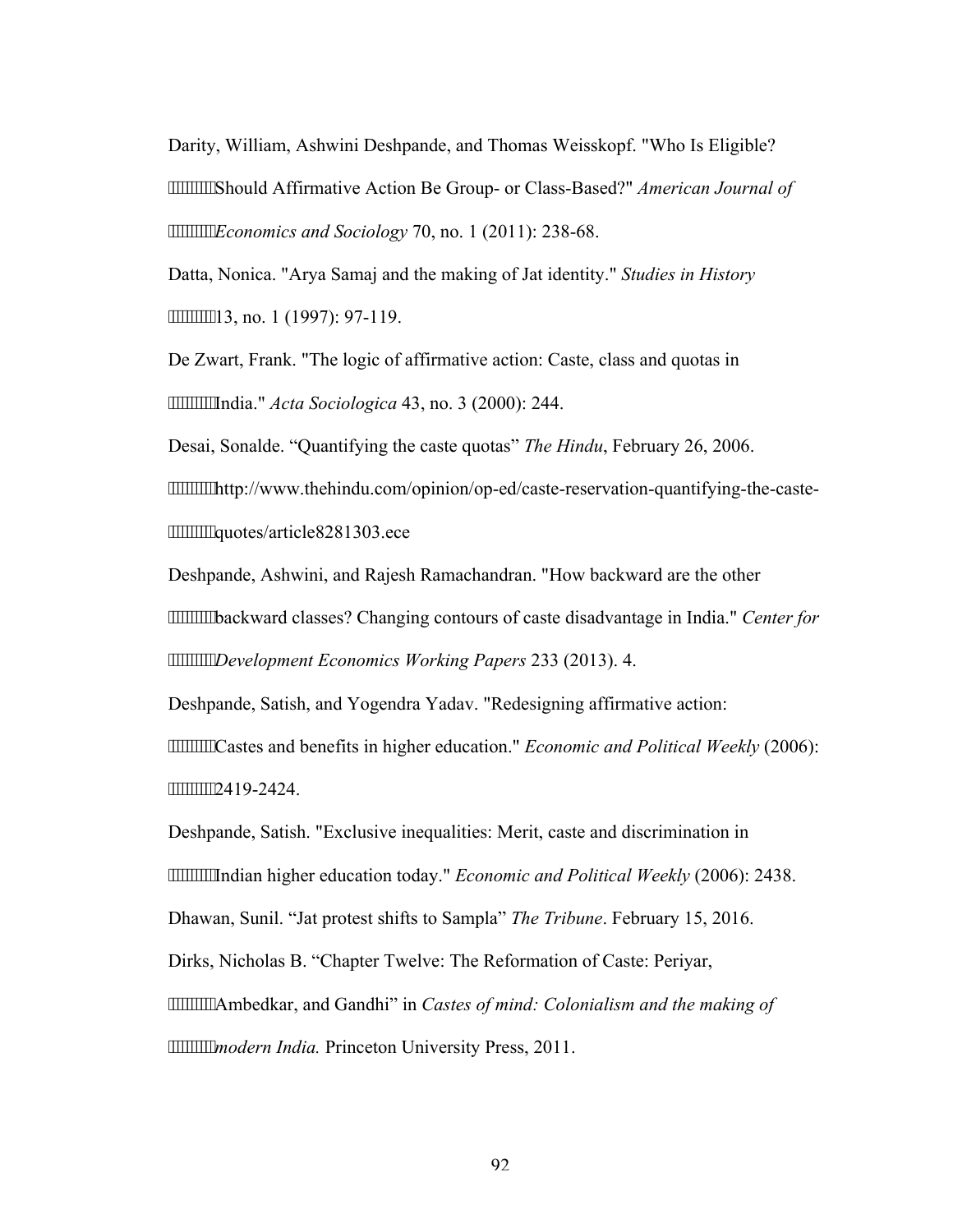Dunning, Thad, and Janhavi Nilekani. "Ethnic quotas and political mobilization: caste, parties, and distribution in Indian village councils." *American political Science review* 107, no. 1 (2013): 52-60.

Fearon, James D., and David D. Laitin. "Violence and the social construction of **""""""**" ethnic identity." *International organization* 54, no. 4 (2000): 845-877.

Fiorina, Morris P. "The Voting Decision: Instrumental and Expressive Aspects." *The Journal of Politics* 38, No. 2 (1976): 393

Galanter, M. *Competing Equalities: Law and the Backward Classes in India.* **""""""Berkeley:** University of California Press. 544, 1984.

Geertz, Clifford. "The integrative revolution: primordial sentiments and civil politics in the new states." in *Old societies and new states*: *The quest for modernity in Asia and Africa* (1963): 109.

Ghurye, Govind Sadashiv. "Caste and race in India." *Popular Prakashan*, 1969.

Gill. S. S. "Caste versus Class". *India Today*, May 31, 1991

Gough, Kathleen. *Rural society in southeast India: Thanjavur* Vol. 38.

**"""""""Cambridge University Press, 2008.** 

Govinda, R., and M. Bandyopadhyay. "Access to elementary education in India: Country analytical review, CREATE." *Center for International Education, Sussex School of Education*. United Kingdom: University of Sussex (2008). Gupta, Dipankar. "Introduction: The certitudes of caste" in *When identity trumps hierarchy*, 2004.

Harris, Gardiner. "With Affirmative Action, India's Rich Gain School Slots Meant for Poor." *New York Times,* October 7th, 2012.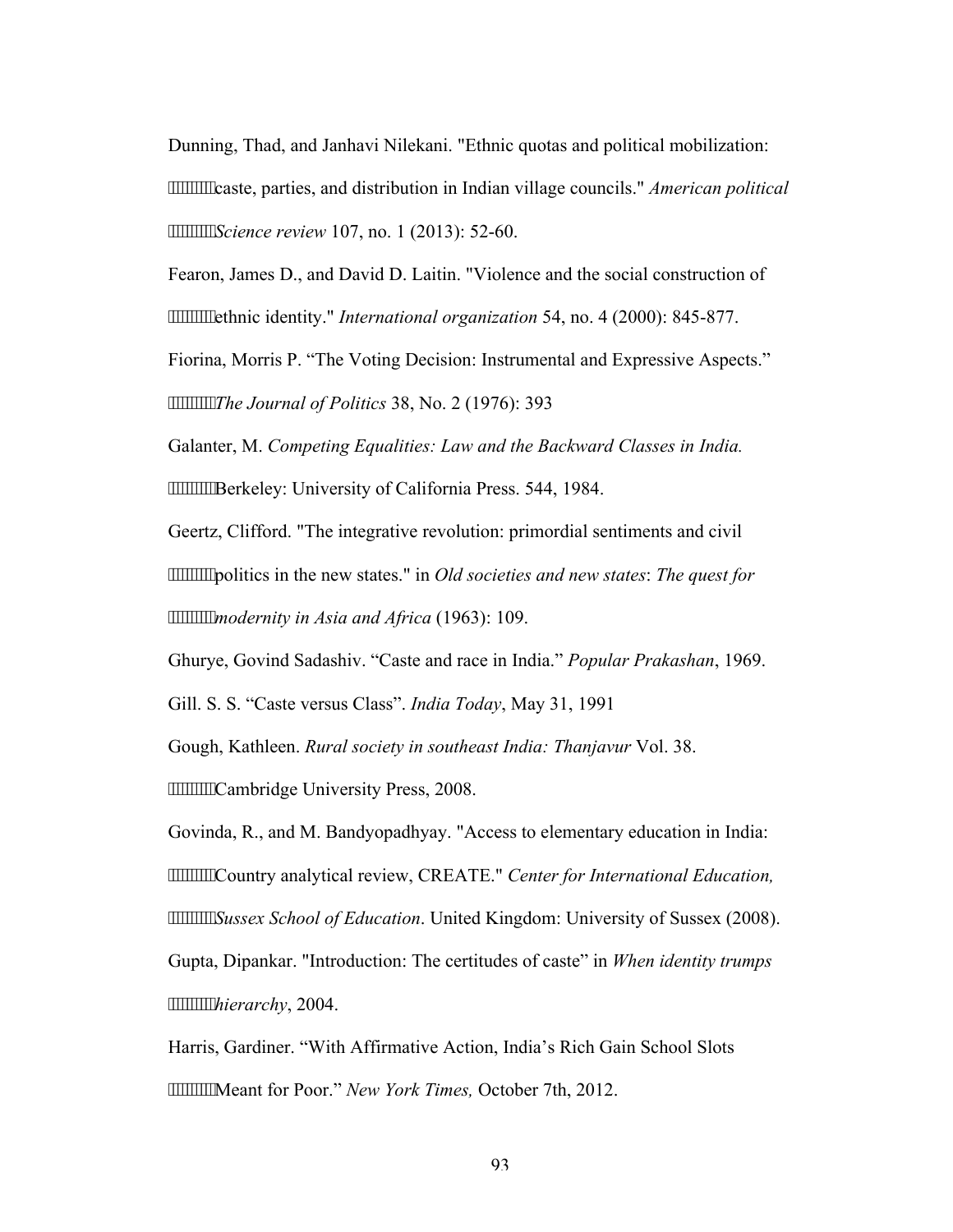Horowitz, Donald. L. "Chapter 4: The Primordialists" in *Ethnonationalism in the Contemporary World: Walker Connor and the study of nationalism* edited by **"""""""Conversi, Daniele. Vol. 21. Psychology Press, 2004.** 

Irschick, Eugene F. *Politics and social conflict in South India: The non-Brahman movement and Tamil separatism, 1916-1929.*. Univ of California Press, 1969. Jaffrelot, Christophe. "Caste politics in North, West and South India before Mandal: The low caste movements between Sanskritization and Ethnicization." *Paper prepared for A Festschrift Conference India and the Politics of* 

*Developing Countries: Essays in Honor of Myron Weiner Kellogg Institute for International Studies* (September 1999). University of Notre Dame.

Jaffrelot, Christophe. "The Impact of Affirmative Action in India: More Political than Socioeconomic." *India Review* 5:2 (2006): 174.

Jaffrelot, Christophe. "Sanskritization vs. Ethnicization in India: Changing

Identities and Caste Politics before Mandal." *Asian Survey*, 40:5 (2000).

**"""""""University of California Press. Berkeley, CA: 763.** 

Jaffrelot, Christophe. "The rise of the other backward classes in the Hindi belt." *The Journal of Asian Studies* 59, no. 1 (2000): 86-108.

Jaffrelot and Kalaiyaraman. "The Karnataka Model" *The Indian Express*, March """""""8, 2018.

Jaffrelot and Kalaiyarasan. "Anxieties of the dominant" *The Indian Express*, """"""""Hanuary 3rd, 2018.

Jaffrelot and Kalaiyarasan. "Quota is the wrong answer" *The Indian Express*, """""""May 3, 2017.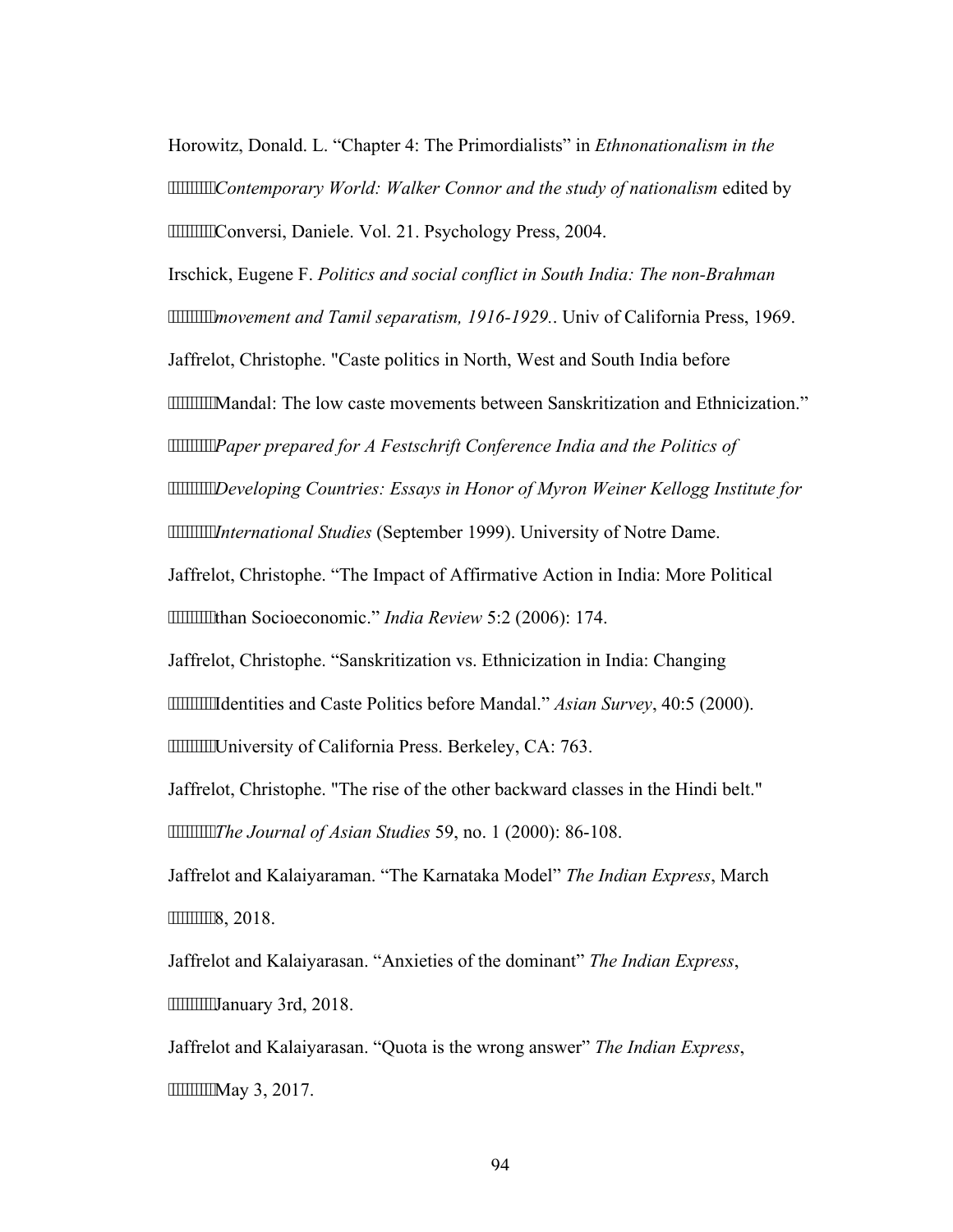Jeffrey, Craig. "'A fist is stronger than five fingers': caste and dominance in rural north India." *Transactions of the Institute of British Geographers* 26, no. 2 (2001): 232.

Kalaiyarasan, A. "Populism and Party-Society: Development Regimes in Tamil Nadu and West Bengal." *Political Economy of Contemporary India*(2017): 98- """"""""124.

Kalelkar, Kaka Chairman. "Report of the India backward classes Commission. """""""I." (1955).

Krueger, Anne. ''The Political Economy of the Rent-Seeking Society.'' *American Economic Review* 64 (June 1974): 291–303.

Kumar, Dharma. "The affirmative action debate in India." *Asian Survey* 32, no. 3 """""""(1992): 298.

Laitin, David, and Daniel Posner. "The implications of constructivism for constructing ethnic fractionalization indices." *APSA-CP: Newsletter of the Organized Section in Comparative Politics of the American Political Science Association* 12, no. 1 (2001): 13-17.

Lanjouw, Peter, and Abusaleh Shariff. "Rural non-farm employment in India: Access, incomes and poverty impact." *Economic and Political Weekly* (2004): """""""4429-4446.

Lijphart, Arend. "The Puzzle of Indian Democracy: A Consociational Interpretation." *The American Political Science Review* 90, no. 2 (1996): 258-68.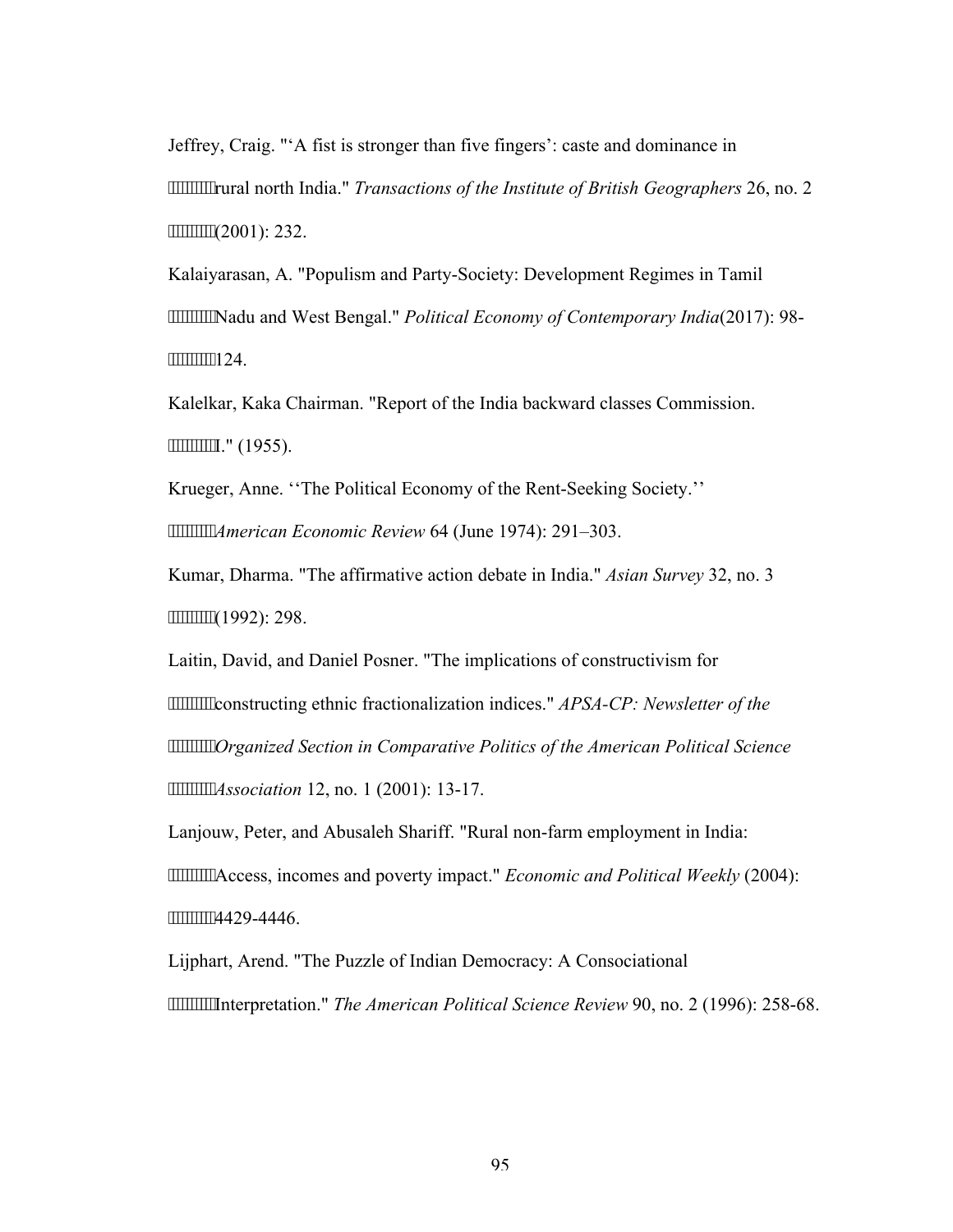Limaye, Madhu. "Socio-economic Program of JP Movement" in *Evolution of Socialist Policy in India,* edited by S. Mohan et al. New Delhi: Bapu Kaldate, """"""""1997.

Lohia, Rammanohar. *The Caste System.* Hyderabad: Rammanohar Lohia Samata Vidyalaya, 1964.

Lustick, Ian. "Stability in deeply divided societies: consociationalism versus control." *World politics* 31, no. 3 (1979): 325-344.

Melanie Khamis, Nishith Prakash, and Zahra Siddique. "Consumption and social identity: Evidence from India." *Journal of Economic Behavior & Organization*   $""""""""$ (2012), 83(3):353 – 371.

Mendelsohn, Oliver. "The transformation of authority in rural India." *Modern Asian Studies* 27, no. 4 (1993): 805.

Mohammad, Sharif and Whalley, John. ''Rent Seeking in India: Its Costs and Policy Significance,'' *Kyklos* 37, fasc. 3 (1984): 387–413.

Mohanty, Mritiunjoy. "Social inequality, labour market dynamics and reservation." *Economic and Political Weekly* (2006): 3777-3789.

Mondal, Anshuman A. *Nationalism and Post-colonial Identity: Culture and ideology in India and Egypt*. Routledge, 2004.

Oommen, T. K. "The concept of dominant caste: Some queries." *Contributions to Indian Sociology* 4, no. 1 (1970): 74.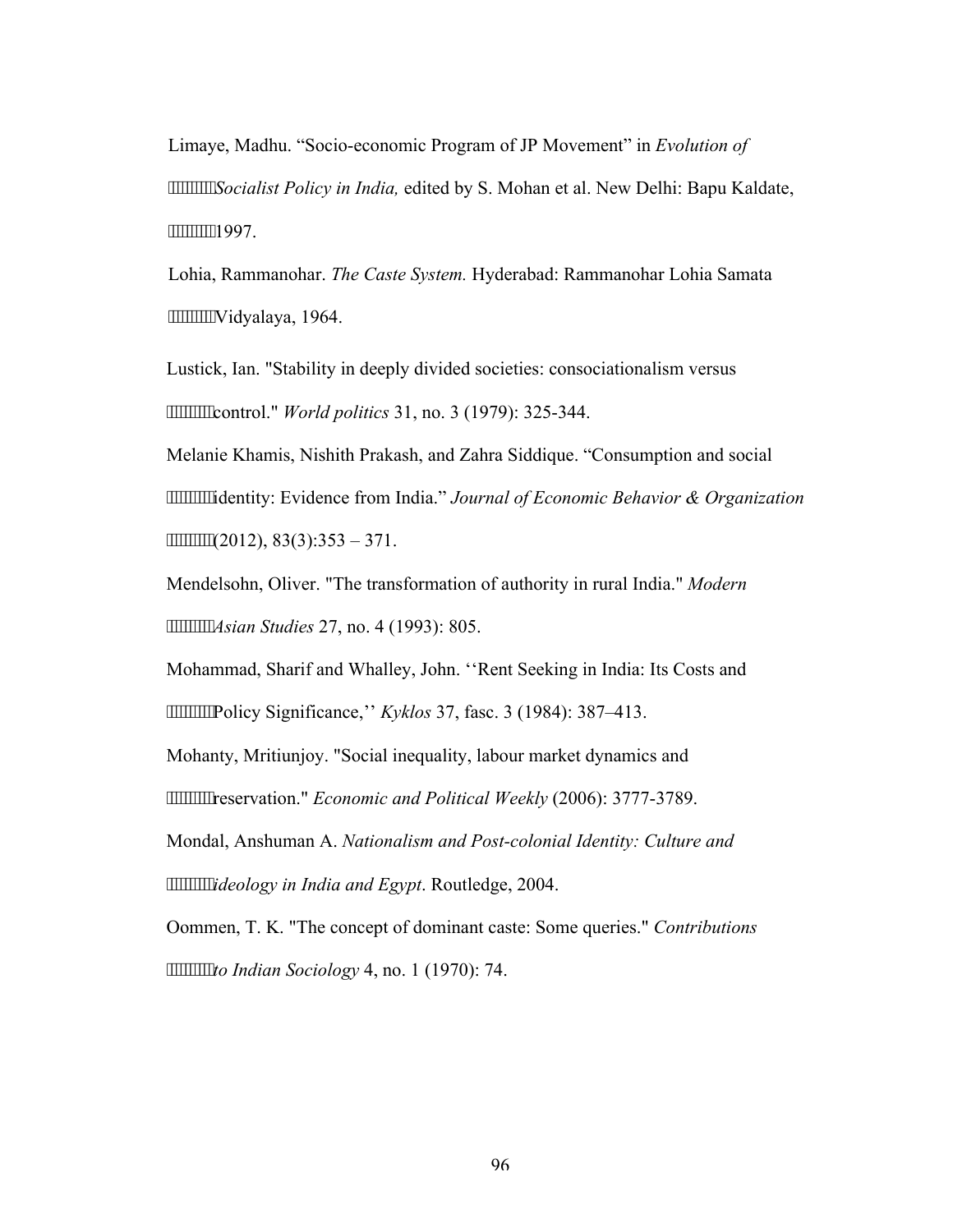Osborne, Evan. "Culture, Development, and Government: Reservations in India." *Economic Development and Cultural Change* 49, no. 3 (2001): 664. Pareek, Radhey Shyam. *Contribution of Arya Samaj in the Making of Modern India, 1875-1947*. New Delhi: Sarvadeshik Arya Pratinidhi Sabha, 1973. Parkin, Frank. *The social analysis of class structure.* Routledge, 2013. Peabody, Norbert. "Cents, sense, census: Human inventories in late pre colonial **""""""and early colonial India."** *Comparative studies in society and history* 43, no. 4 """"""""(2001): 819-850.

Prakash, Satya. "Haryana Jat quota law: Understanding Constitution's Ninth Schedule" *Hindustan Times,* March 30, 2016.

Ram, N. "Dravidian movement in its pre-independence phases." *Economic and Political Weekly* (1979): 377-402.

Ramakumar, R. "Jats, Khaps and Riots: Communal Politics and the Bharatiya Kisan Union in Northern India." *Journal of Agrarian Change* 17, no. 1 (2017): """"""122-42.

Rao, B. Shiva, V. K. N. Menon, S. C. Kashyap, and N. K. N. Iyengar. "The Framing of India's Constitution: A Study (Vol VI)." *Indian Institute of Public Administration*, New Delhi (1968).

Reddy, Deepa S. "The ethnicity of caste." *Anthropological Quarterly* 78, no. 3 (2005): 543-584.

Sahay, Ambikanand. "BSP: Mayawati won't embrace Buddhism now". *Firstpost*. **"""""""Archived from the original on 19 April 2016.**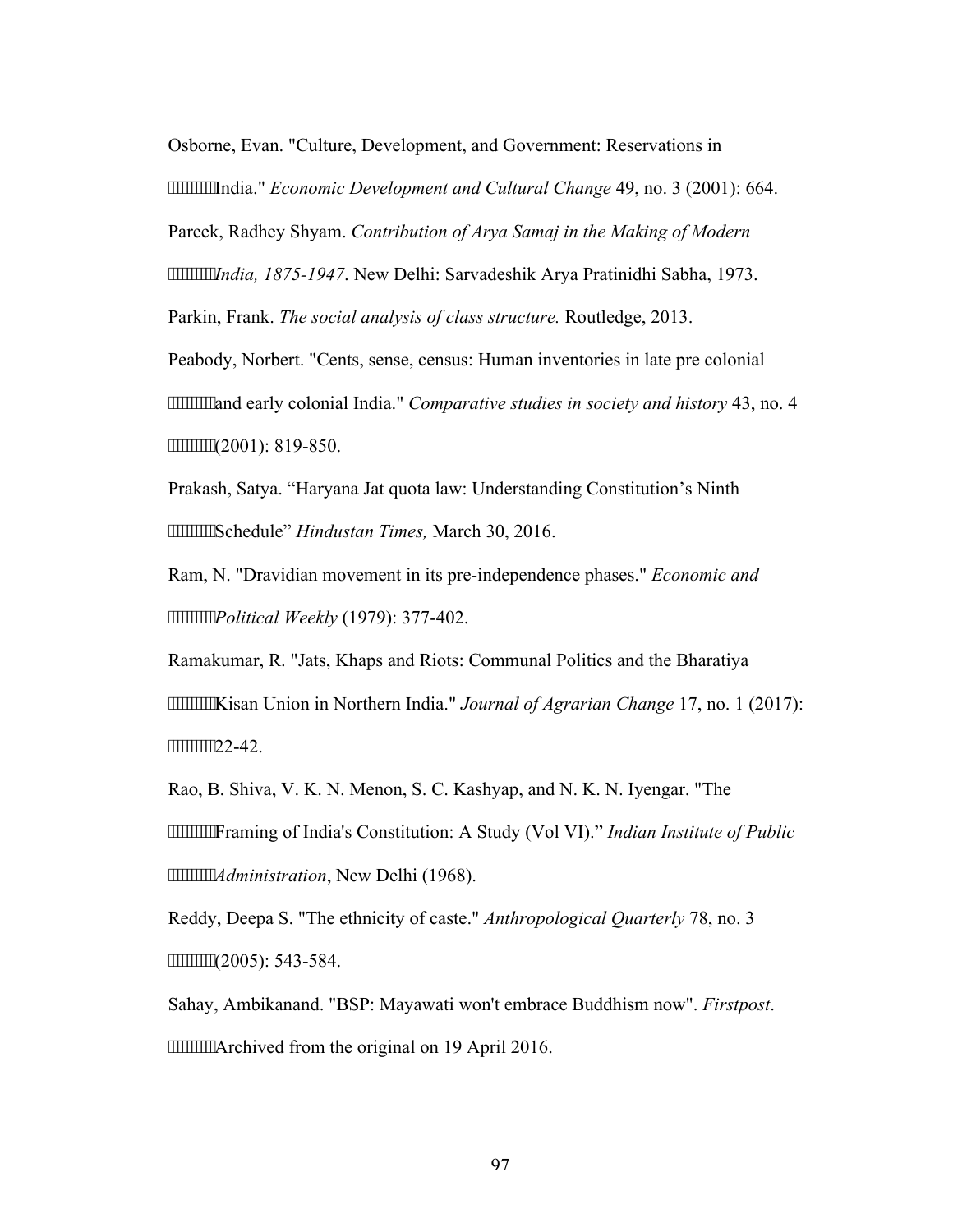https://www.firstpost.com/politics/bewildering-turn-of-events-whats-behind-

#### mayawatis-refusal-to-embrace-buddhism-2734192.html

Sarkar, Urvashi. "OBC seats not being filled up at Law Faculty, claim aspirants." *The Hindu*. June 23rd, 2010. http://www.thehindu.com/todays-paper/tp-national/tp newdelhi/OBC-seats-not-being-filled-up-at-Law-Faculty-claim-

aspirants/article16264796.ece

Singh, V. P. "The Emergence of Janata Party-A Watershed in Post Independence Politics." in *Evolution of Socialist Policy in India*, edited by S. Mohan et al. New Delhi: Bapu Kaldate, 1997.

Singh, V. P. "Justice for the Poor," in *Evolution of Socialist Policy in India*, **"""""""**edited by S. Mohan et al. New Delhi: Bapu Kaldate, 1997.

Somanathan, Rohini. "Assumptions and arithmetic of caste-based reservations."

*Economic and Political Weekly* (2006): 2438.

Srinivas, M.N. *Religion and Society Among the Coorgs of India*. Calcutta Press **""""""Pvt. Ltd. Asia Publishing House. Mumbai, India, 1952.** 

Stepan, Alfred, Juan J. Linz, and Yogendra Yadav. *Crafting state-nations: India and other multinational democracies*. JHU Press, 2011.

Suny, Ronald Grigor. "Constructing primordialism: Old histories for new nations." *The Journal of Modern History* 73, no. 4 (2001): 862-896.

Thachil, Tariq, and Emmanuel Teitelbaum. "Ethnic parties and public spending:

New theory and evidence from the Indian states." *Comparative Political Studies* 48, no. 11 (2015): 1413.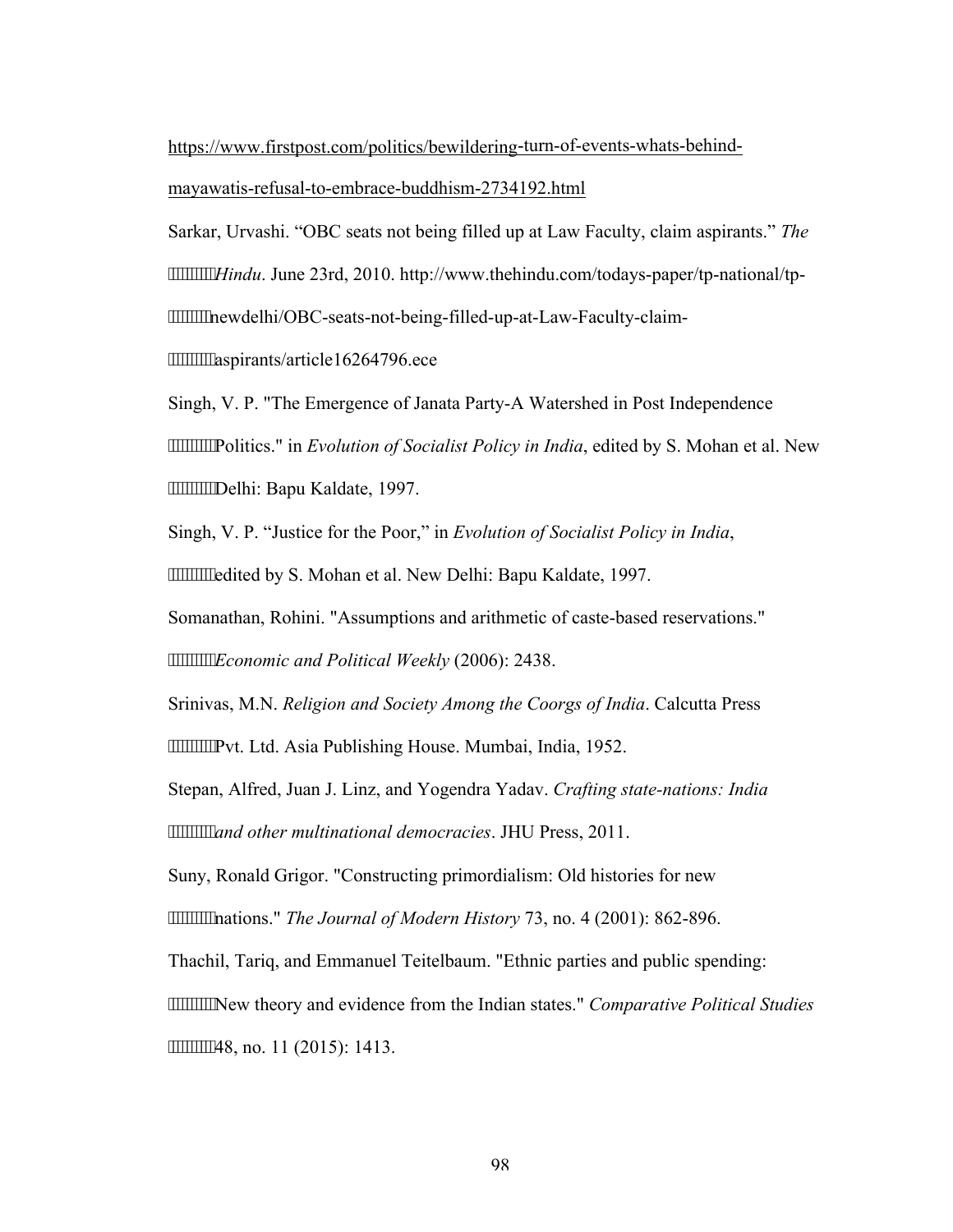Tharoor, Shashi. "Why India needs a new debate on Caste Quotas" *BBC*, August """"""26, 2015.

*The Economic Times.* "SC/ST/OBC seats in AIIMS faculty not being filled up: **"""""""SP MP"** December 1th, 2014.

https://economictimes.indiatimes.com/news/politics-and-nation/sc/st/obc-seats in-aiims-faculty-not-being-filled-up-sp-mp/articleshow/45452277.cms The Punjab Reorganisation Act, 1966.

Upadhyay, Surya Prakash. "Sanskritization at large: Cultural changes in contemporary India." *Indian Anthropologist* (2013): 1-24.

Vandevelde, Iris. "Reconversion to Hinduism: A Hindu Nationalist Reaction Against Conversion to Christianity and Islam." South Asia: Journal of South **""""""""Asian Studies, (2011).** 

Varshney, A. Is india becoming more democratic? *The Journal of Asian Studies, 59*(1) (2000): 3-25.

Varshney, A. "Two banks of the same river? Rising north-south economic divergence in India" in *Anxieties of democracy* edited by P. Chatterjee & I. **""""""Katznelson. Oxford, UK: Oxford University Press (2012): 240-250.** 

Verma, A. K. "Mayawati's Sandwich Coalition." *Economic and Political Weekly* """""""(2007): 2040.

Weiner, Myron. "The Struggle for Equality: Caste in indian Politics" in*The success of India's democracy* Vol. 6. Edited by Atul Kohli. Cambridge **""""""""University Press, 2001.**